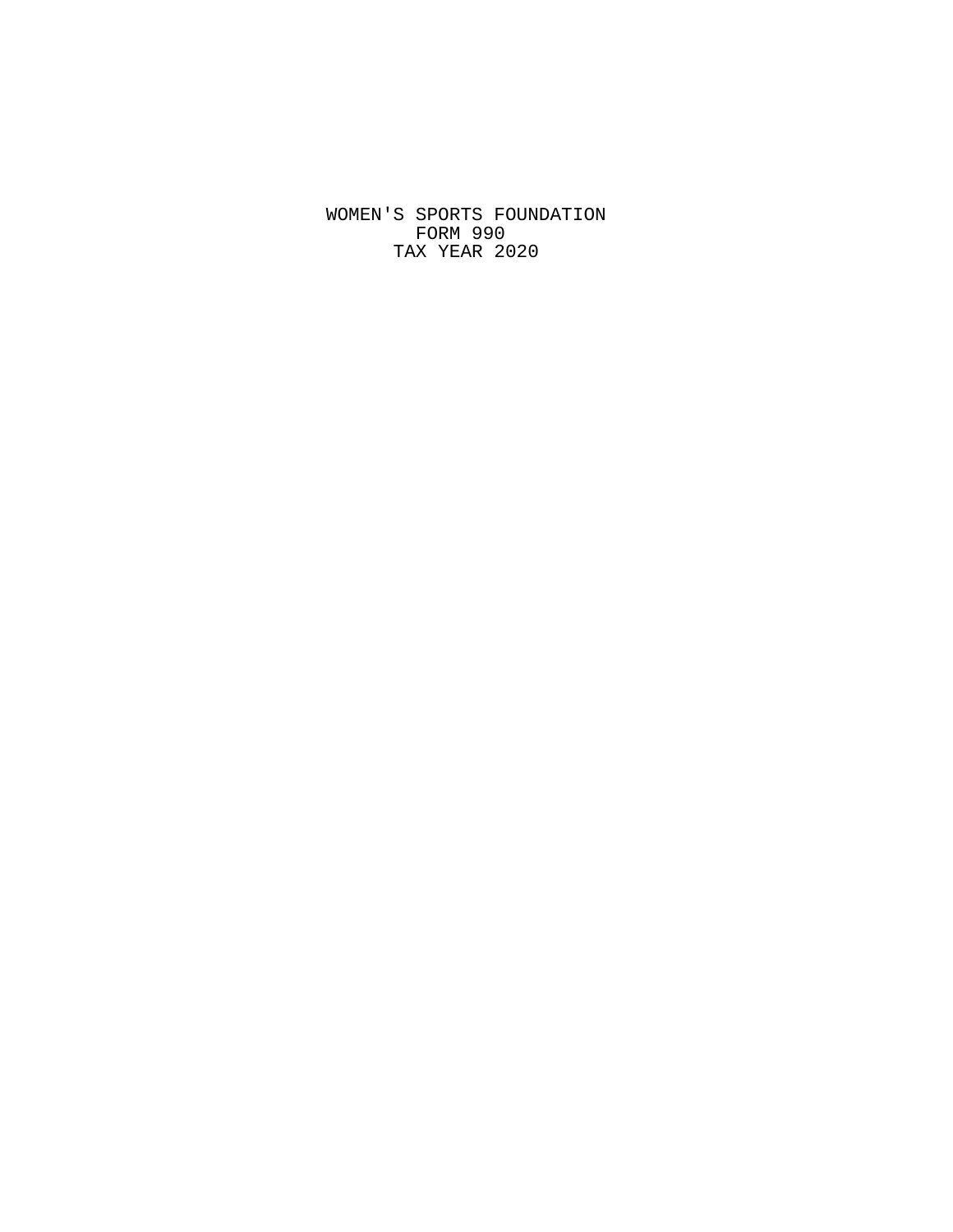| ∙orm | 990 |  |
|------|-----|--|
|      |     |  |

# **Return of Organization Exempt From Income Tax**

Form **UPP OF THE INTERNATE CONDUPPER TO THE INTERNATE OF THE INTERNATE OF THE INTERNATE OF THE INTERNATE OF THE INTERNATE OF THE INTERNATE OF THE INTERNATE OF THE INTERNATE OF THE INTERNATE OF THE INTERNATE OF THE INTERNA** Do not enter Social Security numbers on this form as it may be made public.

|                                |                       | Department of the Treasury<br>Internal Revenue Service                                     |         |                                          |                                                                                                                                                                                                                                |                      | ► Do not enter Social Security numbers on this form as it may be made public.<br>Information about Form 990 and its instructions is at www.irs.gov/form990. |                          |            |                                                        |                                                               |                   |             | Open to Public<br>Inspection |               |  |
|--------------------------------|-----------------------|--------------------------------------------------------------------------------------------|---------|------------------------------------------|--------------------------------------------------------------------------------------------------------------------------------------------------------------------------------------------------------------------------------|----------------------|-------------------------------------------------------------------------------------------------------------------------------------------------------------|--------------------------|------------|--------------------------------------------------------|---------------------------------------------------------------|-------------------|-------------|------------------------------|---------------|--|
|                                |                       |                                                                                            |         |                                          | A For the 2020 calendar year, or tax year beginning                                                                                                                                                                            |                      |                                                                                                                                                             | , 2020, and ending       |            |                                                        |                                                               |                   | . 20        |                              |               |  |
|                                |                       |                                                                                            |         | C Name of organization                   |                                                                                                                                                                                                                                |                      |                                                                                                                                                             |                          |            |                                                        | D Employer identification number                              |                   |             |                              |               |  |
|                                |                       | <b>B</b> Check if applicable:                                                              |         |                                          | WOMEN'S SPORTS FOUNDATION                                                                                                                                                                                                      |                      |                                                                                                                                                             |                          |            |                                                        |                                                               |                   |             |                              |               |  |
|                                | Address               |                                                                                            |         | Doing Business As                        |                                                                                                                                                                                                                                |                      |                                                                                                                                                             |                          |            |                                                        | 23-7380557                                                    |                   |             |                              |               |  |
|                                | change                |                                                                                            |         |                                          | Number and street (or P.O. box if mail is not delivered to street address)                                                                                                                                                     |                      |                                                                                                                                                             |                          | Room/suite |                                                        | E Telephone number                                            |                   |             |                              |               |  |
|                                |                       | Name change                                                                                |         |                                          | 247 WEST 30TH STREET, 5TH FLOOR                                                                                                                                                                                                |                      |                                                                                                                                                             |                          |            |                                                        | $(646)$ 845-0273                                              |                   |             |                              |               |  |
|                                |                       | Initial return                                                                             |         |                                          | City or town, state or province, country, and ZIP or foreign postal code                                                                                                                                                       |                      |                                                                                                                                                             |                          |            |                                                        |                                                               |                   |             |                              |               |  |
|                                | Terminated<br>Amended |                                                                                            |         | NEW YORK, NY 10001                       |                                                                                                                                                                                                                                |                      |                                                                                                                                                             |                          |            |                                                        |                                                               |                   |             | 6,080,932.                   |               |  |
|                                | return<br>Application |                                                                                            |         |                                          |                                                                                                                                                                                                                                |                      |                                                                                                                                                             |                          |            |                                                        | <b>G</b> Gross receipts \$<br>H(a) Is this a group return for |                   |             |                              |               |  |
|                                | pending               |                                                                                            |         | F Name and address of principal officer: |                                                                                                                                                                                                                                |                      | DR. DEBORAH ANTOINE                                                                                                                                         |                          |            |                                                        | subordinates?                                                 |                   |             | Yes                          | $X \mid$ No   |  |
|                                |                       |                                                                                            |         |                                          | 247 WEST 30TH STREET, 5TH FLOOR, NEW YORK, NY 10001                                                                                                                                                                            |                      |                                                                                                                                                             |                          |            |                                                        | H(b) Are all subordinates included?                           |                   |             | <b>Yes</b>                   | No            |  |
|                                |                       | Tax-exempt status:                                                                         |         | ΧI<br>501(c)(3)                          | $501(c)$ (                                                                                                                                                                                                                     | $\rightarrow$        | (insert no.)                                                                                                                                                | 4947(a)(1) or            |            | 527                                                    | If "No," attach a list. (see instructions)                    |                   |             |                              |               |  |
|                                |                       |                                                                                            |         |                                          | Website: WWW.WOMENSSPORTSFOUNDATION.ORG                                                                                                                                                                                        |                      |                                                                                                                                                             |                          |            |                                                        | H(c) Group exemption number                                   |                   |             |                              |               |  |
| Κ                              |                       | Form of organization:                                                                      |         | $X \vert$ Corporation                    | Trust                                                                                                                                                                                                                          | Association          | Other $\blacktriangleright$                                                                                                                                 |                          |            | L Year of formation: $1974$ M State of legal domicile: |                                                               |                   |             |                              | DE            |  |
|                                | Part I                |                                                                                            | Summary |                                          |                                                                                                                                                                                                                                |                      |                                                                                                                                                             |                          |            |                                                        |                                                               |                   |             |                              |               |  |
|                                | 1                     |                                                                                            |         |                                          | Briefly describe the organization's mission or most significant activities: WE ARE THE ALLY, ADVOCATE, AND CATALYST                                                                                                            |                      |                                                                                                                                                             |                          |            |                                                        |                                                               |                   |             |                              |               |  |
|                                |                       |                                                                                            |         |                                          | FOR TOMORROW'S LEADERS. WE EXIST TO ENABLE GIRLS AND WOMEN TO REACH                                                                                                                                                            |                      |                                                                                                                                                             |                          |            |                                                        |                                                               |                   |             |                              |               |  |
| Governance                     |                       |                                                                                            |         |                                          | THEIR POTENTIAL IN SPORT AND LIFE.                                                                                                                                                                                             |                      |                                                                                                                                                             |                          |            |                                                        | _____________________                                         |                   |             |                              |               |  |
|                                | 2                     |                                                                                            |         |                                          | Check this box $\blacktriangleright$   if the organization discontinued its operations or disposed of more than 25% of its net assets.                                                                                         |                      |                                                                                                                                                             |                          |            |                                                        |                                                               |                   |             |                              |               |  |
|                                | 3                     |                                                                                            |         |                                          |                                                                                                                                                                                                                                |                      |                                                                                                                                                             |                          |            |                                                        |                                                               | 3                 |             |                              | 36.           |  |
|                                | 4                     |                                                                                            |         |                                          | Number of independent voting members of the governing body (Part VI, line 1b)                                                                                                                                                  |                      |                                                                                                                                                             |                          |            |                                                        |                                                               | 4                 |             |                              | 35.           |  |
|                                | 5                     |                                                                                            |         |                                          | Total number of individuals employed in calendar year 2020 (Part V, line 2a)<br>Total number of individuals employed in calendar year 2020 (Part V, line 2a)                                                                   |                      |                                                                                                                                                             |                          |            |                                                        |                                                               | 5                 |             |                              | 19.           |  |
| Activities &                   |                       |                                                                                            |         |                                          |                                                                                                                                                                                                                                |                      |                                                                                                                                                             |                          |            |                                                        |                                                               | 6                 |             |                              | 46.           |  |
|                                | 6                     |                                                                                            |         |                                          | Total number of volunteers (estimate if necessary)                                                                                                                                                                             |                      |                                                                                                                                                             |                          |            |                                                        |                                                               |                   |             |                              | $\mathbf 0$ . |  |
|                                |                       |                                                                                            |         |                                          |                                                                                                                                                                                                                                |                      |                                                                                                                                                             |                          |            |                                                        |                                                               | 7a                |             |                              | 0.            |  |
|                                |                       |                                                                                            |         |                                          | <b>b</b> Net unrelated business taxable income from Form 990-T, line 34                                                                                                                                                        |                      |                                                                                                                                                             |                          |            |                                                        |                                                               | 7b                |             |                              |               |  |
|                                |                       |                                                                                            |         |                                          |                                                                                                                                                                                                                                |                      |                                                                                                                                                             |                          |            |                                                        | <b>Prior Year</b>                                             |                   |             | <b>Current Year</b>          |               |  |
|                                | 8                     | Contributions and grants (Part VIII, line 1h)<br>1998 - Part VIII, 2008<br><b>COPY FOR</b> |         |                                          |                                                                                                                                                                                                                                |                      |                                                                                                                                                             | 5,517,361.               |            | 5, 348, 724.                                           |                                                               |                   |             |                              |               |  |
|                                | 9                     |                                                                                            |         |                                          | Program service revenue (Part VIII, line 2g)                                                                                                                                                                                   |                      |                                                                                                                                                             | <b>PUBLIC INSPECTION</b> |            |                                                        |                                                               | 0.                |             |                              | 0.            |  |
| Revenue                        | 10                    |                                                                                            |         |                                          | Investment income (Part VIII, column (A), lines 3, 4, and 7d)                                                                                                                                                                  |                      |                                                                                                                                                             |                          |            |                                                        | 58,875.                                                       |                   |             |                              | 308,237.      |  |
|                                | 11                    |                                                                                            |         |                                          | Other revenue (Part VIII, column (A), lines 5, 6d, 8c, 9c, 10c, and 11e) [100]                                                                                                                                                 |                      |                                                                                                                                                             |                          |            |                                                        | $-265,053.$                                                   |                   |             |                              | $-83,585.$    |  |
|                                | 12                    |                                                                                            |         |                                          | Total revenue - add lines 8 through 11 (must equal Part VIII, column (A), line 12)                                                                                                                                             |                      |                                                                                                                                                             |                          |            |                                                        | $\overline{5,311,183}$ .                                      |                   |             | 5,573,376.                   |               |  |
|                                | 13                    |                                                                                            |         |                                          |                                                                                                                                                                                                                                |                      |                                                                                                                                                             |                          |            |                                                        | 1,238,713.                                                    |                   |             |                              | 777,292.      |  |
|                                | 14                    |                                                                                            |         |                                          | Benefits paid to or for members (Part IX, column (A), line 4)                                                                                                                                                                  |                      |                                                                                                                                                             |                          |            |                                                        |                                                               | 0.                |             |                              | $0$ .         |  |
|                                | 15                    |                                                                                            |         |                                          | Salaries, other compensation, employee benefits (Part IX, column (A), lines 5-10)                                                                                                                                              |                      |                                                                                                                                                             |                          |            |                                                        | 2,226,602.                                                    |                   |             | 2, 433, 155.                 |               |  |
|                                |                       |                                                                                            |         |                                          | 16a Professional fundraising fees (Part IX, column (A), line 11e)                                                                                                                                                              |                      |                                                                                                                                                             |                          |            |                                                        | 102,000.                                                      |                   |             |                              |               |  |
| Expenses                       |                       |                                                                                            |         |                                          | <b>b</b> Total fundraising expenses (Part IX, column (D), line 25) $\blacktriangleright$ _____                                                                                                                                 |                      |                                                                                                                                                             | 576,058.                 |            |                                                        |                                                               |                   |             |                              |               |  |
|                                | 17                    |                                                                                            |         |                                          | Other expenses (Part IX, column (A), lines 11a-11d, 11f-24e)                                                                                                                                                                   |                      |                                                                                                                                                             |                          |            |                                                        | 2,023,131.                                                    |                   |             | 1,593,877.                   |               |  |
|                                | 18                    |                                                                                            |         |                                          | Total expenses. Add lines 13-17 (must equal Part IX, column (A), line 25)                                                                                                                                                      |                      |                                                                                                                                                             |                          |            |                                                        | 5,590,446.                                                    |                   |             | 4,804,324.                   |               |  |
|                                |                       |                                                                                            |         |                                          |                                                                                                                                                                                                                                |                      |                                                                                                                                                             |                          |            |                                                        | $-279, 263.$                                                  |                   |             |                              | 769,052.      |  |
|                                | 19                    |                                                                                            |         |                                          |                                                                                                                                                                                                                                |                      |                                                                                                                                                             |                          |            |                                                        | <b>Beginning of Current Year</b>                              |                   |             | <b>End of Year</b>           |               |  |
| Net Assets or<br>Fund Balances |                       |                                                                                            |         |                                          |                                                                                                                                                                                                                                |                      |                                                                                                                                                             |                          |            |                                                        |                                                               |                   |             |                              |               |  |
|                                | 20                    |                                                                                            |         |                                          |                                                                                                                                                                                                                                |                      |                                                                                                                                                             |                          |            |                                                        | 6, 433, 813.                                                  |                   |             | 7,344,111.                   |               |  |
|                                | 21                    |                                                                                            |         |                                          |                                                                                                                                                                                                                                |                      |                                                                                                                                                             |                          |            |                                                        | 739,865.                                                      |                   |             | 1,047,239.                   |               |  |
|                                | 22                    |                                                                                            |         |                                          | Net assets or fund balances. Subtract line 21 from line 20 [11, 11, 11, 11, 11, 11, 11, 11]                                                                                                                                    |                      |                                                                                                                                                             |                          |            |                                                        | 5,693,948.                                                    |                   |             | 6, 296, 872.                 |               |  |
|                                | <b>Part II</b>        |                                                                                            |         | <b>Signature Block</b>                   |                                                                                                                                                                                                                                |                      |                                                                                                                                                             |                          |            |                                                        |                                                               |                   |             |                              |               |  |
|                                |                       |                                                                                            |         |                                          | Under penalties of perjury, I declare that I have examined this return, including accompanying schedules and statements, and to the best of my knowledge and belief, it is true, correct, and complete. Declaration of prepare |                      |                                                                                                                                                             |                          |            |                                                        |                                                               |                   |             |                              |               |  |
|                                |                       |                                                                                            |         |                                          |                                                                                                                                                                                                                                |                      |                                                                                                                                                             |                          |            |                                                        |                                                               |                   |             |                              |               |  |
|                                |                       |                                                                                            |         |                                          | Leknah<br>tatoire                                                                                                                                                                                                              |                      |                                                                                                                                                             |                          |            |                                                        |                                                               | 09/01/2021        |             |                              |               |  |
| Sign                           |                       |                                                                                            |         | Signature of officer                     |                                                                                                                                                                                                                                |                      |                                                                                                                                                             |                          |            |                                                        | Date                                                          |                   |             |                              |               |  |
| Here                           |                       |                                                                                            |         |                                          | Dr. Deborah Antoine, Chief Executive Officer                                                                                                                                                                                   |                      |                                                                                                                                                             |                          |            |                                                        |                                                               |                   |             |                              |               |  |
|                                |                       |                                                                                            |         | Type or print name and title             |                                                                                                                                                                                                                                |                      |                                                                                                                                                             |                          |            |                                                        |                                                               |                   |             |                              |               |  |
|                                |                       |                                                                                            |         | Print/Type preparer's name               |                                                                                                                                                                                                                                | Preparer's signature |                                                                                                                                                             |                          | Date       |                                                        | Check                                                         | <b>PTIN</b><br>if |             |                              |               |  |
| Paid                           |                       | AARON                                                                                      |         | SHAPIRO                                  |                                                                                                                                                                                                                                |                      |                                                                                                                                                             |                          |            |                                                        | self-employed                                                 |                   | P01333816   |                              |               |  |
|                                | Preparer              |                                                                                            |         |                                          |                                                                                                                                                                                                                                |                      |                                                                                                                                                             |                          |            |                                                        |                                                               | 44-0160260        |             |                              |               |  |
|                                | Use Only              | Firm's name                                                                                |         | $\blacktriangleright$ BKD, LLP           |                                                                                                                                                                                                                                |                      |                                                                                                                                                             |                          |            |                                                        | Firm's $EIN$                                                  |                   |             |                              |               |  |
|                                |                       |                                                                                            |         |                                          | Firm's address > 1155 AVENUE OF THE AMERICAS #1200 NEW YORK, NY 10036                                                                                                                                                          |                      |                                                                                                                                                             |                          |            |                                                        | 212.867.4000<br>Phone no.                                     |                   |             |                              |               |  |
|                                |                       |                                                                                            |         |                                          | May the IRS discuss this return with the preparer shown above? (see instructions)                                                                                                                                              |                      |                                                                                                                                                             |                          |            |                                                        |                                                               |                   | $\mathbf X$ | Yes                          | No            |  |
|                                |                       |                                                                                            |         |                                          | For Paperwork Reduction Act Notice, see the separate instructions.                                                                                                                                                             |                      |                                                                                                                                                             |                          |            |                                                        |                                                               |                   |             | Form 990 (2020)              |               |  |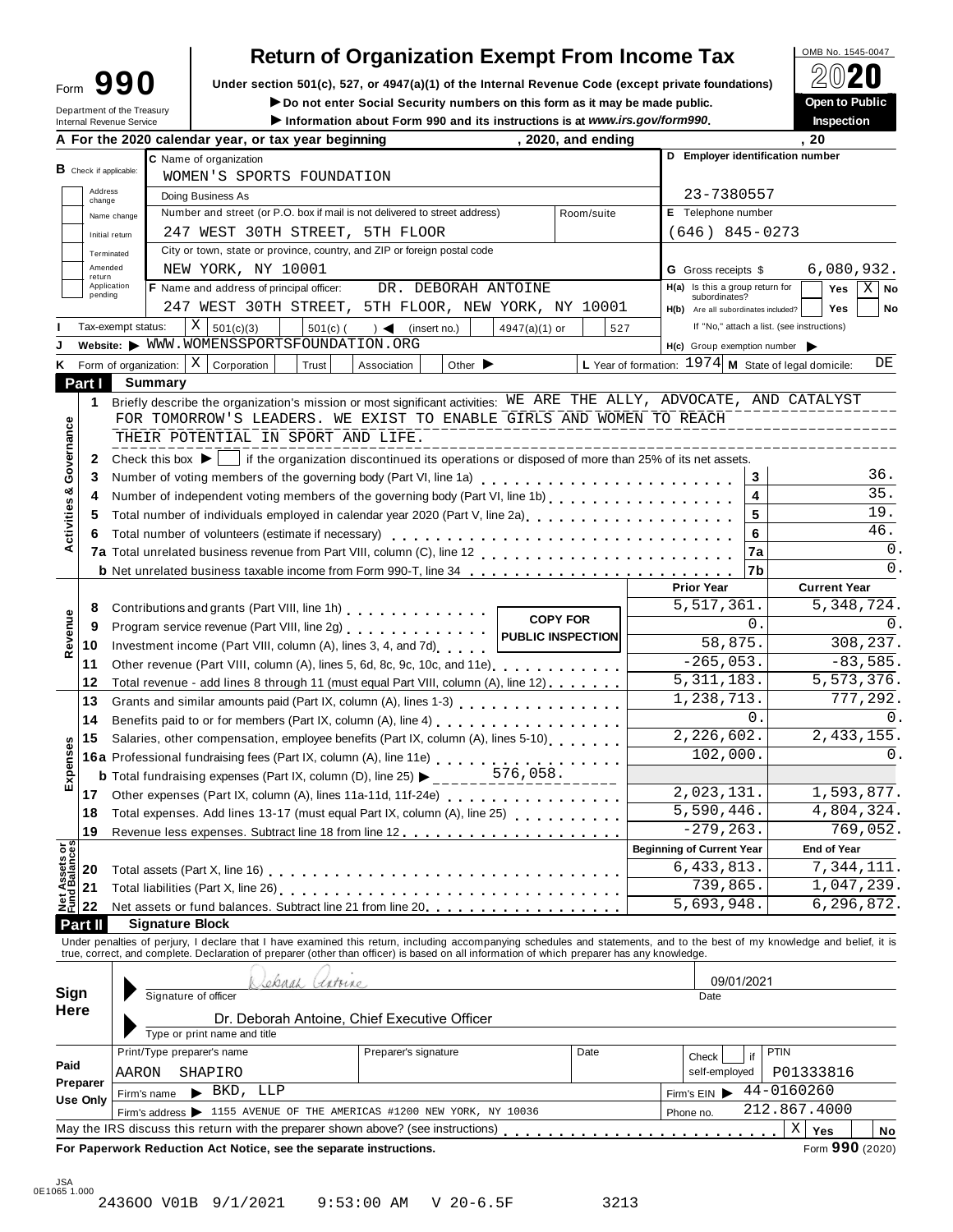| Page<br>Form 990 (2020)                                                                                                                                                                      |
|----------------------------------------------------------------------------------------------------------------------------------------------------------------------------------------------|
| <b>Part III</b><br><b>Statement of Program Service Accomplishments</b>                                                                                                                       |
| 1 Briefly describe the organization's mission:                                                                                                                                               |
| WE ARE A POWERFUL VOICE AND CATALYST FOR ENSURING ALL GIRLS AND WOMEN                                                                                                                        |
| HAVE EQUAL ACCESS TO PHYSICAL ACTIVITY AND SPORTS AND THE BENEFITS                                                                                                                           |
| THEY PROVIDE.                                                                                                                                                                                |
| 2 Did the organization undertake any significant program services during the year which were not listed on the<br>$X \mid No$<br>Yes<br>If "Yes," describe these new services on Schedule O. |
| 2. Did the examization coase conducting as make significant changes in how it conducts, any program                                                                                          |

| If "Yes," describe these changes on Schedule O. |
|-------------------------------------------------|

**4** Describe the organization's program service accomplishments for each of its three largest program services, as measured by expenses. Section 501(c)(3) and 501(c)(4) organizations are required to report the amount of grants and allocations to others, the total expenses, and revenue, if any, for each program service reported.

| $(1.398, 1.398, 373.$ including grants of \$598,000. (Revenue \$<br>4a (Code: |  |
|-------------------------------------------------------------------------------|--|
| COMMUNITY IMPACT: ENGAGEMENT & RETENTION OF GIRLS IN SPORTS IS A              |  |
| TOP PRIORITY. WE PROVIDE TOOLS AND TECHNICAL ASSISTANCE TO SUPPORT            |  |
| COACHES, PARENTS, ADMINISTRATORS AND COMMUNITY LEADERS TO                     |  |
| STRENGTHEN RECRUITMENT, ENGAGEMENT & QUALITY OF PROGRAMMING FOR               |  |
| GIRLS. THE CENTERPIECE OF OUR WORK IS OUR SPORTS 4 LIFE PROGRAM               |  |
| THAT HELPS INCREASE PARTICIPATION AND RETENTION OF AFRICAN-AMERICA            |  |
| AND HISPANIC GIRLS IN DEVELOPMENTAL YOUTH SPORTS PROGRAM. OUR                 |  |
| CURRICULUM, GOGIRLGO, CONTINUES TO SERVE AS A PRIMARY EDUCATION               |  |
| TOOL TO IMPROVE THE HEALTH OF SEDENTARY GIRLS. TRAVEL AND TRAINING            |  |
| FUND IS A NATIONAL PROGRAM THAT PROVIDES ACCOMPLISHED FEMALE                  |  |
| ATHLETES WITH FUNDING TO REDUCE FINANCIAL OBSTACLES.                          |  |

| 4b (Code:<br>$(\text{Expenses }$ 885, 258. including grants of \$ 179, 292. (Revenue \$ |
|-----------------------------------------------------------------------------------------|
| ADVOCACY: WSF HAS BEEN SERVING AS THE COLLECTIVE VOICE FOR GIRLS                        |
| AND WOMEN SINCE ITS INCEPTION. PROTECTING TITLE IX, PROMOTING                           |
| GENDER EOUITY AND EMPOWERING OTHERS TO TAKE ACTION IS THE                               |
| CORNERSTONE OF OUR WORK. WE WORK WITH OUR PARTNERS THROUGHOUT THE                       |
| YEAR TO ADVOCATE AT THE NATIONAL, STATE AND GRASSROOTS LEVELS FOR                       |
| GENDER EQUALITY. WSF IS PARTICULARLY DEDICATED TO THE NEEDS OF                          |
| UNDERSERVED GIRLS, INCLUDING GIRLS OF COLOR, THOSE WITH                                 |
| DISABILITIES, MEMBERS OF THE LGBTO COMMUNITY AND GIRLS LIVING IN                        |
| LOW SOCIOECONOMIC COMMUNITIES WITH LIMITED RESOURCES. OUR EFFORTS                       |
| INCLUDE PROMOTING LEADERSHIP OPPORTUNITIES FOR WOMEN AND                                |
| ADDRESSING GENDER BIAS IN ALL AREAS OF SPORTS.                                          |

| 4c (Code: | (Expenses $\frac{1}{3}$ 466,159. including grants of $\frac{1}{3}$  | (Revenue \$ |  |
|-----------|---------------------------------------------------------------------|-------------|--|
|           | RESEARCH - IT SERVES AS A SPRINGBOARD FOR OUR WORK. WSF HAS         |             |  |
|           | MAINTAINED A COMPREHENSIVE AGENDA OF SIGNATURE RESEARCH PROJECTS    |             |  |
|           | FOR MORE THAN 30 YEARS. OUR EVIDENCE-BASED PUBLIC INTEREST RESEARCH |             |  |
|           | ON GIRLS AND WOMEN IN SPORTS AND PHYSICAL ACTIVITY ANCHORS ALL OF   |             |  |
|           | OUR POLICY OUTREACH AND FUELS OUR INITIATIVES. IT FOSTERS PUBLIC    |             |  |
|           | DISCOURSE ON THE VITAL IMPORTANCE OF SPORT PARTICIPATION TO THE     |             |  |
|           | HEALTH AND WELL-BEING OF GIRLS, DIVERSITY AND INCLUSIVENESS IN      |             |  |
|           | SPORTS, AND LEADERSHIP OPPORTUNITIES FOR WOMEN. DATA COMBINED WITH  |             |  |
|           | EXPERIENCES ON THE GROUND HELP TO IDENTIFY BEST PRACTICES AND       |             |  |
|           | INFORM OUR PROGRAMMING. WSF CONDUCTS RIGOROUS EVALUATION TO ASSESS  |             |  |
|           | IMPACT AGAINST CLEARLY DEFINED BENCHMARKS.                          |             |  |
|           |                                                                     |             |  |

**4d** Other program services (Describe on Schedule O.) (Expenses \$ including grants of \$ ) (Revenue \$ ) 4e Total program service expenses  $\blacktriangleright$ JSA Form **990** (2020) 0E1020 1.000 3,749,790. 2436OO V01B 9/1/2021 9:53:00 AM V 20-6.5F 3213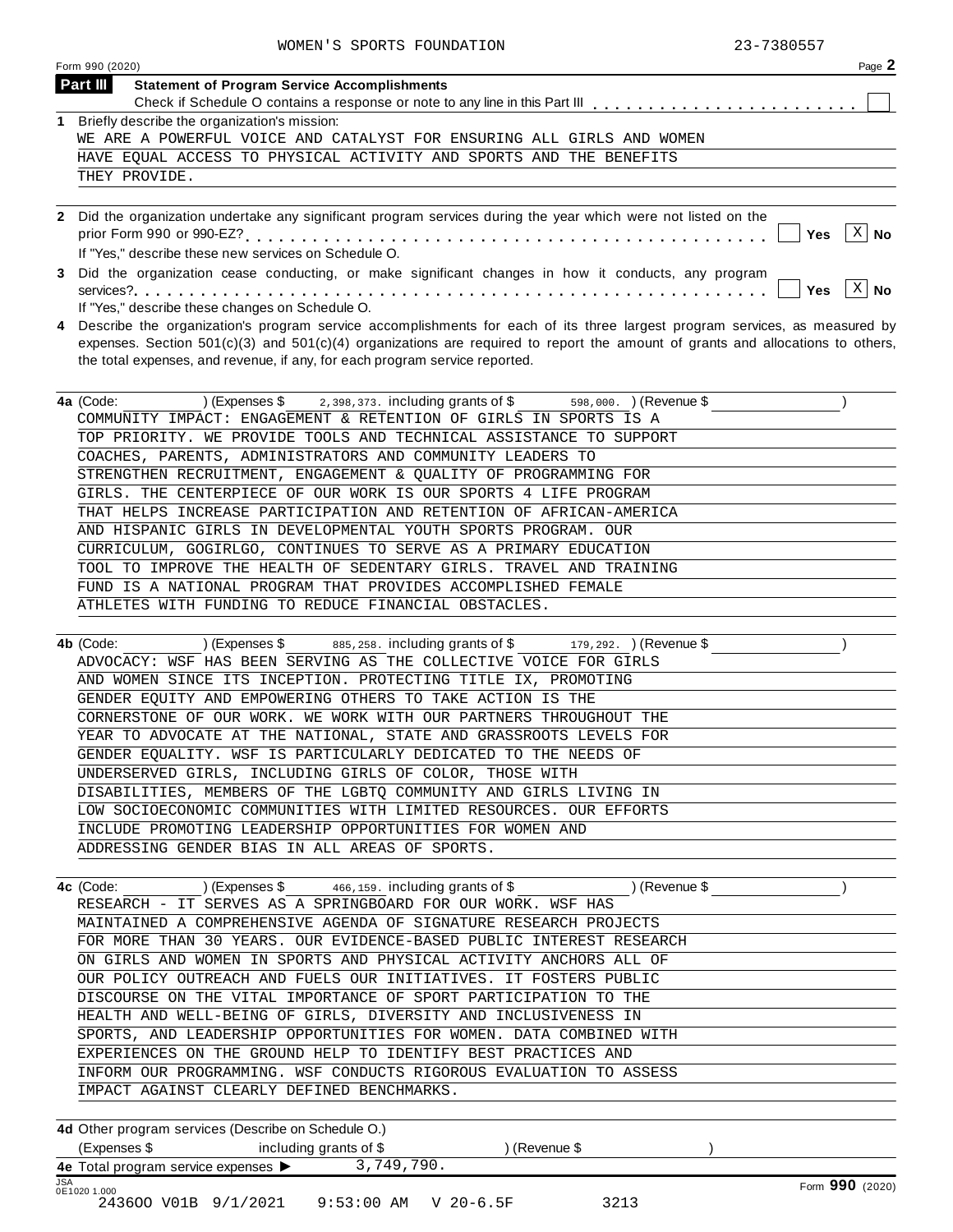|         | WOMEN'S SPORTS FOUNDATION                                                                                                 | 23-7380557      |                         |        |
|---------|---------------------------------------------------------------------------------------------------------------------------|-----------------|-------------------------|--------|
|         | Form 990 (2020)                                                                                                           |                 |                         | Page 3 |
| Part IV | <b>Checklist of Required Schedules</b>                                                                                    |                 |                         |        |
|         |                                                                                                                           |                 | Yes                     | No     |
| 1       | Is the organization described in section $501(c)(3)$ or $4947(a)(1)$ (other than a private foundation)? If "Yes,"         |                 |                         |        |
|         |                                                                                                                           | $\mathbf{1}$    | Χ                       |        |
| 2       | Is the organization required to complete Schedule B, Schedule of Contributors See instructions?                           | $\overline{2}$  | $\overline{\mathbf{x}}$ |        |
| 3       | Did the organization engage in direct or indirect political campaign activities on behalf of or in opposition to          |                 |                         |        |
|         | candidates for public office? If "Yes," complete Schedule C, Part I                                                       | $\overline{3}$  |                         | Χ      |
| 4       | Section 501(c)(3) organizations. Did the organization engage in lobbying activities, or have a section 501(h)             |                 |                         |        |
|         |                                                                                                                           | $\overline{4}$  |                         | Χ      |
| 5       | Is the organization a section $501(c)(4)$ , $501(c)(5)$ , or $501(c)(6)$ organization that receives membership dues,      |                 |                         |        |
|         | assessments, or similar amounts as defined in Revenue Procedure 98-19? If "Yes," complete Schedule C, Part III            | 5               |                         | Χ      |
| 6       | Did the organization maintain any donor advised funds or any similar funds or accounts for which donors                   |                 |                         |        |
|         | have the right to provide advice on the distribution or investment of amounts in such funds or accounts? If               |                 |                         |        |
|         |                                                                                                                           | 6               |                         | X      |
| 7       | Did the organization receive or hold a conservation easement, including easements to preserve open space,                 |                 |                         |        |
|         | the environment, historic land areas, or historic structures? If "Yes," complete Schedule D, Part II.                     | $\overline{7}$  |                         | Χ      |
| 8       | Did the organization maintain collections of works of art, historical treasures, or other similar assets? If "Yes,"       |                 |                         |        |
|         |                                                                                                                           | 8               |                         | Χ      |
| 9       | Did the organization report an amount in Part X, line 21, for escrow or custodial account liability, serve as a           |                 |                         |        |
|         | custodian for amounts not listed in Part X; or provide credit counseling, debt management, credit repair, or              |                 |                         |        |
|         |                                                                                                                           | 9               |                         | Χ      |
| 10      | Did the organization, directly or through a related organization, hold assets in donor-restricted endowments              |                 |                         |        |
|         |                                                                                                                           | 10              | Χ                       |        |
| 11      | If the organization's answer to any of the following questions is "Yes," then complete Schedule D, Parts VI,              |                 |                         |        |
|         | VII, VIII, IX, or X as applicable.                                                                                        |                 |                         |        |
|         | a Did the organization report an amount for land, buildings, and equipment in Part X, line 10? If "Yes,"                  |                 |                         |        |
|         |                                                                                                                           | 11a             | X                       |        |
|         | <b>b</b> Did the organization report an amount for investments-other securities in Part X, line 12, that is 5% or more    |                 |                         |        |
|         | of its total assets reported in Part X, line 16? If "Yes," complete Schedule D, Part VII                                  | 11 <sub>b</sub> |                         | Χ      |
|         | c Did the organization report an amount for investments-program related in Part X, line 13, that is 5% or more            |                 |                         |        |
|         | of its total assets reported in Part X, line 16? If "Yes," complete Schedule D, Part VIII                                 | 11c             |                         | X      |
|         | d Did the organization report an amount for other assets in Part X, line 15, that is 5% or more of its total assets       |                 |                         |        |
|         |                                                                                                                           | 11d             |                         | Χ      |
|         | e Did the organization report an amount for other liabilities in Part X, line 25? If "Yes," complete Schedule D, Part X   | 11e             | Χ                       |        |
|         | f Did the organization's separate or consolidated financial statements for the tax year include a footnote that addresses |                 |                         |        |
|         | the organization's liability for uncertain tax positions under FIN 48 (ASC 740)? If "Yes," complete Schedule D, Part X    | 11f             |                         | Χ      |
|         |                                                                                                                           |                 |                         |        |

**12 a** Did the organization obtain separate, independent audited financial statements for the tax year? *If "Yes," complete Schedule D, Parts XI and XII*.  $\ldots$  .  $\ldots$  .  $\ldots$  .  $\ldots$  .  $\ldots$  .  $\ldots$  .  $\ldots$  .  $\ldots$  .  $\ldots$  .  $\ldots$  .  $\ldots$  .  $\ldots$  .  $\ldots$ 

**13** Is the organization <sup>a</sup> school described in section 170(b)(1)(A)(ii)? *If"Yes," complete Schedule <sup>E</sup>*mm m m m m m m m m **b** Was the organization included in consolidated, independent audited financial statements for the tax year? *If* "Yes," and if the organization answered "No" to line 12a, then completing Schedule D, Parts XI and XII is optional

13 Is the organization a school described in section 170(b)(1)(A)(ii)? *If "Yes," complete Schedule E*.........<br>14<mark>a</mark> Did the organization maintain an office, employees, or agents outside of the United States?........... **b** Did the organization have aggregate revenues or expenses of more than \$10,000 from grantmaking, fundraising, business, investment, and program service activities outside the United States, or aggregate foreign investments valued at \$100,000 or more? *If"Yes," complete Schedule F, Parts <sup>I</sup> and IV* m m m m m m m m m m

**15** Did the organization report on Part IX, column (A), line 3, more than \$5,000 of grants or other assistance to or for any foreign organization? *If"Yes," complete Schedule F, Parts II and IV* m m m m m m m m m m m m m m m m m m m m m

**16** Did the organization report on Part IX, column (A), line 3, more than \$5,000 of aggregate grants or other assistance to or for foreign individuals? If "Yes," complete Schedule F, Parts III and IV . . . . . . . . . . . . . . . .

**17** Did the organization report a total of more than \$15,000 of expenses for professional fundraising services on Part IX, column (A), lines 6 and 11e? If "Yes," *complete Schedule G, Part I* See instructions mand mean mean mean

**18 19** Did the organization report more than \$15,000 total of fundraising event gross income and contributions on Part VIII, lines 1c and 8a? *If "Yes," complete Schedule G, Part II* m m m m m m m m m m m m m m m m m m m m m m m m m m m Did the organization report more than \$15,000 of gross income from gaming activities on Part VIII, line 9a?

**20 a** Did the organization operate one or more hospital facilities? *If "Yes," complete Schedule H* m m m m m m m m m m m m *If "Yes," complete Schedule G, Part III* m m m m m m m m m m m m m m m m m m m m m m m m m m m m m m m m m m m m m m m m m

**21 a** Did the organization operate one or more hospital facilities? If "Yes," complete Schedule H<br>**b** If "Yes" to line 20a, did the organization attach a copy of its audited financial statements to this return?<br>————————————— Did the organization report more than \$5,000 of grants or other assistance to any domestic organization or domestic government on Part IX, column (A), line 1? *If "Yes," complete Schedule I, Parts I and II*<br>0E1021 1.000

X

**12a**

**12b 13 14a**

**14b**

**15**

**16**

**17**

**18**

**19 20a 20b**

**21**

X X X

X

X

X

X

 X X

X

X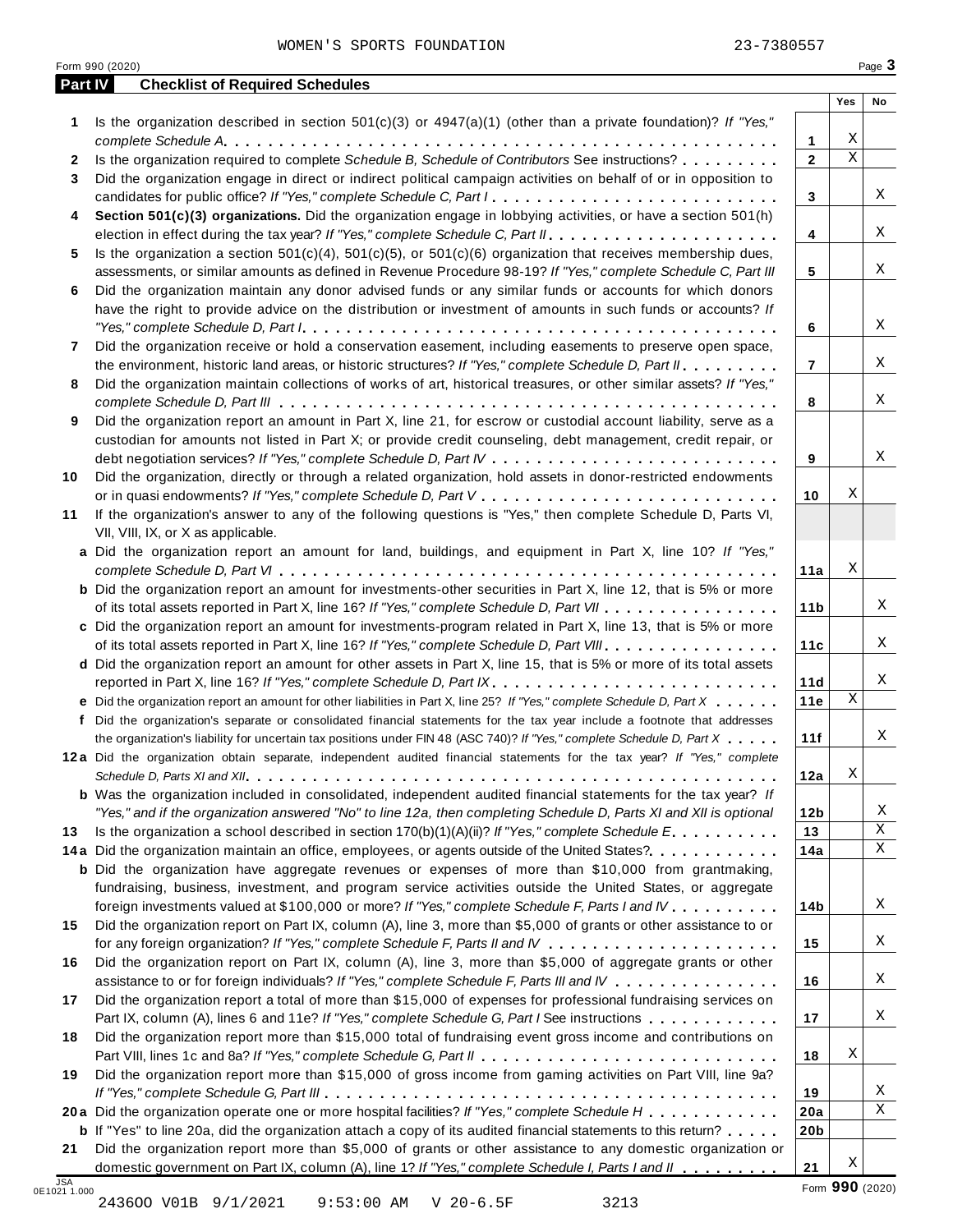| Part IV                    | <b>Checklist of Required Schedules (continued)</b>                                                                        |                 |                 |    |
|----------------------------|---------------------------------------------------------------------------------------------------------------------------|-----------------|-----------------|----|
|                            |                                                                                                                           |                 | Yes             | No |
| 22                         | Did the organization report more than \$5,000 of grants or other assistance to or for domestic individuals on             |                 |                 |    |
|                            | Part IX, column (A), line 2? If "Yes," complete Schedule I, Parts I and III                                               | 22              | Χ               |    |
| 23                         | Did the organization answer "Yes" to Part VII, Section A, line 3, 4, or 5 about compensation of the                       |                 |                 |    |
|                            | organization's current and former officers, directors, trustees, key employees, and highest compensated                   | 23              | Χ               |    |
|                            | 24a Did the organization have a tax-exempt bond issue with an outstanding principal amount of more than                   |                 |                 |    |
|                            | \$100,000 as of the last day of the year, that was issued after December 31, 2002? If "Yes," answer lines 24b             |                 |                 |    |
|                            | through 24d and complete Schedule K. If "No," go to line 25a                                                              | 24a             |                 | Χ  |
|                            | <b>b</b> Did the organization invest any proceeds of tax-exempt bonds beyond a temporary period exception?                | 24 <sub>b</sub> |                 |    |
|                            | c Did the organization maintain an escrow account other than a refunding escrow at any time during the year               |                 |                 |    |
|                            |                                                                                                                           | 24c             |                 |    |
|                            | d Did the organization act as an "on behalf of" issuer for bonds outstanding at any time during the year?                 | 24d             |                 |    |
|                            | 25a Section 501(c)(3), 501(c)(4), and 501(c)(29) organizations. Did the organization engage in an excess benefit          |                 |                 |    |
|                            | transaction with a disqualified person during the year? If "Yes," complete Schedule L, Part I                             | 25a             |                 | Χ  |
|                            | <b>b</b> Is the organization aware that it engaged in an excess benefit transaction with a disqualified person in a prior |                 |                 |    |
|                            | year, and that the transaction has not been reported on any of the organization's prior Forms 990 or 990-EZ?              |                 |                 |    |
|                            |                                                                                                                           | 25 <sub>b</sub> |                 | X  |
| 26                         | Did the organization report any amount on Part X, line 5 or 22, for receivables from or payables to any current           |                 |                 |    |
|                            | or former officer, director, trustee, key employee, creator or founder, substantial contributor, or 35%                   |                 |                 |    |
|                            | controlled entity or family member of any of these persons? If "Yes," complete Schedule L, Part II.                       | 26              |                 | X  |
| 27                         | Did the organization provide a grant or other assistance to any current or former officer, director, trustee, key         |                 |                 |    |
|                            | employee, creator or founder, substantial contributor or employee thereof, a grant selection committee                    |                 |                 |    |
|                            | member, or to a 35% controlled entity (including an employee thereof) or family member of any of these                    |                 |                 |    |
|                            |                                                                                                                           | 27              |                 | Χ  |
| 28                         | Was the organization a party to a business transaction with one of the following parties (see Schedule L,                 |                 |                 |    |
|                            | Part IV instructions, for applicable filing thresholds, conditions, and exceptions):                                      |                 |                 |    |
|                            | a A current or former officer, director, trustee, key employee, creator or founder, or substantial contributor? If        |                 |                 |    |
|                            |                                                                                                                           | 28a             |                 | Χ  |
|                            | <b>b</b> A family member of any individual described in line 28a? If "Yes," complete Schedule L, Part IV.                 | 28b             |                 | Χ  |
|                            | c A 35% controlled entity of one or more individuals and/or organizations described in lines 28a or 28b? If               |                 |                 |    |
|                            |                                                                                                                           | 28c             |                 | X  |
| 29                         | Did the organization receive more than \$25,000 in non-cash contributions? If "Yes," complete Schedule M                  | 29              |                 | X  |
| 30                         | Did the organization receive contributions of art, historical treasures, or other similar assets, or qualified            |                 |                 |    |
|                            |                                                                                                                           | 30              |                 | Χ  |
| 31                         | Did the organization liquidate, terminate, or dissolve and cease operations? If "Yes," complete Schedule N, Part I        | 31              |                 | Χ  |
| 32                         | Did the organization sell, exchange, dispose of, or transfer more than 25% of its net assets? If "Yes,"                   |                 |                 |    |
|                            |                                                                                                                           | 32              |                 | Χ  |
| 33                         | Did the organization own 100% of an entity disregarded as separate from the organization under Regulations                |                 |                 |    |
|                            | sections 301.7701-2 and 301.7701-3? If "Yes," complete Schedule R, Part $l_1, \ldots, l_l, l_l, \ldots, l_l, l_l, l_l$    | 33              |                 | Χ  |
| 34                         | Was the organization related to any tax-exempt or taxable entity? If "Yes," complete Schedule R, Part II, III,            |                 |                 |    |
|                            |                                                                                                                           | 34              |                 | Χ  |
|                            | 35a Did the organization have a controlled entity within the meaning of section $512(b)(13)? \ldots \ldots \ldots \ldots$ | 35a             |                 | Χ  |
|                            | <b>b</b> If "Yes" to line 35a, did the organization receive any payment from or engage in any transaction with a          |                 |                 |    |
|                            | controlled entity within the meaning of section 512(b)(13)? If "Yes," complete Schedule R, Part V, line 2                 | 35 <sub>b</sub> |                 |    |
| 36                         | Section 501(c)(3) organizations. Did the organization make any transfers to an exempt non-charitable                      |                 |                 |    |
|                            |                                                                                                                           | 36              |                 | Χ  |
| 37                         | Did the organization conduct more than 5% of its activities through an entity that is not a related organization          |                 |                 |    |
|                            | and that is treated as a partnership for federal income tax purposes? If "Yes," complete Schedule R, Part VI              | 37              |                 | Χ  |
| 38                         | Did the organization complete Schedule O and provide explanations in Schedule O for Part VI, lines 11b and                |                 |                 |    |
|                            | 19? Note: All Form 990 filers are required to complete Schedule O.                                                        | 38              | Χ               |    |
| <b>Part V</b>              | <b>Statements Regarding Other IRS Filings and Tax Compliance</b>                                                          |                 |                 |    |
|                            | Check if Schedule O contains a response or note to any line in this Part V                                                |                 |                 |    |
|                            |                                                                                                                           |                 | Yes             | No |
|                            | 60<br>1a Enter the number reported in Box 3 of Form 1096. Enter -0- if not applicable<br>∣ 1a                             |                 |                 |    |
|                            | $0$ .<br><b>b</b> Enter the number of Forms W-2G included in line 1a. Enter -0- if not applicable $\ldots \ldots$ ,       |                 |                 |    |
|                            | c Did the organization comply with backup withholding rules for reportable payments to vendors and                        |                 |                 |    |
|                            |                                                                                                                           | 1c              |                 |    |
| <b>JSA</b><br>0E1030 1.000 |                                                                                                                           |                 | Form 990 (2020) |    |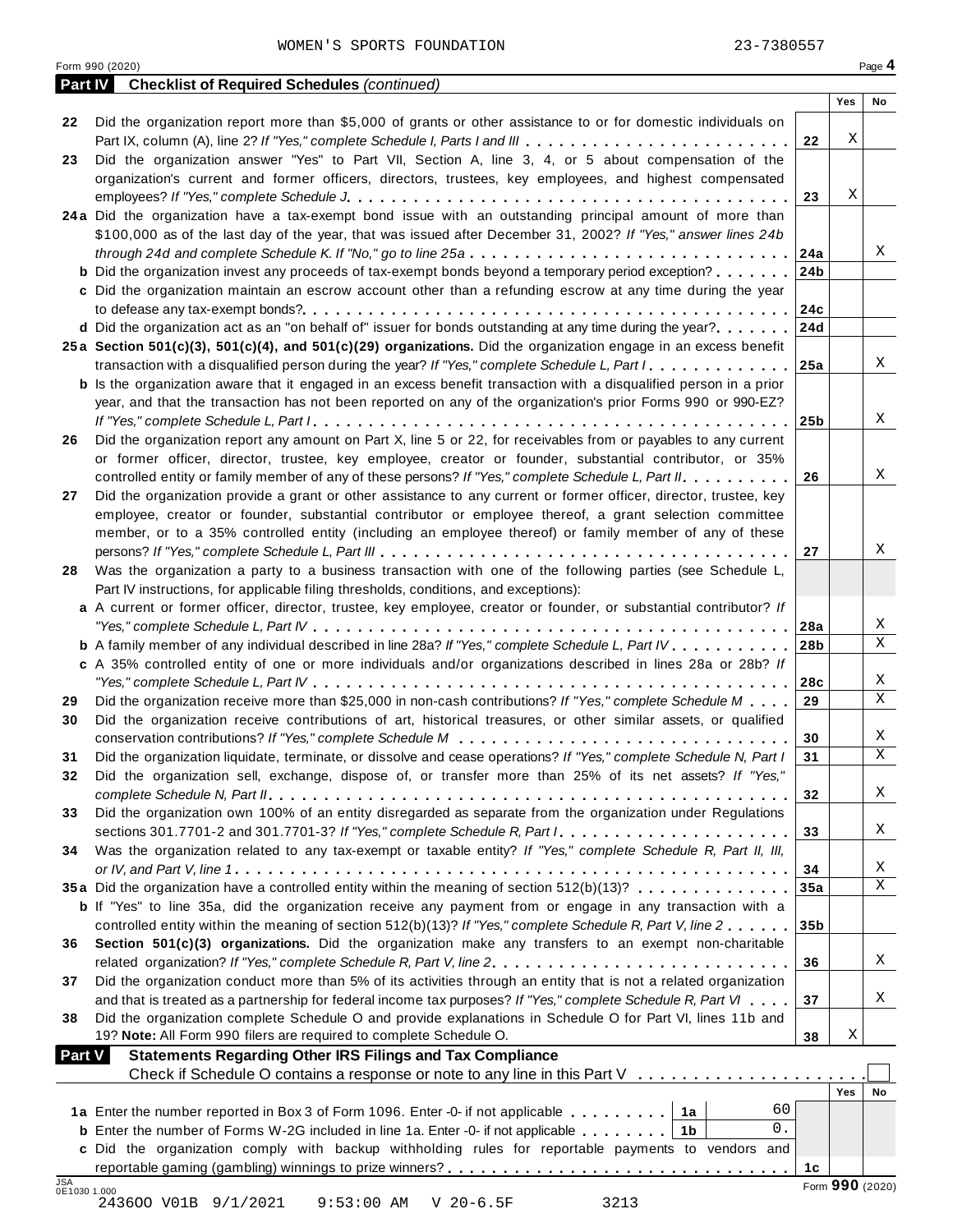Form <sup>990</sup> (2020) Page **5**

|    | <b>Part V</b><br>Statements Regarding Other IRS Filings and Tax Compliance (continued)                                                                                                                                                          |                 |     |    |
|----|-------------------------------------------------------------------------------------------------------------------------------------------------------------------------------------------------------------------------------------------------|-----------------|-----|----|
|    |                                                                                                                                                                                                                                                 |                 | Yes | No |
|    | 2a Enter the number of employees reported on Form W-3, Transmittal of Wage and Tax                                                                                                                                                              |                 |     |    |
|    | 19<br>2a<br>Statements, filed for the calendar year ending with or within the year covered by this return.                                                                                                                                      |                 |     |    |
|    | <b>b</b> If at least one is reported on line 2a, did the organization file all required federal employment tax returns?                                                                                                                         | 2b              | Χ   |    |
|    | Note: If the sum of lines 1a and 2a is greater than 250, you may be required to e-file (see instructions)                                                                                                                                       |                 |     |    |
|    |                                                                                                                                                                                                                                                 | 3a              |     | Χ  |
|    | <b>b</b> If "Yes," has it filed a Form 990-T for this year? If "No" to line 3b, provide an explanation on Schedule O                                                                                                                            | 3 <sub>b</sub>  |     |    |
|    | 4a At any time during the calendar year, did the organization have an interest in, or a signature or other authority over,                                                                                                                      |                 |     |    |
|    | a financial account in a foreign country (such as a bank account, securities account, or other financial account)?                                                                                                                              | 4a              |     | Χ  |
|    | <b>b</b> If "Yes," enter the name of the foreign country $\blacktriangleright$                                                                                                                                                                  |                 |     |    |
|    | See instructions for filing requirements for FinCEN Form 114, Report of Foreign Bank and Financial Accounts (FBAR).                                                                                                                             |                 |     |    |
|    | 5a Was the organization a party to a prohibited tax shelter transaction at any time during the tax year?                                                                                                                                        | 5a              |     | Χ  |
|    | <b>b</b> Did any taxable party notify the organization that it was or is a party to a prohibited tax shelter transaction?                                                                                                                       | 5b              |     | X  |
|    | c If "Yes" to line 5a or 5b, did the organization file Form 8886-T?                                                                                                                                                                             | 5 <sub>c</sub>  |     |    |
|    | 6a Does the organization have annual gross receipts that are normally greater than \$100,000, and did the                                                                                                                                       |                 |     |    |
|    | organization solicit any contributions that were not tax deductible as charitable contributions?                                                                                                                                                | 6a              |     | Χ  |
|    | <b>b</b> If "Yes," did the organization include with every solicitation an express statement that such contributions or                                                                                                                         |                 |     |    |
|    |                                                                                                                                                                                                                                                 | 6b              |     |    |
| 7  | Organizations that may receive deductible contributions under section 170(c).                                                                                                                                                                   |                 |     |    |
|    | a Did the organization receive a payment in excess of \$75 made partly as a contribution and partly for goods                                                                                                                                   | 7a              |     | Χ  |
|    |                                                                                                                                                                                                                                                 | 7b              |     |    |
|    | <b>b</b> If "Yes," did the organization notify the donor of the value of the goods or services provided?                                                                                                                                        |                 |     |    |
|    | c Did the organization sell, exchange, or otherwise dispose of tangible personal property for which it was                                                                                                                                      | 7c              |     | Χ  |
|    | 7d                                                                                                                                                                                                                                              |                 |     |    |
|    | d If "Yes," indicate the number of Forms 8282 filed during the year                                                                                                                                                                             | 7е              |     | Χ  |
|    | e Did the organization receive any funds, directly or indirectly, to pay premiums on a personal benefit contract?                                                                                                                               | 7f              |     | X  |
|    | f Did the organization, during the year, pay premiums, directly or indirectly, on a personal benefit contract?                                                                                                                                  | 7g              |     |    |
|    | g If the organization received a contribution of qualified intellectual property, did the organization file Form 8899 as required?                                                                                                              | 7h              |     |    |
| 8  | h If the organization received a contribution of cars, boats, airplanes, or other vehicles, did the organization file a Form 1098-C?. .<br>Sponsoring organizations maintaining donor advised funds. Did a donor advised fund maintained by the |                 |     |    |
|    | sponsoring organization have excess business holdings at any time during the year?                                                                                                                                                              | 8               |     |    |
| 9  | Sponsoring organizations maintaining donor advised funds.                                                                                                                                                                                       |                 |     |    |
|    | a Did the sponsoring organization make any taxable distributions under section 4966?                                                                                                                                                            | 9a              |     |    |
|    | <b>b</b> Did the sponsoring organization make a distribution to a donor, donor advisor, or related person?                                                                                                                                      | 9b              |     |    |
| 10 | Section 501(c)(7) organizations. Enter:                                                                                                                                                                                                         |                 |     |    |
|    | 10a<br>a Initiation fees and capital contributions included on Part VIII, line 12                                                                                                                                                               |                 |     |    |
|    | <b>b</b> Gross receipts, included on Form 990, Part VIII, line 12, for public use of club facilities <b>10b</b>                                                                                                                                 |                 |     |    |
| 11 | Section 501(c)(12) organizations. Enter:                                                                                                                                                                                                        |                 |     |    |
|    | 11a                                                                                                                                                                                                                                             |                 |     |    |
|    | <b>b</b> Gross income from other sources (Do not net amounts due or paid to other sources                                                                                                                                                       |                 |     |    |
|    | 11 <sub>b</sub>                                                                                                                                                                                                                                 |                 |     |    |
|    | 12a Section 4947(a)(1) non-exempt charitable trusts. Is the organization filing Form 990 in lieu of Form 1041?                                                                                                                                  | 12a             |     |    |
|    | 12b<br><b>b</b> If "Yes," enter the amount of tax-exempt interest received or accrued during the year                                                                                                                                           |                 |     |    |
| 13 | Section 501(c)(29) qualified nonprofit health insurance issuers.                                                                                                                                                                                |                 |     |    |
|    | a Is the organization licensed to issue qualified health plans in more than one state?                                                                                                                                                          | 13a             |     |    |
|    | Note: See the instructions for additional information the organization must report on Schedule O.                                                                                                                                               |                 |     |    |
|    | <b>b</b> Enter the amount of reserves the organization is required to maintain by the states in which                                                                                                                                           |                 |     |    |
|    | 13 <sub>b</sub>                                                                                                                                                                                                                                 |                 |     |    |
|    | 13c                                                                                                                                                                                                                                             |                 |     |    |
|    | 14a Did the organization receive any payments for indoor tanning services during the tax year?                                                                                                                                                  | 14a             |     | Χ  |
|    | <b>b</b> If "Yes," has it filed a Form 720 to report these payments? If "No," provide an explanation on Schedule $0 \cdot \cdot \cdot \cdot$                                                                                                    | 14 <sub>b</sub> |     |    |
|    | Is the organization subject to the section 4960 tax on payment(s) of more than \$1,000,000 in remuneration or                                                                                                                                   |                 |     |    |
| 15 |                                                                                                                                                                                                                                                 | 15              |     | Χ  |
|    |                                                                                                                                                                                                                                                 |                 |     |    |
|    | If "Yes," see instructions and file Form 4720, Schedule N.                                                                                                                                                                                      |                 |     |    |
| 16 | Is the organization an educational institution subject to the section 4968 excise tax on net investment income?<br>If "Yes," complete Form 4720, Schedule O.                                                                                    | 16              |     | Χ  |

JSA 0E1040 1.000 2436OO V01B 9/1/2021 9:53:00 AM V 20-6.5F 3213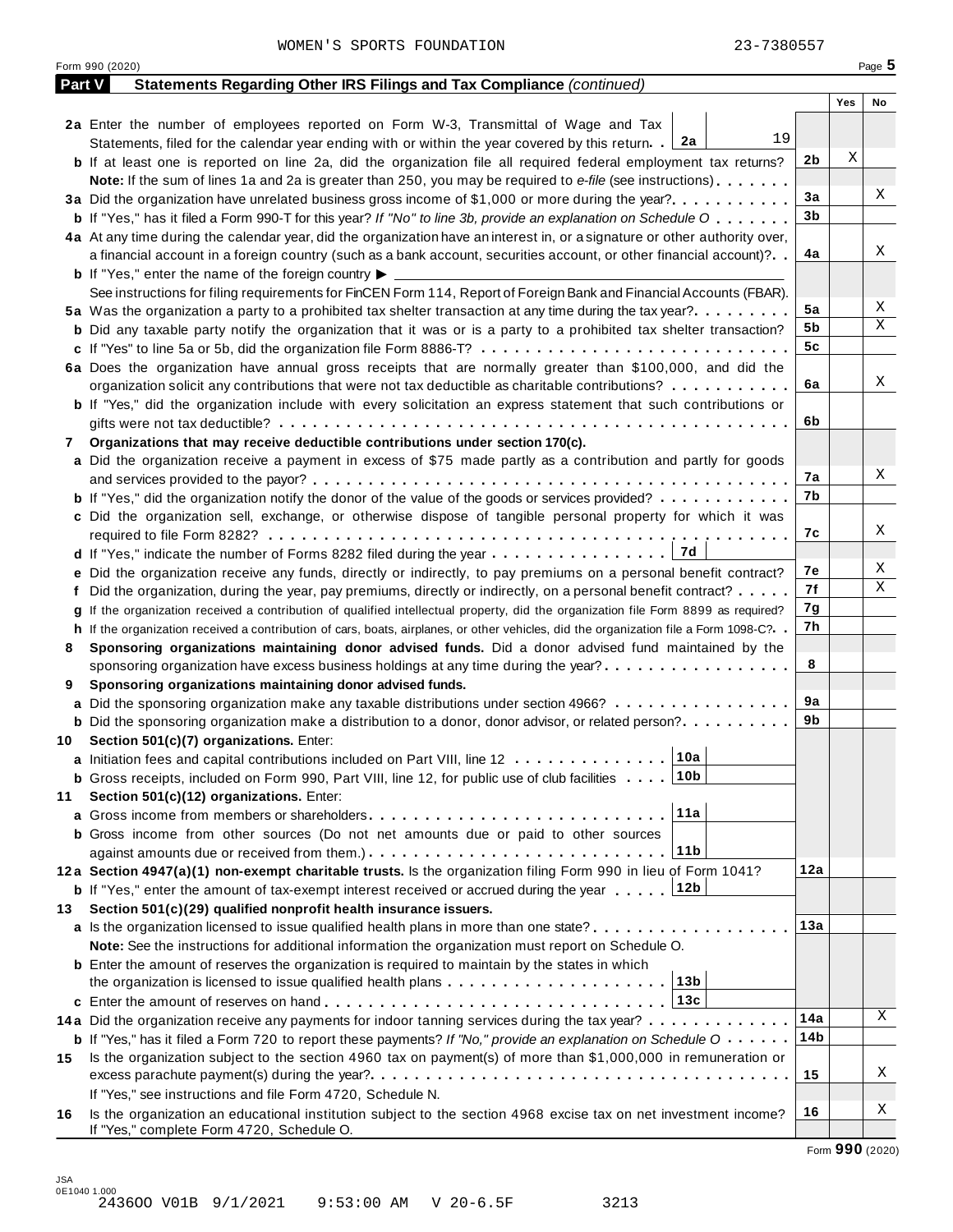| <b>Part VI</b>                          | 23-7380557<br>WOMEN'S SPORTS FOUNDATION<br>Form 990 (2020)                                                                                                                                                                                                                                           |                        | Page $6$ |    |
|-----------------------------------------|------------------------------------------------------------------------------------------------------------------------------------------------------------------------------------------------------------------------------------------------------------------------------------------------------|------------------------|----------|----|
|                                         | Governance, Management, and Disclosure For each "Yes" response to lines 2 through 7b below, and for a "No"                                                                                                                                                                                           |                        |          |    |
|                                         | response to line 8a, 8b, or 10b below, describe the circumstances, processes, or changes on Schedule O. See instructions.                                                                                                                                                                            |                        |          |    |
|                                         |                                                                                                                                                                                                                                                                                                      |                        |          | X  |
|                                         | <b>Section A. Governing Body and Management</b>                                                                                                                                                                                                                                                      |                        | Yes      | No |
|                                         | 36<br>1a                                                                                                                                                                                                                                                                                             |                        |          |    |
|                                         | 1a Enter the number of voting members of the governing body at the end of the tax year<br>If there are material differences in voting rights among members of the governing body, or                                                                                                                 |                        |          |    |
|                                         | if the governing body delegated broad authority to an executive committee or similar                                                                                                                                                                                                                 |                        |          |    |
|                                         | committee, explain on Schedule O.<br>35                                                                                                                                                                                                                                                              |                        |          |    |
|                                         | 1 <sub>b</sub><br>Enter the number of voting members included on line 1a, above, who are independent                                                                                                                                                                                                 |                        |          |    |
| 2                                       | Did any officer, director, trustee, or key employee have a family relationship or a business relationship with                                                                                                                                                                                       |                        |          |    |
|                                         |                                                                                                                                                                                                                                                                                                      | 2                      |          | Χ  |
| 3                                       | Did the organization delegate control over management duties customarily performed by or under the direct                                                                                                                                                                                            |                        |          |    |
|                                         | supervision of officers, directors, trustees, or key employees to a management company or other person?                                                                                                                                                                                              | 3                      |          | Χ  |
| 4                                       | Did the organization make any significant changes to its governing documents since the prior Form 990 was filed?                                                                                                                                                                                     | 4                      |          | Χ  |
| 5                                       | Did the organization become aware during the year of a significant diversion of the organization's assets?                                                                                                                                                                                           | 5                      |          | Χ  |
| 6                                       |                                                                                                                                                                                                                                                                                                      | 6                      |          | Χ  |
| 7a                                      | Did the organization have members, stockholders, or other persons who had the power to elect or appoint                                                                                                                                                                                              |                        |          |    |
|                                         |                                                                                                                                                                                                                                                                                                      | 7a                     |          | Χ  |
| b                                       | Are any governance decisions of the organization reserved to (or subject to approval by) members,                                                                                                                                                                                                    |                        |          |    |
|                                         |                                                                                                                                                                                                                                                                                                      | 7b                     |          | Χ  |
| 8                                       | Did the organization contemporaneously document the meetings held or written actions undertaken during                                                                                                                                                                                               |                        |          |    |
|                                         | the year by the following:                                                                                                                                                                                                                                                                           |                        |          |    |
| а                                       |                                                                                                                                                                                                                                                                                                      | 8a                     | X        |    |
| b                                       |                                                                                                                                                                                                                                                                                                      | 8b                     | Χ        |    |
| 9                                       | Is there any officer, director, trustee, or key employee listed in Part VII, Section A, who cannot be reached at                                                                                                                                                                                     |                        |          |    |
|                                         | the organization's mailing address? If "Yes," provide the names and addresses on Schedule O.                                                                                                                                                                                                         | 9                      |          | Χ  |
|                                         | Section B. Policies (This Section B requests information about policies not required by the Internal Revenue Code.)                                                                                                                                                                                  |                        |          |    |
|                                         |                                                                                                                                                                                                                                                                                                      |                        | Yes      | No |
|                                         | 10a Did the organization have local chapters, branches, or affiliates?                                                                                                                                                                                                                               | 10a                    |          | Χ  |
|                                         | <b>b</b> If "Yes," did the organization have written policies and procedures governing the activities of such chapters,                                                                                                                                                                              |                        |          |    |
|                                         |                                                                                                                                                                                                                                                                                                      |                        |          |    |
|                                         |                                                                                                                                                                                                                                                                                                      |                        |          |    |
|                                         | affiliates, and branches to ensure their operations are consistent with the organization's exempt purposes?                                                                                                                                                                                          | 10 <sub>b</sub><br>11a | X        |    |
|                                         | 11a Has the organization provided a complete copy of this Form 990 to all members of its governing body before filing the form?                                                                                                                                                                      |                        |          |    |
|                                         | <b>b</b> Describe in Schedule O the process, if any, used by the organization to review this Form 990.                                                                                                                                                                                               |                        | X        |    |
|                                         | 12a Did the organization have a written conflict of interest policy? If "No," go to line 13                                                                                                                                                                                                          | 12a                    |          |    |
| b                                       | Were officers, directors, or trustees, and key employees required to disclose annually interests that could give                                                                                                                                                                                     |                        |          |    |
|                                         |                                                                                                                                                                                                                                                                                                      | 12 <sub>b</sub>        | X        |    |
|                                         | Did the organization regularly and consistently monitor and enforce compliance with the policy? If "Yes,"                                                                                                                                                                                            |                        |          |    |
|                                         |                                                                                                                                                                                                                                                                                                      | 12c                    | X        |    |
|                                         | Did the organization have a written whistleblower policy?                                                                                                                                                                                                                                            | 13                     | X        |    |
|                                         | Did the organization have a written document retention and destruction policy?                                                                                                                                                                                                                       | 14                     | Χ        |    |
|                                         | Did the process for determining compensation of the following persons include a review and approval by                                                                                                                                                                                               |                        |          |    |
|                                         | independent persons, comparability data, and contemporaneous substantiation of the deliberation and decision?                                                                                                                                                                                        |                        |          |    |
| a                                       | The organization's CEO, Executive Director, or top management official                                                                                                                                                                                                                               | 15a                    | Χ        |    |
| b                                       |                                                                                                                                                                                                                                                                                                      | 15 <sub>b</sub>        | Χ        |    |
|                                         | If "Yes" to line 15a or 15b, describe the process in Schedule O (see instructions).                                                                                                                                                                                                                  |                        |          |    |
|                                         | Did the organization invest in, contribute assets to, or participate in a joint venture or similar arrangement                                                                                                                                                                                       |                        |          |    |
|                                         |                                                                                                                                                                                                                                                                                                      | 16a                    |          | Χ  |
| b                                       | If "Yes," did the organization follow a written policy or procedure requiring the organization to evaluate its                                                                                                                                                                                       |                        |          |    |
|                                         | participation in joint venture arrangements under applicable federal tax law, and take steps to safeguard the                                                                                                                                                                                        |                        |          |    |
|                                         |                                                                                                                                                                                                                                                                                                      | 16 <sub>b</sub>        |          |    |
|                                         | <b>Section C. Disclosure</b>                                                                                                                                                                                                                                                                         |                        |          |    |
|                                         | ATTACHMENT 1                                                                                                                                                                                                                                                                                         |                        |          |    |
|                                         | List the states with which a copy of this Form 990 is required to be filed $\blacktriangleright$ .<br>Section 6104 requires an organization to make its Forms 1023 (1024 or 1024-A, if applicable), 990, and 990-T (Section 501(c)                                                                   |                        |          |    |
|                                         | (3)s only) available for public inspection. Indicate how you made these available. Check all that apply.                                                                                                                                                                                             |                        |          |    |
|                                         | $\vert$ X<br>X<br>Own website<br>Another's website<br>Upon request<br>Other (explain on Schedule O)                                                                                                                                                                                                  |                        |          |    |
|                                         |                                                                                                                                                                                                                                                                                                      |                        |          |    |
| 13<br>14<br>15<br>16а<br>17<br>18<br>19 | Describe on Schedule O whether (and if so, how) the organization made its governing documents, conflict of interest policy,                                                                                                                                                                          |                        |          |    |
| 20                                      | and financial statements available to the public during the tax year.<br>State the name, address, and telephone number of the person who possesses the organization's books and records $\blacktriangleright$<br>DR. DEBORAH ANTOINE 247 WEST 30TH STREET, 5TH FLOOR NEW YORK, NY 10001 646-845-0273 |                        |          |    |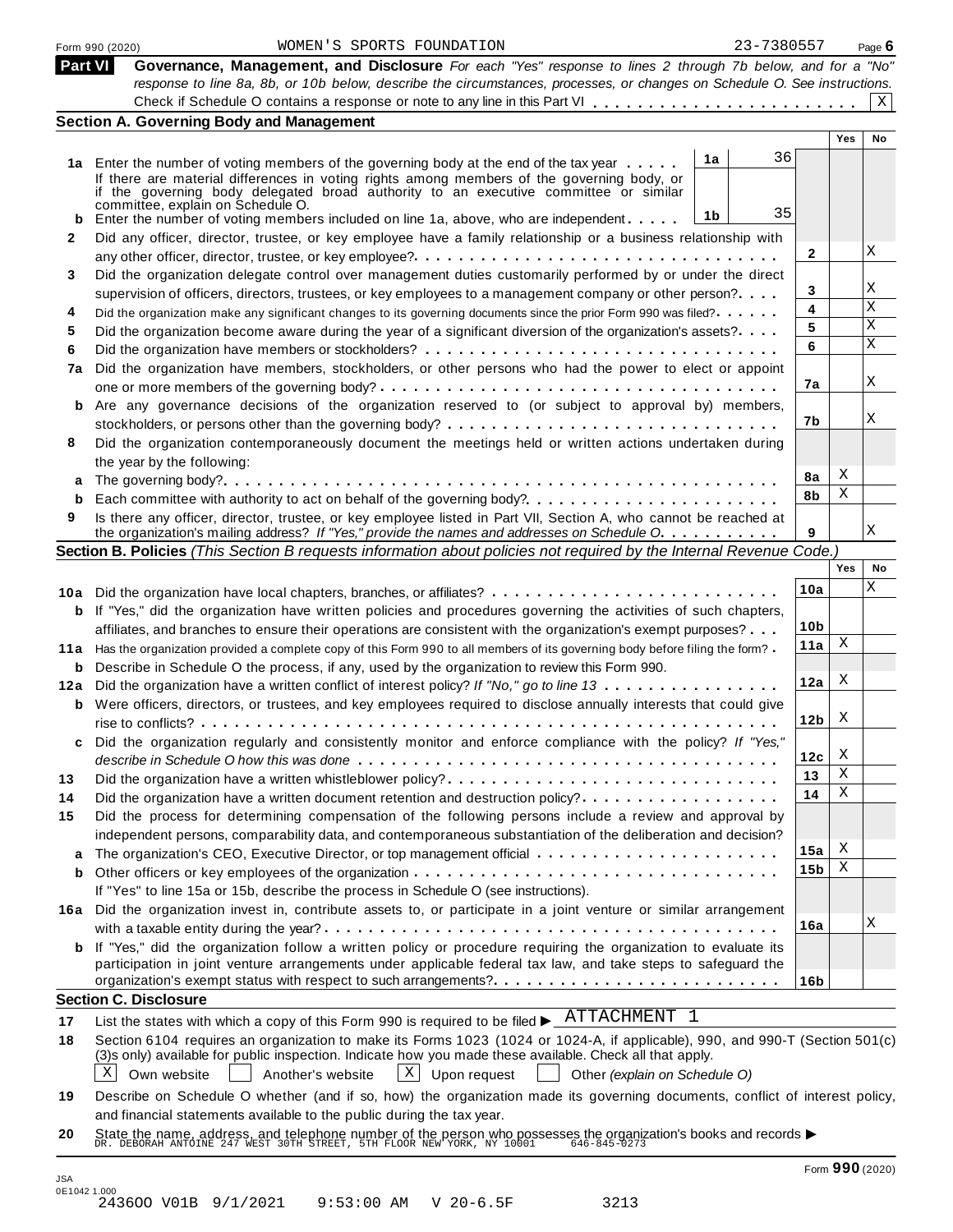**Part VII**

| Compensation of Officers, Directors, Trustees, Key Employees, Highest Compensated Employees, and<br><b>Independent Contractors</b> |  |  |  |  |  |  |  |  |  |  |
|------------------------------------------------------------------------------------------------------------------------------------|--|--|--|--|--|--|--|--|--|--|

Check if Schedule O contains a response or note to any line in this Part VII  $\ldots \ldots \ldots \ldots \ldots \ldots \ldots \ldots \ldots$ 

**Section A. Officers, Directors, Trustees, Key Employees, and Highest Compensated Employees**

**1a** Complete this table for all persons required to be listed. Report compensation for the calendar year ending with or within the organization's tax year.

anization's lax year.<br>● List all of the organization's **current** officers, directors, trustees (whether individuals or organizations), regardless of amount of<br>nnensation Enter -0- in columns (D) (E) and (E) if no compensa compensation. Enter -0- in columns (D), (E), and (F) if no compensation was paid.

• List all of the organization's current key employees, if any. See instructions for definition of "key employee."

■ List all of the organization's current key employees, if any. See instructions for definition of "key employee."<br>■ List the organization's five current highest compensated employees (other than an officer, director, tru who received reportable compensation (Box 5 of Form W-2 and/or Box 7 of Form 1099-MISC) of more than \$100,000 from the organization and any related organizations.

organization and any related organizations.<br>• List all of the organization's **former** officers, key employees, and highest compensated employees who received more than<br>\$1.00.000 of reportable componention from the erganiza \$100,000 of reportable compensation from the organization and any related organizations.

% List all of the organization's **former directors or trustees** that received, in the capacity as a former director or trustee of the organization, more than \$10,000 of reportable compensation from the organization and any related organizations. See instructions for the order in which to list the persons above.

Check this box if neither the organization nor any related organization compensated any current officer, director, or trustee.

|                                |                        |                                   |                       | (C)      |              |                                 |        |                          |                               |                          |
|--------------------------------|------------------------|-----------------------------------|-----------------------|----------|--------------|---------------------------------|--------|--------------------------|-------------------------------|--------------------------|
| (A)                            | (B)                    |                                   |                       | Position |              |                                 |        | (D)                      | (E)                           | (F)                      |
| Name and title                 | Average                |                                   |                       |          |              | (do not check more than one     |        | Reportable               | Reportable                    | <b>Estimated amount</b>  |
|                                | hours                  |                                   |                       |          |              | box, unless person is both an   |        | compensation             | compensation                  | of other                 |
|                                | per week<br>(list any  |                                   |                       |          |              | officer and a director/trustee) |        | from the<br>organization | from related<br>organizations | compensation<br>from the |
|                                | hours for              | or director<br>Individual trustee | Institutional trustee | Officer  | Key employee |                                 | Former | (W-2/1099-MISC)          | (W-2/1099-MISC)               | organization and         |
|                                | related                |                                   |                       |          |              |                                 |        |                          |                               | related organizations    |
|                                | organizations<br>below |                                   |                       |          |              |                                 |        |                          |                               |                          |
|                                | dotted line)           |                                   |                       |          |              |                                 |        |                          |                               |                          |
|                                |                        |                                   |                       |          |              | Highest compensated<br>employee |        |                          |                               |                          |
|                                |                        |                                   |                       |          |              |                                 |        |                          |                               |                          |
| (1) DR. DEBORAH ANTOINE        | 50.00                  |                                   |                       |          |              |                                 |        |                          |                               |                          |
| CHIEF EXECUTIVE OFFICER        | 0.                     |                                   |                       | Χ        |              |                                 |        | 308,562.                 | 0.                            | 24,771.                  |
| (2) OLGA HARVEY                | 40.00                  |                                   |                       |          |              |                                 |        |                          |                               |                          |
| CHIEF STRATEGY&IMPACT OFFICER  | 0.                     |                                   |                       | Χ        |              |                                 |        | 186,331                  | 0.                            | 11,799.                  |
| (3) ALEIA TAYLOR               | 40.00                  |                                   |                       |          |              |                                 |        |                          |                               |                          |
| CHIEF MARKETING OFFICER        | 0.                     |                                   |                       | X        |              |                                 |        | 178,080                  | 0.                            | 18,530.                  |
| (4) KAREN ISSOKSON-SILVER      | 40.00                  |                                   |                       |          |              |                                 |        |                          |                               |                          |
| VP, RESEARCH AND EDUCATION     | 0.                     |                                   |                       |          |              | Χ                               |        | 167,075.                 | 0.                            | 18,482.                  |
| (5) PATRICIA BIFULCO           | 40.00                  |                                   |                       |          |              |                                 |        |                          |                               |                          |
| VP, COMMUNICATION              | 0.                     |                                   |                       |          |              | Χ                               |        | 137,211.                 | 0.                            | 15,152.                  |
| (6) SARAH FAULTLESS-AXELSON    | 40.00                  |                                   |                       |          |              |                                 |        |                          |                               |                          |
| SR. DIRECTOR OF ADVOCACY       | 0.                     |                                   |                       |          |              | Χ                               |        | 117,236.                 | 0                             | 9,019.                   |
| (7) JEAN TATGE                 | 40.00                  |                                   |                       |          |              |                                 |        |                          |                               |                          |
| CHIEF DEVELOPMENT OFFICER      | 0.                     |                                   |                       | Χ        |              |                                 |        | 121,499.                 | 0                             | 1,499.                   |
| (8) LAUREN LUBIN               | 40.00                  |                                   |                       |          |              |                                 |        |                          |                               |                          |
| SR. DIR. OF COMMUNITY IMPACT   | 0.                     |                                   |                       |          |              | Χ                               |        | 105,385                  | 0.                            | 15,496.                  |
| (9) NATOYA CURD                | 40.00                  |                                   |                       |          |              |                                 |        |                          |                               |                          |
| SR. DIRECTOR OF OPS AND ADMIN. | 0.                     |                                   |                       |          |              | X                               |        | 106,334.                 | 0.                            | 9,019.                   |
| (10) ALANA NICHOLS             | 10.00                  |                                   |                       |          |              |                                 |        |                          |                               |                          |
| PRESIDENT                      | 0.                     | Χ                                 |                       | Χ        |              |                                 |        | 18,000                   | 0                             | 0.                       |
| (11) BILLIE JEAN KING          | 10.00                  |                                   |                       |          |              |                                 |        |                          |                               |                          |
| FOUNDER AND HONORARY CHAIR     | 0.                     | Χ                                 |                       | Χ        |              |                                 |        | 0                        | 0                             | 0.                       |
| (12) ELANA MEYERS-TAYLOR       | 10.00                  |                                   |                       |          |              |                                 |        |                          |                               |                          |
| PAST PRESIDENT                 | 0.                     | X                                 |                       | Χ        |              |                                 |        | 0                        | 0                             | 0.                       |
| (13) SCOTT PIOLI               | 10.00                  |                                   |                       |          |              |                                 |        |                          |                               |                          |
| SECRETARY/TREASURER            | 0.                     | Χ                                 |                       | Χ        |              |                                 |        | 0                        | 0                             | 0.                       |
| (14) JOAN HAFFENREFFER         | 10.00                  |                                   |                       |          |              |                                 |        |                          |                               |                          |
| VICE CHAIR - DEVELOPMENT       | $0$ .                  | Χ                                 |                       | Χ        |              |                                 |        | 0.                       | 0                             | 0.                       |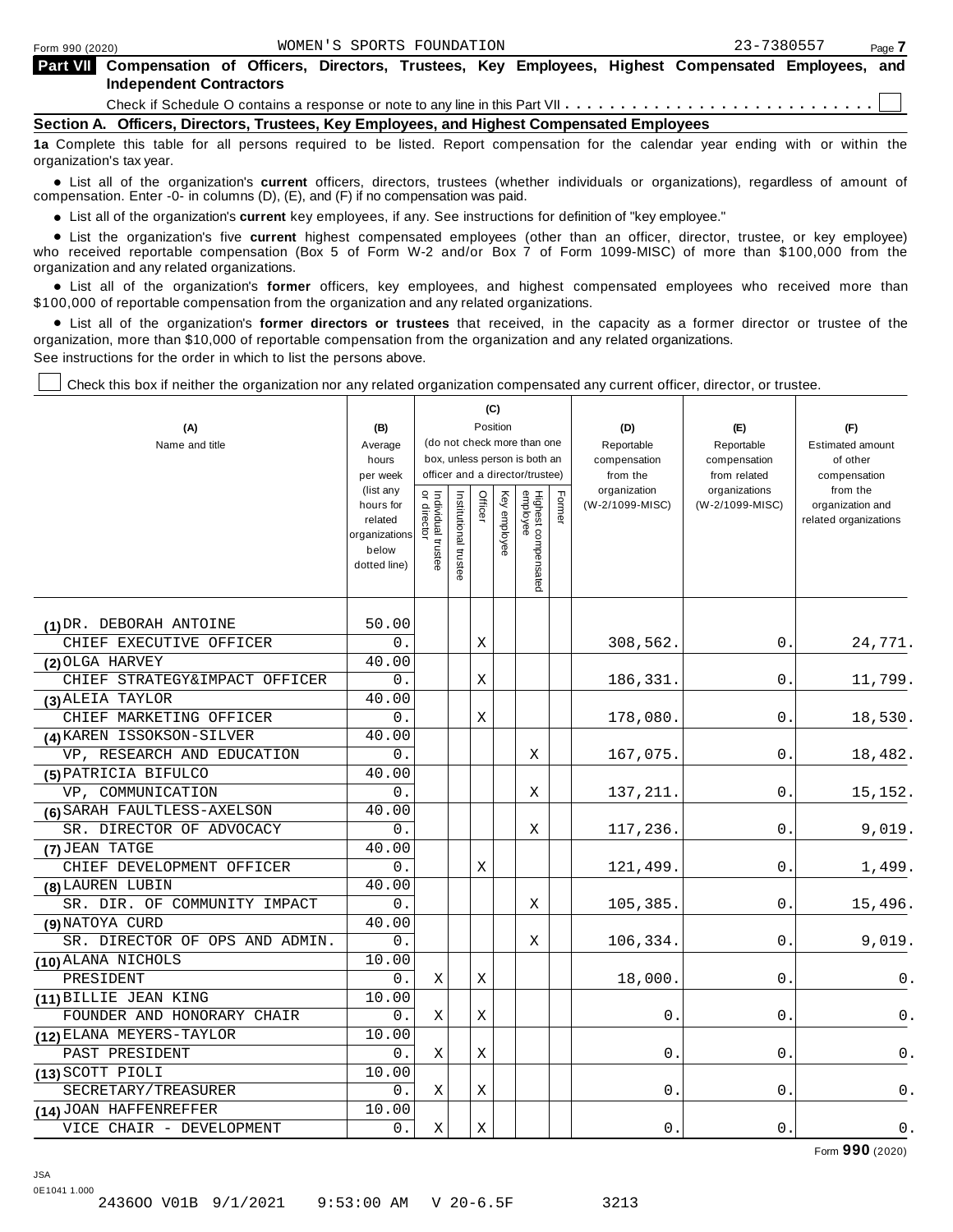|         | (A)<br>Name and title                                                                                                                                                                                                                                                                                                                                                                                           | (B)<br>Average<br>hours per<br>week (list any<br>hours for |                                           |                       | (C)<br>Position         | (do not check more than one<br>box, unless person is both an<br>officer and a director/trustee) |        | (D)<br>Reportable<br>compensation<br>from<br>the | (E)<br>Reportable<br>compensation from<br>related<br>organizations | (F)<br>Estimated<br>amount of<br>other<br>compensation   |
|---------|-----------------------------------------------------------------------------------------------------------------------------------------------------------------------------------------------------------------------------------------------------------------------------------------------------------------------------------------------------------------------------------------------------------------|------------------------------------------------------------|-------------------------------------------|-----------------------|-------------------------|-------------------------------------------------------------------------------------------------|--------|--------------------------------------------------|--------------------------------------------------------------------|----------------------------------------------------------|
|         |                                                                                                                                                                                                                                                                                                                                                                                                                 | related<br>organizations<br>below dotted<br>line)          | <br>  Individual trustee<br>  or director | Institutional trustee | Officer<br>Key employee | Highest compensated<br>employee                                                                 | Former | organization<br>(W-2/1099-MISC)                  | (W-2/1099-MISC)                                                    | from the<br>organization<br>and related<br>organizations |
|         | (15) KATHLEEN KAYSE                                                                                                                                                                                                                                                                                                                                                                                             | 10.00                                                      |                                           |                       |                         |                                                                                                 |        |                                                  |                                                                    |                                                          |
|         | CHAIR BOARD OF TRUSTEES                                                                                                                                                                                                                                                                                                                                                                                         | 0.                                                         | Χ                                         |                       | Χ                       |                                                                                                 |        | 0                                                | 0.                                                                 | 0.                                                       |
|         | (16) KATHRYN OLSON                                                                                                                                                                                                                                                                                                                                                                                              | 10.00                                                      |                                           |                       |                         |                                                                                                 |        |                                                  |                                                                    |                                                          |
|         | PAST CHAIR                                                                                                                                                                                                                                                                                                                                                                                                      | 0.                                                         | Χ                                         |                       | Χ                       |                                                                                                 |        | 0                                                | 0.                                                                 | 0.                                                       |
|         | (17) LARRY SCOTT                                                                                                                                                                                                                                                                                                                                                                                                | 10.00                                                      |                                           |                       |                         |                                                                                                 |        |                                                  |                                                                    |                                                          |
|         | CHAIR - TARA FUND                                                                                                                                                                                                                                                                                                                                                                                               | 0.                                                         | Χ                                         |                       | Χ                       |                                                                                                 |        | 0                                                | 0.                                                                 | 0.                                                       |
|         | (18) MICHAEL GREGOIRE<br>CHAIR - INVESTMENT                                                                                                                                                                                                                                                                                                                                                                     | 10.00                                                      |                                           |                       |                         |                                                                                                 |        | 0                                                |                                                                    | 0.                                                       |
|         | (19) ILANA KLOSS                                                                                                                                                                                                                                                                                                                                                                                                | 0.<br>7.00                                                 | Χ                                         |                       | Χ                       |                                                                                                 |        |                                                  | 0.                                                                 |                                                          |
|         | PAST CHAIR                                                                                                                                                                                                                                                                                                                                                                                                      | 0.                                                         | Χ                                         |                       | Χ                       |                                                                                                 |        | 0                                                | 0.                                                                 | 0.                                                       |
|         | 20) JAYMA MEYER                                                                                                                                                                                                                                                                                                                                                                                                 | 10.00                                                      |                                           |                       |                         |                                                                                                 |        |                                                  |                                                                    |                                                          |
|         | CHAIR - ADVOCACY                                                                                                                                                                                                                                                                                                                                                                                                | 0.                                                         | Χ                                         |                       | Χ                       |                                                                                                 |        | 0                                                | 0.                                                                 | 0.                                                       |
|         | 21) PHAIDRA KNIGHT                                                                                                                                                                                                                                                                                                                                                                                              | 7.00                                                       |                                           |                       |                         |                                                                                                 |        |                                                  |                                                                    |                                                          |
|         | CHAIR - AUDIT                                                                                                                                                                                                                                                                                                                                                                                                   | 0.                                                         | Χ                                         |                       | Χ                       |                                                                                                 |        | 0                                                | 0.                                                                 | 0.                                                       |
|         | 22) ANDREA PEREZ                                                                                                                                                                                                                                                                                                                                                                                                | 10.00                                                      |                                           |                       |                         |                                                                                                 |        |                                                  |                                                                    |                                                          |
|         | CHAIR - GOVERNANCE                                                                                                                                                                                                                                                                                                                                                                                              | 0.                                                         | Χ                                         |                       | Χ                       |                                                                                                 |        | 0                                                | 0.                                                                 | 0.                                                       |
|         | (23) JIM WILKINSON                                                                                                                                                                                                                                                                                                                                                                                              | 10.00                                                      |                                           |                       |                         |                                                                                                 |        |                                                  |                                                                    |                                                          |
|         | CHAIR - DEVELOPMENT                                                                                                                                                                                                                                                                                                                                                                                             | 0.                                                         | Χ                                         |                       | Χ                       |                                                                                                 |        | 0                                                | 0.                                                                 | 0.                                                       |
|         | (24) KATE JOHNSON                                                                                                                                                                                                                                                                                                                                                                                               | 5.00                                                       |                                           |                       |                         |                                                                                                 |        |                                                  |                                                                    |                                                          |
|         | TRUSTEE                                                                                                                                                                                                                                                                                                                                                                                                         | $0$ .                                                      | Χ                                         |                       |                         |                                                                                                 |        | 0                                                | 0.                                                                 | 0.                                                       |
|         | 25) LARISSA FONTAINE                                                                                                                                                                                                                                                                                                                                                                                            | 5.00                                                       |                                           |                       |                         |                                                                                                 |        |                                                  |                                                                    |                                                          |
|         | TRUSTEE                                                                                                                                                                                                                                                                                                                                                                                                         | $0$ .                                                      | Χ                                         |                       |                         |                                                                                                 |        | $\Omega$                                         | $0$ .                                                              | 0.                                                       |
|         | 1b Sub-total<br>.                                                                                                                                                                                                                                                                                                                                                                                               |                                                            |                                           |                       |                         |                                                                                                 |        | 1, 445, 713.                                     | 0                                                                  | 123,767.                                                 |
|         | c Total from continuation sheets to Part VII, Section A                                                                                                                                                                                                                                                                                                                                                         |                                                            |                                           |                       |                         |                                                                                                 |        | $\mathbf{0}$ .                                   | 0                                                                  | 0.                                                       |
|         |                                                                                                                                                                                                                                                                                                                                                                                                                 |                                                            |                                           |                       |                         |                                                                                                 |        | 1, 445, 713.                                     | $\mathsf{O}$ .                                                     | 123,767.                                                 |
|         | 2 Total number of individuals (including but not limited to those listed above) who received more than \$100,000 of<br>reportable compensation from the organization ▶                                                                                                                                                                                                                                          |                                                            | 9                                         |                       |                         |                                                                                                 |        |                                                  |                                                                    |                                                          |
| 3       | Did the organization list any former officer, director, or trustee, key employee, or highest compensated                                                                                                                                                                                                                                                                                                        |                                                            |                                           |                       |                         |                                                                                                 |        |                                                  |                                                                    | <b>Yes</b><br>X                                          |
| 4<br>5. | employee on line 1a? If "Yes," complete Schedule J for such individual<br>For any individual listed on line 1a, is the sum of reportable compensation and other compensation from the<br>organization and related organizations greater than \$150,000? If "Yes," complete Schedule J for such<br>Did any person listed on line 1a receive or accrue compensation from any unrelated organization or individual |                                                            |                                           |                       |                         |                                                                                                 |        |                                                  |                                                                    | 3<br>х<br>4                                              |
|         | for services rendered to the organization? If "Yes," complete Schedule J for such person                                                                                                                                                                                                                                                                                                                        |                                                            |                                           |                       |                         |                                                                                                 |        |                                                  |                                                                    | No.<br>х<br>5                                            |
| 1       | <b>Section B. Independent Contractors</b><br>Complete this table for your five highest compensated independent contractors that received more than \$100,000 of<br>compensation from the organization. Report compensation for the calendar year ending with or within the organization's tax<br>year.                                                                                                          |                                                            |                                           |                       |                         |                                                                                                 |        |                                                  |                                                                    |                                                          |
|         | (A)<br>Name and business address                                                                                                                                                                                                                                                                                                                                                                                |                                                            |                                           |                       |                         |                                                                                                 |        | (B)<br>Description of services                   |                                                                    | (C)<br>Compensation                                      |
|         |                                                                                                                                                                                                                                                                                                                                                                                                                 |                                                            |                                           |                       |                         |                                                                                                 |        |                                                  |                                                                    |                                                          |
|         |                                                                                                                                                                                                                                                                                                                                                                                                                 |                                                            |                                           |                       |                         |                                                                                                 |        |                                                  |                                                                    |                                                          |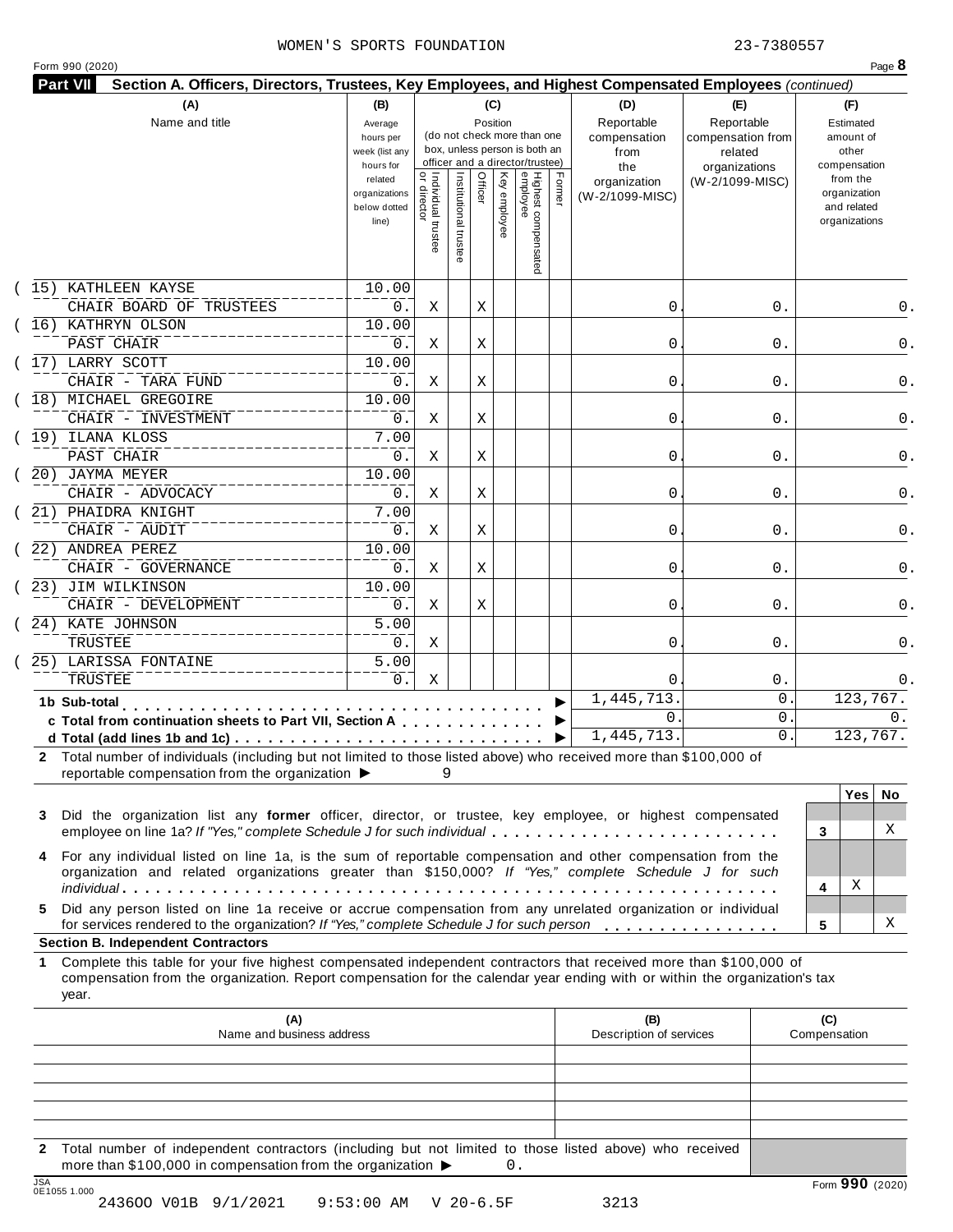|  | Form 990 (2020) |
|--|-----------------|
|  |                 |

|              | (A)                                                                                                                                                                                                                                                       | (B)                                                                             |                                     |                       | (C)                 |              |                                                                                                 |        | (D)<br>Reportable                           | (E)<br>Reportable                                                | (F)                                                                         |          |
|--------------|-----------------------------------------------------------------------------------------------------------------------------------------------------------------------------------------------------------------------------------------------------------|---------------------------------------------------------------------------------|-------------------------------------|-----------------------|---------------------|--------------|-------------------------------------------------------------------------------------------------|--------|---------------------------------------------|------------------------------------------------------------------|-----------------------------------------------------------------------------|----------|
|              | Name and title                                                                                                                                                                                                                                            | Average<br>hours per<br>week (list any<br>hours for<br>related<br>organizations |                                     |                       | Position<br>Officer |              | (do not check more than one<br>box, unless person is both an<br>officer and a director/trustee) | Former | compensation<br>from<br>the<br>organization | compensation from<br>related<br>organizations<br>(W-2/1099-MISC) | Estimated<br>amount of<br>other<br>compensation<br>from the<br>organization |          |
|              |                                                                                                                                                                                                                                                           | below dotted<br>line)                                                           | Individual trustee<br>  or director | Institutional trustee |                     | Key employee | Highest compensated<br>employee                                                                 |        | (W-2/1099-MISC)                             |                                                                  | and related<br>organizations                                                |          |
| 26)          | <b>WARDE MANUEL</b><br>TRUSTEE                                                                                                                                                                                                                            | 5.00<br>0.                                                                      | Χ                                   |                       |                     |              |                                                                                                 |        | 0                                           | 0.                                                               |                                                                             | 0.       |
|              | 27) FIONA CARTER                                                                                                                                                                                                                                          | 5.00                                                                            |                                     |                       |                     |              |                                                                                                 |        |                                             |                                                                  |                                                                             |          |
|              | TRUSTEE                                                                                                                                                                                                                                                   | 0.                                                                              | Χ                                   |                       |                     |              |                                                                                                 |        | 0                                           | 0.                                                               |                                                                             | 0.       |
|              | 28) MORI TAHERIPOUR                                                                                                                                                                                                                                       | $\overline{5.00}$                                                               |                                     |                       |                     |              |                                                                                                 |        |                                             |                                                                  |                                                                             |          |
|              | TRUSTEE<br>29) PORTIA ARCHER                                                                                                                                                                                                                              | 0.<br>$\overline{5.00}$                                                         | Χ                                   |                       |                     |              |                                                                                                 |        | 0                                           | 0.                                                               |                                                                             | 0.       |
|              | TRUSTEE                                                                                                                                                                                                                                                   | 0.                                                                              | Χ                                   |                       |                     |              |                                                                                                 |        | 0                                           | 0.                                                               |                                                                             | 0.       |
|              | 30) RICHARD LAPCHICK                                                                                                                                                                                                                                      | $\overline{5.00}$                                                               |                                     |                       |                     |              |                                                                                                 |        |                                             |                                                                  |                                                                             |          |
|              | TRUSTEE                                                                                                                                                                                                                                                   | 0.                                                                              | Χ                                   |                       |                     |              |                                                                                                 |        | 0                                           | 0.                                                               |                                                                             | 0.       |
|              | 31) ROBIN HARRIS<br>TRUSTEE                                                                                                                                                                                                                               | 5.00<br>0.                                                                      | Χ                                   |                       |                     |              |                                                                                                 |        | 0                                           | 0.                                                               |                                                                             | 0.       |
|              | 32) SARAH HUGHES                                                                                                                                                                                                                                          | $\overline{5.00}$                                                               |                                     |                       |                     |              |                                                                                                 |        |                                             |                                                                  |                                                                             |          |
|              | TRUSTEE                                                                                                                                                                                                                                                   | 0.                                                                              | Χ                                   |                       |                     |              |                                                                                                 |        | 0                                           | 0.                                                               |                                                                             | 0.       |
|              | 33) SASHA DIGIULIAN                                                                                                                                                                                                                                       | $\overline{5.00}$                                                               |                                     |                       |                     |              |                                                                                                 |        |                                             |                                                                  |                                                                             |          |
|              | TRUSTEE<br>34) KELLEY CORNISH                                                                                                                                                                                                                             | 0.<br>5.00                                                                      | Χ                                   |                       |                     |              |                                                                                                 |        | 0                                           | 0.                                                               |                                                                             | 0.       |
|              | TRUSTEE                                                                                                                                                                                                                                                   | 0.                                                                              | Χ                                   |                       |                     |              |                                                                                                 |        | 0                                           | 0.                                                               |                                                                             | 0.       |
| 35)          | SHAWNA RYAN                                                                                                                                                                                                                                               | 5.00                                                                            |                                     |                       |                     |              |                                                                                                 |        |                                             |                                                                  |                                                                             |          |
|              | TRUSTEE                                                                                                                                                                                                                                                   | 0.                                                                              | Χ                                   |                       |                     |              |                                                                                                 |        | 0                                           | 0.                                                               |                                                                             | 0.       |
|              | 36) CAROL STIFF                                                                                                                                                                                                                                           | 5.00                                                                            |                                     |                       |                     |              |                                                                                                 |        |                                             |                                                                  |                                                                             |          |
|              | TRUSTEE                                                                                                                                                                                                                                                   | $0$ .                                                                           | Χ                                   |                       |                     |              |                                                                                                 |        | 0<br>0                                      | $0$ .<br>$\mathbf 0$                                             |                                                                             | 0.<br>0. |
|              | 1b Sub-total<br>and a series of the<br>c Total from continuation sheets to Part VII, Section A                                                                                                                                                            |                                                                                 |                                     |                       |                     |              |                                                                                                 |        |                                             |                                                                  |                                                                             |          |
|              |                                                                                                                                                                                                                                                           |                                                                                 |                                     |                       |                     |              |                                                                                                 |        |                                             |                                                                  |                                                                             |          |
|              | 2 Total number of individuals (including but not limited to those listed above) who received more than \$100,000 of<br>reportable compensation from the organization ▶                                                                                    |                                                                                 | 9                                   |                       |                     |              |                                                                                                 |        |                                             |                                                                  |                                                                             |          |
|              |                                                                                                                                                                                                                                                           |                                                                                 |                                     |                       |                     |              |                                                                                                 |        |                                             |                                                                  | <b>Yes</b>                                                                  | No.      |
|              | Did the organization list any former officer, director, or trustee, key employee, or highest compensated                                                                                                                                                  |                                                                                 |                                     |                       |                     |              |                                                                                                 |        |                                             |                                                                  |                                                                             |          |
|              | employee on line 1a? If "Yes," complete Schedule J for such individual                                                                                                                                                                                    |                                                                                 |                                     |                       |                     |              |                                                                                                 |        |                                             |                                                                  | 3                                                                           | X        |
|              | For any individual listed on line 1a, is the sum of reportable compensation and other compensation from the                                                                                                                                               |                                                                                 |                                     |                       |                     |              |                                                                                                 |        |                                             |                                                                  |                                                                             |          |
|              |                                                                                                                                                                                                                                                           |                                                                                 |                                     |                       |                     |              |                                                                                                 |        |                                             |                                                                  |                                                                             |          |
|              | organization and related organizations greater than \$150,000? If "Yes," complete Schedule J for such                                                                                                                                                     |                                                                                 |                                     |                       |                     |              |                                                                                                 |        |                                             |                                                                  | Χ<br>4                                                                      |          |
|              | Did any person listed on line 1a receive or accrue compensation from any unrelated organization or individual                                                                                                                                             |                                                                                 |                                     |                       |                     |              |                                                                                                 |        |                                             |                                                                  |                                                                             |          |
| 3<br>4<br>5. | for services rendered to the organization? If "Yes," complete Schedule J for such person                                                                                                                                                                  |                                                                                 |                                     |                       |                     |              |                                                                                                 |        |                                             |                                                                  | 5                                                                           | х        |
|              | <b>Section B. Independent Contractors</b>                                                                                                                                                                                                                 |                                                                                 |                                     |                       |                     |              |                                                                                                 |        |                                             |                                                                  |                                                                             |          |
|              | Complete this table for your five highest compensated independent contractors that received more than \$100,000 of<br>compensation from the organization. Report compensation for the calendar year ending with or within the organization's tax<br>year. |                                                                                 |                                     |                       |                     |              |                                                                                                 |        |                                             |                                                                  |                                                                             |          |
|              | (A)<br>Name and business address                                                                                                                                                                                                                          |                                                                                 |                                     |                       |                     |              |                                                                                                 |        | (B)<br>Description of services              |                                                                  | (C)<br>Compensation                                                         |          |
|              |                                                                                                                                                                                                                                                           |                                                                                 |                                     |                       |                     |              |                                                                                                 |        |                                             |                                                                  |                                                                             |          |
| 1            |                                                                                                                                                                                                                                                           |                                                                                 |                                     |                       |                     |              |                                                                                                 |        |                                             |                                                                  |                                                                             |          |
|              |                                                                                                                                                                                                                                                           |                                                                                 |                                     |                       |                     |              |                                                                                                 |        |                                             |                                                                  |                                                                             |          |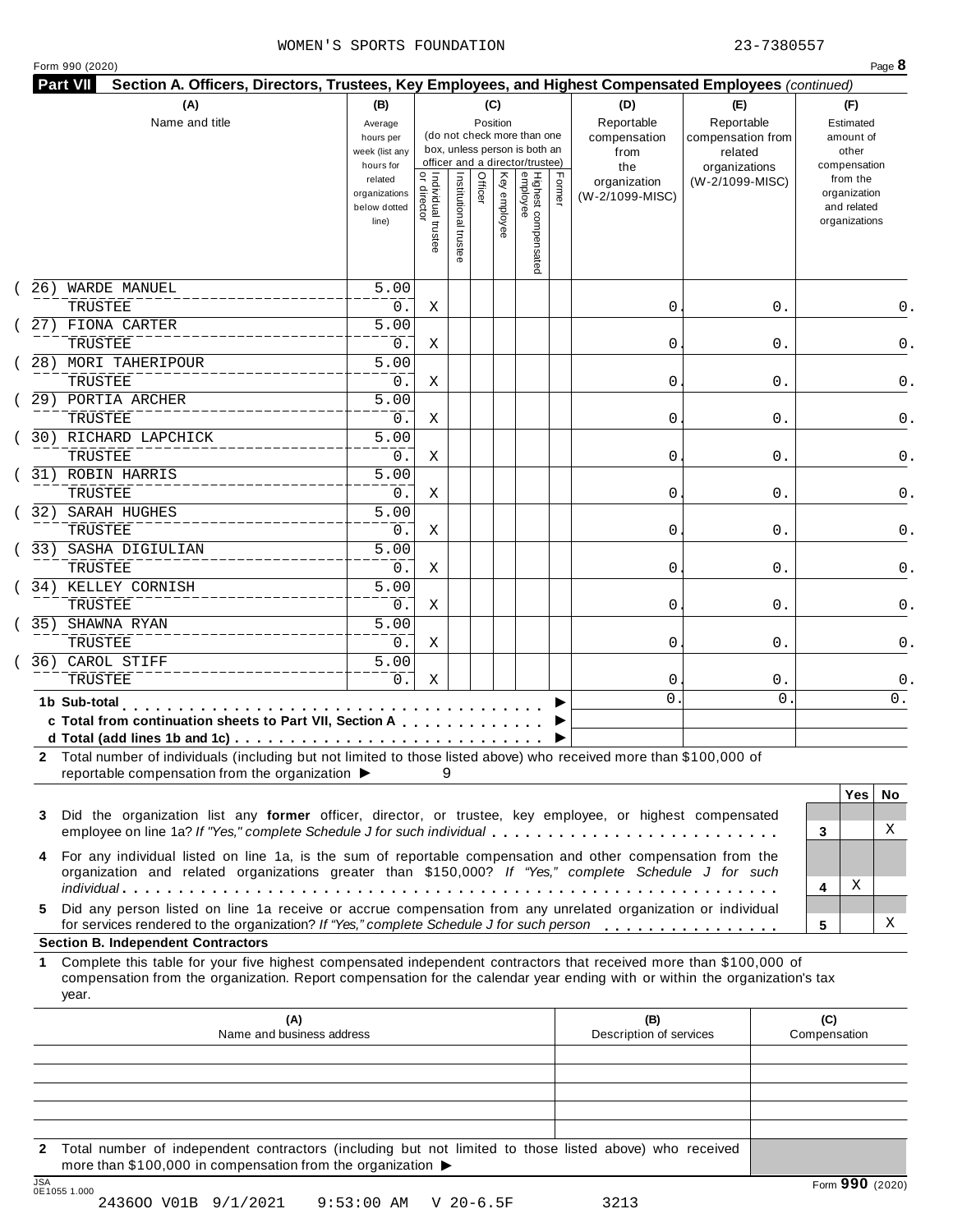|  | Form 990 (2020) |  |
|--|-----------------|--|
|  |                 |  |

| (A)<br>Name and title                                                                                                                                                                                                                                                                               | (B)<br>Average<br>hours per<br>week (list any<br>hours for |                                           |                       | (C)<br>Position         | (do not check more than one<br>box, unless person is both an<br>officer and a director/trustee) |        | (D)<br>Reportable<br>compensation<br>from<br>the | (E)<br>Reportable<br>compensation from<br>related<br>organizations | (F)<br>Estimated<br>amount of<br>other<br>compensation   |     |
|-----------------------------------------------------------------------------------------------------------------------------------------------------------------------------------------------------------------------------------------------------------------------------------------------------|------------------------------------------------------------|-------------------------------------------|-----------------------|-------------------------|-------------------------------------------------------------------------------------------------|--------|--------------------------------------------------|--------------------------------------------------------------------|----------------------------------------------------------|-----|
|                                                                                                                                                                                                                                                                                                     | related<br>organizations<br>below dotted<br>line)          | <br>  Individual trustee<br>  or director | Institutional trustee | Officer<br>Key employee | Highest compensated<br>employee                                                                 | Former | organization<br>(W-2/1099-MISC)                  | (W-2/1099-MISC)                                                    | from the<br>organization<br>and related<br>organizations |     |
| 37) MOLLY VAN WAGENEN<br>TRUSTEE                                                                                                                                                                                                                                                                    | 5.00<br>$0$ .                                              | Χ                                         |                       |                         |                                                                                                 |        | 0                                                | 0.                                                                 |                                                          | 0.  |
| 38) JEFFREY GEWIRTZ<br>TRUSTEE                                                                                                                                                                                                                                                                      | 5.00<br>0.                                                 | Χ                                         |                       |                         |                                                                                                 |        | 0                                                | 0.                                                                 |                                                          | 0.  |
| 39) CATHERINE AKER<br>TRUSTEE                                                                                                                                                                                                                                                                       | 5.00<br>0.                                                 | Χ                                         |                       |                         |                                                                                                 |        | 0                                                | 0.                                                                 |                                                          | 0.  |
| 40) KATRICE ALBERT<br>TRUSTEE                                                                                                                                                                                                                                                                       | $\overline{5.00}$<br>0.                                    | Χ                                         |                       |                         |                                                                                                 |        | 0                                                | 0.                                                                 |                                                          | 0.  |
| 41) MEGHAN DUGGAN<br>TRUSTEE                                                                                                                                                                                                                                                                        | 5.00<br>0.                                                 | Χ                                         |                       |                         |                                                                                                 |        | 0                                                | 0.                                                                 |                                                          | 0.  |
| 42) DACIE GLAZER KASSEWITZ<br>TRUSTEE                                                                                                                                                                                                                                                               | 5.00<br>0.                                                 | Χ                                         |                       |                         |                                                                                                 |        | 0                                                | 0.                                                                 |                                                          | 0.  |
| 43) BRETT GOODMAN<br>TRUSTEE (STARTED JUNE 2020)                                                                                                                                                                                                                                                    | 5.00<br>0.                                                 | Χ                                         |                       |                         |                                                                                                 |        | 0                                                | 0.                                                                 |                                                          | 0.  |
| 44) GLORIA NEVAREZ<br>TRUSTEE<br>45) LACHINA ROBINSON                                                                                                                                                                                                                                               | 5.00<br>0.<br>5.00                                         | Χ                                         |                       |                         |                                                                                                 |        | 0                                                | 0.                                                                 |                                                          | 0.  |
| TRUSTEE (STARTED JULY 2020)                                                                                                                                                                                                                                                                         | 0.                                                         | Χ                                         |                       |                         |                                                                                                 |        | 0                                                | 0.                                                                 |                                                          | 0.  |
|                                                                                                                                                                                                                                                                                                     |                                                            |                                           |                       |                         |                                                                                                 |        |                                                  |                                                                    |                                                          |     |
| 1b Sub-total<br>c Total from continuation sheets to Part VII, Section A<br>2 Total number of individuals (including but not limited to those listed above) who received more than \$100,000 of                                                                                                      |                                                            |                                           |                       |                         |                                                                                                 |        | $\mathbf{0}$                                     | 0                                                                  |                                                          | 0.  |
| reportable compensation from the organization ▶<br>Did the organization list any former officer, director, or trustee, key employee, or highest compensated<br>3                                                                                                                                    |                                                            | 9                                         |                       |                         |                                                                                                 |        |                                                  |                                                                    | <b>Yes</b>                                               | No. |
| employee on line 1a? If "Yes," complete Schedule J for such individual<br>For any individual listed on line 1a, is the sum of reportable compensation and other compensation from the<br>4<br>organization and related organizations greater than \$150,000? If "Yes," complete Schedule J for such |                                                            |                                           |                       |                         |                                                                                                 |        |                                                  |                                                                    | 3<br>х<br>4                                              | X   |
| Did any person listed on line 1a receive or accrue compensation from any unrelated organization or individual<br>5.<br>for services rendered to the organization? If "Yes," complete Schedule J for such person<br><b>Section B. Independent Contractors</b>                                        |                                                            |                                           |                       |                         |                                                                                                 |        |                                                  |                                                                    | 5                                                        | х   |
| Complete this table for your five highest compensated independent contractors that received more than \$100,000 of<br>1<br>compensation from the organization. Report compensation for the calendar year ending with or within the organization's tax<br>year.                                      |                                                            |                                           |                       |                         |                                                                                                 |        |                                                  |                                                                    |                                                          |     |
| (A)<br>Name and business address                                                                                                                                                                                                                                                                    |                                                            |                                           |                       |                         |                                                                                                 |        | (B)<br>Description of services                   |                                                                    | (C)<br>Compensation                                      |     |
|                                                                                                                                                                                                                                                                                                     |                                                            |                                           |                       |                         |                                                                                                 |        |                                                  |                                                                    |                                                          |     |
|                                                                                                                                                                                                                                                                                                     |                                                            |                                           |                       |                         |                                                                                                 |        |                                                  |                                                                    |                                                          |     |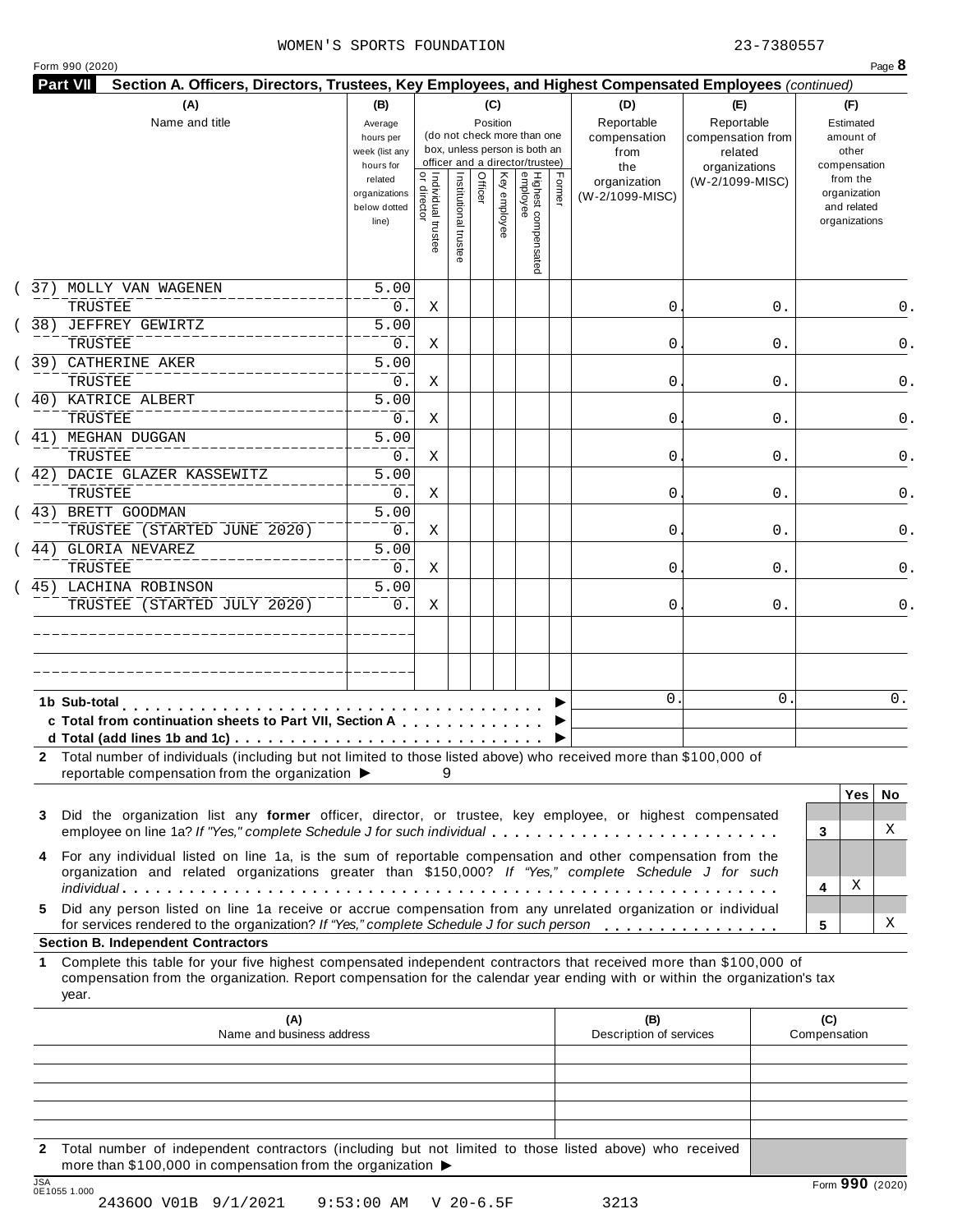**Part VIII Statement of Revenue**

|                                                           | <b>Part VIII</b> | Statement of Revenue                                                                                                                                                                                                                       |                      |                      |                                              |                                                 |                                                               |
|-----------------------------------------------------------|------------------|--------------------------------------------------------------------------------------------------------------------------------------------------------------------------------------------------------------------------------------------|----------------------|----------------------|----------------------------------------------|-------------------------------------------------|---------------------------------------------------------------|
|                                                           |                  |                                                                                                                                                                                                                                            |                      | (A)<br>Total revenue | (B)<br>Related or exempt<br>function revenue | $\overline{C}$<br>Unrelated<br>business revenue | (D)<br>Revenue excluded<br>from tax under<br>sections 512-514 |
|                                                           | 1a               | Federated campaigns <b>Federated</b><br>1a                                                                                                                                                                                                 |                      |                      |                                              |                                                 |                                                               |
| Contributions, Gifts, Grants<br>and Other Similar Amounts | b                | Membership dues <b>All Accords</b> Membership dues<br>1b                                                                                                                                                                                   |                      |                      |                                              |                                                 |                                                               |
|                                                           | c                | Fundraising events <b>Exercises Exercises</b><br>1c                                                                                                                                                                                        | 1,091,372.           |                      |                                              |                                                 |                                                               |
|                                                           | d                | Related organizations <b>and the set of the set of the set of the set of the set of the set of the set of the set of the set of the set of the set of the set of the set of the set of the set of the set of the set of the set </b><br>1d |                      |                      |                                              |                                                 |                                                               |
|                                                           | е                | Government grants (contributions).<br>1e                                                                                                                                                                                                   |                      |                      |                                              |                                                 |                                                               |
|                                                           | t.               | All other contributions, gifts, grants,                                                                                                                                                                                                    |                      |                      |                                              |                                                 |                                                               |
|                                                           |                  | and similar amounts not included above<br>1f                                                                                                                                                                                               | 4, 257, 352.         |                      |                                              |                                                 |                                                               |
|                                                           | g                | Noncash contributions included in                                                                                                                                                                                                          |                      |                      |                                              |                                                 |                                                               |
|                                                           |                  | lines 1a-1f. $\ldots$ $\ldots$ $\ldots$ $\ldots$ $\frac{1}{9}$ \$                                                                                                                                                                          |                      |                      |                                              |                                                 |                                                               |
|                                                           |                  | h Total. Add lines 1a-1f $\ldots$ , $\ldots$ , $\ldots$ , $\blacktriangleright$                                                                                                                                                            |                      | 5,348,724.           |                                              |                                                 |                                                               |
|                                                           |                  |                                                                                                                                                                                                                                            | <b>Business Code</b> |                      |                                              |                                                 |                                                               |
| Program Service<br>Revenue                                | 2a               |                                                                                                                                                                                                                                            |                      |                      |                                              |                                                 |                                                               |
|                                                           | b                |                                                                                                                                                                                                                                            |                      |                      |                                              |                                                 |                                                               |
|                                                           | c                |                                                                                                                                                                                                                                            |                      |                      |                                              |                                                 |                                                               |
|                                                           | d                |                                                                                                                                                                                                                                            |                      |                      |                                              |                                                 |                                                               |
|                                                           | е                |                                                                                                                                                                                                                                            |                      |                      |                                              |                                                 |                                                               |
|                                                           | f                | All other program service revenue                                                                                                                                                                                                          |                      |                      |                                              |                                                 |                                                               |
|                                                           | g                |                                                                                                                                                                                                                                            |                      | $\mathbf 0$ .        |                                              |                                                 |                                                               |
|                                                           | 3                | Investment income (including dividends, interest, and                                                                                                                                                                                      |                      |                      |                                              |                                                 |                                                               |
|                                                           |                  |                                                                                                                                                                                                                                            |                      | 93,013.              |                                              |                                                 | 93,013.                                                       |
|                                                           | 4                | Income from investment of tax-exempt bond proceeds $\blacktriangleright$                                                                                                                                                                   |                      | $\mathbf 0$ .        |                                              |                                                 |                                                               |
|                                                           | 5                |                                                                                                                                                                                                                                            |                      | $0$ .                |                                              |                                                 |                                                               |
|                                                           |                  | (i) Real                                                                                                                                                                                                                                   | (ii) Personal        |                      |                                              |                                                 |                                                               |
|                                                           | 6a               | Gross rents  <br>6a                                                                                                                                                                                                                        |                      |                      |                                              |                                                 |                                                               |
|                                                           | b                | Less: rental expenses<br>6b                                                                                                                                                                                                                |                      |                      |                                              |                                                 |                                                               |
|                                                           | c                | Rental income or (loss)<br>6с                                                                                                                                                                                                              |                      |                      |                                              |                                                 |                                                               |
|                                                           | d                | Net rental income or (loss) ▶                                                                                                                                                                                                              |                      | $0$ .                |                                              |                                                 |                                                               |
|                                                           | 7а               | (i) Securities<br>Gross amount from                                                                                                                                                                                                        | (ii) Other           |                      |                                              |                                                 |                                                               |
|                                                           |                  | sales<br>of<br>assets                                                                                                                                                                                                                      |                      |                      |                                              |                                                 |                                                               |
|                                                           |                  | 609,695.<br>other than inventory<br>7a                                                                                                                                                                                                     |                      |                      |                                              |                                                 |                                                               |
|                                                           | b                | Less: cost or other basis                                                                                                                                                                                                                  |                      |                      |                                              |                                                 |                                                               |
| evenue                                                    |                  | 394,471.<br>7b<br>and sales expenses .                                                                                                                                                                                                     |                      |                      |                                              |                                                 |                                                               |
|                                                           |                  | 7c<br>215,224.<br>c Gain or (loss) and a                                                                                                                                                                                                   |                      |                      |                                              |                                                 |                                                               |
| Other <sub>R</sub>                                        | d                | Net gain or (loss) $\cdots$ $\cdots$ $\cdots$ $\cdots$ $\cdots$ $\cdots$ $\cdots$                                                                                                                                                          | ▸                    | 215,224.             |                                              |                                                 | 215,224.                                                      |
|                                                           | 8a               | fundraising<br>income<br>from<br>Gross                                                                                                                                                                                                     |                      |                      |                                              |                                                 |                                                               |
|                                                           |                  | 1,091,372.<br>events (not including $\frac{6}{3}$ _                                                                                                                                                                                        |                      |                      |                                              |                                                 |                                                               |
|                                                           |                  | of contributions reported on line                                                                                                                                                                                                          |                      |                      |                                              |                                                 |                                                               |
|                                                           |                  | 8а<br>1c). See Part IV, line 18                                                                                                                                                                                                            | 24,130.              |                      |                                              |                                                 |                                                               |
|                                                           | b                | 8b<br>Less: direct expenses                                                                                                                                                                                                                | 113,085.             |                      |                                              |                                                 |                                                               |
|                                                           | c                | Net income or (loss) from fundraising events $\ldots$                                                                                                                                                                                      |                      | $-88,955.$           |                                              |                                                 | $-88,955.$                                                    |
|                                                           | 9а               | income<br>from<br>gaming<br>Gross                                                                                                                                                                                                          |                      |                      |                                              |                                                 |                                                               |
|                                                           |                  | activities. See Part IV, line 19<br>9а                                                                                                                                                                                                     | 0.                   |                      |                                              |                                                 |                                                               |
|                                                           | b                | 9b<br>Less: direct expenses                                                                                                                                                                                                                | 0.                   |                      |                                              |                                                 |                                                               |
|                                                           | c                | Net income or (loss) from gaming activities.                                                                                                                                                                                               |                      | $0$ .                |                                              |                                                 |                                                               |
|                                                           | 10a              | sales of inventory,<br>less<br>Gross                                                                                                                                                                                                       |                      |                      |                                              |                                                 |                                                               |
|                                                           |                  | returns and allowances<br>10a                                                                                                                                                                                                              | 0.                   |                      |                                              |                                                 |                                                               |
|                                                           | b                | 10b<br>Less: cost of goods sold                                                                                                                                                                                                            | 0.                   |                      |                                              |                                                 |                                                               |
|                                                           | c                | Net income or (loss) from sales of inventory                                                                                                                                                                                               |                      | $\mathbf{0}$ .       |                                              |                                                 |                                                               |
|                                                           |                  |                                                                                                                                                                                                                                            | <b>Business Code</b> |                      |                                              |                                                 |                                                               |
|                                                           | 11a              | MISCELLANEOUS                                                                                                                                                                                                                              | 900099               | 5,370.               |                                              |                                                 | 5,370.                                                        |
|                                                           | b                |                                                                                                                                                                                                                                            |                      |                      |                                              |                                                 |                                                               |
| Miscellaneous<br>Revenue                                  | c                |                                                                                                                                                                                                                                            |                      |                      |                                              |                                                 |                                                               |
|                                                           | d                | All other revenue example and the state of the state of the state of the state of the state of the state of the                                                                                                                            |                      |                      |                                              |                                                 |                                                               |
|                                                           | е                | Total. Add lines 11a-11d                                                                                                                                                                                                                   | ▸                    | 5,370.               |                                              |                                                 |                                                               |
| LSA                                                       | 12               | Total revenue. See instructions                                                                                                                                                                                                            |                      | 5, 573, 376.         |                                              |                                                 | 224,652.<br>$0.00$ (2225                                      |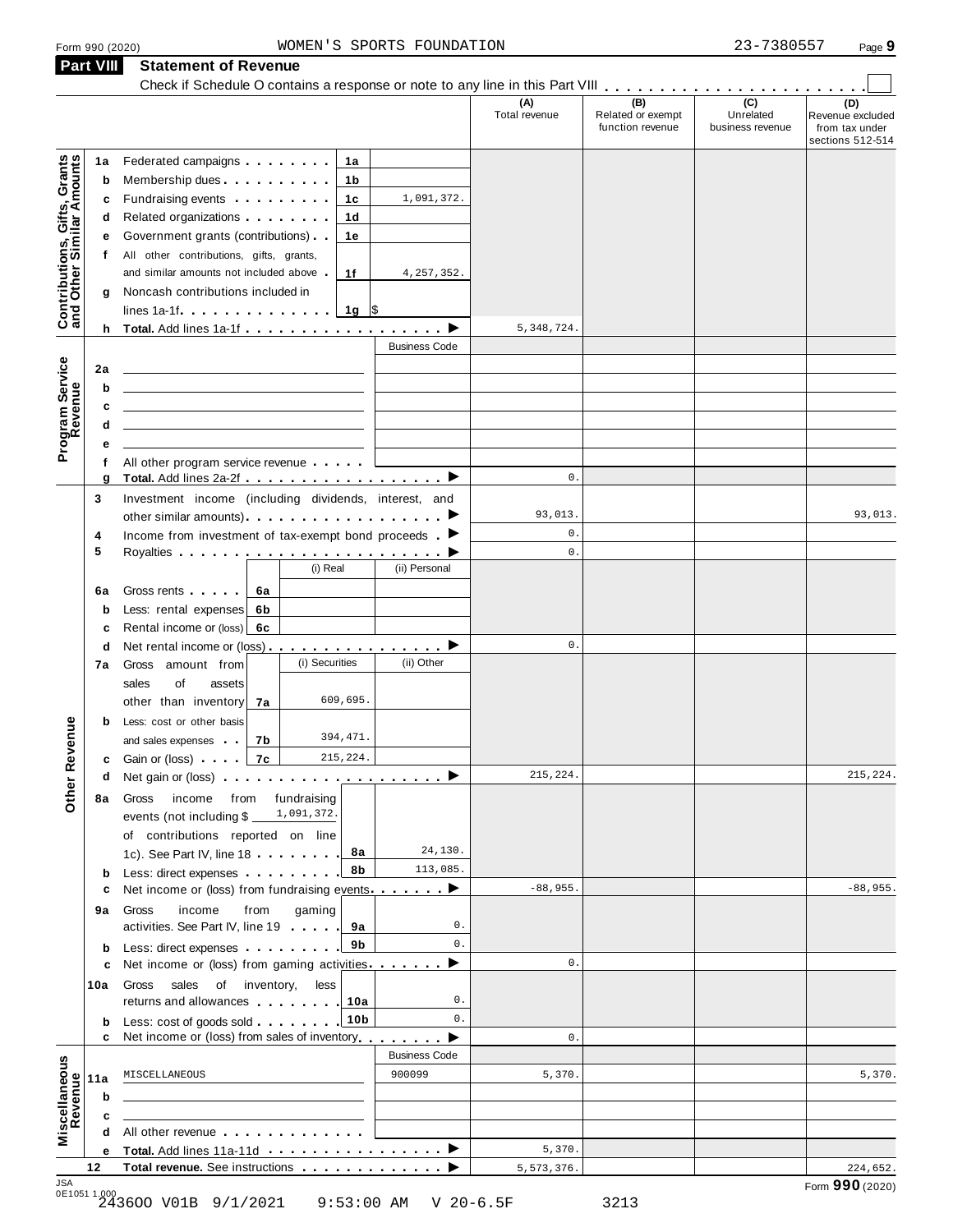#### Form <sup>990</sup> (2020) Page **10** WOMEN'S SPORTS FOUNDATION 23-7380557

| Section 501(c)(3) and 501(c)(4) organizations must complete all columns. All other organizations must complete column (A).<br>(A)<br>(B)<br>(D)<br>Do not include amounts reported on lines 6b, 7b,<br>Program service<br>Management and<br>Fundraising<br>Total expenses<br>8b, 9b, and 10b of Part VIII.<br>general expenses<br>expenses<br>expenses<br>1 Grants and other assistance to domestic organizations<br>624,292.<br>624,292.<br>and domestic governments. See Part IV, line 21<br>2 Grants and other assistance to domestic<br>153,000.<br>153,000.<br>individuals. See Part IV, line 22<br>Grants and other assistance to foreign<br>3.<br>foreign governments,<br>organizations,<br>and<br>0.<br>foreign individuals. See Part IV, lines 15 and 16<br>$\Omega$ .<br>Benefits paid to or for members<br>Compensation of current officers, directors,<br>5<br>608,382.<br>83, 333.<br>869,071.<br>177,356.<br>trustees, and key employees<br>Compensation not included above to disqualified<br>6<br>persons (as defined under section 4958(f)(1)) and<br>0.<br>persons described in section 4958(c)(3)(B)<br>1,255,844.<br>1,092,688.<br>76,460.<br>86,696.<br>7 Other salaries and wages<br>Pension plan accruals and contributions (include<br>8<br>46,916.<br>34,436.<br>4,055.<br>8,425.<br>section 401(k) and 403(b) employer contributions)<br>118,060.<br>89,111.<br>11,447.<br>17,502.<br>143, 264.<br>108,086.<br>14,027.<br>21,151.<br>10<br>Fees for services (nonemployees):<br>11<br>0.<br>a Management<br>27, 278.<br>5,000.<br>22, 278.<br>b Legal entering the service of the service of the service of the service of the service of the service of the<br>154, 157.<br>58,354.<br>95,803.<br>c Accounting<br>0.<br><b>d</b> Lobbying<br>.<br>$\Omega$ .<br>e Professional fundraising services. See Part IV, line 17<br>29,623.<br>29,623.<br>f Investment management fees<br>9 Other. (If line 11g amount exceeds 10% of line 25, column<br>435, 225.<br>184,548.<br>635,679.<br>15,906.<br>(A) amount, list line 11g expenses on Schedule O.) $\text{ATCH} \quad 2$<br>$0$ .<br>12 Advertising and promotion<br>166,615.<br>112,365.<br>38,382.<br>15,868.<br>Office expenses example and the set of the set of the set of the set of the set of the set of the set of the set of the set of the set of the set of the set of the set of the set of the set of the set of the set of the set<br>13<br>0.<br>Information technology<br>14<br>$0$ .<br>15<br>284,629.<br>219,176.<br>26,100.<br>39, 353.<br>16<br>Occupancy<br>37,504.<br>33,770.<br>1,489.<br>2,245.<br>17<br>Travel<br>Payments of travel or entertainment expenses<br>18<br>0.<br>for any federal, state, or local public officials<br>8,929.<br>6,737.<br>874.<br>1,318.<br>Conferences, conventions, and meetings<br>19<br>0.<br>20<br>$\Omega$ .<br>Payments to affiliates experience and the set of the set of the set of the set of the set of the set of the set of the set of the set of the set of the set of the set of the set of the set of the set of the set of the set<br>21<br>187,616.<br>18,370.<br>27,698.<br>141,548.<br>Depreciation, depletion, and amortization<br>22<br>14,288.<br>10,780.<br>2,109.<br>1,399.<br>Insurance <b>All According to the Contract of the Contract of the Contract of the Contract of the Contract of the Contract of the Contract of the Contract of the Contract of the Contract of the Contract of the Contract of th</b><br>23<br>Other expenses. Itemize expenses not covered<br>24<br>above (List miscellaneous expenses on line 24e. If<br>line 24e amount exceeds 10% of line 25, column<br>(A) amount, list line 24e expenses on Schedule O.)<br>27,351.<br>27,351<br>a BAD DEBT<br>20,208.<br>16,840.<br>2,025.<br>1,343.<br><b>b</b> MISCELLANEOUS<br>the control of the control of the control of the control of the control of the control of<br>$\mathbf{c}$<br>d<br>e All other expenses<br>4,804,324.<br>3,749,790.<br>478,476.<br>576,058.<br>25 Total functional expenses. Add lines 1 through 24e<br>26 Joint costs. Complete this line only if the<br>organization reported in column (B) joint costs<br>from a combined educational campaign and<br>fundraising solicitation. Check here $\blacktriangleright$<br>if<br>0. | <b>Part IX</b> Statement of Functional Expenses |  |  |
|-----------------------------------------------------------------------------------------------------------------------------------------------------------------------------------------------------------------------------------------------------------------------------------------------------------------------------------------------------------------------------------------------------------------------------------------------------------------------------------------------------------------------------------------------------------------------------------------------------------------------------------------------------------------------------------------------------------------------------------------------------------------------------------------------------------------------------------------------------------------------------------------------------------------------------------------------------------------------------------------------------------------------------------------------------------------------------------------------------------------------------------------------------------------------------------------------------------------------------------------------------------------------------------------------------------------------------------------------------------------------------------------------------------------------------------------------------------------------------------------------------------------------------------------------------------------------------------------------------------------------------------------------------------------------------------------------------------------------------------------------------------------------------------------------------------------------------------------------------------------------------------------------------------------------------------------------------------------------------------------------------------------------------------------------------------------------------------------------------------------------------------------------------------------------------------------------------------------------------------------------------------------------------------------------------------------------------------------------------------------------------------------------------------------------------------------------------------------------------------------------------------------------------------------------------------------------------------------------------------------------------------------------------------------------------------------------------------------------------------------------------------------------------------------------------------------------------------------------------------------------------------------------------------------------------------------------------------------------------------------------------------------------------------------------------------------------------------------------------------------------------------------------------------------------------------------------------------------------------------------------------------------------------------------------------------------------------------------------------------------------------------------------------------------------------------------------------------------------------------------------------------------------------------------------------------------------------------------------------------------------------------------------------------------------------------------------------------------------------------------------------------------------------------------------------------------------------------------------------------------------------------------------------------------------------------------------------------------------------------------------------------------------------------------------------------------------------------------------------------------------------------------------------------------------------------------------------------------------------------------------------------------------------------------------------|-------------------------------------------------|--|--|
|                                                                                                                                                                                                                                                                                                                                                                                                                                                                                                                                                                                                                                                                                                                                                                                                                                                                                                                                                                                                                                                                                                                                                                                                                                                                                                                                                                                                                                                                                                                                                                                                                                                                                                                                                                                                                                                                                                                                                                                                                                                                                                                                                                                                                                                                                                                                                                                                                                                                                                                                                                                                                                                                                                                                                                                                                                                                                                                                                                                                                                                                                                                                                                                                                                                                                                                                                                                                                                                                                                                                                                                                                                                                                                                                                                                                                                                                                                                                                                                                                                                                                                                                                                                                                                                                                                     |                                                 |  |  |
|                                                                                                                                                                                                                                                                                                                                                                                                                                                                                                                                                                                                                                                                                                                                                                                                                                                                                                                                                                                                                                                                                                                                                                                                                                                                                                                                                                                                                                                                                                                                                                                                                                                                                                                                                                                                                                                                                                                                                                                                                                                                                                                                                                                                                                                                                                                                                                                                                                                                                                                                                                                                                                                                                                                                                                                                                                                                                                                                                                                                                                                                                                                                                                                                                                                                                                                                                                                                                                                                                                                                                                                                                                                                                                                                                                                                                                                                                                                                                                                                                                                                                                                                                                                                                                                                                                     |                                                 |  |  |
|                                                                                                                                                                                                                                                                                                                                                                                                                                                                                                                                                                                                                                                                                                                                                                                                                                                                                                                                                                                                                                                                                                                                                                                                                                                                                                                                                                                                                                                                                                                                                                                                                                                                                                                                                                                                                                                                                                                                                                                                                                                                                                                                                                                                                                                                                                                                                                                                                                                                                                                                                                                                                                                                                                                                                                                                                                                                                                                                                                                                                                                                                                                                                                                                                                                                                                                                                                                                                                                                                                                                                                                                                                                                                                                                                                                                                                                                                                                                                                                                                                                                                                                                                                                                                                                                                                     |                                                 |  |  |
|                                                                                                                                                                                                                                                                                                                                                                                                                                                                                                                                                                                                                                                                                                                                                                                                                                                                                                                                                                                                                                                                                                                                                                                                                                                                                                                                                                                                                                                                                                                                                                                                                                                                                                                                                                                                                                                                                                                                                                                                                                                                                                                                                                                                                                                                                                                                                                                                                                                                                                                                                                                                                                                                                                                                                                                                                                                                                                                                                                                                                                                                                                                                                                                                                                                                                                                                                                                                                                                                                                                                                                                                                                                                                                                                                                                                                                                                                                                                                                                                                                                                                                                                                                                                                                                                                                     |                                                 |  |  |
|                                                                                                                                                                                                                                                                                                                                                                                                                                                                                                                                                                                                                                                                                                                                                                                                                                                                                                                                                                                                                                                                                                                                                                                                                                                                                                                                                                                                                                                                                                                                                                                                                                                                                                                                                                                                                                                                                                                                                                                                                                                                                                                                                                                                                                                                                                                                                                                                                                                                                                                                                                                                                                                                                                                                                                                                                                                                                                                                                                                                                                                                                                                                                                                                                                                                                                                                                                                                                                                                                                                                                                                                                                                                                                                                                                                                                                                                                                                                                                                                                                                                                                                                                                                                                                                                                                     |                                                 |  |  |
|                                                                                                                                                                                                                                                                                                                                                                                                                                                                                                                                                                                                                                                                                                                                                                                                                                                                                                                                                                                                                                                                                                                                                                                                                                                                                                                                                                                                                                                                                                                                                                                                                                                                                                                                                                                                                                                                                                                                                                                                                                                                                                                                                                                                                                                                                                                                                                                                                                                                                                                                                                                                                                                                                                                                                                                                                                                                                                                                                                                                                                                                                                                                                                                                                                                                                                                                                                                                                                                                                                                                                                                                                                                                                                                                                                                                                                                                                                                                                                                                                                                                                                                                                                                                                                                                                                     |                                                 |  |  |
|                                                                                                                                                                                                                                                                                                                                                                                                                                                                                                                                                                                                                                                                                                                                                                                                                                                                                                                                                                                                                                                                                                                                                                                                                                                                                                                                                                                                                                                                                                                                                                                                                                                                                                                                                                                                                                                                                                                                                                                                                                                                                                                                                                                                                                                                                                                                                                                                                                                                                                                                                                                                                                                                                                                                                                                                                                                                                                                                                                                                                                                                                                                                                                                                                                                                                                                                                                                                                                                                                                                                                                                                                                                                                                                                                                                                                                                                                                                                                                                                                                                                                                                                                                                                                                                                                                     |                                                 |  |  |
|                                                                                                                                                                                                                                                                                                                                                                                                                                                                                                                                                                                                                                                                                                                                                                                                                                                                                                                                                                                                                                                                                                                                                                                                                                                                                                                                                                                                                                                                                                                                                                                                                                                                                                                                                                                                                                                                                                                                                                                                                                                                                                                                                                                                                                                                                                                                                                                                                                                                                                                                                                                                                                                                                                                                                                                                                                                                                                                                                                                                                                                                                                                                                                                                                                                                                                                                                                                                                                                                                                                                                                                                                                                                                                                                                                                                                                                                                                                                                                                                                                                                                                                                                                                                                                                                                                     |                                                 |  |  |
|                                                                                                                                                                                                                                                                                                                                                                                                                                                                                                                                                                                                                                                                                                                                                                                                                                                                                                                                                                                                                                                                                                                                                                                                                                                                                                                                                                                                                                                                                                                                                                                                                                                                                                                                                                                                                                                                                                                                                                                                                                                                                                                                                                                                                                                                                                                                                                                                                                                                                                                                                                                                                                                                                                                                                                                                                                                                                                                                                                                                                                                                                                                                                                                                                                                                                                                                                                                                                                                                                                                                                                                                                                                                                                                                                                                                                                                                                                                                                                                                                                                                                                                                                                                                                                                                                                     |                                                 |  |  |
|                                                                                                                                                                                                                                                                                                                                                                                                                                                                                                                                                                                                                                                                                                                                                                                                                                                                                                                                                                                                                                                                                                                                                                                                                                                                                                                                                                                                                                                                                                                                                                                                                                                                                                                                                                                                                                                                                                                                                                                                                                                                                                                                                                                                                                                                                                                                                                                                                                                                                                                                                                                                                                                                                                                                                                                                                                                                                                                                                                                                                                                                                                                                                                                                                                                                                                                                                                                                                                                                                                                                                                                                                                                                                                                                                                                                                                                                                                                                                                                                                                                                                                                                                                                                                                                                                                     |                                                 |  |  |
|                                                                                                                                                                                                                                                                                                                                                                                                                                                                                                                                                                                                                                                                                                                                                                                                                                                                                                                                                                                                                                                                                                                                                                                                                                                                                                                                                                                                                                                                                                                                                                                                                                                                                                                                                                                                                                                                                                                                                                                                                                                                                                                                                                                                                                                                                                                                                                                                                                                                                                                                                                                                                                                                                                                                                                                                                                                                                                                                                                                                                                                                                                                                                                                                                                                                                                                                                                                                                                                                                                                                                                                                                                                                                                                                                                                                                                                                                                                                                                                                                                                                                                                                                                                                                                                                                                     |                                                 |  |  |
|                                                                                                                                                                                                                                                                                                                                                                                                                                                                                                                                                                                                                                                                                                                                                                                                                                                                                                                                                                                                                                                                                                                                                                                                                                                                                                                                                                                                                                                                                                                                                                                                                                                                                                                                                                                                                                                                                                                                                                                                                                                                                                                                                                                                                                                                                                                                                                                                                                                                                                                                                                                                                                                                                                                                                                                                                                                                                                                                                                                                                                                                                                                                                                                                                                                                                                                                                                                                                                                                                                                                                                                                                                                                                                                                                                                                                                                                                                                                                                                                                                                                                                                                                                                                                                                                                                     |                                                 |  |  |
|                                                                                                                                                                                                                                                                                                                                                                                                                                                                                                                                                                                                                                                                                                                                                                                                                                                                                                                                                                                                                                                                                                                                                                                                                                                                                                                                                                                                                                                                                                                                                                                                                                                                                                                                                                                                                                                                                                                                                                                                                                                                                                                                                                                                                                                                                                                                                                                                                                                                                                                                                                                                                                                                                                                                                                                                                                                                                                                                                                                                                                                                                                                                                                                                                                                                                                                                                                                                                                                                                                                                                                                                                                                                                                                                                                                                                                                                                                                                                                                                                                                                                                                                                                                                                                                                                                     |                                                 |  |  |
|                                                                                                                                                                                                                                                                                                                                                                                                                                                                                                                                                                                                                                                                                                                                                                                                                                                                                                                                                                                                                                                                                                                                                                                                                                                                                                                                                                                                                                                                                                                                                                                                                                                                                                                                                                                                                                                                                                                                                                                                                                                                                                                                                                                                                                                                                                                                                                                                                                                                                                                                                                                                                                                                                                                                                                                                                                                                                                                                                                                                                                                                                                                                                                                                                                                                                                                                                                                                                                                                                                                                                                                                                                                                                                                                                                                                                                                                                                                                                                                                                                                                                                                                                                                                                                                                                                     |                                                 |  |  |
|                                                                                                                                                                                                                                                                                                                                                                                                                                                                                                                                                                                                                                                                                                                                                                                                                                                                                                                                                                                                                                                                                                                                                                                                                                                                                                                                                                                                                                                                                                                                                                                                                                                                                                                                                                                                                                                                                                                                                                                                                                                                                                                                                                                                                                                                                                                                                                                                                                                                                                                                                                                                                                                                                                                                                                                                                                                                                                                                                                                                                                                                                                                                                                                                                                                                                                                                                                                                                                                                                                                                                                                                                                                                                                                                                                                                                                                                                                                                                                                                                                                                                                                                                                                                                                                                                                     |                                                 |  |  |
|                                                                                                                                                                                                                                                                                                                                                                                                                                                                                                                                                                                                                                                                                                                                                                                                                                                                                                                                                                                                                                                                                                                                                                                                                                                                                                                                                                                                                                                                                                                                                                                                                                                                                                                                                                                                                                                                                                                                                                                                                                                                                                                                                                                                                                                                                                                                                                                                                                                                                                                                                                                                                                                                                                                                                                                                                                                                                                                                                                                                                                                                                                                                                                                                                                                                                                                                                                                                                                                                                                                                                                                                                                                                                                                                                                                                                                                                                                                                                                                                                                                                                                                                                                                                                                                                                                     |                                                 |  |  |
|                                                                                                                                                                                                                                                                                                                                                                                                                                                                                                                                                                                                                                                                                                                                                                                                                                                                                                                                                                                                                                                                                                                                                                                                                                                                                                                                                                                                                                                                                                                                                                                                                                                                                                                                                                                                                                                                                                                                                                                                                                                                                                                                                                                                                                                                                                                                                                                                                                                                                                                                                                                                                                                                                                                                                                                                                                                                                                                                                                                                                                                                                                                                                                                                                                                                                                                                                                                                                                                                                                                                                                                                                                                                                                                                                                                                                                                                                                                                                                                                                                                                                                                                                                                                                                                                                                     |                                                 |  |  |
|                                                                                                                                                                                                                                                                                                                                                                                                                                                                                                                                                                                                                                                                                                                                                                                                                                                                                                                                                                                                                                                                                                                                                                                                                                                                                                                                                                                                                                                                                                                                                                                                                                                                                                                                                                                                                                                                                                                                                                                                                                                                                                                                                                                                                                                                                                                                                                                                                                                                                                                                                                                                                                                                                                                                                                                                                                                                                                                                                                                                                                                                                                                                                                                                                                                                                                                                                                                                                                                                                                                                                                                                                                                                                                                                                                                                                                                                                                                                                                                                                                                                                                                                                                                                                                                                                                     |                                                 |  |  |
|                                                                                                                                                                                                                                                                                                                                                                                                                                                                                                                                                                                                                                                                                                                                                                                                                                                                                                                                                                                                                                                                                                                                                                                                                                                                                                                                                                                                                                                                                                                                                                                                                                                                                                                                                                                                                                                                                                                                                                                                                                                                                                                                                                                                                                                                                                                                                                                                                                                                                                                                                                                                                                                                                                                                                                                                                                                                                                                                                                                                                                                                                                                                                                                                                                                                                                                                                                                                                                                                                                                                                                                                                                                                                                                                                                                                                                                                                                                                                                                                                                                                                                                                                                                                                                                                                                     |                                                 |  |  |
|                                                                                                                                                                                                                                                                                                                                                                                                                                                                                                                                                                                                                                                                                                                                                                                                                                                                                                                                                                                                                                                                                                                                                                                                                                                                                                                                                                                                                                                                                                                                                                                                                                                                                                                                                                                                                                                                                                                                                                                                                                                                                                                                                                                                                                                                                                                                                                                                                                                                                                                                                                                                                                                                                                                                                                                                                                                                                                                                                                                                                                                                                                                                                                                                                                                                                                                                                                                                                                                                                                                                                                                                                                                                                                                                                                                                                                                                                                                                                                                                                                                                                                                                                                                                                                                                                                     |                                                 |  |  |
|                                                                                                                                                                                                                                                                                                                                                                                                                                                                                                                                                                                                                                                                                                                                                                                                                                                                                                                                                                                                                                                                                                                                                                                                                                                                                                                                                                                                                                                                                                                                                                                                                                                                                                                                                                                                                                                                                                                                                                                                                                                                                                                                                                                                                                                                                                                                                                                                                                                                                                                                                                                                                                                                                                                                                                                                                                                                                                                                                                                                                                                                                                                                                                                                                                                                                                                                                                                                                                                                                                                                                                                                                                                                                                                                                                                                                                                                                                                                                                                                                                                                                                                                                                                                                                                                                                     |                                                 |  |  |
|                                                                                                                                                                                                                                                                                                                                                                                                                                                                                                                                                                                                                                                                                                                                                                                                                                                                                                                                                                                                                                                                                                                                                                                                                                                                                                                                                                                                                                                                                                                                                                                                                                                                                                                                                                                                                                                                                                                                                                                                                                                                                                                                                                                                                                                                                                                                                                                                                                                                                                                                                                                                                                                                                                                                                                                                                                                                                                                                                                                                                                                                                                                                                                                                                                                                                                                                                                                                                                                                                                                                                                                                                                                                                                                                                                                                                                                                                                                                                                                                                                                                                                                                                                                                                                                                                                     |                                                 |  |  |
|                                                                                                                                                                                                                                                                                                                                                                                                                                                                                                                                                                                                                                                                                                                                                                                                                                                                                                                                                                                                                                                                                                                                                                                                                                                                                                                                                                                                                                                                                                                                                                                                                                                                                                                                                                                                                                                                                                                                                                                                                                                                                                                                                                                                                                                                                                                                                                                                                                                                                                                                                                                                                                                                                                                                                                                                                                                                                                                                                                                                                                                                                                                                                                                                                                                                                                                                                                                                                                                                                                                                                                                                                                                                                                                                                                                                                                                                                                                                                                                                                                                                                                                                                                                                                                                                                                     |                                                 |  |  |
|                                                                                                                                                                                                                                                                                                                                                                                                                                                                                                                                                                                                                                                                                                                                                                                                                                                                                                                                                                                                                                                                                                                                                                                                                                                                                                                                                                                                                                                                                                                                                                                                                                                                                                                                                                                                                                                                                                                                                                                                                                                                                                                                                                                                                                                                                                                                                                                                                                                                                                                                                                                                                                                                                                                                                                                                                                                                                                                                                                                                                                                                                                                                                                                                                                                                                                                                                                                                                                                                                                                                                                                                                                                                                                                                                                                                                                                                                                                                                                                                                                                                                                                                                                                                                                                                                                     |                                                 |  |  |
|                                                                                                                                                                                                                                                                                                                                                                                                                                                                                                                                                                                                                                                                                                                                                                                                                                                                                                                                                                                                                                                                                                                                                                                                                                                                                                                                                                                                                                                                                                                                                                                                                                                                                                                                                                                                                                                                                                                                                                                                                                                                                                                                                                                                                                                                                                                                                                                                                                                                                                                                                                                                                                                                                                                                                                                                                                                                                                                                                                                                                                                                                                                                                                                                                                                                                                                                                                                                                                                                                                                                                                                                                                                                                                                                                                                                                                                                                                                                                                                                                                                                                                                                                                                                                                                                                                     |                                                 |  |  |
|                                                                                                                                                                                                                                                                                                                                                                                                                                                                                                                                                                                                                                                                                                                                                                                                                                                                                                                                                                                                                                                                                                                                                                                                                                                                                                                                                                                                                                                                                                                                                                                                                                                                                                                                                                                                                                                                                                                                                                                                                                                                                                                                                                                                                                                                                                                                                                                                                                                                                                                                                                                                                                                                                                                                                                                                                                                                                                                                                                                                                                                                                                                                                                                                                                                                                                                                                                                                                                                                                                                                                                                                                                                                                                                                                                                                                                                                                                                                                                                                                                                                                                                                                                                                                                                                                                     |                                                 |  |  |
|                                                                                                                                                                                                                                                                                                                                                                                                                                                                                                                                                                                                                                                                                                                                                                                                                                                                                                                                                                                                                                                                                                                                                                                                                                                                                                                                                                                                                                                                                                                                                                                                                                                                                                                                                                                                                                                                                                                                                                                                                                                                                                                                                                                                                                                                                                                                                                                                                                                                                                                                                                                                                                                                                                                                                                                                                                                                                                                                                                                                                                                                                                                                                                                                                                                                                                                                                                                                                                                                                                                                                                                                                                                                                                                                                                                                                                                                                                                                                                                                                                                                                                                                                                                                                                                                                                     |                                                 |  |  |
|                                                                                                                                                                                                                                                                                                                                                                                                                                                                                                                                                                                                                                                                                                                                                                                                                                                                                                                                                                                                                                                                                                                                                                                                                                                                                                                                                                                                                                                                                                                                                                                                                                                                                                                                                                                                                                                                                                                                                                                                                                                                                                                                                                                                                                                                                                                                                                                                                                                                                                                                                                                                                                                                                                                                                                                                                                                                                                                                                                                                                                                                                                                                                                                                                                                                                                                                                                                                                                                                                                                                                                                                                                                                                                                                                                                                                                                                                                                                                                                                                                                                                                                                                                                                                                                                                                     |                                                 |  |  |
|                                                                                                                                                                                                                                                                                                                                                                                                                                                                                                                                                                                                                                                                                                                                                                                                                                                                                                                                                                                                                                                                                                                                                                                                                                                                                                                                                                                                                                                                                                                                                                                                                                                                                                                                                                                                                                                                                                                                                                                                                                                                                                                                                                                                                                                                                                                                                                                                                                                                                                                                                                                                                                                                                                                                                                                                                                                                                                                                                                                                                                                                                                                                                                                                                                                                                                                                                                                                                                                                                                                                                                                                                                                                                                                                                                                                                                                                                                                                                                                                                                                                                                                                                                                                                                                                                                     |                                                 |  |  |
|                                                                                                                                                                                                                                                                                                                                                                                                                                                                                                                                                                                                                                                                                                                                                                                                                                                                                                                                                                                                                                                                                                                                                                                                                                                                                                                                                                                                                                                                                                                                                                                                                                                                                                                                                                                                                                                                                                                                                                                                                                                                                                                                                                                                                                                                                                                                                                                                                                                                                                                                                                                                                                                                                                                                                                                                                                                                                                                                                                                                                                                                                                                                                                                                                                                                                                                                                                                                                                                                                                                                                                                                                                                                                                                                                                                                                                                                                                                                                                                                                                                                                                                                                                                                                                                                                                     |                                                 |  |  |
|                                                                                                                                                                                                                                                                                                                                                                                                                                                                                                                                                                                                                                                                                                                                                                                                                                                                                                                                                                                                                                                                                                                                                                                                                                                                                                                                                                                                                                                                                                                                                                                                                                                                                                                                                                                                                                                                                                                                                                                                                                                                                                                                                                                                                                                                                                                                                                                                                                                                                                                                                                                                                                                                                                                                                                                                                                                                                                                                                                                                                                                                                                                                                                                                                                                                                                                                                                                                                                                                                                                                                                                                                                                                                                                                                                                                                                                                                                                                                                                                                                                                                                                                                                                                                                                                                                     |                                                 |  |  |
|                                                                                                                                                                                                                                                                                                                                                                                                                                                                                                                                                                                                                                                                                                                                                                                                                                                                                                                                                                                                                                                                                                                                                                                                                                                                                                                                                                                                                                                                                                                                                                                                                                                                                                                                                                                                                                                                                                                                                                                                                                                                                                                                                                                                                                                                                                                                                                                                                                                                                                                                                                                                                                                                                                                                                                                                                                                                                                                                                                                                                                                                                                                                                                                                                                                                                                                                                                                                                                                                                                                                                                                                                                                                                                                                                                                                                                                                                                                                                                                                                                                                                                                                                                                                                                                                                                     |                                                 |  |  |
|                                                                                                                                                                                                                                                                                                                                                                                                                                                                                                                                                                                                                                                                                                                                                                                                                                                                                                                                                                                                                                                                                                                                                                                                                                                                                                                                                                                                                                                                                                                                                                                                                                                                                                                                                                                                                                                                                                                                                                                                                                                                                                                                                                                                                                                                                                                                                                                                                                                                                                                                                                                                                                                                                                                                                                                                                                                                                                                                                                                                                                                                                                                                                                                                                                                                                                                                                                                                                                                                                                                                                                                                                                                                                                                                                                                                                                                                                                                                                                                                                                                                                                                                                                                                                                                                                                     |                                                 |  |  |
|                                                                                                                                                                                                                                                                                                                                                                                                                                                                                                                                                                                                                                                                                                                                                                                                                                                                                                                                                                                                                                                                                                                                                                                                                                                                                                                                                                                                                                                                                                                                                                                                                                                                                                                                                                                                                                                                                                                                                                                                                                                                                                                                                                                                                                                                                                                                                                                                                                                                                                                                                                                                                                                                                                                                                                                                                                                                                                                                                                                                                                                                                                                                                                                                                                                                                                                                                                                                                                                                                                                                                                                                                                                                                                                                                                                                                                                                                                                                                                                                                                                                                                                                                                                                                                                                                                     |                                                 |  |  |
|                                                                                                                                                                                                                                                                                                                                                                                                                                                                                                                                                                                                                                                                                                                                                                                                                                                                                                                                                                                                                                                                                                                                                                                                                                                                                                                                                                                                                                                                                                                                                                                                                                                                                                                                                                                                                                                                                                                                                                                                                                                                                                                                                                                                                                                                                                                                                                                                                                                                                                                                                                                                                                                                                                                                                                                                                                                                                                                                                                                                                                                                                                                                                                                                                                                                                                                                                                                                                                                                                                                                                                                                                                                                                                                                                                                                                                                                                                                                                                                                                                                                                                                                                                                                                                                                                                     |                                                 |  |  |
|                                                                                                                                                                                                                                                                                                                                                                                                                                                                                                                                                                                                                                                                                                                                                                                                                                                                                                                                                                                                                                                                                                                                                                                                                                                                                                                                                                                                                                                                                                                                                                                                                                                                                                                                                                                                                                                                                                                                                                                                                                                                                                                                                                                                                                                                                                                                                                                                                                                                                                                                                                                                                                                                                                                                                                                                                                                                                                                                                                                                                                                                                                                                                                                                                                                                                                                                                                                                                                                                                                                                                                                                                                                                                                                                                                                                                                                                                                                                                                                                                                                                                                                                                                                                                                                                                                     |                                                 |  |  |
|                                                                                                                                                                                                                                                                                                                                                                                                                                                                                                                                                                                                                                                                                                                                                                                                                                                                                                                                                                                                                                                                                                                                                                                                                                                                                                                                                                                                                                                                                                                                                                                                                                                                                                                                                                                                                                                                                                                                                                                                                                                                                                                                                                                                                                                                                                                                                                                                                                                                                                                                                                                                                                                                                                                                                                                                                                                                                                                                                                                                                                                                                                                                                                                                                                                                                                                                                                                                                                                                                                                                                                                                                                                                                                                                                                                                                                                                                                                                                                                                                                                                                                                                                                                                                                                                                                     |                                                 |  |  |
|                                                                                                                                                                                                                                                                                                                                                                                                                                                                                                                                                                                                                                                                                                                                                                                                                                                                                                                                                                                                                                                                                                                                                                                                                                                                                                                                                                                                                                                                                                                                                                                                                                                                                                                                                                                                                                                                                                                                                                                                                                                                                                                                                                                                                                                                                                                                                                                                                                                                                                                                                                                                                                                                                                                                                                                                                                                                                                                                                                                                                                                                                                                                                                                                                                                                                                                                                                                                                                                                                                                                                                                                                                                                                                                                                                                                                                                                                                                                                                                                                                                                                                                                                                                                                                                                                                     |                                                 |  |  |
|                                                                                                                                                                                                                                                                                                                                                                                                                                                                                                                                                                                                                                                                                                                                                                                                                                                                                                                                                                                                                                                                                                                                                                                                                                                                                                                                                                                                                                                                                                                                                                                                                                                                                                                                                                                                                                                                                                                                                                                                                                                                                                                                                                                                                                                                                                                                                                                                                                                                                                                                                                                                                                                                                                                                                                                                                                                                                                                                                                                                                                                                                                                                                                                                                                                                                                                                                                                                                                                                                                                                                                                                                                                                                                                                                                                                                                                                                                                                                                                                                                                                                                                                                                                                                                                                                                     |                                                 |  |  |
|                                                                                                                                                                                                                                                                                                                                                                                                                                                                                                                                                                                                                                                                                                                                                                                                                                                                                                                                                                                                                                                                                                                                                                                                                                                                                                                                                                                                                                                                                                                                                                                                                                                                                                                                                                                                                                                                                                                                                                                                                                                                                                                                                                                                                                                                                                                                                                                                                                                                                                                                                                                                                                                                                                                                                                                                                                                                                                                                                                                                                                                                                                                                                                                                                                                                                                                                                                                                                                                                                                                                                                                                                                                                                                                                                                                                                                                                                                                                                                                                                                                                                                                                                                                                                                                                                                     |                                                 |  |  |
|                                                                                                                                                                                                                                                                                                                                                                                                                                                                                                                                                                                                                                                                                                                                                                                                                                                                                                                                                                                                                                                                                                                                                                                                                                                                                                                                                                                                                                                                                                                                                                                                                                                                                                                                                                                                                                                                                                                                                                                                                                                                                                                                                                                                                                                                                                                                                                                                                                                                                                                                                                                                                                                                                                                                                                                                                                                                                                                                                                                                                                                                                                                                                                                                                                                                                                                                                                                                                                                                                                                                                                                                                                                                                                                                                                                                                                                                                                                                                                                                                                                                                                                                                                                                                                                                                                     |                                                 |  |  |
|                                                                                                                                                                                                                                                                                                                                                                                                                                                                                                                                                                                                                                                                                                                                                                                                                                                                                                                                                                                                                                                                                                                                                                                                                                                                                                                                                                                                                                                                                                                                                                                                                                                                                                                                                                                                                                                                                                                                                                                                                                                                                                                                                                                                                                                                                                                                                                                                                                                                                                                                                                                                                                                                                                                                                                                                                                                                                                                                                                                                                                                                                                                                                                                                                                                                                                                                                                                                                                                                                                                                                                                                                                                                                                                                                                                                                                                                                                                                                                                                                                                                                                                                                                                                                                                                                                     |                                                 |  |  |
|                                                                                                                                                                                                                                                                                                                                                                                                                                                                                                                                                                                                                                                                                                                                                                                                                                                                                                                                                                                                                                                                                                                                                                                                                                                                                                                                                                                                                                                                                                                                                                                                                                                                                                                                                                                                                                                                                                                                                                                                                                                                                                                                                                                                                                                                                                                                                                                                                                                                                                                                                                                                                                                                                                                                                                                                                                                                                                                                                                                                                                                                                                                                                                                                                                                                                                                                                                                                                                                                                                                                                                                                                                                                                                                                                                                                                                                                                                                                                                                                                                                                                                                                                                                                                                                                                                     |                                                 |  |  |
|                                                                                                                                                                                                                                                                                                                                                                                                                                                                                                                                                                                                                                                                                                                                                                                                                                                                                                                                                                                                                                                                                                                                                                                                                                                                                                                                                                                                                                                                                                                                                                                                                                                                                                                                                                                                                                                                                                                                                                                                                                                                                                                                                                                                                                                                                                                                                                                                                                                                                                                                                                                                                                                                                                                                                                                                                                                                                                                                                                                                                                                                                                                                                                                                                                                                                                                                                                                                                                                                                                                                                                                                                                                                                                                                                                                                                                                                                                                                                                                                                                                                                                                                                                                                                                                                                                     |                                                 |  |  |
|                                                                                                                                                                                                                                                                                                                                                                                                                                                                                                                                                                                                                                                                                                                                                                                                                                                                                                                                                                                                                                                                                                                                                                                                                                                                                                                                                                                                                                                                                                                                                                                                                                                                                                                                                                                                                                                                                                                                                                                                                                                                                                                                                                                                                                                                                                                                                                                                                                                                                                                                                                                                                                                                                                                                                                                                                                                                                                                                                                                                                                                                                                                                                                                                                                                                                                                                                                                                                                                                                                                                                                                                                                                                                                                                                                                                                                                                                                                                                                                                                                                                                                                                                                                                                                                                                                     |                                                 |  |  |
|                                                                                                                                                                                                                                                                                                                                                                                                                                                                                                                                                                                                                                                                                                                                                                                                                                                                                                                                                                                                                                                                                                                                                                                                                                                                                                                                                                                                                                                                                                                                                                                                                                                                                                                                                                                                                                                                                                                                                                                                                                                                                                                                                                                                                                                                                                                                                                                                                                                                                                                                                                                                                                                                                                                                                                                                                                                                                                                                                                                                                                                                                                                                                                                                                                                                                                                                                                                                                                                                                                                                                                                                                                                                                                                                                                                                                                                                                                                                                                                                                                                                                                                                                                                                                                                                                                     |                                                 |  |  |
|                                                                                                                                                                                                                                                                                                                                                                                                                                                                                                                                                                                                                                                                                                                                                                                                                                                                                                                                                                                                                                                                                                                                                                                                                                                                                                                                                                                                                                                                                                                                                                                                                                                                                                                                                                                                                                                                                                                                                                                                                                                                                                                                                                                                                                                                                                                                                                                                                                                                                                                                                                                                                                                                                                                                                                                                                                                                                                                                                                                                                                                                                                                                                                                                                                                                                                                                                                                                                                                                                                                                                                                                                                                                                                                                                                                                                                                                                                                                                                                                                                                                                                                                                                                                                                                                                                     |                                                 |  |  |
|                                                                                                                                                                                                                                                                                                                                                                                                                                                                                                                                                                                                                                                                                                                                                                                                                                                                                                                                                                                                                                                                                                                                                                                                                                                                                                                                                                                                                                                                                                                                                                                                                                                                                                                                                                                                                                                                                                                                                                                                                                                                                                                                                                                                                                                                                                                                                                                                                                                                                                                                                                                                                                                                                                                                                                                                                                                                                                                                                                                                                                                                                                                                                                                                                                                                                                                                                                                                                                                                                                                                                                                                                                                                                                                                                                                                                                                                                                                                                                                                                                                                                                                                                                                                                                                                                                     | following SOP 98-2 (ASC 958-720)                |  |  |

Form **990** (2020) JSA 0E1052 1.000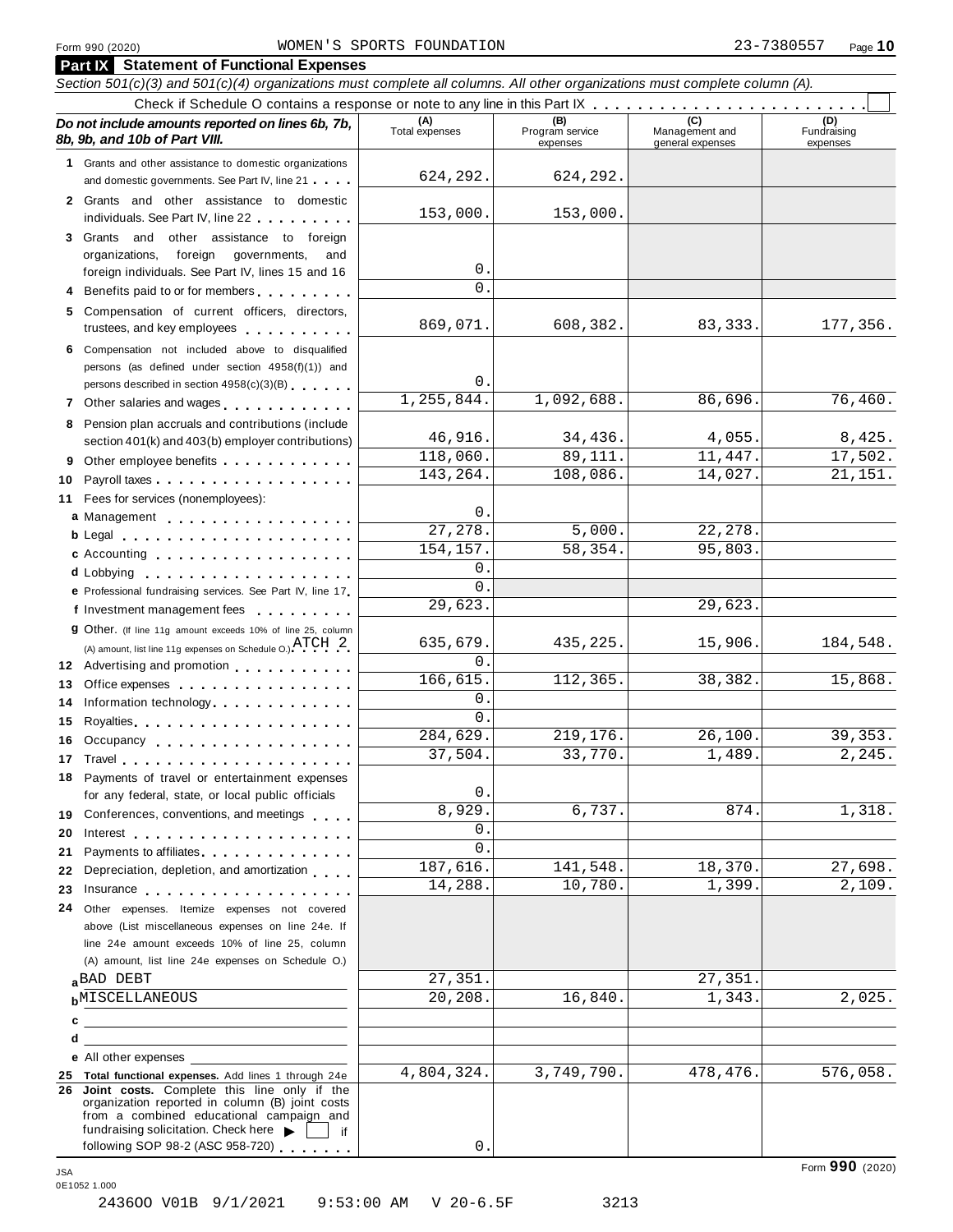|              | Check if Schedule O contains a response or note to any line in this Part X                          |                            |                |                    |
|--------------|-----------------------------------------------------------------------------------------------------|----------------------------|----------------|--------------------|
|              |                                                                                                     | (A)<br>Beginning of year   |                | (B)<br>End of year |
| 1            |                                                                                                     | 486,686.                   | $\overline{1}$ | 447,634.           |
| $\mathbf{2}$ |                                                                                                     | 325, 474.                  | $\overline{2}$ | 827,335.           |
| 3            |                                                                                                     | 2,061,949.                 | $\mathbf{3}$   | 2,859,637.         |
| 4            | Accounts receivable, net                                                                            | 0.                         | 4              | 0.                 |
| 5            | Loans and other receivables from any current or former officer, director,                           |                            |                |                    |
|              | trustee, key employee, creator or founder, substantial contributor, or 35%                          |                            |                |                    |
|              | controlled entity or family member of any of these persons                                          | $\boldsymbol{0}$ .         | $5\phantom{1}$ | 0.                 |
| 6            | Loans and other receivables from other disqualified persons (as defined                             |                            |                |                    |
|              | under section $4958(f)(1)$ , and persons described in section $4958(c)(3)(B)$                       | 0.                         | 6              | $0$ .              |
| 7            | Notes and loans receivable, net                                                                     | 0.                         | $\overline{7}$ | $0$ .              |
| 8            |                                                                                                     | $0$ .                      | 8              | $0$ .              |
| 9            |                                                                                                     | 36,992.                    | 9              | 5,974.             |
|              | 10a Land, buildings, and equipment: cost or other                                                   |                            |                |                    |
|              | 1,168,185.<br>basis. Complete Part VI of Schedule D 10a                                             |                            |                |                    |
|              | 805,400.<br><b>b</b> Less: accumulated depreciation $\ldots$ , ,    10b                             | $548, 704.$ 10c            |                | 362,785.           |
| 11           |                                                                                                     | $\overline{2,897,295}.$ 11 |                | 2,764,033.         |
| 12           | Investments - other securities. See Part IV, line 11                                                |                            | $0$ . 12       | 0.                 |
| 13           | Investments - program-related. See Part IV, line 11.                                                | 0.1                        | 13             | 0.                 |
| 14           |                                                                                                     | 0.1                        | 14             | $0$ .              |
| 15           |                                                                                                     | 76,713.                    | 15             | 76, 713.           |
| 16           | Total assets. Add lines 1 through 15 (must equal line 33)                                           | 6,433,813.                 | 16             | 7,344,111.         |
| 17           |                                                                                                     | 276,071.                   | 17             | 373,239.           |
| 18           |                                                                                                     | 381,782.                   | 18             | 300,899.           |
| 19           |                                                                                                     | 38,250.                    | 19             | 0.                 |
| 20           |                                                                                                     | 0.                         | 20             | 0.                 |
| 21           | Escrow or custodial account liability. Complete Part IV of Schedule D.                              | 0.1                        | 21             | 0.                 |
| 22           | Loans and other payables to any current or former officer, director,                                |                            |                |                    |
|              | trustee, key employee, creator or founder, substantial contributor, or 35%                          |                            |                |                    |
|              | controlled entity or family member of any of these persons                                          | 0.                         | 22             | 0.                 |
| 23           | Secured mortgages and notes payable to unrelated third parties                                      | 0.1                        | 23             | $0$ .              |
| 24           | Unsecured notes and loans payable to unrelated third parties.                                       | 0.                         | 24             | 334,989.           |
| 25           | Other liabilities (including federal income tax, payables to related third                          |                            |                |                    |
|              | parties, and other liabilities not included on lines 17-24). Complete Part X                        |                            |                |                    |
|              |                                                                                                     | 43,762.                    | 25             | 38,112.            |
| 26           |                                                                                                     | 739,865.                   | 26             | 1,047,239.         |
|              | X<br>Organizations that follow FASB ASC 958, check here ▶<br>and complete lines 27, 28, 32, and 33. |                            |                |                    |
| 27           |                                                                                                     | 1,671,532.                 | 27             | 1,176,595.         |
| 28           |                                                                                                     | 4,022,416.                 | 28             | 5, 120, 277.       |
|              | Organizations that do not follow FASB ASC 958, check here ▶                                         |                            |                |                    |
|              | and complete lines 29 through 33.                                                                   |                            |                |                    |
| 29           | Capital stock or trust principal, or current funds                                                  |                            | 29             |                    |
| 30           | Paid-in or capital surplus, or land, building, or equipment fund.                                   |                            | 30             |                    |
| 31           | Retained earnings, endowment, accumulated income, or other funds                                    |                            | 31             |                    |
| 32           |                                                                                                     | 5,693,948.                 | 32             | 6,296,872.         |
| 33           | Total liabilities and net assets/fund balances                                                      | 6, 433, 813.               | 33             | 7,344,111.         |

JSA 0E1053 1.000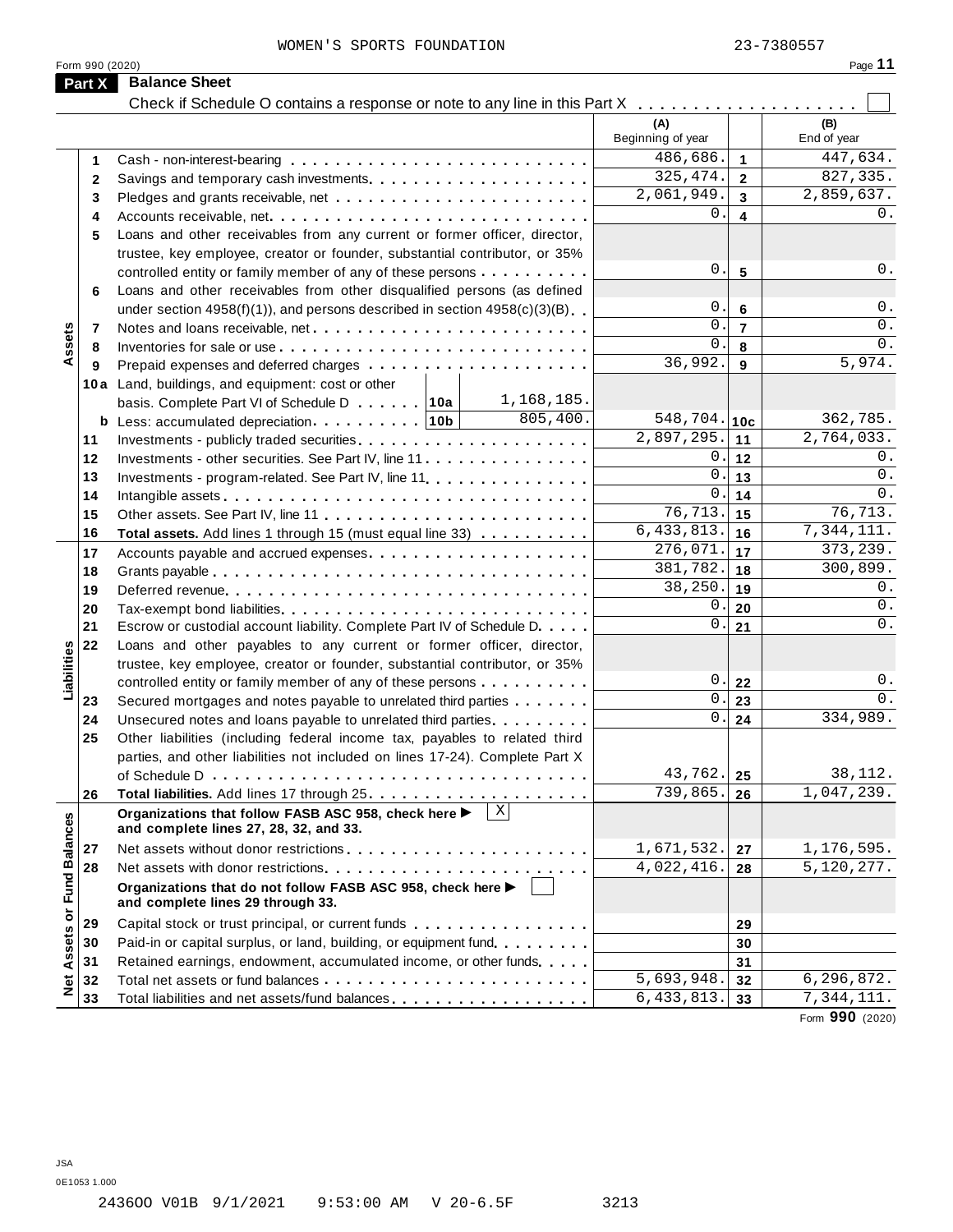|  |  | WOMEN'S SPORTS FOUNDATION |
|--|--|---------------------------|
|--|--|---------------------------|

|                 | Form 990 (2020)                                                                                                                                                                                                                                                                                                                                                   |                         |                |               | Page 12 |
|-----------------|-------------------------------------------------------------------------------------------------------------------------------------------------------------------------------------------------------------------------------------------------------------------------------------------------------------------------------------------------------------------|-------------------------|----------------|---------------|---------|
| Part XI         | <b>Reconciliation of Net Assets</b>                                                                                                                                                                                                                                                                                                                               |                         |                |               |         |
|                 |                                                                                                                                                                                                                                                                                                                                                                   |                         |                |               |         |
| 1               |                                                                                                                                                                                                                                                                                                                                                                   | $\mathbf{1}$            |                | 5,573,376.    |         |
| $\mathbf{2}$    |                                                                                                                                                                                                                                                                                                                                                                   | $\overline{2}$          |                | 4,804,324.    |         |
| 3               |                                                                                                                                                                                                                                                                                                                                                                   | $\mathbf{3}$            |                | 769,052.      |         |
| 4               | Net assets or fund balances at beginning of year (must equal Part X, line 32, column (A))                                                                                                                                                                                                                                                                         | $\overline{\mathbf{4}}$ |                | 5,693,948.    |         |
| 5               |                                                                                                                                                                                                                                                                                                                                                                   | 5                       |                | $-166, 128.$  |         |
| 6               |                                                                                                                                                                                                                                                                                                                                                                   | 6                       |                |               | 0.      |
| $\overline{7}$  |                                                                                                                                                                                                                                                                                                                                                                   | $\overline{7}$          |                |               | 0.      |
| 8               |                                                                                                                                                                                                                                                                                                                                                                   | 8                       |                |               | 0.      |
| 9               | Other changes in net assets or fund balances (explain on Schedule O)                                                                                                                                                                                                                                                                                              | 9                       |                |               | 0.      |
| 10              | Net assets or fund balances at end of year. Combine lines 3 through 9 (must equal Part X, line                                                                                                                                                                                                                                                                    |                         |                |               |         |
|                 |                                                                                                                                                                                                                                                                                                                                                                   | 10                      |                | 6, 296, 872.  |         |
| <b>Part XII</b> | <b>Financial Statements and Reporting</b>                                                                                                                                                                                                                                                                                                                         |                         |                |               |         |
|                 |                                                                                                                                                                                                                                                                                                                                                                   |                         |                |               |         |
| 1               | $\overline{X}$ Accrual<br>Accounting method used to prepare the Form 990:     Cash<br>Other<br>If the organization changed its method of accounting from a prior year or checked "Other," explain in<br>Schedule O.                                                                                                                                               |                         |                | Yes           | No      |
|                 | 2a Were the organization's financial statements compiled or reviewed by an independent accountant?<br>If "Yes," check a box below to indicate whether the financial statements for the year were compiled or<br>reviewed on a separate basis, consolidated basis, or both:<br>Separate basis<br><b>Consolidated basis</b><br>Both consolidated and separate basis |                         | 2a             |               | Χ       |
|                 | <b>b</b> Were the organization's financial statements audited by an independent accountant?                                                                                                                                                                                                                                                                       |                         | 2 <sub>b</sub> | Χ             |         |
|                 | If "Yes," check a box below to indicate whether the financial statements for the year were audited on a<br>separate basis, consolidated basis, or both:<br>$X$ Separate basis<br>Consolidated basis<br>Both consolidated and separate basis                                                                                                                       |                         |                |               |         |
|                 | c If "Yes" to line 2a or 2b, does the organization have a committee that assumes responsibility for oversight of                                                                                                                                                                                                                                                  |                         |                |               |         |
|                 | the audit, review, or compilation of its financial statements and selection of an independent accountant?                                                                                                                                                                                                                                                         |                         | 2c             | Χ             |         |
|                 | If the organization changed either its oversight process or selection process during the tax year, explain on<br>Schedule O.                                                                                                                                                                                                                                      |                         |                |               |         |
|                 | 3a As a result of a federal award, was the organization required to undergo an audit or audits as set forth in the                                                                                                                                                                                                                                                |                         |                |               |         |
|                 |                                                                                                                                                                                                                                                                                                                                                                   |                         | 3a             |               | Χ       |
|                 | <b>b</b> If "Yes," did the organization undergo the required audit or audits? If the organization did not undergo the                                                                                                                                                                                                                                             |                         |                |               |         |
|                 | required audit or audits, explain why on Schedule O and describe any steps taken to undergo such audits                                                                                                                                                                                                                                                           |                         | 3 <sub>b</sub> | $\sim$ $\sim$ |         |

Form **990** (2020)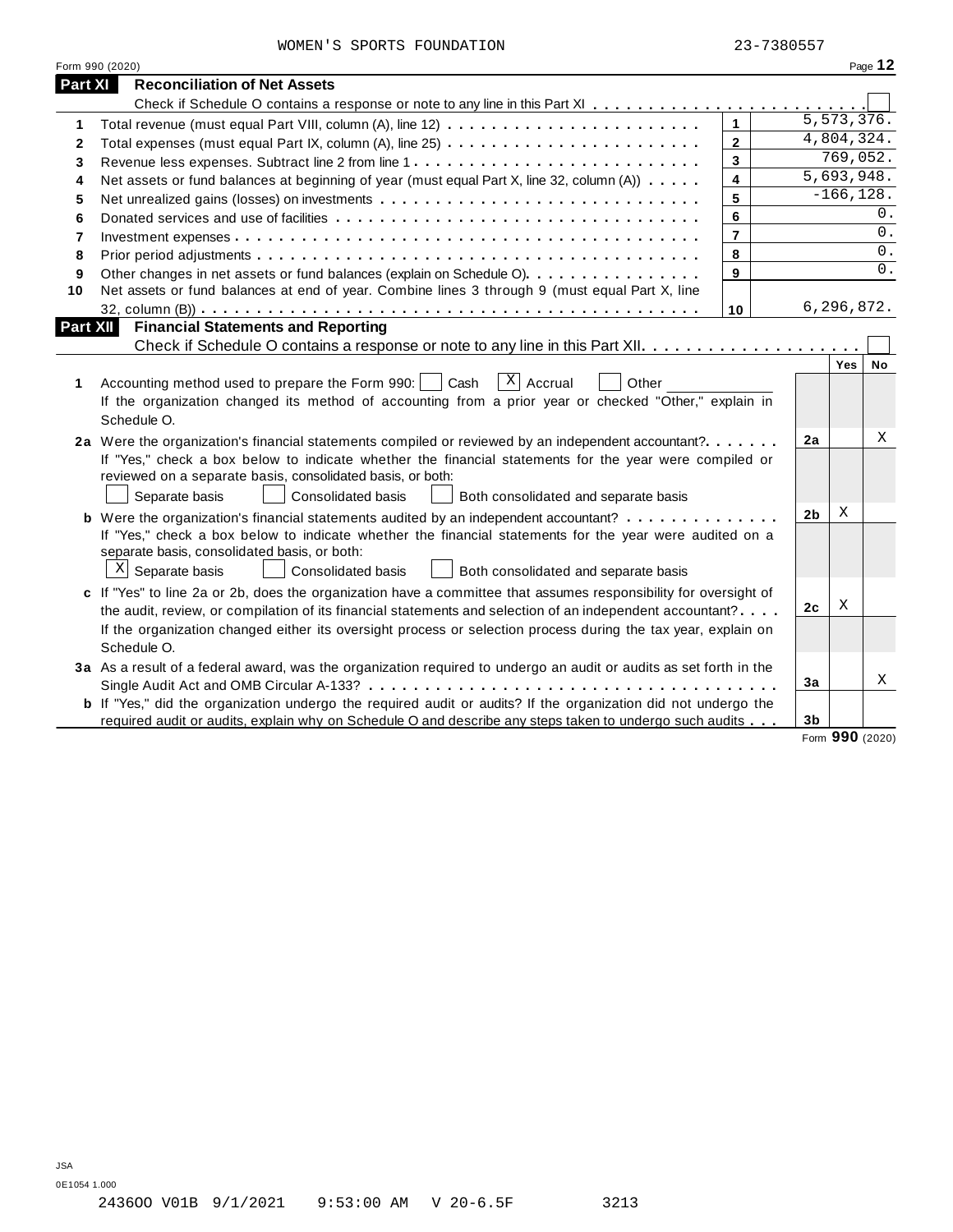## **CHEDULE A Public Charity Status and Public Support**  $\frac{100\text{dB No. }1545-0047}{000\text{dB No.}}$

(Form 990 or 990-EZ) complete if the organization is a section 501(c)(3) organization or a section 4947(a)(1) nonexempt charitable trust.  $2020$ 

|                                                               |                                    |                                                            | Complete if the organization is a section 501(c)(3) organization or a section 4947(a)(1) nonexempt charitable trust. |                          |                          |                                                                                                                                | ZWŁU                                                                                                                             |
|---------------------------------------------------------------|------------------------------------|------------------------------------------------------------|----------------------------------------------------------------------------------------------------------------------|--------------------------|--------------------------|--------------------------------------------------------------------------------------------------------------------------------|----------------------------------------------------------------------------------------------------------------------------------|
| Department of the Treasury<br><b>Internal Revenue Service</b> |                                    |                                                            | Attach to Form 990 or Form 990-EZ.<br>Go to www.irs.gov/Form990 for instructions and the latest information.         |                          |                          |                                                                                                                                | Open to Public<br><b>Inspection</b>                                                                                              |
| Name of the organization                                      |                                    |                                                            |                                                                                                                      |                          |                          | <b>Employer identification number</b>                                                                                          |                                                                                                                                  |
|                                                               | WOMEN'S SPORTS FOUNDATION          |                                                            |                                                                                                                      |                          |                          | 23-7380557                                                                                                                     |                                                                                                                                  |
| Part I                                                        |                                    |                                                            |                                                                                                                      |                          |                          | Reason for Public Charity Status. (All organizations must complete this part.) See instructions.                               |                                                                                                                                  |
|                                                               |                                    |                                                            | The organization is not a private foundation because it is: (For lines 1 through 12, check only one box.)            |                          |                          |                                                                                                                                |                                                                                                                                  |
| 1                                                             |                                    |                                                            | A church, convention of churches, or association of churches described in section 170(b)(1)(A)(i).                   |                          |                          |                                                                                                                                |                                                                                                                                  |
| 2                                                             |                                    |                                                            | A school described in section 170(b)(1)(A)(ii). (Attach Schedule E (Form 990 or 990-EZ).)                            |                          |                          |                                                                                                                                |                                                                                                                                  |
| 3                                                             |                                    |                                                            | A hospital or a cooperative hospital service organization described in section 170(b)(1)(A)(iii).                    |                          |                          |                                                                                                                                |                                                                                                                                  |
| 4                                                             |                                    |                                                            |                                                                                                                      |                          |                          | A medical research organization operated in conjunction with a hospital described in section 170(b)(1)(A)(iii). Enter the      |                                                                                                                                  |
|                                                               | hospital's name, city, and state:  |                                                            |                                                                                                                      |                          |                          |                                                                                                                                |                                                                                                                                  |
| 5                                                             |                                    |                                                            |                                                                                                                      |                          |                          |                                                                                                                                | An organization operated for the benefit of a college or university owned or operated by a governmental unit described in        |
|                                                               |                                    | section 170(b)(1)(A)(iv). (Complete Part II.)              |                                                                                                                      |                          |                          |                                                                                                                                |                                                                                                                                  |
| 6                                                             |                                    |                                                            | A federal, state, or local government or governmental unit described in section 170(b)(1)(A)(v).                     |                          |                          |                                                                                                                                |                                                                                                                                  |
| X<br>7                                                        |                                    |                                                            |                                                                                                                      |                          |                          |                                                                                                                                | An organization that normally receives a substantial part of its support from a governmental unit or from the general public     |
|                                                               |                                    | described in section 170(b)(1)(A)(vi). (Complete Part II.) |                                                                                                                      |                          |                          |                                                                                                                                |                                                                                                                                  |
| 8                                                             |                                    |                                                            | A community trust described in section 170(b)(1)(A)(vi). (Complete Part II.)                                         |                          |                          |                                                                                                                                |                                                                                                                                  |
| 9                                                             |                                    |                                                            |                                                                                                                      |                          |                          | An agricultural research organization described in section 170(b)(1)(A)(ix) operated in conjunction with a land-grant college  |                                                                                                                                  |
| university:                                                   |                                    |                                                            |                                                                                                                      |                          |                          | or university or a non-land-grant college of agriculture (see instructions). Enter the name, city, and state of the college or |                                                                                                                                  |
| 10                                                            |                                    |                                                            |                                                                                                                      |                          |                          | An organization that normally receives (1) more than 331/3% of its support from contributions, membership fees, and gross      |                                                                                                                                  |
|                                                               |                                    |                                                            |                                                                                                                      |                          |                          | receipts from activities related to its exempt functions, subject to certain exceptions; and (2) no more than 331/3 % of its   |                                                                                                                                  |
|                                                               |                                    |                                                            | acquired by the organization after June 30, 1975. See section 509(a)(2). (Complete Part III.)                        |                          |                          | support from gross investment income and unrelated business taxable income (less section 511 tax) from businesses              |                                                                                                                                  |
| 11                                                            |                                    |                                                            | An organization organized and operated exclusively to test for public safety. See section 509(a)(4).                 |                          |                          |                                                                                                                                |                                                                                                                                  |
| 12                                                            |                                    |                                                            |                                                                                                                      |                          |                          |                                                                                                                                | An organization organized and operated exclusively for the benefit of, to perform the functions of, or to carry out the purposes |
|                                                               |                                    |                                                            |                                                                                                                      |                          |                          |                                                                                                                                | of one or more publicly supported organizations described in section 509(a)(1) or section 509(a)(2). See section 509(a)(3).      |
|                                                               |                                    |                                                            |                                                                                                                      |                          |                          |                                                                                                                                | Check the box in lines 12a through 12d that describes the type of supporting organization and complete lines 12e, 12f, and 12g.  |
| a                                                             |                                    |                                                            |                                                                                                                      |                          |                          | Type I. A supporting organization operated, supervised, or controlled by its supported organization(s), typically by giving    |                                                                                                                                  |
|                                                               |                                    |                                                            |                                                                                                                      |                          |                          | the supported organization(s) the power to regularly appoint or elect a majority of the directors or trustees of the           |                                                                                                                                  |
|                                                               |                                    |                                                            | supporting organization. You must complete Part IV, Sections A and B.                                                |                          |                          |                                                                                                                                |                                                                                                                                  |
| b                                                             |                                    |                                                            |                                                                                                                      |                          |                          | Type II. A supporting organization supervised or controlled in connection with its supported organization(s), by having        |                                                                                                                                  |
|                                                               |                                    |                                                            |                                                                                                                      |                          |                          | control or management of the supporting organization vested in the same persons that control or manage the supported           |                                                                                                                                  |
|                                                               |                                    |                                                            | organization(s). You must complete Part IV, Sections A and C.                                                        |                          |                          |                                                                                                                                |                                                                                                                                  |
| c                                                             |                                    |                                                            |                                                                                                                      |                          |                          | Type III functionally integrated. A supporting organization operated in connection with, and functionally integrated with,     |                                                                                                                                  |
|                                                               |                                    |                                                            | its supported organization(s) (see instructions). You must complete Part IV, Sections A, D, and E.                   |                          |                          |                                                                                                                                |                                                                                                                                  |
| d                                                             |                                    |                                                            |                                                                                                                      |                          |                          | Type III non-functionally integrated. A supporting organization operated in connection with its supported organization(s)      |                                                                                                                                  |
|                                                               |                                    |                                                            |                                                                                                                      |                          |                          | that is not functionally integrated. The organization generally must satisfy a distribution requirement and an attentiveness   |                                                                                                                                  |
|                                                               |                                    |                                                            | requirement (see instructions). You must complete Part IV, Sections A and D, and Part V.                             |                          |                          |                                                                                                                                |                                                                                                                                  |
| е                                                             |                                    |                                                            |                                                                                                                      |                          |                          | Check this box if the organization received a written determination from the IRS that it is a Type I, Type II, Type III        |                                                                                                                                  |
| f                                                             |                                    |                                                            | functionally integrated, or Type III non-functionally integrated supporting organization.                            |                          |                          |                                                                                                                                |                                                                                                                                  |
| g                                                             |                                    |                                                            | Provide the following information about the supported organization(s).                                               |                          |                          |                                                                                                                                |                                                                                                                                  |
|                                                               | (i) Name of supported organization | (ii) EIN                                                   | (iii) Type of organization                                                                                           |                          | (iv) Is the organization | (v) Amount of monetary                                                                                                         | (vi) Amount of                                                                                                                   |
|                                                               |                                    |                                                            | (described on lines 1-10                                                                                             | listed in your governing |                          | support (see                                                                                                                   | other support (see                                                                                                               |
|                                                               |                                    |                                                            | above (see instructions))                                                                                            | Yes                      | document?<br>No          | instructions)                                                                                                                  | instructions)                                                                                                                    |
|                                                               |                                    |                                                            |                                                                                                                      |                          |                          |                                                                                                                                |                                                                                                                                  |
| (A)                                                           |                                    |                                                            |                                                                                                                      |                          |                          |                                                                                                                                |                                                                                                                                  |
|                                                               |                                    |                                                            |                                                                                                                      |                          |                          |                                                                                                                                |                                                                                                                                  |
| (B)                                                           |                                    |                                                            |                                                                                                                      |                          |                          |                                                                                                                                |                                                                                                                                  |
| (C)                                                           |                                    |                                                            |                                                                                                                      |                          |                          |                                                                                                                                |                                                                                                                                  |
|                                                               |                                    |                                                            |                                                                                                                      |                          |                          |                                                                                                                                |                                                                                                                                  |
| (D)                                                           |                                    |                                                            |                                                                                                                      |                          |                          |                                                                                                                                |                                                                                                                                  |
|                                                               |                                    |                                                            |                                                                                                                      |                          |                          |                                                                                                                                |                                                                                                                                  |
| (E)                                                           |                                    |                                                            |                                                                                                                      |                          |                          |                                                                                                                                |                                                                                                                                  |
|                                                               |                                    |                                                            |                                                                                                                      |                          |                          |                                                                                                                                |                                                                                                                                  |
| Total                                                         |                                    |                                                            |                                                                                                                      |                          |                          |                                                                                                                                |                                                                                                                                  |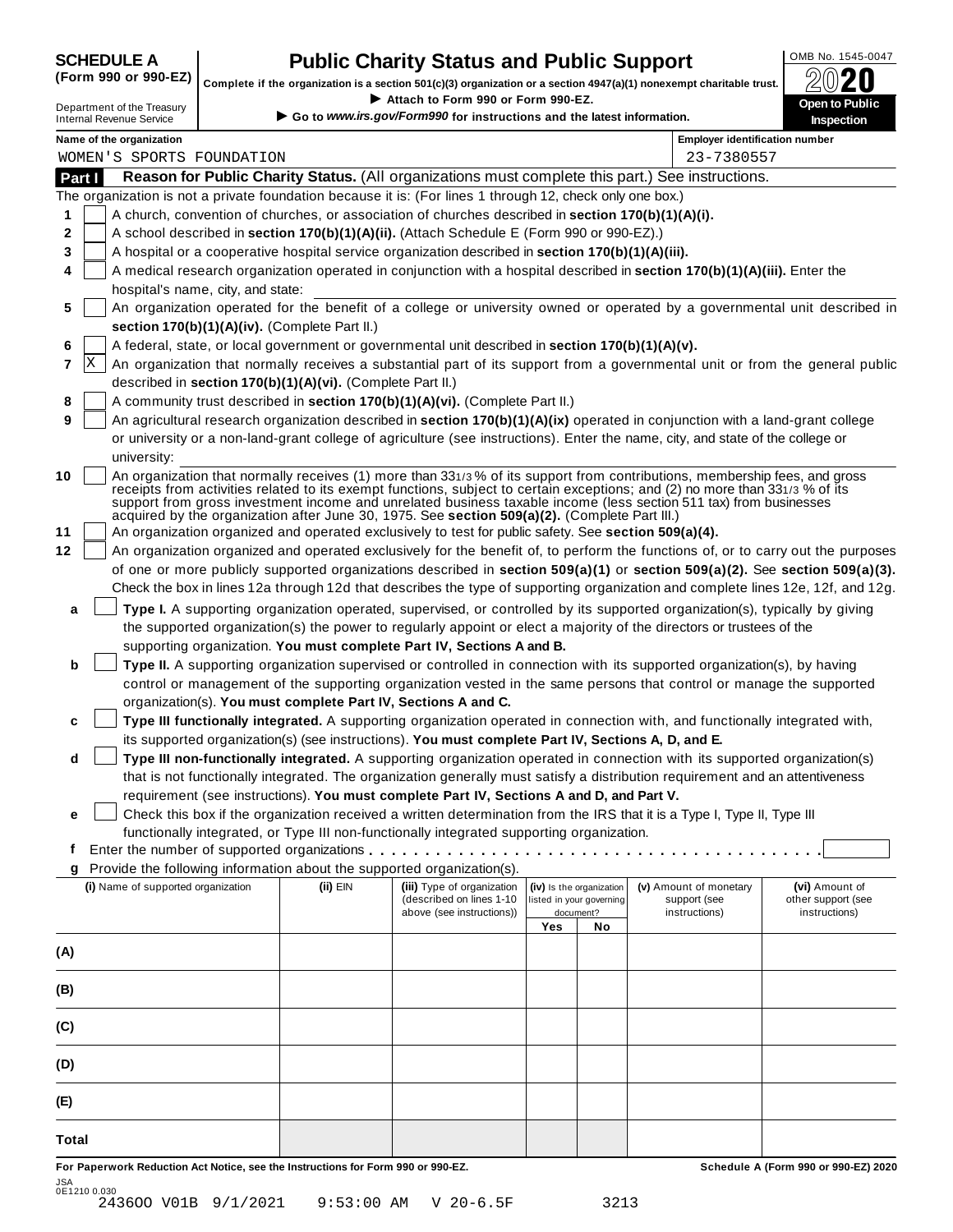#### Schedule <sup>A</sup> (Form <sup>990</sup> or 990-EZ) <sup>2020</sup> Page **2**

**Support Schedule for Organizations Described in Sections 170(b)(1)(A)(iv) and 170(b)(1)(A)(vi)** Complete only if you checked the box on line 5, 7, or 8 of Part I or if the organization failed to qualify under Part III. If the organization fails to qualify under the tests listed below, please complete Part III.) **Part II**

|                                                                                                                                                                                                 | (a) 2016                                                                                                                                                                                                                                                                   | (b) $2017$            | (c) 2018                                                                               | $(d)$ 2019             | (e) 2020                                                                                                          | (f) Total                                                                                                                                                                                                                                                                                                                                                                                                                                                                                                                                                                                                                                                                                                                                                                                                                                                                                                                                                                                                                                                                                                                                                                                                                                                                                                                                                                                                                                                            |
|-------------------------------------------------------------------------------------------------------------------------------------------------------------------------------------------------|----------------------------------------------------------------------------------------------------------------------------------------------------------------------------------------------------------------------------------------------------------------------------|-----------------------|----------------------------------------------------------------------------------------|------------------------|-------------------------------------------------------------------------------------------------------------------|----------------------------------------------------------------------------------------------------------------------------------------------------------------------------------------------------------------------------------------------------------------------------------------------------------------------------------------------------------------------------------------------------------------------------------------------------------------------------------------------------------------------------------------------------------------------------------------------------------------------------------------------------------------------------------------------------------------------------------------------------------------------------------------------------------------------------------------------------------------------------------------------------------------------------------------------------------------------------------------------------------------------------------------------------------------------------------------------------------------------------------------------------------------------------------------------------------------------------------------------------------------------------------------------------------------------------------------------------------------------------------------------------------------------------------------------------------------------|
| Gifts, grants, contributions, and<br>membership fees received. (Do not<br>include any "unusual grants.")                                                                                        | 3,874,220.                                                                                                                                                                                                                                                                 | 4,324,388.            | 3,665,866.                                                                             | 5,517,361.             | 5, 348, 724.                                                                                                      | 22,730,559.                                                                                                                                                                                                                                                                                                                                                                                                                                                                                                                                                                                                                                                                                                                                                                                                                                                                                                                                                                                                                                                                                                                                                                                                                                                                                                                                                                                                                                                          |
| Tax revenues levied for the<br>organization's benefit and either paid to<br>or expended on its behalf                                                                                           |                                                                                                                                                                                                                                                                            |                       |                                                                                        |                        |                                                                                                                   | 0.                                                                                                                                                                                                                                                                                                                                                                                                                                                                                                                                                                                                                                                                                                                                                                                                                                                                                                                                                                                                                                                                                                                                                                                                                                                                                                                                                                                                                                                                   |
| The value of services or facilities<br>furnished by a governmental unit to the<br>organization without charge                                                                                   |                                                                                                                                                                                                                                                                            |                       |                                                                                        |                        |                                                                                                                   | 0.                                                                                                                                                                                                                                                                                                                                                                                                                                                                                                                                                                                                                                                                                                                                                                                                                                                                                                                                                                                                                                                                                                                                                                                                                                                                                                                                                                                                                                                                   |
| Total. Add lines 1 through 3                                                                                                                                                                    | 3,874,220.                                                                                                                                                                                                                                                                 | 4,324,388.            | 3,665,866.                                                                             | 5,517,361.             | 5, 348, 724.                                                                                                      | 22,730,559.                                                                                                                                                                                                                                                                                                                                                                                                                                                                                                                                                                                                                                                                                                                                                                                                                                                                                                                                                                                                                                                                                                                                                                                                                                                                                                                                                                                                                                                          |
| The portion of total contributions by<br>each person (other than a<br>governmental unit or publicly<br>supported organization) included on<br>line 1 that exceeds 2% of the amount              |                                                                                                                                                                                                                                                                            |                       |                                                                                        |                        |                                                                                                                   |                                                                                                                                                                                                                                                                                                                                                                                                                                                                                                                                                                                                                                                                                                                                                                                                                                                                                                                                                                                                                                                                                                                                                                                                                                                                                                                                                                                                                                                                      |
|                                                                                                                                                                                                 |                                                                                                                                                                                                                                                                            |                       |                                                                                        |                        |                                                                                                                   | 5,081,963.                                                                                                                                                                                                                                                                                                                                                                                                                                                                                                                                                                                                                                                                                                                                                                                                                                                                                                                                                                                                                                                                                                                                                                                                                                                                                                                                                                                                                                                           |
|                                                                                                                                                                                                 |                                                                                                                                                                                                                                                                            |                       |                                                                                        |                        |                                                                                                                   | 17,648,596.                                                                                                                                                                                                                                                                                                                                                                                                                                                                                                                                                                                                                                                                                                                                                                                                                                                                                                                                                                                                                                                                                                                                                                                                                                                                                                                                                                                                                                                          |
|                                                                                                                                                                                                 |                                                                                                                                                                                                                                                                            |                       |                                                                                        |                        |                                                                                                                   | (f) Total                                                                                                                                                                                                                                                                                                                                                                                                                                                                                                                                                                                                                                                                                                                                                                                                                                                                                                                                                                                                                                                                                                                                                                                                                                                                                                                                                                                                                                                            |
|                                                                                                                                                                                                 |                                                                                                                                                                                                                                                                            |                       |                                                                                        |                        |                                                                                                                   | 22,730,559.                                                                                                                                                                                                                                                                                                                                                                                                                                                                                                                                                                                                                                                                                                                                                                                                                                                                                                                                                                                                                                                                                                                                                                                                                                                                                                                                                                                                                                                          |
| Gross income from interest, dividends.<br>payments received on securities loans,<br>rents, royalties, and income from<br>similar sources experiences                                            | 33,758.                                                                                                                                                                                                                                                                    | 49,929.               | 92,502.                                                                                | 88,677.                | 93,013.                                                                                                           | 357,879.                                                                                                                                                                                                                                                                                                                                                                                                                                                                                                                                                                                                                                                                                                                                                                                                                                                                                                                                                                                                                                                                                                                                                                                                                                                                                                                                                                                                                                                             |
| Net income from unrelated business<br>activities, whether or not the business<br>is regularly carried on the control of the set of the set of the set of the set of the set of the set of the s |                                                                                                                                                                                                                                                                            |                       |                                                                                        |                        |                                                                                                                   | 0.                                                                                                                                                                                                                                                                                                                                                                                                                                                                                                                                                                                                                                                                                                                                                                                                                                                                                                                                                                                                                                                                                                                                                                                                                                                                                                                                                                                                                                                                   |
| Other income. Do not include gain or<br>loss from the sale of capital assets<br>(Explain in Part VI.)                                                                                           | 54,344.                                                                                                                                                                                                                                                                    | 390,352.              | 265,555.                                                                               | 1,074.                 | 5,370.                                                                                                            | 716,695.                                                                                                                                                                                                                                                                                                                                                                                                                                                                                                                                                                                                                                                                                                                                                                                                                                                                                                                                                                                                                                                                                                                                                                                                                                                                                                                                                                                                                                                             |
| Total support. Add lines 7 through 10                                                                                                                                                           |                                                                                                                                                                                                                                                                            |                       |                                                                                        |                        |                                                                                                                   | 23,805,133.                                                                                                                                                                                                                                                                                                                                                                                                                                                                                                                                                                                                                                                                                                                                                                                                                                                                                                                                                                                                                                                                                                                                                                                                                                                                                                                                                                                                                                                          |
|                                                                                                                                                                                                 |                                                                                                                                                                                                                                                                            |                       |                                                                                        |                        |                                                                                                                   |                                                                                                                                                                                                                                                                                                                                                                                                                                                                                                                                                                                                                                                                                                                                                                                                                                                                                                                                                                                                                                                                                                                                                                                                                                                                                                                                                                                                                                                                      |
|                                                                                                                                                                                                 |                                                                                                                                                                                                                                                                            |                       |                                                                                        |                        |                                                                                                                   |                                                                                                                                                                                                                                                                                                                                                                                                                                                                                                                                                                                                                                                                                                                                                                                                                                                                                                                                                                                                                                                                                                                                                                                                                                                                                                                                                                                                                                                                      |
|                                                                                                                                                                                                 |                                                                                                                                                                                                                                                                            |                       |                                                                                        |                        |                                                                                                                   |                                                                                                                                                                                                                                                                                                                                                                                                                                                                                                                                                                                                                                                                                                                                                                                                                                                                                                                                                                                                                                                                                                                                                                                                                                                                                                                                                                                                                                                                      |
|                                                                                                                                                                                                 |                                                                                                                                                                                                                                                                            |                       |                                                                                        |                        |                                                                                                                   | 74.14%                                                                                                                                                                                                                                                                                                                                                                                                                                                                                                                                                                                                                                                                                                                                                                                                                                                                                                                                                                                                                                                                                                                                                                                                                                                                                                                                                                                                                                                               |
|                                                                                                                                                                                                 |                                                                                                                                                                                                                                                                            |                       |                                                                                        |                        |                                                                                                                   | 81.24%                                                                                                                                                                                                                                                                                                                                                                                                                                                                                                                                                                                                                                                                                                                                                                                                                                                                                                                                                                                                                                                                                                                                                                                                                                                                                                                                                                                                                                                               |
|                                                                                                                                                                                                 |                                                                                                                                                                                                                                                                            |                       |                                                                                        |                        |                                                                                                                   |                                                                                                                                                                                                                                                                                                                                                                                                                                                                                                                                                                                                                                                                                                                                                                                                                                                                                                                                                                                                                                                                                                                                                                                                                                                                                                                                                                                                                                                                      |
|                                                                                                                                                                                                 |                                                                                                                                                                                                                                                                            |                       |                                                                                        |                        |                                                                                                                   | Χ                                                                                                                                                                                                                                                                                                                                                                                                                                                                                                                                                                                                                                                                                                                                                                                                                                                                                                                                                                                                                                                                                                                                                                                                                                                                                                                                                                                                                                                                    |
|                                                                                                                                                                                                 |                                                                                                                                                                                                                                                                            |                       |                                                                                        |                        |                                                                                                                   |                                                                                                                                                                                                                                                                                                                                                                                                                                                                                                                                                                                                                                                                                                                                                                                                                                                                                                                                                                                                                                                                                                                                                                                                                                                                                                                                                                                                                                                                      |
|                                                                                                                                                                                                 |                                                                                                                                                                                                                                                                            |                       |                                                                                        |                        |                                                                                                                   |                                                                                                                                                                                                                                                                                                                                                                                                                                                                                                                                                                                                                                                                                                                                                                                                                                                                                                                                                                                                                                                                                                                                                                                                                                                                                                                                                                                                                                                                      |
|                                                                                                                                                                                                 |                                                                                                                                                                                                                                                                            |                       |                                                                                        |                        |                                                                                                                   |                                                                                                                                                                                                                                                                                                                                                                                                                                                                                                                                                                                                                                                                                                                                                                                                                                                                                                                                                                                                                                                                                                                                                                                                                                                                                                                                                                                                                                                                      |
|                                                                                                                                                                                                 |                                                                                                                                                                                                                                                                            |                       |                                                                                        |                        |                                                                                                                   |                                                                                                                                                                                                                                                                                                                                                                                                                                                                                                                                                                                                                                                                                                                                                                                                                                                                                                                                                                                                                                                                                                                                                                                                                                                                                                                                                                                                                                                                      |
|                                                                                                                                                                                                 |                                                                                                                                                                                                                                                                            |                       |                                                                                        |                        |                                                                                                                   |                                                                                                                                                                                                                                                                                                                                                                                                                                                                                                                                                                                                                                                                                                                                                                                                                                                                                                                                                                                                                                                                                                                                                                                                                                                                                                                                                                                                                                                                      |
|                                                                                                                                                                                                 |                                                                                                                                                                                                                                                                            |                       |                                                                                        |                        |                                                                                                                   |                                                                                                                                                                                                                                                                                                                                                                                                                                                                                                                                                                                                                                                                                                                                                                                                                                                                                                                                                                                                                                                                                                                                                                                                                                                                                                                                                                                                                                                                      |
|                                                                                                                                                                                                 |                                                                                                                                                                                                                                                                            |                       |                                                                                        |                        |                                                                                                                   |                                                                                                                                                                                                                                                                                                                                                                                                                                                                                                                                                                                                                                                                                                                                                                                                                                                                                                                                                                                                                                                                                                                                                                                                                                                                                                                                                                                                                                                                      |
|                                                                                                                                                                                                 |                                                                                                                                                                                                                                                                            |                       |                                                                                        |                        |                                                                                                                   |                                                                                                                                                                                                                                                                                                                                                                                                                                                                                                                                                                                                                                                                                                                                                                                                                                                                                                                                                                                                                                                                                                                                                                                                                                                                                                                                                                                                                                                                      |
|                                                                                                                                                                                                 |                                                                                                                                                                                                                                                                            |                       |                                                                                        |                        |                                                                                                                   |                                                                                                                                                                                                                                                                                                                                                                                                                                                                                                                                                                                                                                                                                                                                                                                                                                                                                                                                                                                                                                                                                                                                                                                                                                                                                                                                                                                                                                                                      |
|                                                                                                                                                                                                 |                                                                                                                                                                                                                                                                            |                       |                                                                                        |                        |                                                                                                                   |                                                                                                                                                                                                                                                                                                                                                                                                                                                                                                                                                                                                                                                                                                                                                                                                                                                                                                                                                                                                                                                                                                                                                                                                                                                                                                                                                                                                                                                                      |
| Private foundation. If the organization did not check a box on line 13, 16a, 16b, 17a, or 17b, check this box and see                                                                           |                                                                                                                                                                                                                                                                            |                       |                                                                                        |                        |                                                                                                                   |                                                                                                                                                                                                                                                                                                                                                                                                                                                                                                                                                                                                                                                                                                                                                                                                                                                                                                                                                                                                                                                                                                                                                                                                                                                                                                                                                                                                                                                                      |
|                                                                                                                                                                                                 | <b>Section A. Public Support</b><br>Calendar year (or fiscal year beginning in) ▶<br>shown on line 11, column (f)<br>Public support. Subtract line 5 from line 4<br><b>Section B. Total Support</b><br>Calendar year (or fiscal year beginning in)<br>Amounts from line 4. | (a) 2016<br>3,874,220 | (b) $2017$<br>4,324,388.<br><b>Section C. Computation of Public Support Percentage</b> | (c) 2018<br>3,665,866. | $(d)$ 2019<br>5,517,361<br>Public support percentage for 2020 (line 6, column (f), divided by line 11, column (f) | (e) 2020<br>5, 348, 724.<br>12<br>First 5 years. If the Form 990 is for the organization's first, second, third, fourth, or fifth tax year as a section 501(c)(3)<br>organization, check this box and stop here $\ldots \ldots \ldots \ldots \ldots \ldots \ldots \ldots \ldots \ldots \ldots \ldots \ldots$<br>14<br>15<br>16a 331/3% support test - 2020. If the organization did not check the box on line 13, and line 14 is 331/3% or more, check this<br>box and stop here. The organization qualifies as a publicly supported organization<br>b 331/3% support test - 2019. If the organization did not check a box on line 13 or 16a, and line 15 is 331/3% or more, check<br>17a 10%-facts-and-circumstances test - 2020. If the organization did not check a box on line 13, 16a, or 16b, and line 14 is<br>10% or more, and if the organization meets the facts-and-circumstances test, check this box and stop here. Explain in<br>Part VI how the organization meets the facts-and-circumstances test. The organization qualifies as a publicly supported<br><b>b 10%-facts-and-circumstances test - 2019.</b> If the organization did not check a box on line 13, 16a, 16b, or 17a, and line<br>15 is 10% or more, and if the organization meets the facts-and-circumstances test, check this box and stop here. Explain<br>in Part VI how the organization meets the facts-and-circumstances test. The organization qualifies as a publicly supported |

**Schedule A (Form 990 or 990-EZ) 2020**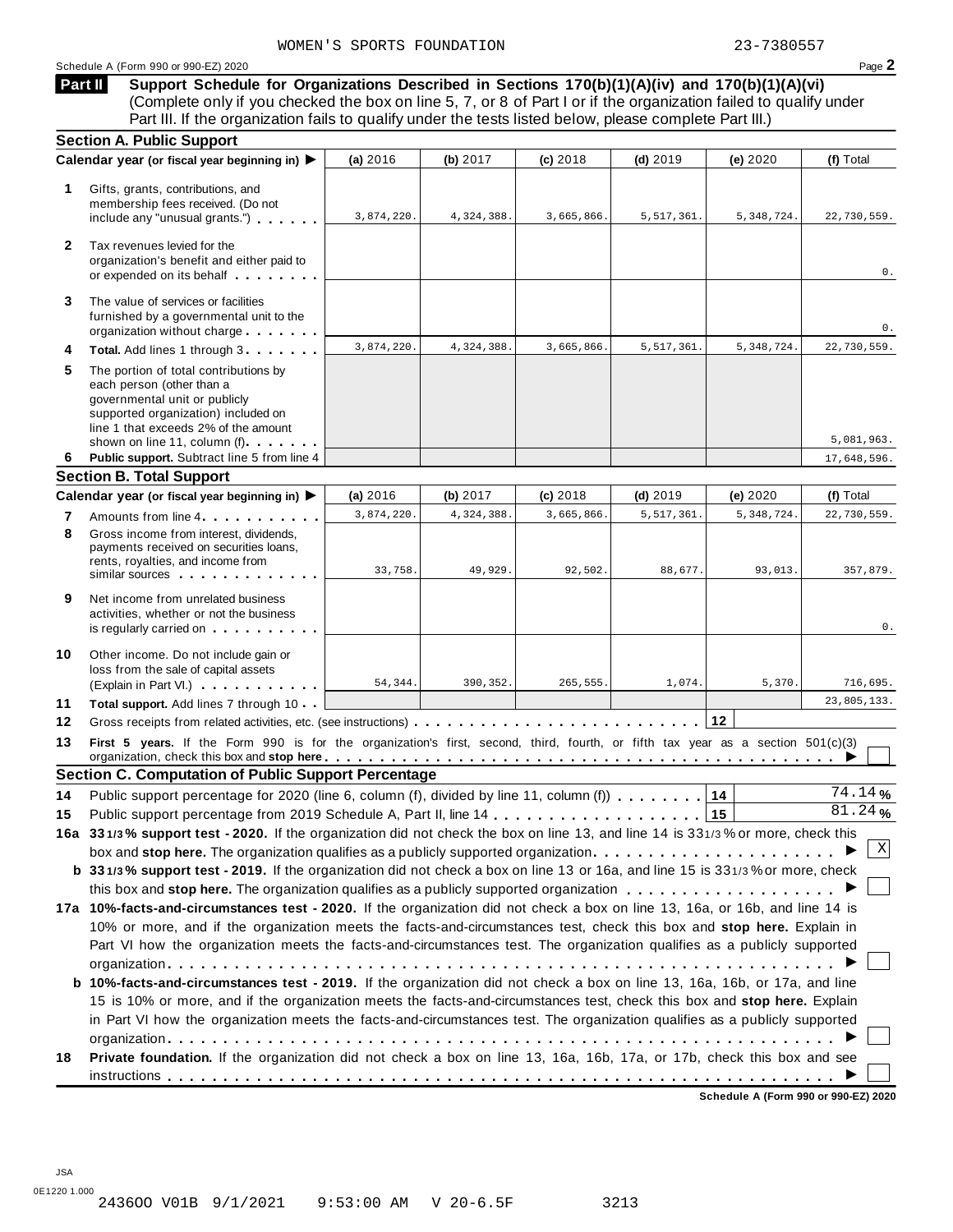Schedule A (Form 990 or 990-EZ) 2020 Page 3

#### **Support Schedule for Organizations Described in Section 509(a)(2) Part III**

(Complete only if you checked the box on line 10 of Part I or if the organization failed to qualify under Part II. If the organization fails to qualify under the tests listed below, please complete Part II.)

|     | <b>Section A. Public Support</b>                                                                                                                                                                                                                                             |              |             |            |            |                                      |           |
|-----|------------------------------------------------------------------------------------------------------------------------------------------------------------------------------------------------------------------------------------------------------------------------------|--------------|-------------|------------|------------|--------------------------------------|-----------|
|     | Calendar year (or fiscal year beginning in)                                                                                                                                                                                                                                  | (a) $2016$   | (b) $2017$  | $(c)$ 2018 | (d) $2019$ | (e) 2020                             | (f) Total |
| 1.  | Gifts, grants, contributions, and membership fees                                                                                                                                                                                                                            |              |             |            |            |                                      |           |
|     | received. (Do not include any "unusual grants.")                                                                                                                                                                                                                             |              |             |            |            |                                      |           |
| 2   | Gross receipts from admissions, merchandise                                                                                                                                                                                                                                  |              |             |            |            |                                      |           |
|     | sold or services performed, or facilities                                                                                                                                                                                                                                    |              |             |            |            |                                      |           |
|     | furnished in any activity that is related to the                                                                                                                                                                                                                             |              |             |            |            |                                      |           |
|     | organization's tax-exempt purpose                                                                                                                                                                                                                                            |              |             |            |            |                                      |           |
| 3   | Gross receipts from activities that are not an                                                                                                                                                                                                                               |              |             |            |            |                                      |           |
|     | unrelated trade or business under section 513 .                                                                                                                                                                                                                              |              |             |            |            |                                      |           |
|     | Tax revenues levied for the                                                                                                                                                                                                                                                  |              |             |            |            |                                      |           |
|     | organization's benefit and either paid to                                                                                                                                                                                                                                    |              |             |            |            |                                      |           |
|     | or expended on its behalf <b>contains the set of the set of the set of the set of the set of the set of the set of the set of the set of the set of the set of the set of the set of the set of the set of the set of the set of</b>                                         |              |             |            |            |                                      |           |
| 5   | The value of services or facilities                                                                                                                                                                                                                                          |              |             |            |            |                                      |           |
|     | furnished by a governmental unit to the                                                                                                                                                                                                                                      |              |             |            |            |                                      |           |
|     | organization without charge                                                                                                                                                                                                                                                  |              |             |            |            |                                      |           |
| 6   | <b>Total.</b> Add lines 1 through 5                                                                                                                                                                                                                                          |              |             |            |            |                                      |           |
|     | 7a Amounts included on lines 1, 2, and 3                                                                                                                                                                                                                                     |              |             |            |            |                                      |           |
|     | received from disqualified persons                                                                                                                                                                                                                                           |              |             |            |            |                                      |           |
|     | <b>b</b> Amounts included on lines 2 and 3                                                                                                                                                                                                                                   |              |             |            |            |                                      |           |
|     | received from other than disqualified                                                                                                                                                                                                                                        |              |             |            |            |                                      |           |
|     | persons that exceed the greater of \$5,000                                                                                                                                                                                                                                   |              |             |            |            |                                      |           |
|     | or 1% of the amount on line 13 for the year<br>c Add lines 7a and 7b contact the contact of the contact of the contact of the contact of the contact of the contact of the contact of the contact of the contact of the contact of the contact of the contact of the contact |              |             |            |            |                                      |           |
| 8   | Public support. (Subtract line 7c from                                                                                                                                                                                                                                       |              |             |            |            |                                      |           |
|     | $line 6.)$                                                                                                                                                                                                                                                                   |              |             |            |            |                                      |           |
|     | <b>Section B. Total Support</b>                                                                                                                                                                                                                                              |              |             |            |            |                                      |           |
|     | Calendar year (or fiscal year beginning in)                                                                                                                                                                                                                                  | (a) 2016     | (b) 2017    | $(c)$ 2018 | (d) $2019$ | (e) $2020$                           | (f) Total |
|     | Amounts from line 6                                                                                                                                                                                                                                                          |              |             |            |            |                                      |           |
| 9   | 10 a Gross income from interest, dividends,<br>payments received on securities loans,<br>rents, royalties, and income from similar                                                                                                                                           |              |             |            |            |                                      |           |
|     | SOUICES<br><b>b</b> Unrelated business taxable income (less                                                                                                                                                                                                                  |              |             |            |            |                                      |           |
|     |                                                                                                                                                                                                                                                                              |              |             |            |            |                                      |           |
|     | section 511 taxes) from businesses                                                                                                                                                                                                                                           |              |             |            |            |                                      |           |
|     | acquired after June 30, 1975                                                                                                                                                                                                                                                 |              |             |            |            |                                      |           |
|     | c Add lines 10a and 10b                                                                                                                                                                                                                                                      |              |             |            |            |                                      |           |
| 11  | Net income from unrelated business                                                                                                                                                                                                                                           |              |             |            |            |                                      |           |
|     | activities not included in line 10b, whether                                                                                                                                                                                                                                 |              |             |            |            |                                      |           |
|     | or not the business is regularly carried on                                                                                                                                                                                                                                  |              |             |            |            |                                      |           |
| 12  | Other income. Do not include gain or                                                                                                                                                                                                                                         |              |             |            |            |                                      |           |
|     | loss from the sale of capital assets                                                                                                                                                                                                                                         |              |             |            |            |                                      |           |
|     | (Explain in Part VI.)                                                                                                                                                                                                                                                        |              |             |            |            |                                      |           |
| 13  | Total support. (Add lines 9, 10c, 11,                                                                                                                                                                                                                                        |              |             |            |            |                                      |           |
|     | and 12.) $\cdots$ $\cdots$ $\cdots$ $\cdots$                                                                                                                                                                                                                                 |              |             |            |            |                                      |           |
| 14  | First 5 years. If the Form 990 is for the organization's first, second, third, fourth, or fifth tax year as a section $501(c)(3)$                                                                                                                                            |              |             |            |            |                                      |           |
|     |                                                                                                                                                                                                                                                                              |              |             |            |            |                                      |           |
|     | <b>Section C. Computation of Public Support Percentage</b>                                                                                                                                                                                                                   |              |             |            |            |                                      |           |
| 15  | Public support percentage for 2020 (line 8, column (f), divided by line 13, column (f))                                                                                                                                                                                      |              |             |            |            | 15                                   | %         |
| 16  | Public support percentage from 2019 Schedule A, Part III, line 15.                                                                                                                                                                                                           |              |             |            |            | 16                                   | %         |
|     | Section D. Computation of Investment Income Percentage                                                                                                                                                                                                                       |              |             |            |            |                                      |           |
| 17  | Investment income percentage for 2020 (line 10c, column (f), divided by line 13, column (f)), $\ldots$ , , , , , , ,                                                                                                                                                         |              |             |            |            | 17                                   | %         |
| 18  |                                                                                                                                                                                                                                                                              |              |             |            |            | 18                                   | %         |
|     | 19a 331/3% support tests - 2020. If the organization did not check the box on line 14, and line 15 is more than 331/3%, and line                                                                                                                                             |              |             |            |            |                                      |           |
|     | 17 is not more than 331/3%, check this box and stop here. The organization qualifies as a publicly supported organization.                                                                                                                                                   |              |             |            |            |                                      |           |
|     | <b>b</b> 331/3% support tests - 2019. If the organization did not check a box on line 14 or line 19a, and line 16 is more than 331/3%, and                                                                                                                                   |              |             |            |            |                                      |           |
|     | line 18 is not more than 331/3%, check this box and stop here. The organization qualifies as a publicly supported organization                                                                                                                                               |              |             |            |            |                                      |           |
| 20  | Private foundation. If the organization did not check a box on line 14, 19a, or 19b, check this box and see instructions                                                                                                                                                     |              |             |            |            |                                      |           |
| JSA |                                                                                                                                                                                                                                                                              |              |             |            |            | Schedule A (Form 990 or 990-EZ) 2020 |           |
|     | 0E1221 1.000<br>243600 V01B 9/1/2021                                                                                                                                                                                                                                         | $9:53:00$ AM | $V$ 20-6.5F |            | 3213       |                                      |           |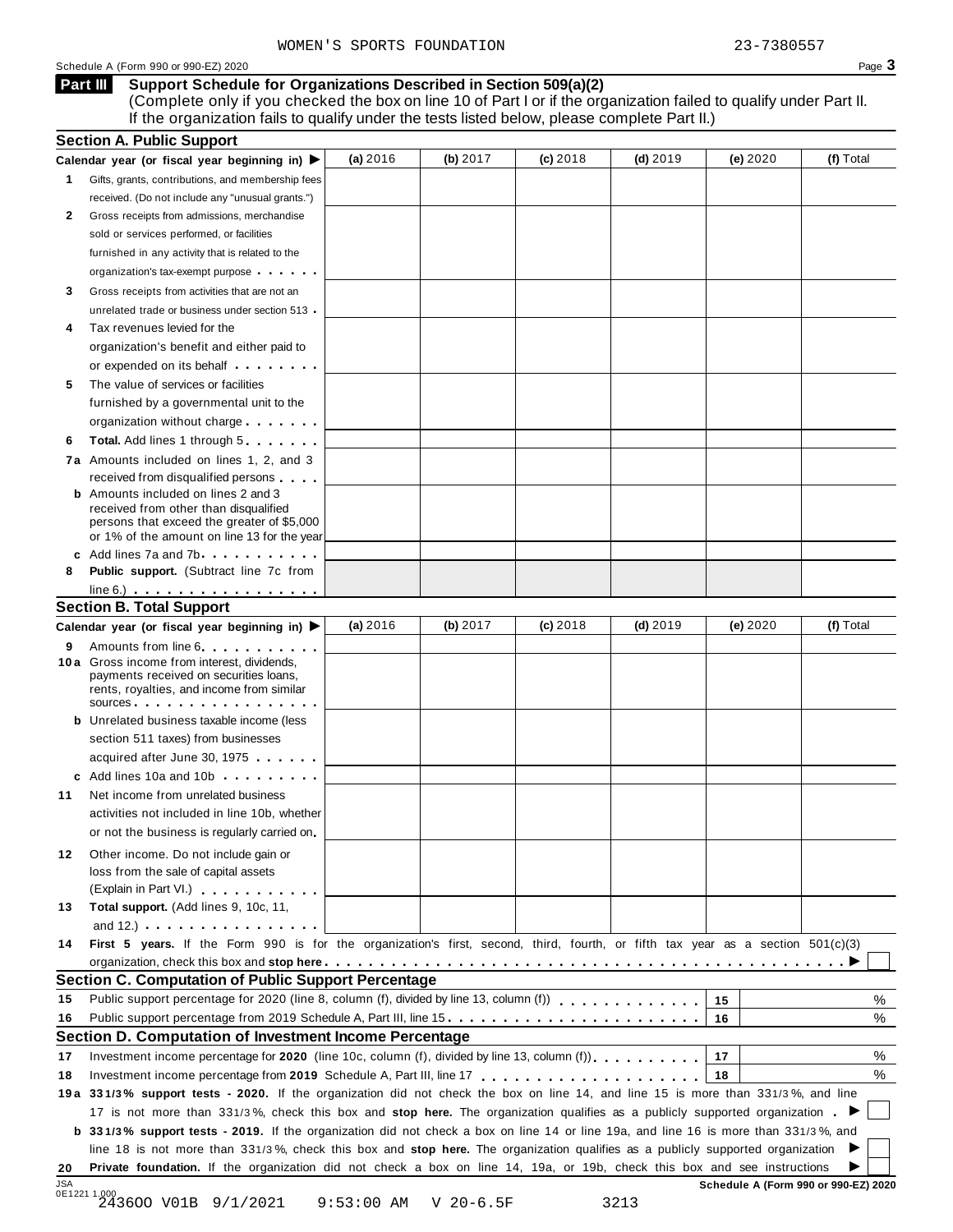**2**

**3a**

**3b**

**3c**

**4a**

**4b**

**4c**

**5a**

**5b 5c**

**6**

**7**

**8**

**9a**

**9b**

**9c**

**10a**

#### **Part IV Supporting Organizations**

(Complete only if you checked a box in line 12 on Part I. If you checked box 12a, Part I, complete Sections A and B. If you checked box 12b, Part I, complete Sections A and C. If you checked box 12c, Part I, complete Sections A, D, and E. If you checked box 12d, Part I, complete Sections A and D, and complete Part V.)

### **Section A. All Supporting Organizations**

- **1** Are all of the organization's supported organizations listed by name in the organization's governing documents? *If "No," describe in Part VI how the supported organizations are designated. If designated by class or purpose, describe the designation. If historic and continuing relationship, explain.* **1**
- **2** Did the organization have any supported organization that does not have an IRS determination of status under section 509(a)(1) or (2)? *If"Yes," explain in Part VI how the organization determined that the supported organization was described in section 509(a)(1) or (2).*
- **3 a** Did the organization have a supported organization described in section 501(c)(4), (5), or (6)? *If "Yes," answer lines 3b and 3c below.*
- **b** Did the organization confirm that each supported organization qualified under section 501(c)(4), (5), or (6) and | satisfied the public support tests under section 509(a)(2)? *If "Yes," describe in Part VI when and how the organization made the determination.*
- **c** Did the organization ensure that all support to such organizations was used exclusively for section 170(c)(2)(B) purposes? *If"Yes," explain in Part VI what controls the organization put in place to ensure such use.*
- **4 a** Was any supported organization not organized in the United States ("foreign supported organization")? *If "Yes," and if you checked box 12a or 12b in Part I, answer lines 4b and 4c below.*
- **b** Did the organization have ultimate control and discretion in deciding whether to make grants to the foreign | supported organization? *If "Yes," describe in Part VI how the organization had such control and discretion despite being controlled or supervised by or in connection with its supported organizations.*
- **c** Did the organization support any foreign supported organization that does not have an IRS determination | under sections 501(c)(3) and 509(a)(1) or (2)? *If "Yes," explain in Part VI what controls the organization used to ensure that all support to the foreign supported organization was used exclusively for section 170(c)(2)(B) purposes.*
- **5 a** Did the organization add, substitute, or remove any supported organizations during the tax year? *If "Yes,"* answer lines 5b and 5c below (if applicable). Also, provide detail in Part VI, including (i) the names and EIN *numbers of the supported organizations added, substituted, or removed; (ii) the reasons for each such action;* (iii) the authority under the organization's organizing document authorizing such action; and (iv) how the action *was accomplished (such as by amendment to the organizing document).*
- **b Type I or Type II only.** Was any added or substituted supported organization part of a class already designated in the organization's organizing document?
- **c Substitutions only.** Was the substitution the result of an event beyond the organization's control?
- **6** Did the organization provide support (whether in the form of grants or the provision of services or facilities) to anyone other than (i) its supported organizations, (ii) individuals that are part of the charitable class benefited by one or more of its supported organizations, or (iii) other supporting organizations that also support or benefit one or more of the filing organization's supported organizations? *If"Yes," provide detail in Part VI.*
- **7** Did the organization provide a grant, loan, compensation, or other similar payment to a substantial contributor (as defined in section 4958(c)(3)(C)), a family member of a substantial contributor, or a 35% controlled entity with regard to a substantial contributor? *If"Yes," complete Part I of Schedule L (Form 990 or 990-EZ).*
- **8** Did the organization make a loan to a disqualified person (as defined in section 4958) not described in line 7? *If "Yes," complete Part I of Schedule L (Form 990 or 990-EZ).*
- **9a** Was the organization controlled directly or indirectly at any time during the tax year by one or more | disqualified persons, as defined in section 4946 (other than foundation managers and organizations described in section 509(a)(1) or (2))? *If"Yes," provide detail in Part VI.*
- **b** Did one or more disqualified persons (as defined in line 9a) hold a controlling interest in any entity in which | the supporting organization had an interest? *If"Yes," provide detail in Part VI.*
- **c** Did a disqualified person (as defined in line 9a) have an ownership interest in, or derive any personal benefit from, assets in which the supporting organization also had an interest? *If"Yes," provide detail in Part VI.*
- **10a** Was the organization subject to the excess business holdings rules of section 4943 because of section | 4943(f) (regarding certain Type II supporting organizations, and all Type III non-functionally integrated supporting organizations)? *If"Yes," answer line 10b below.*
- **b** Did the organization have any excess business holdings in the tax year? *(Use Schedule C, Form 4720, to determine whether the organization had excess business holdings.)*

0E1229 1.010

**10b** JSA **Schedule A (Form 990 or 990-EZ) 2020**

**Yes No**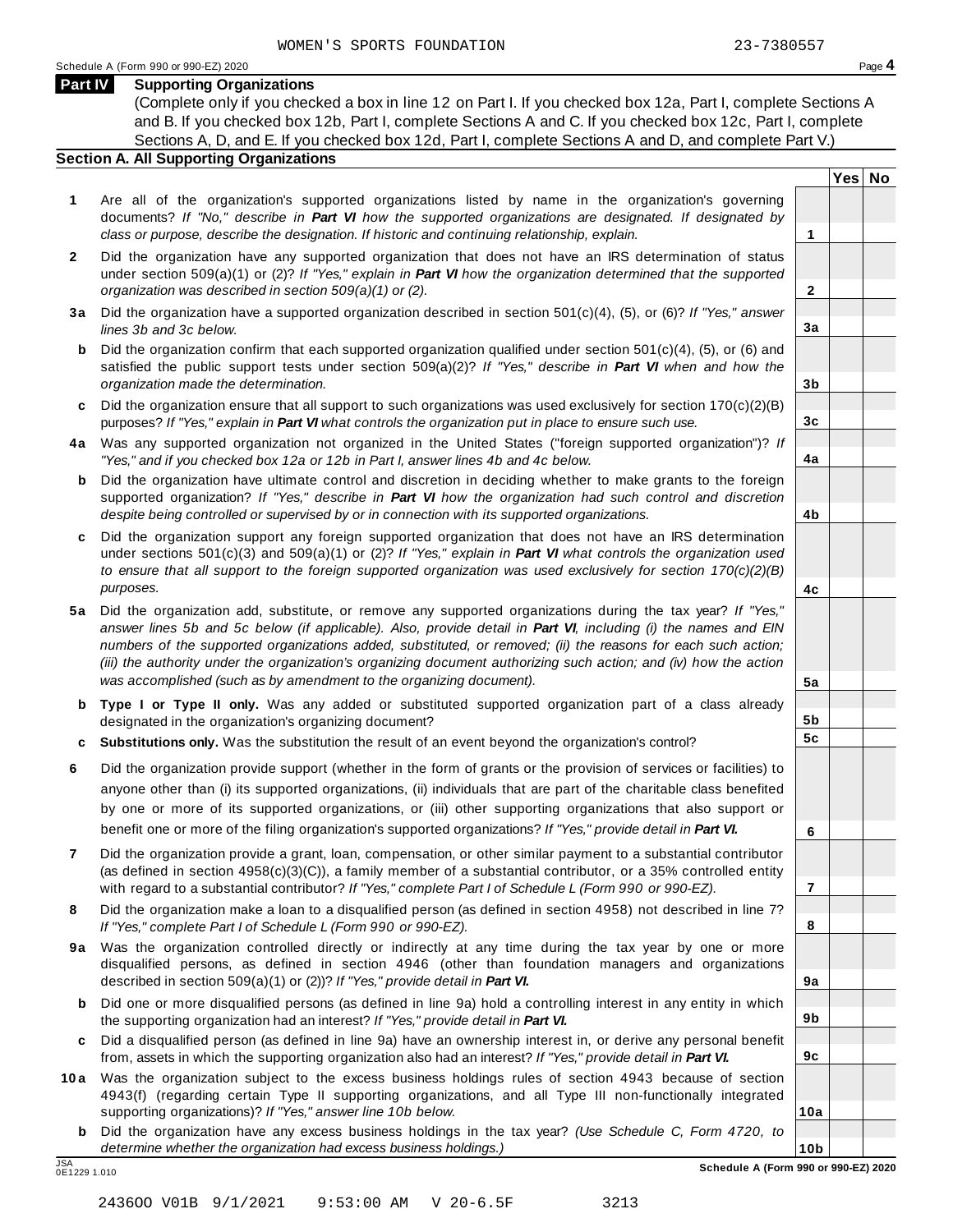| Schedule A (Form 990 or 990-EZ) 2020 | Page <b>J</b> |
|--------------------------------------|---------------|

**2**

| <b>Part IV</b> | <b>Supporting Organizations (continued)</b>                                                                        |                 |      |    |
|----------------|--------------------------------------------------------------------------------------------------------------------|-----------------|------|----|
|                |                                                                                                                    |                 | Yes⊺ | Nο |
| 11             | Has the organization accepted a gift or contribution from any of the following persons?                            |                 |      |    |
| a              | A person who directly or indirectly controls, either alone or together with persons described in lines 11b and     |                 |      |    |
|                | 11c below, the governing body of a supported organization?                                                         | 11a             |      |    |
| b              | A family member of a person described in line 11a above?                                                           | 11 <sub>b</sub> |      |    |
| c              | A 35% controlled entity of a person described in line 11a or 11b above? If "Yes" to line 11a, 11b, or 11c, provide |                 |      |    |
|                | detail in <b>Part VI.</b>                                                                                          | 11с             |      |    |
|                | Section B Tyne I Supporting Organizations                                                                          |                 |      |    |

### **Section B. Type I Supporting Organizations**

|                                                                                                                                                                                                                                                                                                                                                                                                                                                                                                                                                                                                                                                             | Yesl |  |
|-------------------------------------------------------------------------------------------------------------------------------------------------------------------------------------------------------------------------------------------------------------------------------------------------------------------------------------------------------------------------------------------------------------------------------------------------------------------------------------------------------------------------------------------------------------------------------------------------------------------------------------------------------------|------|--|
| Did the governing body, members of the governing body, officers acting in their official capacity, or membership of one or<br>more supported organizations have the power to regularly appoint or elect at least a majority of the organization's officers,<br>directors, or trustees at all times during the tax year? If "No," describe in <b>Part VI</b> how the supported organization(s)<br>effectively operated, supervised, or controlled the organization's activities. If the organization had more than one supported<br>organization, describe how the powers to appoint and/or remove officers, directors, or trustees were allocated among the |      |  |
| supported organizations and what conditions or restrictions, if any, applied to such powers during the tax year.                                                                                                                                                                                                                                                                                                                                                                                                                                                                                                                                            |      |  |
| Did the organization operate for the benefit of any supported organization other than the supported<br>organization(s) that operated, supervised, or controlled the supporting organization? If "Yes," explain in Part<br><b>VI</b> how providing such benefit carried out the purposes of the supported organization(s) that operated,                                                                                                                                                                                                                                                                                                                     |      |  |

### **Section C. Type II Supporting Organizations**

*supervised, or controlled the supporting organization.*

|                                                                                                                                                                                                                                                                                                                                                                                      | 'Yes∣ No |  |
|--------------------------------------------------------------------------------------------------------------------------------------------------------------------------------------------------------------------------------------------------------------------------------------------------------------------------------------------------------------------------------------|----------|--|
| Were a majority of the organization's directors or trustees during the tax year also a majority of the directors<br>or trustees of each of the organization's supported organization(s)? If "No," describe in <b>Part VI</b> how control<br>or management of the supporting organization was vested in the same persons that controlled or managed<br>the supported organization(s). |          |  |

### **Section D. All Type III Supporting Organizations**

|              |                                                                                                                                                                                                                                                                                                                                                                                                                                                                                          | Yes⊺ |  |
|--------------|------------------------------------------------------------------------------------------------------------------------------------------------------------------------------------------------------------------------------------------------------------------------------------------------------------------------------------------------------------------------------------------------------------------------------------------------------------------------------------------|------|--|
|              | Did the organization provide to each of its supported organizations, by the last day of the fifth month of the<br>organization's tax year, (i) a written notice describing the type and amount of support provided during the prior<br>tax year, (ii) a copy of the Form 990 that was most recently filed as of the date of notification, and (iii) copies of<br>the organization's governing documents in effect on the date of notification, to the extent not previously<br>provided? |      |  |
| $\mathbf{2}$ | Were any of the organization's officers, directors, or trustees either (i) appointed or elected by the supported<br>organization(s) or (ii) serving on the governing body of a supported organization? If "No," explain in Part VI how                                                                                                                                                                                                                                                   |      |  |
|              | the organization maintained a close and continuous working relationship with the supported organization(s).                                                                                                                                                                                                                                                                                                                                                                              |      |  |
| 3            | By reason of the relationship described in line 2, above, did the organization's supported organizations have<br>a significant voice in the organization's investment policies and in directing the use of the organization's<br>income or assets at all times during the tax year? If "Yes," describe in Part VI the role the organization's                                                                                                                                            |      |  |
|              | supported organizations played in this regard.                                                                                                                                                                                                                                                                                                                                                                                                                                           |      |  |

#### **Section E. Type III Functionally Integrated Supporting Organizations**

|    | Check the box next to the method that the organization used to satisfy the Integral Part Test during the year (see instructions). |  |  |  |  |  |  |
|----|-----------------------------------------------------------------------------------------------------------------------------------|--|--|--|--|--|--|
| a  | The organization satisfied the Activities Test. Complete line 2 below.                                                            |  |  |  |  |  |  |
| b  | The organization is the parent of each of its supported organizations. Complete line 3 below.                                     |  |  |  |  |  |  |
| c. | The organization supported a governmental entity. Describe in Part VI how you supported a governmental entity (see instructions). |  |  |  |  |  |  |
|    | Yesl<br>Nο<br>Activities Test. Answer lines 2a and 2b below.                                                                      |  |  |  |  |  |  |

| a | Did substantially all of the organization's activities during the tax year directly further the exempt purposes of |    |  |
|---|--------------------------------------------------------------------------------------------------------------------|----|--|
|   | the supported organization(s) to which the organization was responsive? If "Yes," then in <b>Part VI identify</b>  |    |  |
|   | those supported organizations and explain how these activities directly furthered their exempt purposes.           |    |  |
|   | how the organization was responsive to those supported organizations, and how the organization determined          |    |  |
|   | that these activities constituted substantially all of its activities.                                             | 2a |  |

- **b** Did the activities described in line 2a, above, constitute activities that, but for the organization's involvement, one or more of the organization's supported organization(s) would have been engaged in? *If "Yes," explain in Part VI the reasons for the organization's position that its supported organization(s) would have engaged in these activities but for the organization's involvement.*
- **3** Parent of Supported Organizations. *Answer lines 3a and 3b below.*
- **a** Did the organization have the power to regularly appoint or elect a majority of the officers, directors, or trustees of each of the supported organizations? *If"Yes" or "No," provide details in Part VI.*
- **b** Did the organization exercise a substantial degree of direction over the policies, programs, and activities of each of its supported organizations? *If"Yes," describe in Part VI the role played by the organization in this regard.*

**3b Schedule A (Form 990 or 990-EZ) 2020**

**2b**

**3a**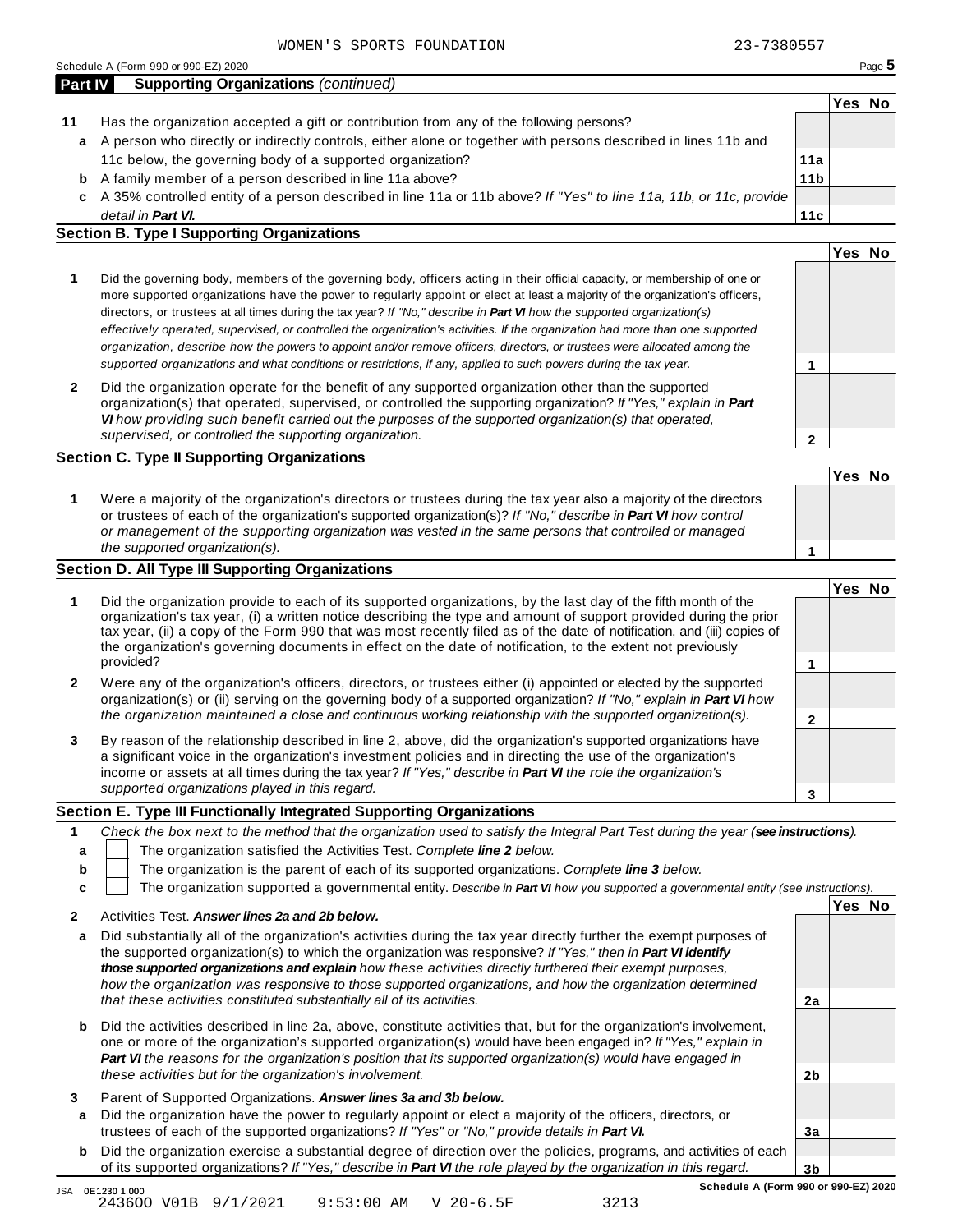| Schedule A (Form 990 or 990-EZ) 2020 | Page 6 |
|--------------------------------------|--------|
|--------------------------------------|--------|

**Part V Type III Non-Functionally Integrated 509(a)(3) Supporting Organizations 1** Check here if the organization satisfied the Integral Part Test as a qualifying trust on Nov. 20, 1970 (*explain in Part VI*). **See instructions.** All other Type III non-functionally integrated supporting organizations must complete Sections A through E. (B) Current Year **Section <sup>A</sup> - Adjusted Net Income** (A) Prior Year (optional) **1** Net short-term capital gain **1 1 2 3 4 5 2** Recoveries of prior-year distributions **3** Other gross income (see instructions) **4** Add lines 1 through 3. **5** Depreciation and depletion **6** Portion of operating expenses paid or incurred for production or collection of gross income or for management, conservation, or maintenance of property held for production of income (see instructions) **6 7** Other expenses (see instructions) **7 8 Adjusted Net Income** (subtract lines 5, 6, and 7 from line 4) **8** (B) Current Year **Section <sup>B</sup> - Minimum Asset Amount** (A) Prior Year (optional) **1** Aggregate fair market value of all non-exempt-use assets (see instructions for short tax year or assets held for part of year): **a** Average monthly value of securities **1a 1b 1c 1d 1e b** Average monthly cash balances **c** Fair market value of other non-exempt-use assets **d Total** (add lines 1a, 1b, and 1c) **e Discount** claimed for blockage or other factors (*explain in detail in Part VI*): **2** Acquisition indebtedness applicable to non-exempt-use assets **2 3 4 5 6 7 8 3** Subtract line 2 from line 1d. **4** Cash deemed held for exempt use. Enter 0.015 of line 3 (for greater amount, see instructions). **5** Net value of non-exempt-use assets (subtract line 4 from line 3) **6** Multiply line 5 by 0.035. **7** Recoveries of prior-year distributions **8 Minimum Asset Amount** (add line 7 to line 6) **Section C -** Distributable Amount **Current Year** Current Year **Current Year** Current Year **Current Year 1** Adjusted net income for prior year (from Section A, line 8, column A) **1 2 3 4 5 2** Enter 0.85 of line 1. **3** Minimum asset amount for prior year (from Section B, line 8, column A) **4** Enter greater of line 2 or line 3. **5** Income tax imposed in prior year **6 Distributable Amount.** Subtract line 5 from line 4, unless subject to

emergency temporary reduction (see instructions).

**7** Check here if the current year is the organization's first as a non-functionally integrated Type III supporting organization (see instructions).

**Schedule A (Form 990 or 990-EZ) 2020**

0E1231 1.000

**6**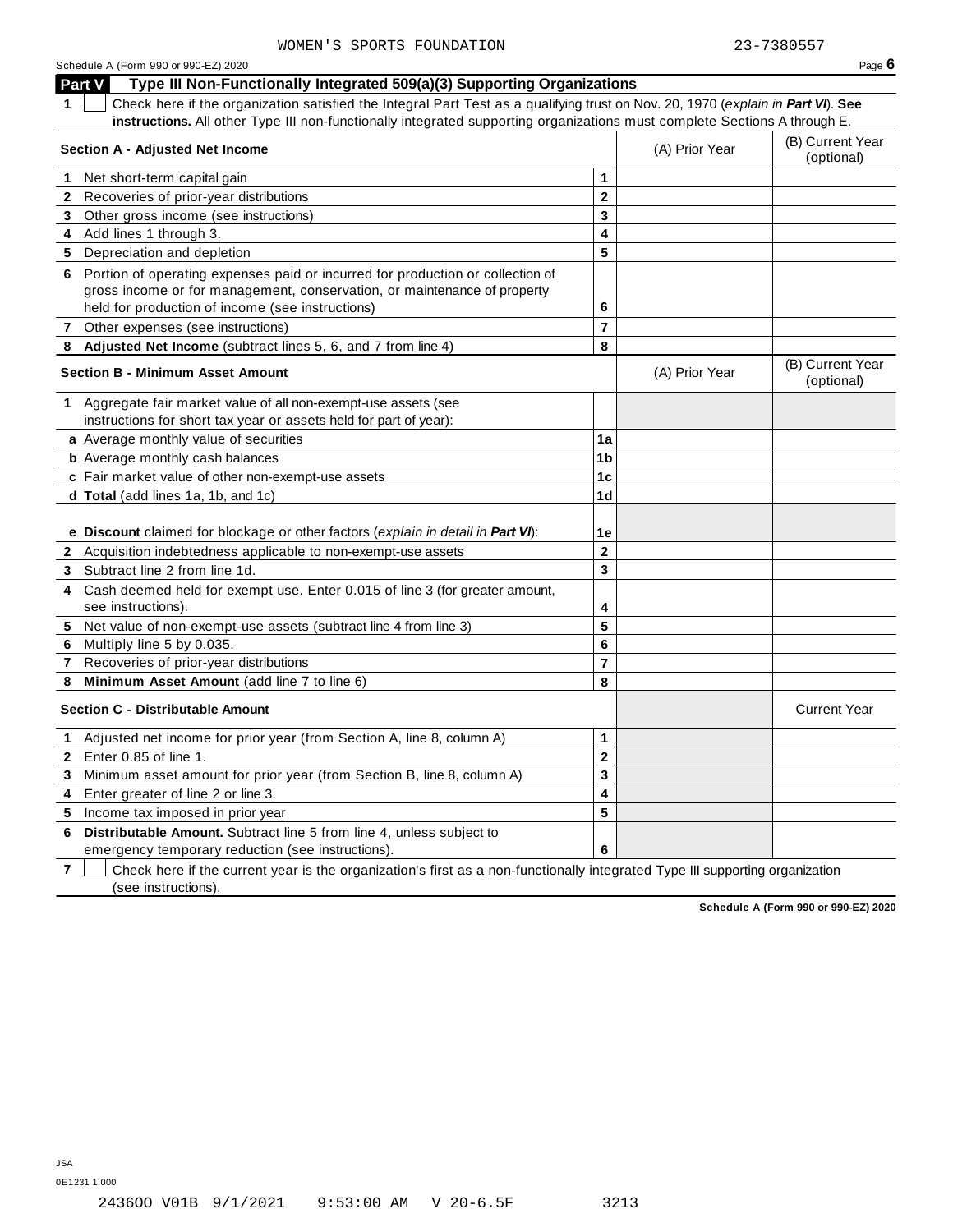|                | Schedule A (Form 990 or 990-EZ) 2020                                                       |                                    |                                               |                | Page 7                                    |
|----------------|--------------------------------------------------------------------------------------------|------------------------------------|-----------------------------------------------|----------------|-------------------------------------------|
| Part V         | Type III Non-Functionally Integrated 509(a)(3) Supporting Organizations (continued)        |                                    |                                               |                |                                           |
|                | <b>Section D - Distributions</b>                                                           |                                    |                                               |                | <b>Current Year</b>                       |
| 1.             | Amounts paid to supported organizations to accomplish exempt purposes                      |                                    |                                               | $\mathbf{1}$   |                                           |
| $\mathbf{2}$   | Amounts paid to perform activity that directly furthers exempt purposes of supported       |                                    |                                               |                |                                           |
|                | organizations, in excess of income from activity                                           |                                    |                                               | $\mathbf{2}$   |                                           |
| 3              | Administrative expenses paid to accomplish exempt purposes of supported organizations      |                                    |                                               | 3              |                                           |
| 4              | Amounts paid to acquire exempt-use assets                                                  |                                    |                                               | 4              |                                           |
| 5              | Qualified set-aside amounts (prior IRS approval required - provide details in Part VI)     |                                    |                                               | 5              |                                           |
| 6              | Other distributions (describe in Part VI). See instructions.                               |                                    |                                               | 6              |                                           |
| 7              | Total annual distributions. Add lines 1 through 6.                                         |                                    |                                               | $\overline{7}$ |                                           |
| 8              | Distributions to attentive supported organizations to which the organization is responsive |                                    |                                               |                |                                           |
|                | (provide details in Part VI). See instructions.                                            |                                    |                                               | 8              |                                           |
| 9              | Distributable amount for 2020 from Section C, line 6                                       |                                    |                                               | 9              |                                           |
| 10             | Line 8 amount divided by line 9 amount                                                     |                                    |                                               | 10             |                                           |
|                | <b>Section E - Distribution Allocations (see instructions)</b>                             | (i)<br><b>Excess Distributions</b> | (ii)<br><b>Underdistributions</b><br>Pre-2020 |                | (iii)<br>Distributable<br>Amount for 2020 |
| 1              | Distributable amount for 2020 from Section C, line 6                                       |                                    |                                               |                |                                           |
| $\overline{2}$ | Underdistributions, if any, for years prior to 2020                                        |                                    |                                               |                |                                           |
|                | (reasonable cause required - explain in Part VI). See                                      |                                    |                                               |                |                                           |
|                | instructions.                                                                              |                                    |                                               |                |                                           |
| 3              | Excess distributions carryover, if any, to 2020                                            |                                    |                                               |                |                                           |
| а              | From 2015                                                                                  |                                    |                                               |                |                                           |
| b              |                                                                                            |                                    |                                               |                |                                           |
| c              | From 2017                                                                                  |                                    |                                               |                |                                           |
| d              |                                                                                            |                                    |                                               |                |                                           |
| е              | From 2019                                                                                  |                                    |                                               |                |                                           |
| f              | Total of lines 3a through 3e                                                               |                                    |                                               |                |                                           |
| g              | Applied to underdistributions of prior years                                               |                                    |                                               |                |                                           |
| h              | Applied to 2020 distributable amount                                                       |                                    |                                               |                |                                           |
| j.             | Carryover from 2015 not applied (see instructions)                                         |                                    |                                               |                |                                           |
|                | Remainder. Subtract lines 3g, 3h, and 3i from line 3f.                                     |                                    |                                               |                |                                           |
| 4              | Distributions for 2020 from                                                                |                                    |                                               |                |                                           |
|                | Section D, line 7:<br>Applied to underdistributions of prior years                         |                                    |                                               |                |                                           |
| a<br>b         | Applied to 2020 distributable amount                                                       |                                    |                                               |                |                                           |
|                | Remainder. Subtract lines 4a and 4b from line 4.                                           |                                    |                                               |                |                                           |
| 5              | Remaining underdistributions for years prior to 2020, if                                   |                                    |                                               |                |                                           |
|                | any. Subtract lines 3g and 4a from line 2. For result                                      |                                    |                                               |                |                                           |
|                | greater than zero, explain in Part VI. See instructions.                                   |                                    |                                               |                |                                           |
| 6              | Remaining underdistributions for 2020. Subtract lines 3h                                   |                                    |                                               |                |                                           |
|                | and 4b from line 1. For result greater than zero, explain in                               |                                    |                                               |                |                                           |
|                | <b>Part VI.</b> See instructions.                                                          |                                    |                                               |                |                                           |
| $\mathbf{7}$   | Excess distributions carryover to 2021. Add lines 3j                                       |                                    |                                               |                |                                           |
|                | and 4c.                                                                                    |                                    |                                               |                |                                           |
| 8              | Breakdown of line 7:                                                                       |                                    |                                               |                |                                           |
| a              | Excess from 2016                                                                           |                                    |                                               |                |                                           |
| b              | Excess from 2017                                                                           |                                    |                                               |                |                                           |
| C              | Excess from 2018                                                                           |                                    |                                               |                |                                           |
| d              | Excess from 2019                                                                           |                                    |                                               |                |                                           |
| е              | Excess from 2020                                                                           |                                    |                                               |                |                                           |
|                |                                                                                            |                                    |                                               |                | Schedule A (Form 990 or 990-EZ) 2020      |

**Schedule A (Form 990 or 990-EZ) 2020**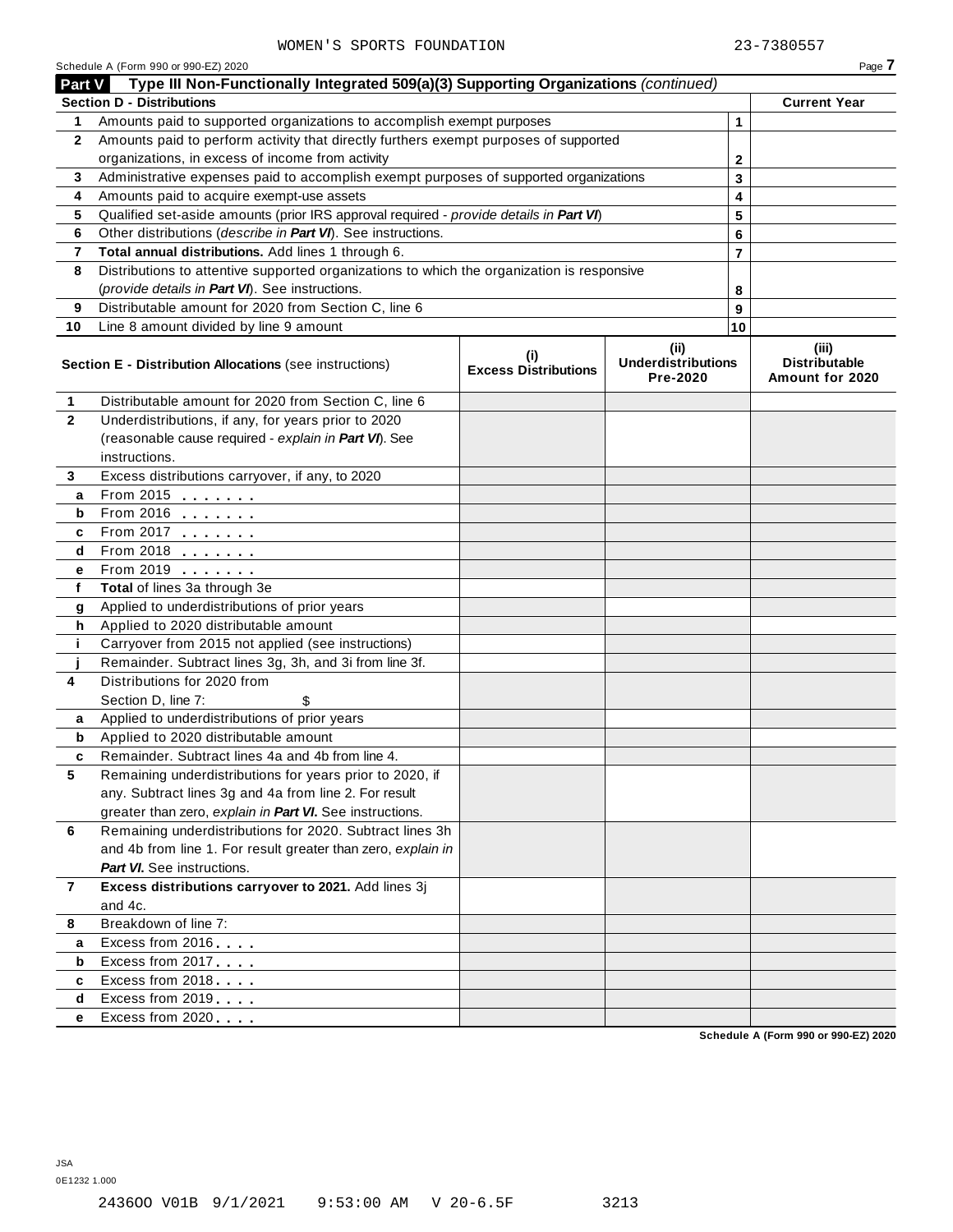Schedule <sup>A</sup> (Form <sup>990</sup> or 990-EZ) <sup>2020</sup> Page **8**

**Supplemental Information.** Provide the explanations required by Part II, line 10; Part II, line 17a or 17b; Part **Part VI** III, line 12; Part IV, Section A, lines 1, 2, 3b, 3c, 4b, 4c, 5a, 6, 9a, 9b, 9c, 11a, 11b, and 11c; Part IV, Section B, lines 1 and 2; Part IV, Section C, line 1; Part IV, Section D, lines 2 and 3; Part IV, Section E, lines 1c, 2a, 2b, 3a and 3b; Part V, line 1; Part V, Section B, line 1e; Part V, Section D, lines 5, 6, and 8; and Part V, Section E, lines 2, 5, and 6. Also complete this part for any additional information. (See instructions.)

SCHEDULE A, PART II, LINE 10, EXPLANATION FOR OTHER INCOME:

SPEAKER FEES: \$500

MISCELLANEOUS:  $$574$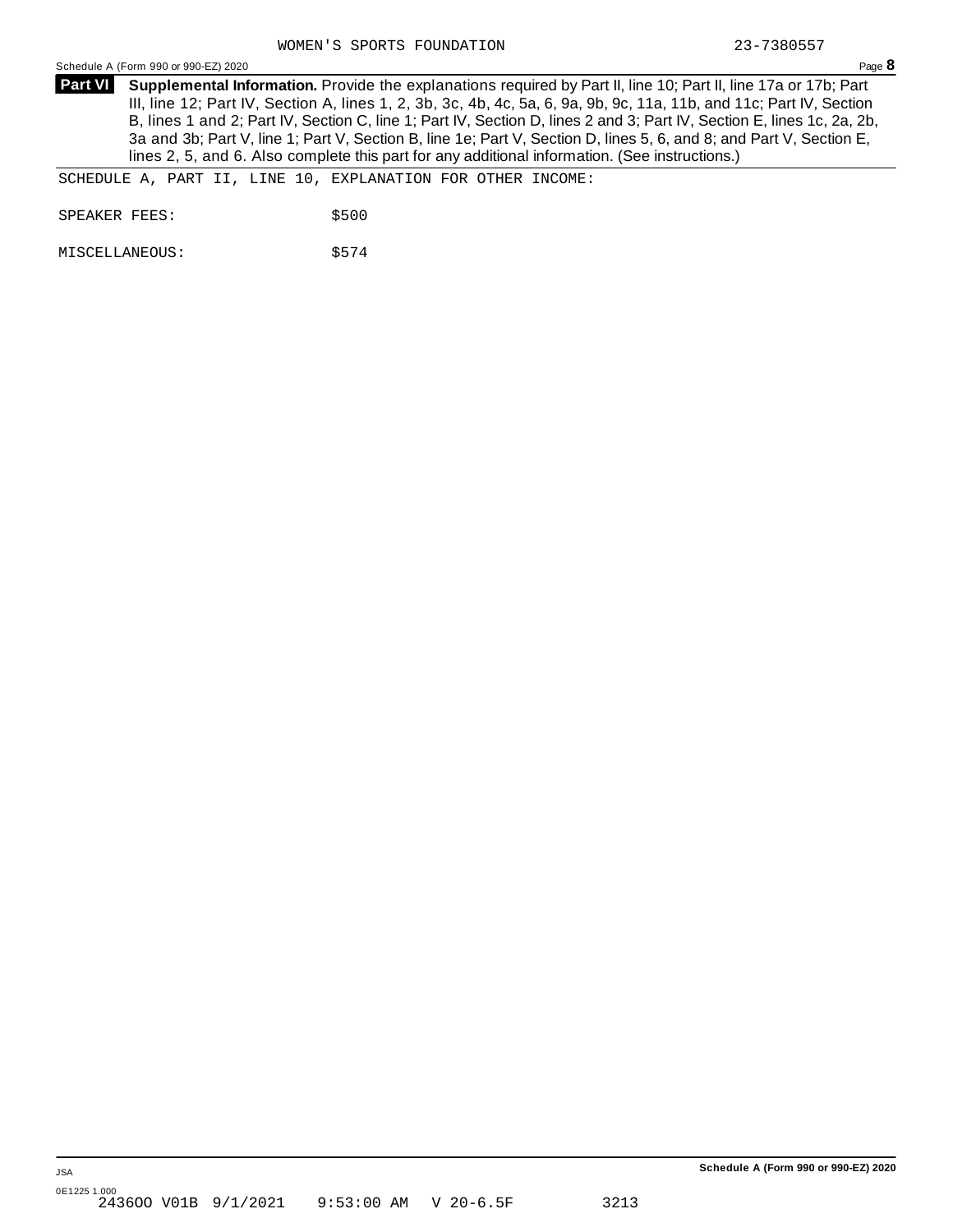**(Form 990, 990-EZ, or 990-PF)** Department of the Treasury<br>Internal Revenue Service

## **Schedule B chedule of Contributors**

(Form 990, 990-EZ,<br>
or 990-PF,<br>
Department of the Treasury **COLOCY**<br>
Internal Revenue Service **COLOCY**<br>
Name of the organization<br>
Name of the organization

**2020** 

23-7380557

WOMEN'S SPORTS FOUNDATION

| Organization type (check one): |  |  |
|--------------------------------|--|--|
|--------------------------------|--|--|

| <b>Filers of:</b>  | Section:                                                                    |
|--------------------|-----------------------------------------------------------------------------|
| Form 990 or 990-EZ | $\mathbf{x}$<br>501(c)(3) (enter number) organization                       |
|                    | $4947(a)(1)$ nonexempt charitable trust not treated as a private foundation |
|                    | 527 political organization                                                  |
| Form 990-PF        | 501(c)(3) exempt private foundation                                         |
|                    | 4947(a)(1) nonexempt charitable trust treated as a private foundation       |
|                    | 501(c)(3) taxable private foundation                                        |

Check if your organization is covered by the **General Rule** or a **Special Rule.**

**Note:** Only a section 501(c)(7), (8), or (10) organization can check boxes for both the General Rule and a Special Rule. See instructions.

#### **General Rule**

For an organization filing Form 990, 990-EZ, or 990-PF that received, during the year, contributions totaling \$5,000 or more (in money or property) from any one contributor. Complete Parts I and II. See instructions for determining a contributor's total contributions.

#### **Special Rules**

 $\text{X}$  For an organization described in section 501(c)(3) filing Form 990 or 990-EZ that met the 33 1/3% support test of the regulations under sections 509(a)(1) and 170(b)(1)(A)(vi), that checked Schedule A (Form 990 or 990-EZ), Part II, line 13, 16a, or 16b, and that received from any one contributor, during the year, total contributions of the greater of **(1)** \$5,000; or **(2)** 2% of the amount on (i) Form 990, Part VIII, line 1h; or (ii) Form 990-EZ, line 1. Complete Parts I and II.

For an organization described in section 501(c)(7), (8), or (10) filing Form 990 or 990-EZ that received from any one contributor, during the year, total contributions of more than \$1,000 *exclusively* for religious, charitable, scientific, literary, or educational purposes, or for the prevention of cruelty to children or animals. Complete Parts I (entering "N/A" in column (b) instead of the contributor name and address), II, and III.

For an organization described in section 501(c)(7), (8), or (10) filing Form 990 or 990-EZ that received from any one contributor, during the year, contributions *exclusively* for religious, charitable, etc., purposes, but no such contributions totaled more than \$1,000. If this box is checked, enter here the total contributions that were received during the year for an *exclusively* religious, charitable, etc., purpose. Don't complete any of the parts unless the **General Rule** applies to this organization because it received *nonexclusively* religious, charitable, etc., contributions totaling \$5,000 or more during the year  $\ldots \ldots \ldots \ldots \ldots \ldots \ldots \ldots \ldots \vdots$ 

**Caution:** An organization that isn't covered by the General Rule and/or the Special Rules doesn't file Schedule B (Form 990, 990-EZ, or 990-PF), but it **must** answer "No" on Part IV, line 2, of its Form 990; or check the box on line H of its Form 990-EZ or on its Form 990-PF, Part I, line 2, to certify that it doesn't meet the filing requirements of Schedule B (Form 990, 990-EZ, or 990-PF).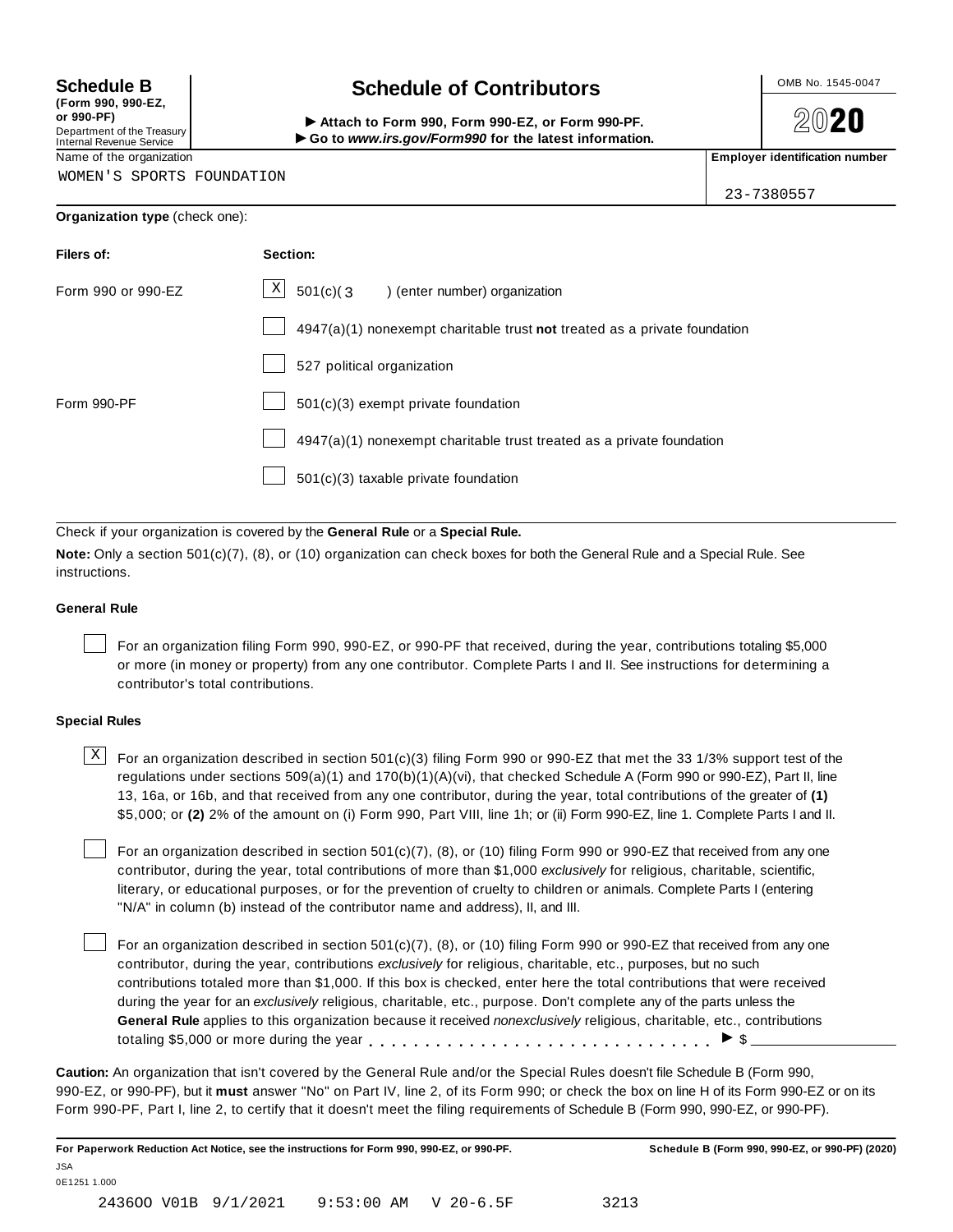| Schedule B (Form 990, 990-EZ, or 990-PF) (2020) |                                     | $Page$ .                                        |
|-------------------------------------------------|-------------------------------------|-------------------------------------------------|
| Name<br>organization                            | <b>WOMEN</b><br>SPOR<br>. JUNIJA''' | $\cdots$<br>Emplover<br>r identification number |

| Part I     | Contributors (see instructions). Use duplicate copies of Part I if additional space is needed. |                                   |                                                                                              |  |  |  |
|------------|------------------------------------------------------------------------------------------------|-----------------------------------|----------------------------------------------------------------------------------------------|--|--|--|
| (a)<br>No. | (b)<br>Name, address, and ZIP + 4                                                              | (c)<br><b>Total contributions</b> | (d)<br>Type of contribution                                                                  |  |  |  |
| 1          | N/A                                                                                            | 2,050,000.<br>\$                  | Х<br>Person<br>Payroll<br>Noncash<br>(Complete Part II for<br>noncash contributions.)        |  |  |  |
| (a)<br>No. | (b)<br>Name, address, and ZIP + 4                                                              | (c)<br><b>Total contributions</b> | (d)<br>Type of contribution                                                                  |  |  |  |
| 2          | N/A                                                                                            | 320,000.<br>\$                    | Х<br>Person<br>Payroll<br>Noncash<br>(Complete Part II for<br>noncash contributions.)        |  |  |  |
| (a)<br>No. | (b)<br>Name, address, and ZIP + 4                                                              | (c)<br><b>Total contributions</b> | (d)<br>Type of contribution                                                                  |  |  |  |
| 3          | N/A                                                                                            | 250,000.<br>\$                    | Х<br>Person<br>Payroll<br>Noncash<br>(Complete Part II for<br>noncash contributions.)        |  |  |  |
| (a)<br>No. | (b)<br>Name, address, and ZIP + 4                                                              | (c)<br><b>Total contributions</b> | (d)<br>Type of contribution                                                                  |  |  |  |
| 4          | N/A                                                                                            | 200,000.<br>\$                    | Χ<br>Person<br>Payroll<br>Noncash<br>(Complete Part II for<br>noncash contributions.)        |  |  |  |
| (a)<br>No. | (b)<br>Name, address, and ZIP + 4                                                              | (c)<br><b>Total contributions</b> | (d)<br>Type of contribution                                                                  |  |  |  |
| 5          | N/A                                                                                            | 150,000.<br>\$                    | Χ<br>Person<br>Payroll<br><b>Noncash</b><br>(Complete Part II for<br>noncash contributions.) |  |  |  |
| (a)<br>No. | (b)<br>Name, address, and ZIP + 4                                                              | (c)<br><b>Total contributions</b> | (d)<br>Type of contribution                                                                  |  |  |  |
| 6          | N/A                                                                                            | 116,093.<br>\$                    | Χ<br>Person<br>Payroll<br><b>Noncash</b><br>(Complete Part II for<br>noncash contributions.) |  |  |  |

**Schedule B (Form 990, 990-EZ, or 990-PF) (2020)** JSA 0E1253 1.000 2436OO V01B 9/1/2021 9:53:00 AM V 20-6.5F 3213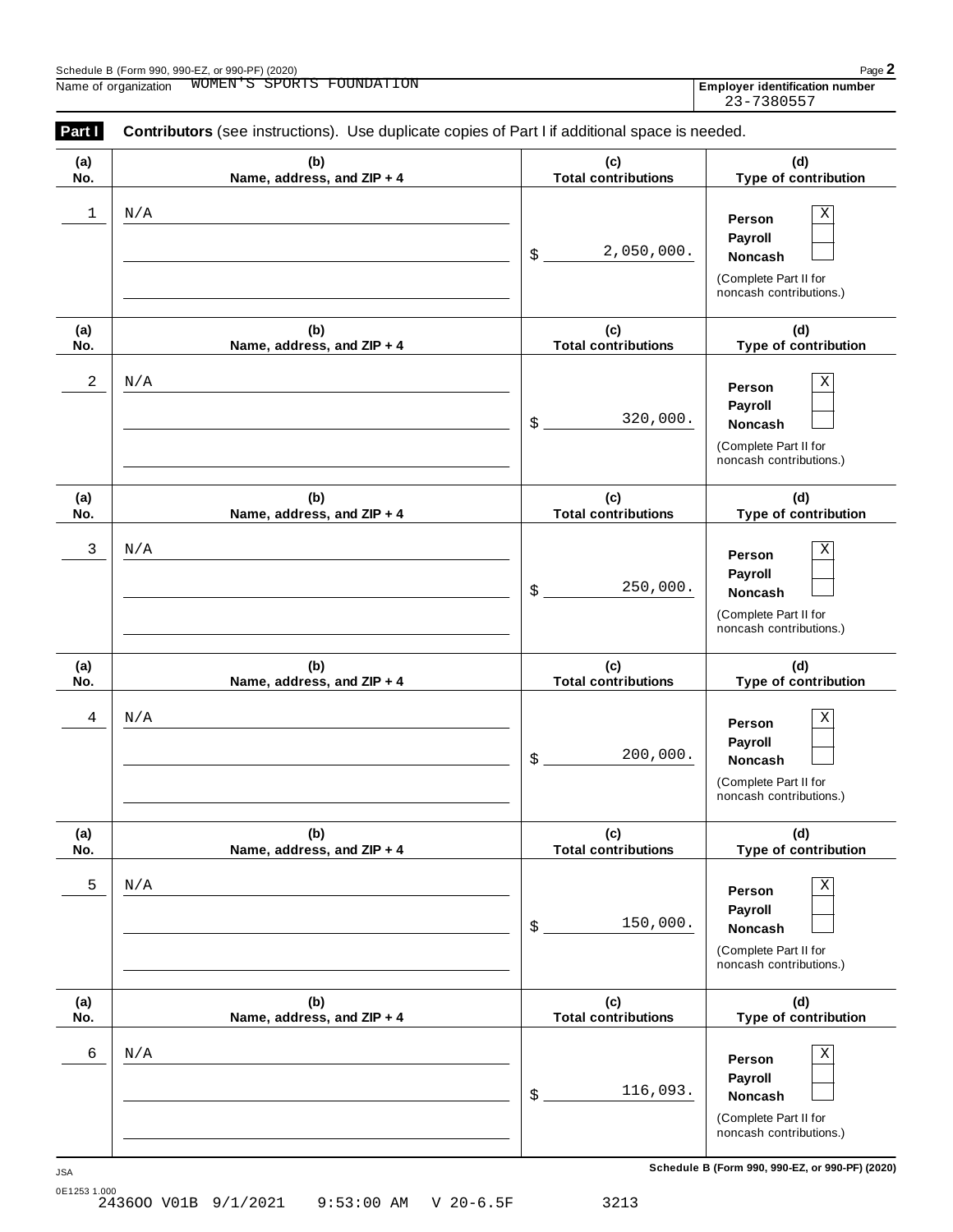| $. or 990-PF'$<br>990-E<br>(2020)<br>Schedule B<br>990.<br>Page<br>(Form<br>- - |  |
|---------------------------------------------------------------------------------|--|
|---------------------------------------------------------------------------------|--|

Name of organization **WOMEN'S SPORTS FOUNDATION Employer identification number** 

23-7380557

| Part II                   | Noncash Property (see instructions). Use duplicate copies of Part II if additional space is needed. |                                                 |                      |
|---------------------------|-----------------------------------------------------------------------------------------------------|-------------------------------------------------|----------------------|
| (a) No.<br>from<br>Part I | (b)<br>Description of noncash property given                                                        | (c)<br>FMV (or estimate)<br>(See instructions.) | (d)<br>Date received |
|                           |                                                                                                     | $\delta$                                        |                      |
| (a) No.<br>from<br>Part I | (b)<br>Description of noncash property given                                                        | (c)<br>FMV (or estimate)<br>(See instructions.) | (d)<br>Date received |
|                           |                                                                                                     | $\delta$                                        |                      |
| (a) No.<br>from<br>Part I | (b)<br>Description of noncash property given                                                        | (c)<br>FMV (or estimate)<br>(See instructions.) | (d)<br>Date received |
|                           |                                                                                                     | $\mathcal{L}_{-}$                               |                      |
| (a) No.<br>from<br>Part I | (b)<br>Description of noncash property given                                                        | (c)<br>FMV (or estimate)<br>(See instructions.) | (d)<br>Date received |
|                           |                                                                                                     | \$                                              |                      |
| (a) No.<br>from<br>Part I | (b)<br>Description of noncash property given                                                        | (c)<br>FMV (or estimate)<br>(See instructions.) | (d)<br>Date received |
|                           |                                                                                                     | \$                                              |                      |
| (a) No.<br>from<br>Part I | (b)<br>Description of noncash property given                                                        | (c)<br>FMV (or estimate)<br>(See instructions.) | (d)<br>Date received |
|                           |                                                                                                     | $$$ .                                           |                      |

**Schedule B (Form 990, 990-EZ, or 990-PF) (2020)** JSA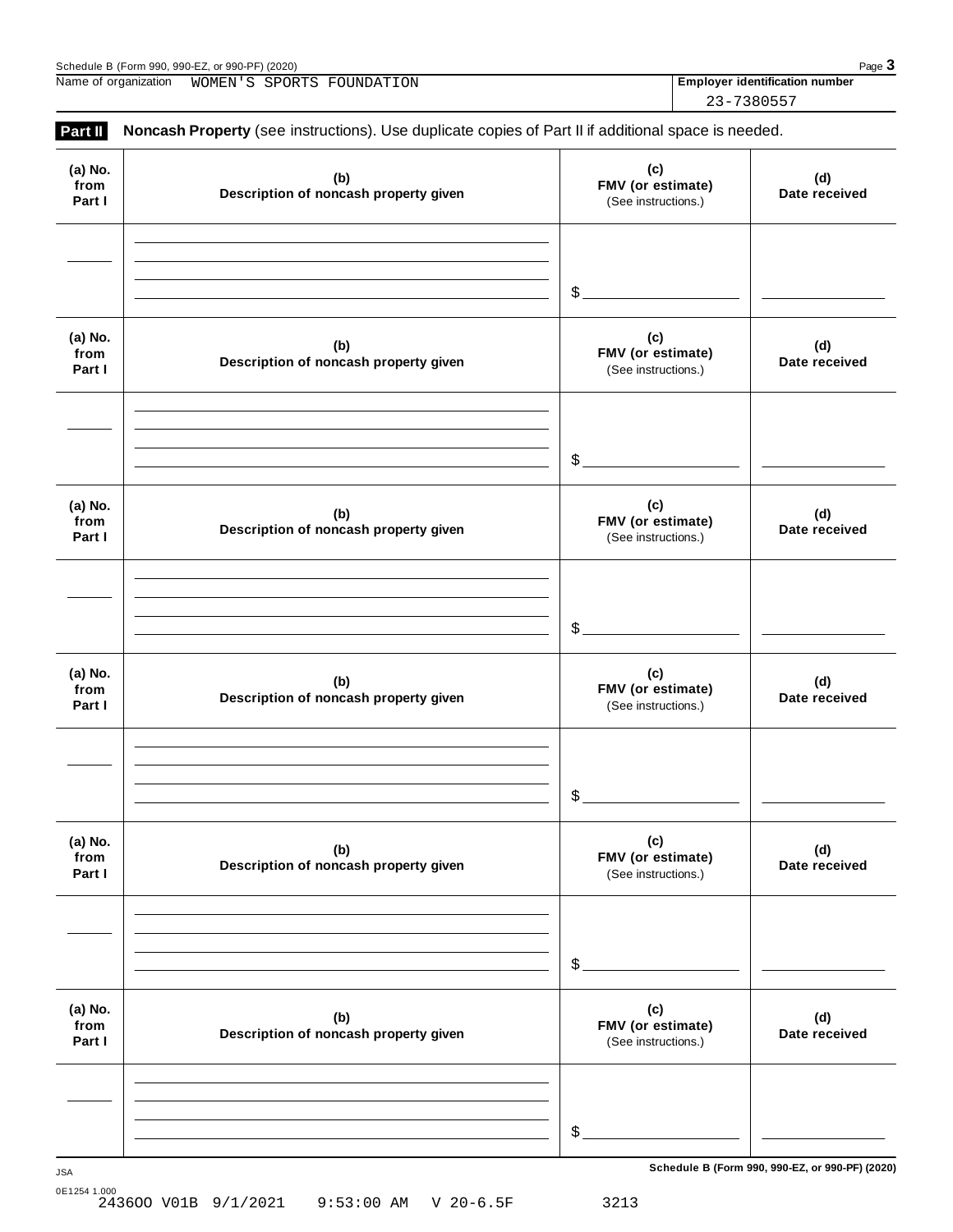|                             | Schedule B (Form 990, 990-EZ, or 990-PF) (2020)                                                                                                                                                                                        |                      |  | Page 4                                                                                                                                                                                                                                                      |
|-----------------------------|----------------------------------------------------------------------------------------------------------------------------------------------------------------------------------------------------------------------------------------|----------------------|--|-------------------------------------------------------------------------------------------------------------------------------------------------------------------------------------------------------------------------------------------------------------|
|                             | Name of organization WOMEN'S SPORTS FOUNDATION                                                                                                                                                                                         |                      |  | <b>Employer identification number</b>                                                                                                                                                                                                                       |
| Part III                    | Exclusively religious, charitable, etc., contributions to organizations described in section 501(c)(7), (8), or<br>contributions of \$1,000 or less for the year. (Enter this information once. See instructions.) $\triangleright$ \$ |                      |  | 23-7380557<br>(10) that total more than \$1,000 for the year from any one contributor. Complete columns (a) through (e) and<br>the following line entry. For organizations completing Part III, enter the total of exclusively religious, charitable, etc., |
|                             | Use duplicate copies of Part III if additional space is needed.                                                                                                                                                                        |                      |  |                                                                                                                                                                                                                                                             |
| $(a)$ No.<br>from<br>Part I | (b) Purpose of gift                                                                                                                                                                                                                    | (c) Use of gift      |  | (d) Description of how gift is held                                                                                                                                                                                                                         |
|                             | Transferee's name, address, and ZIP + 4                                                                                                                                                                                                | (e) Transfer of gift |  | Relationship of transferor to transferee                                                                                                                                                                                                                    |
|                             |                                                                                                                                                                                                                                        |                      |  |                                                                                                                                                                                                                                                             |
| $(a)$ No.<br>from<br>Part I | (b) Purpose of gift                                                                                                                                                                                                                    | (c) Use of gift      |  | (d) Description of how gift is held                                                                                                                                                                                                                         |
|                             | Transferee's name, address, and ZIP + 4                                                                                                                                                                                                | (e) Transfer of gift |  | Relationship of transferor to transferee                                                                                                                                                                                                                    |
| $(a)$ No.<br>from<br>Part I | (b) Purpose of gift                                                                                                                                                                                                                    | (c) Use of gift      |  | (d) Description of how gift is held                                                                                                                                                                                                                         |
|                             | Transferee's name, address, and ZIP + 4                                                                                                                                                                                                | (e) Transfer of gift |  | Relationship of transferor to transferee                                                                                                                                                                                                                    |
|                             |                                                                                                                                                                                                                                        |                      |  |                                                                                                                                                                                                                                                             |
| $(a)$ No.<br>from<br>Part I | (b) Purpose of gift                                                                                                                                                                                                                    | (c) Use of gift      |  | (d) Description of how gift is held                                                                                                                                                                                                                         |
|                             |                                                                                                                                                                                                                                        | (e) Transfer of gift |  |                                                                                                                                                                                                                                                             |
|                             | Transferee's name, address, and ZIP + 4                                                                                                                                                                                                |                      |  | Relationship of transferor to transferee                                                                                                                                                                                                                    |
|                             |                                                                                                                                                                                                                                        |                      |  | Schedule B (Form 990, 990-EZ, or 990-PF) (2020)                                                                                                                                                                                                             |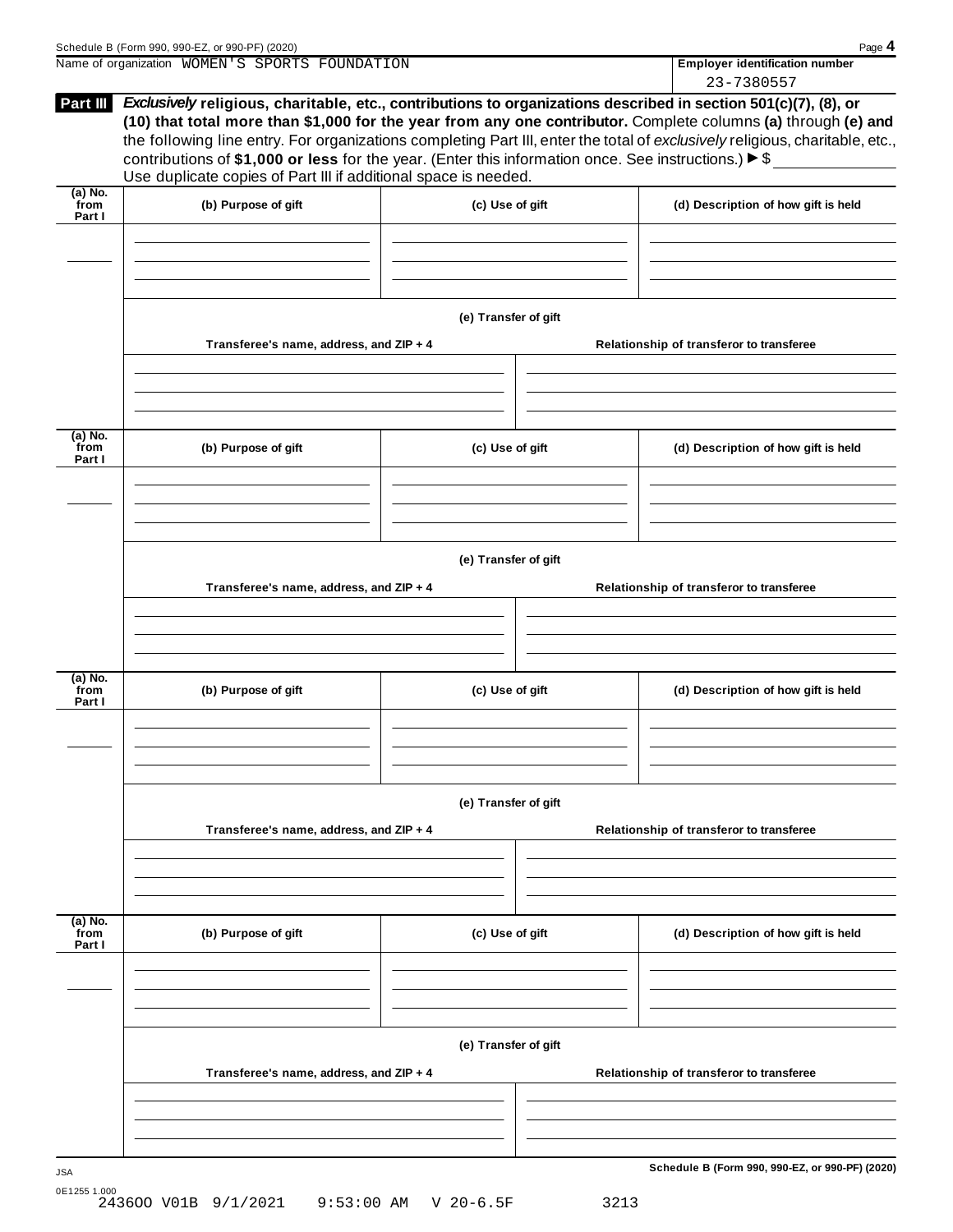|            | <b>SCHEDULE D</b> |
|------------|-------------------|
| (Form 990) |                   |

| <b>SCHEDULE D</b> |                                               |                                                                            | <b>Supplemental Financial Statements</b>                                                                                                                                                                                                                               |                                                    | OMB No. 1545-0047               |
|-------------------|-----------------------------------------------|----------------------------------------------------------------------------|------------------------------------------------------------------------------------------------------------------------------------------------------------------------------------------------------------------------------------------------------------------------|----------------------------------------------------|---------------------------------|
|                   | (Form 990)                                    |                                                                            | Complete if the organization answered "Yes" on Form 990,                                                                                                                                                                                                               |                                                    | $20$ 20                         |
|                   |                                               |                                                                            | Part IV, line 6, 7, 8, 9, 10, 11a, 11b, 11c, 11d, 11e, 11f, 12a, or 12b.                                                                                                                                                                                               |                                                    |                                 |
|                   | Department of the Treasury                    |                                                                            | Attach to Form 990.                                                                                                                                                                                                                                                    |                                                    | Open to Public                  |
|                   | <b>Internal Revenue Service</b>               |                                                                            | Go to www.irs.gov/Form990 for instructions and the latest information.                                                                                                                                                                                                 |                                                    | <b>Inspection</b>               |
|                   | Name of the organization                      |                                                                            |                                                                                                                                                                                                                                                                        | <b>Employer identification number</b>              |                                 |
|                   | WOMEN'S SPORTS FOUNDATION                     |                                                                            |                                                                                                                                                                                                                                                                        | 23-7380557                                         |                                 |
| Part I            |                                               |                                                                            | Organizations Maintaining Donor Advised Funds or Other Similar Funds or Accounts.                                                                                                                                                                                      |                                                    |                                 |
|                   |                                               |                                                                            | Complete if the organization answered "Yes" on Form 990, Part IV, line 6.                                                                                                                                                                                              |                                                    |                                 |
|                   |                                               |                                                                            | (a) Donor advised funds                                                                                                                                                                                                                                                |                                                    | (b) Funds and other accounts    |
| 1                 |                                               | Total number at end of year entitled as a set of year                      |                                                                                                                                                                                                                                                                        |                                                    |                                 |
| 2                 |                                               | Aggregate value of contributions to (during year)                          |                                                                                                                                                                                                                                                                        |                                                    |                                 |
| 3                 |                                               | Aggregate value of grants from (during year)                               |                                                                                                                                                                                                                                                                        |                                                    |                                 |
| 4                 |                                               | Aggregate value at end of year                                             |                                                                                                                                                                                                                                                                        |                                                    |                                 |
| 5                 |                                               |                                                                            | Did the organization inform all donors and donor advisors in writing that the assets held in donor advised                                                                                                                                                             |                                                    |                                 |
|                   |                                               |                                                                            | funds are the organization's property, subject to the organization's exclusive legal control?                                                                                                                                                                          |                                                    | Yes<br>No                       |
| 6                 |                                               |                                                                            | Did the organization inform all grantees, donors, and donor advisors in writing that grant funds can be used                                                                                                                                                           |                                                    |                                 |
|                   |                                               |                                                                            | only for charitable purposes and not for the benefit of the donor or donor advisor, or for any other purpose                                                                                                                                                           |                                                    |                                 |
|                   |                                               |                                                                            |                                                                                                                                                                                                                                                                        |                                                    | Yes<br><b>No</b>                |
| Part II           |                                               | <b>Conservation Easements.</b>                                             |                                                                                                                                                                                                                                                                        |                                                    |                                 |
|                   |                                               |                                                                            | Complete if the organization answered "Yes" on Form 990, Part IV, line 7.                                                                                                                                                                                              |                                                    |                                 |
| 1                 |                                               |                                                                            | Purpose(s) of conservation easements held by the organization (check all that apply).                                                                                                                                                                                  |                                                    |                                 |
|                   |                                               | Preservation of land for public use (for example, recreation or education) |                                                                                                                                                                                                                                                                        | Preservation of a historically important land area |                                 |
|                   |                                               | Protection of natural habitat                                              |                                                                                                                                                                                                                                                                        | Preservation of a certified historic structure     |                                 |
|                   |                                               | Preservation of open space                                                 |                                                                                                                                                                                                                                                                        |                                                    |                                 |
| 2                 |                                               |                                                                            | Complete lines 2a through 2d if the organization held a qualified conservation contribution in the form of a conservation                                                                                                                                              |                                                    |                                 |
|                   |                                               | easement on the last day of the tax year.                                  |                                                                                                                                                                                                                                                                        |                                                    | Held at the End of the Tax Year |
| a                 |                                               |                                                                            |                                                                                                                                                                                                                                                                        | 2a                                                 |                                 |
| b                 |                                               |                                                                            |                                                                                                                                                                                                                                                                        | 2 <sub>b</sub>                                     |                                 |
| c                 |                                               |                                                                            | Number of conservation easements on a certified historic structure included in (a) $\dots$                                                                                                                                                                             | 2 <sub>c</sub>                                     |                                 |
| d                 |                                               |                                                                            | Number of conservation easements included in (c) acquired after 7/25/06, and not on a                                                                                                                                                                                  |                                                    |                                 |
|                   |                                               |                                                                            | historic structure listed in the National Register                                                                                                                                                                                                                     | 2d                                                 |                                 |
| 3                 |                                               |                                                                            | Number of conservation easements modified, transferred, released, extinguished, or terminated by the organization during the                                                                                                                                           |                                                    |                                 |
|                   | tax year $\blacktriangleright$ $\blacksquare$ |                                                                            |                                                                                                                                                                                                                                                                        |                                                    |                                 |
| 4                 |                                               |                                                                            | Number of states where property subject to conservation easement is located $\blacktriangleright$ ____                                                                                                                                                                 |                                                    |                                 |
| 5                 |                                               |                                                                            | Does the organization have a written policy regarding the periodic monitoring, inspection, handling of                                                                                                                                                                 |                                                    |                                 |
|                   |                                               |                                                                            | violations, and enforcement of the conservation easements it holds?                                                                                                                                                                                                    |                                                    | Yes<br>No                       |
| 6                 |                                               |                                                                            | Staff and volunteer hours devoted to monitoring, inspecting, handling of violations, and enforcing conservation easements during the year                                                                                                                              |                                                    |                                 |
|                   |                                               |                                                                            |                                                                                                                                                                                                                                                                        |                                                    |                                 |
| 7                 |                                               |                                                                            | Amount of expenses incurred in monitoring, inspecting, handling of violations, and enforcing conservation easements during the year                                                                                                                                    |                                                    |                                 |
|                   | $\triangleright$ \$                           |                                                                            |                                                                                                                                                                                                                                                                        |                                                    |                                 |
| 8                 |                                               |                                                                            | Does each conservation easement reported on line 2(d) above satisfy the requirements of section 170(h)(4)(B)(i)                                                                                                                                                        |                                                    |                                 |
|                   |                                               |                                                                            |                                                                                                                                                                                                                                                                        |                                                    | Yes<br><b>No</b>                |
| 9                 |                                               |                                                                            | In Part XIII, describe how the organization reports conservation easements in its revenue and expense statement and                                                                                                                                                    |                                                    |                                 |
|                   |                                               |                                                                            | balance sheet, and include, if applicable, the text of the footnote to the organization's financial statements that describes the                                                                                                                                      |                                                    |                                 |
|                   | Part III                                      | organization's accounting for conservation easements.                      | Organizations Maintaining Collections of Art, Historical Treasures, or Other Similar Assets.                                                                                                                                                                           |                                                    |                                 |
|                   |                                               |                                                                            | Complete if the organization answered "Yes" on Form 990, Part IV, line 8.                                                                                                                                                                                              |                                                    |                                 |
|                   |                                               |                                                                            |                                                                                                                                                                                                                                                                        |                                                    |                                 |
| 1a                |                                               |                                                                            | If the organization elected, as permitted under FASB ASC 958, not to report in its revenue statement and balance sheet works of art, historical treasures, or other similar assets held for public exhibition, education, or r                                         |                                                    |                                 |
| b                 |                                               | provide the following amounts relating to these items:                     | If the organization elected, as permitted under FASB ASC 958, to report in its revenue statement and balance sheet works of<br>art, historical treasures, or other similar assets held for public exhibition, education, or research in furtherance of public service, |                                                    |                                 |
|                   |                                               |                                                                            | (i) Revenue included on Form 990, Part VIII, line $1, \ldots, \ldots, \ldots, \ldots, \ldots, \ldots, \ldots, \ldots, \ldots$                                                                                                                                          |                                                    | $\triangleright$ \$             |
|                   |                                               |                                                                            |                                                                                                                                                                                                                                                                        |                                                    | $\triangleright$ \$             |
| 2                 |                                               |                                                                            | If the organization received or held works of art, historical treasures, or other similar assets for financial gain, provide the                                                                                                                                       |                                                    |                                 |
|                   |                                               |                                                                            |                                                                                                                                                                                                                                                                        |                                                    |                                 |

following amounts required to be reported under FASB ASC 958 relating to these items:<br>**a** Revenue included on Form 990, Part VIII, line 1 **And much minutes in metallic on the metallic Security of S** 

| <b>b</b> Assets included in Form 990, Part X $\ldots$ $\ldots$ $\ldots$ $\ldots$ $\ldots$ $\ldots$ $\ldots$ $\ldots$ $\ldots$ $\ldots$ $\blacktriangleright$ \$ |                            |
|-----------------------------------------------------------------------------------------------------------------------------------------------------------------|----------------------------|
| For Paperwork Reduction Act Notice, see the Instructions for Form 990.                                                                                          | Schedule D (Form 990) 2020 |

| JSA                  |                      |      |
|----------------------|----------------------|------|
| 0E1268 1.000         |                      |      |
| 243600 V01B 9/1/2021 | 9:53:00 AM V 20-6.5F | 3213 |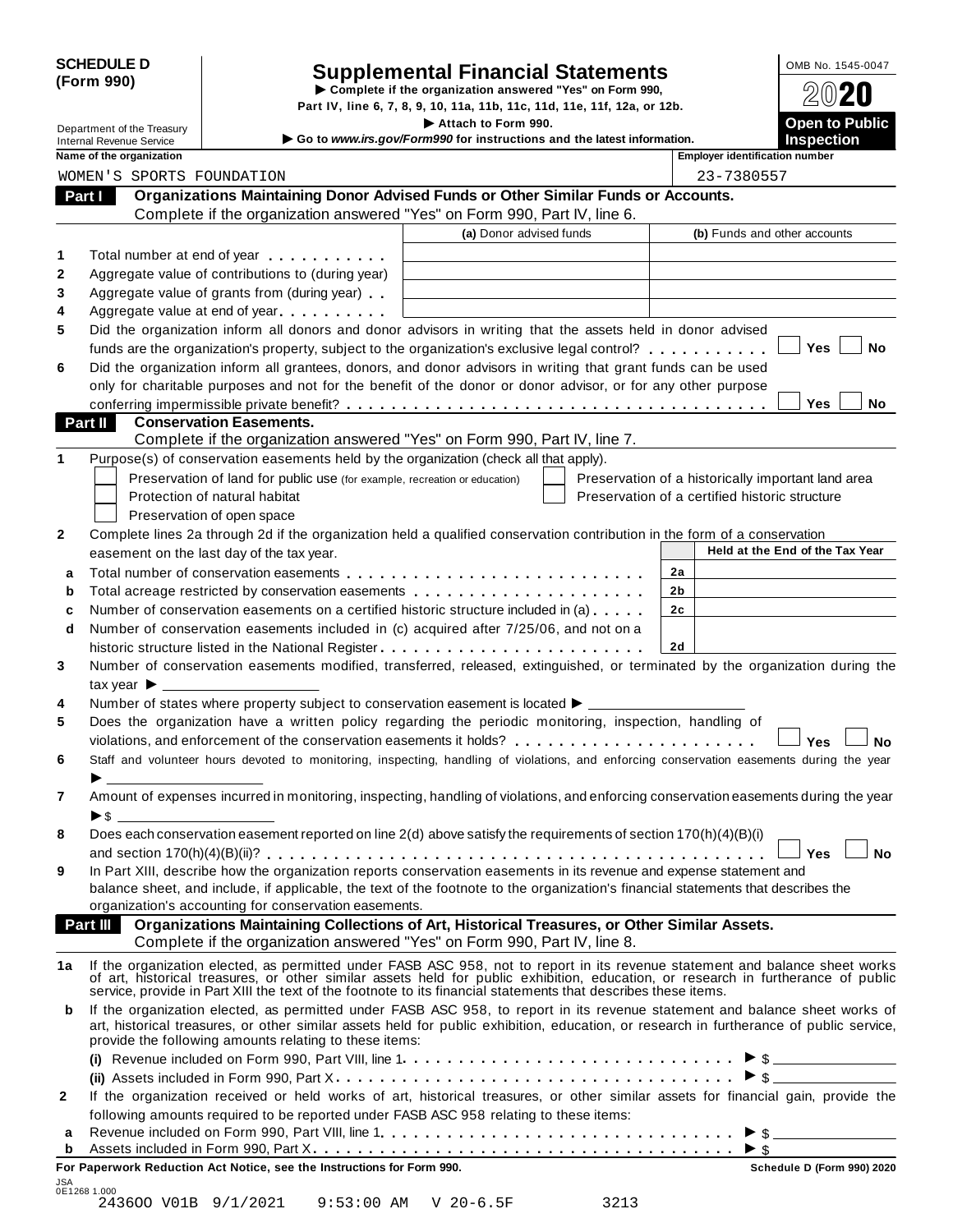| 23-7380557 |  |  |  |  |  |
|------------|--|--|--|--|--|
|            |  |  |  |  |  |

|        |                                                                                                                                                                                                                            | WOMEN'S SPORTS FOUNDATION               |      |                |                                    |            |                                 | 23-7380557          |          |                      |
|--------|----------------------------------------------------------------------------------------------------------------------------------------------------------------------------------------------------------------------------|-----------------------------------------|------|----------------|------------------------------------|------------|---------------------------------|---------------------|----------|----------------------|
|        | Schedule D (Form 990) 2020                                                                                                                                                                                                 |                                         |      |                |                                    |            |                                 |                     |          | Page 2               |
|        | Organizations Maintaining Collections of Art, Historical Treasures, or Other Similar Assets (continued)<br>Part III                                                                                                        |                                         |      |                |                                    |            |                                 |                     |          |                      |
| 3      | Using the organization's acquisition, accession, and other records, check any of the following that make significant use of its                                                                                            |                                         |      |                |                                    |            |                                 |                     |          |                      |
|        | collection items (check all that apply):                                                                                                                                                                                   |                                         |      |                |                                    |            |                                 |                     |          |                      |
| a      | Public exhibition                                                                                                                                                                                                          |                                         | d    |                | Loan or exchange program           |            |                                 |                     |          |                      |
| b      | Scholarly research                                                                                                                                                                                                         |                                         | е    | Other          |                                    |            |                                 |                     |          |                      |
| c      | Preservation for future generations                                                                                                                                                                                        |                                         |      |                |                                    |            |                                 |                     |          |                      |
| 4      | Provide a description of the organization's collections and explain how they further the organization's exempt purpose in Part                                                                                             |                                         |      |                |                                    |            |                                 |                     |          |                      |
|        |                                                                                                                                                                                                                            |                                         |      |                |                                    |            |                                 |                     |          |                      |
|        | XIII.                                                                                                                                                                                                                      |                                         |      |                |                                    |            |                                 |                     |          |                      |
| 5      | During the year, did the organization solicit or receive donations of art, historical treasures, or other similar                                                                                                          |                                         |      |                |                                    |            |                                 |                     |          |                      |
|        | assets to be sold to raise funds rather than to be maintained as part of the organization's collection?                                                                                                                    |                                         |      |                |                                    |            |                                 | Yes                 |          | No                   |
|        | Part IV<br><b>Escrow and Custodial Arrangements.</b><br>Complete if the organization answered "Yes" on Form 990, Part IV, line 9, or reported an amount on Form<br>990, Part X, line 21.                                   |                                         |      |                |                                    |            |                                 |                     |          |                      |
| 1a     | Is the organization an agent, trustee, custodian or other intermediary for contributions or other assets not                                                                                                               |                                         |      |                |                                    |            |                                 |                     |          |                      |
|        |                                                                                                                                                                                                                            |                                         |      |                |                                    |            |                                 | Yes                 |          | No                   |
|        | If "Yes," explain the arrangement in Part XIII and complete the following table:                                                                                                                                           |                                         |      |                |                                    |            |                                 |                     |          |                      |
|        |                                                                                                                                                                                                                            |                                         |      |                |                                    |            |                                 | Amount              |          |                      |
| c      |                                                                                                                                                                                                                            |                                         |      |                | 1c                                 |            |                                 |                     |          |                      |
|        |                                                                                                                                                                                                                            |                                         |      |                | 1 <sub>d</sub>                     |            |                                 |                     |          |                      |
| e      |                                                                                                                                                                                                                            |                                         |      |                | 1e                                 |            |                                 |                     |          |                      |
|        |                                                                                                                                                                                                                            |                                         |      |                | 1f                                 |            |                                 |                     |          |                      |
| 2a     | Did the organization include an amount on Form 990, Part X, line 21, for escrow or custodial account liability?                                                                                                            |                                         |      |                |                                    |            |                                 | <b>Yes</b>          |          | No                   |
|        | b If "Yes," explain the arrangement in Part XIII. Check here if the explanation has been provided on Part XIII                                                                                                             |                                         |      |                |                                    |            |                                 |                     |          |                      |
|        | Part V<br><b>Endowment Funds.</b>                                                                                                                                                                                          |                                         |      |                |                                    |            |                                 |                     |          |                      |
|        | Complete if the organization answered "Yes" on Form 990, Part IV, line 10.                                                                                                                                                 |                                         |      |                |                                    |            |                                 |                     |          |                      |
|        |                                                                                                                                                                                                                            |                                         |      |                | (c) Two years back                 |            |                                 |                     |          |                      |
|        |                                                                                                                                                                                                                            | (a) Current year                        |      | (b) Prior year |                                    |            | (d) Three years back            | (e) Four years back |          |                      |
| 1a     | Beginning of year balance                                                                                                                                                                                                  | 1,170,710.                              |      | 1,083,730.     |                                    | 1,027,163. | 937,408.                        |                     |          | 935, 333.            |
|        | Contributions <b>Contributions</b>                                                                                                                                                                                         |                                         |      |                |                                    | 100,000.   | 25,000.                         |                     |          |                      |
| c      | Net investment earnings, gains,                                                                                                                                                                                            |                                         |      |                |                                    |            |                                 |                     |          |                      |
|        | and losses experiences and losses                                                                                                                                                                                          | 45,219.                                 |      | 128,218.       |                                    | $-32,676.$ | 80,495.                         |                     |          | 7,703.               |
|        | Grants or scholarships                                                                                                                                                                                                     |                                         |      |                |                                    |            |                                 |                     |          |                      |
| е      | Other expenditures for facilities                                                                                                                                                                                          |                                         |      |                |                                    |            |                                 |                     |          |                      |
|        | and programs experience and programs                                                                                                                                                                                       |                                         |      |                |                                    |            |                                 |                     |          |                      |
|        | Administrative expenses                                                                                                                                                                                                    | 14,813.                                 |      | 41,238.        |                                    | 10,757.    | 15,740.                         |                     |          | $\overline{5,628}$ . |
|        |                                                                                                                                                                                                                            | 1,201,116.                              |      | 1,170,710.     |                                    | 1,083,730. | 1,027,163.                      |                     |          | 937,408.             |
|        | End of year balance expansion of year balance                                                                                                                                                                              |                                         |      |                |                                    |            |                                 |                     |          |                      |
| 2<br>a | Provide the estimated percentage of the current year end balance (line 1g, column (a)) held as:<br>Board designated or quasi-endowment $\blacktriangleright$                                                               |                                         | $\%$ |                |                                    |            |                                 |                     |          |                      |
| b      | Permanent endowment > 83.9600 %                                                                                                                                                                                            |                                         |      |                |                                    |            |                                 |                     |          |                      |
| c      | Term endowment $\blacktriangleright$ 16.0400 %                                                                                                                                                                             |                                         |      |                |                                    |            |                                 |                     |          |                      |
|        | The percentages on lines 2a, 2b, and 2c should equal 100%.                                                                                                                                                                 |                                         |      |                |                                    |            |                                 |                     |          |                      |
|        |                                                                                                                                                                                                                            |                                         |      |                |                                    |            |                                 |                     |          |                      |
|        | 3a Are there endowment funds not in the possession of the organization that are held and administered for the                                                                                                              |                                         |      |                |                                    |            |                                 |                     | Yes      | No                   |
|        | organization by:                                                                                                                                                                                                           |                                         |      |                |                                    |            |                                 |                     |          |                      |
|        |                                                                                                                                                                                                                            |                                         |      |                |                                    |            |                                 | 3a(i)               |          | Χ                    |
|        |                                                                                                                                                                                                                            |                                         |      |                |                                    |            |                                 | 3a(ii)              |          | Χ                    |
|        | <b>b</b> If "Yes" on line 3a(ii), are the related organizations listed as required on Schedule R?                                                                                                                          |                                         |      |                |                                    |            |                                 | 3 <sub>b</sub>      |          |                      |
| 4      | Describe in Part XIII the intended uses of the organization's endowment funds.                                                                                                                                             |                                         |      |                |                                    |            |                                 |                     |          |                      |
|        | Land, Buildings, and Equipment.<br><b>Part VI</b>                                                                                                                                                                          |                                         |      |                |                                    |            |                                 |                     |          |                      |
|        | Complete if the organization answered "Yes" on Form 990, Part IV, line 11a. See Form 990, Part X, line 10.<br>Description of property                                                                                      |                                         |      |                |                                    |            |                                 | (d) Book value      |          |                      |
|        |                                                                                                                                                                                                                            | (a) Cost or other basis<br>(investment) |      |                | (b) Cost or other basis<br>(other) |            | (c) Accumulated<br>depreciation |                     |          |                      |
| 1a     |                                                                                                                                                                                                                            |                                         |      |                |                                    |            |                                 |                     |          |                      |
| b      | Buildings                                                                                                                                                                                                                  |                                         |      |                |                                    |            |                                 |                     |          |                      |
| c      | Leasehold improvements <b>contained contained contained contained contained contained as a set of the contained and contained as a set of the contained and contained and contained and contained and contained and co</b> |                                         |      |                | 392, 274.                          |            | 359,042.                        |                     |          | 33,232.              |
|        |                                                                                                                                                                                                                            |                                         |      |                | 51,043.                            |            | 45,193.                         |                     |          | 5,850.               |
| d      | Equipment                                                                                                                                                                                                                  |                                         |      |                | 582, 548.                          |            | 258,845.                        |                     | 323,703. |                      |
|        |                                                                                                                                                                                                                            |                                         |      |                |                                    |            |                                 |                     |          |                      |
|        | Total. Add lines 1a through 1e. (Column (d) must equal Form 990, Part X, column (B), line 10c.),                                                                                                                           |                                         |      |                |                                    |            |                                 |                     | 362,785. |                      |

**Schedule D (Form 990) 2020**

JSA 0E1269 1.000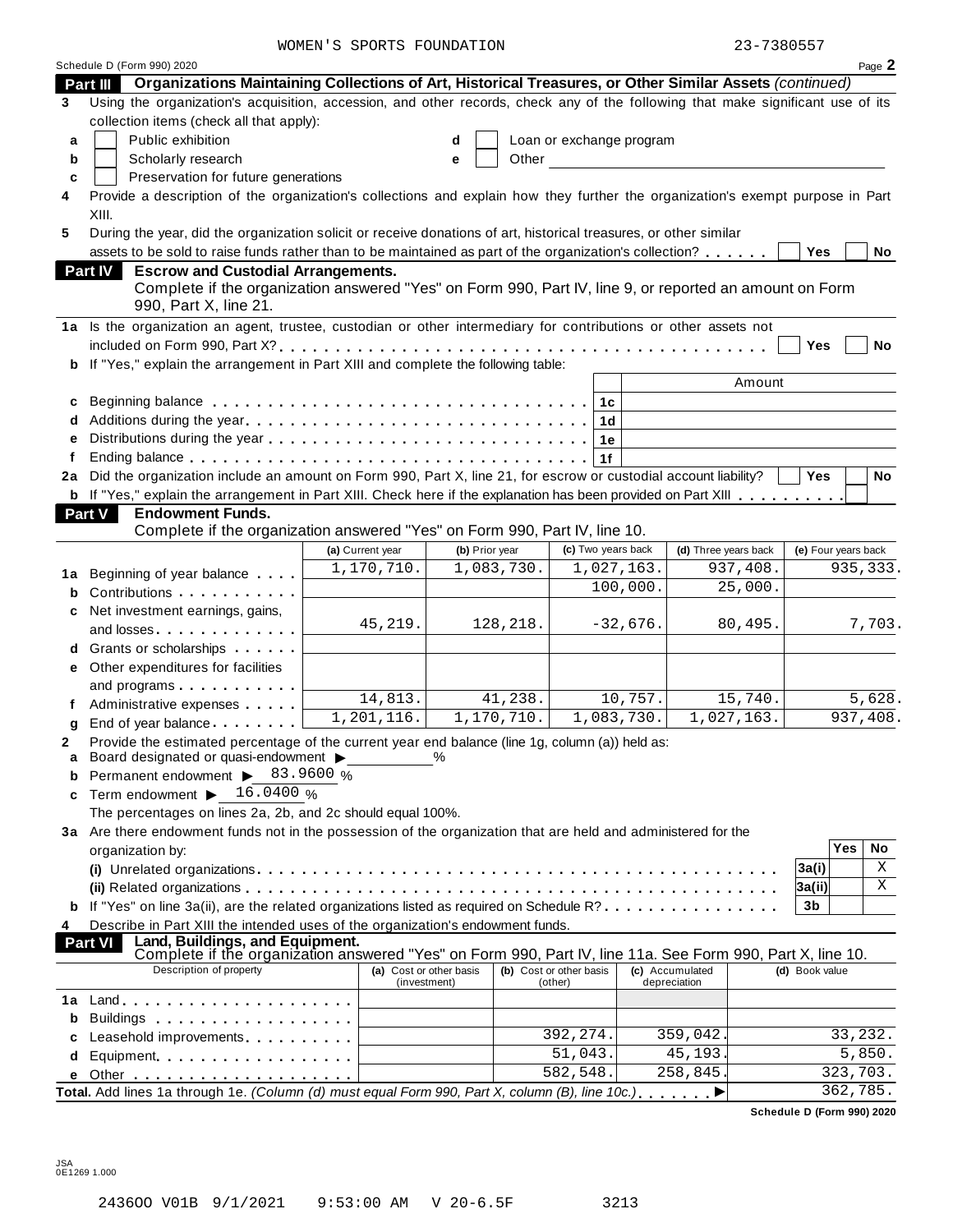| <b>Part VII</b>  | <b>Investments - Other Securities.</b><br>Complete if the organization answered "Yes" on Form 990, Part IV, line 11b. See Form 990, Part X, line 12.                                                                           |                              |                                                              |                |
|------------------|--------------------------------------------------------------------------------------------------------------------------------------------------------------------------------------------------------------------------------|------------------------------|--------------------------------------------------------------|----------------|
|                  | (a) Description of security or category<br>(including name of security)                                                                                                                                                        | (b) Book value               | (c) Method of valuation:<br>Cost or end-of-year market value |                |
|                  | (1) Financial derivatives expansion of the state of the state of the state of the state of the state of the state of the state of the state of the state of the state of the state of the state of the state of the state of t |                              |                                                              |                |
|                  | (2) Closely held equity interests                                                                                                                                                                                              |                              |                                                              |                |
| $(3)$ Other      |                                                                                                                                                                                                                                |                              |                                                              |                |
| (A)              |                                                                                                                                                                                                                                |                              |                                                              |                |
| (B)              |                                                                                                                                                                                                                                |                              |                                                              |                |
| (C)              |                                                                                                                                                                                                                                |                              |                                                              |                |
| (D)              |                                                                                                                                                                                                                                |                              |                                                              |                |
| (E)              |                                                                                                                                                                                                                                |                              |                                                              |                |
| (F)<br>(G)       |                                                                                                                                                                                                                                |                              |                                                              |                |
| (H)              |                                                                                                                                                                                                                                |                              |                                                              |                |
|                  | Total. (Column (b) must equal Form 990, Part X, col. (B) line 12.) $\blacktriangleright$                                                                                                                                       |                              |                                                              |                |
| <b>Part VIII</b> | <b>Investments - Program Related.</b><br>Complete if the organization answered "Yes" on Form 990, Part IV, line 11c. See Form 990, Part X, line 13.                                                                            |                              |                                                              |                |
|                  | (a) Description of investment                                                                                                                                                                                                  | (b) Book value               | (c) Method of valuation:                                     |                |
|                  |                                                                                                                                                                                                                                |                              | Cost or end-of-year market value                             |                |
| (1)              |                                                                                                                                                                                                                                |                              |                                                              |                |
| (2)              |                                                                                                                                                                                                                                |                              |                                                              |                |
| (3)<br>(4)       |                                                                                                                                                                                                                                |                              |                                                              |                |
| (5)              |                                                                                                                                                                                                                                |                              |                                                              |                |
| (6)              |                                                                                                                                                                                                                                |                              |                                                              |                |
| (7)              |                                                                                                                                                                                                                                |                              |                                                              |                |
| (8)              |                                                                                                                                                                                                                                |                              |                                                              |                |
| (9)              |                                                                                                                                                                                                                                |                              |                                                              |                |
|                  | Total. (Column (b) must equal Form 990, Part X, col. (B) line $13$ .)                                                                                                                                                          |                              |                                                              |                |
| <b>Part IX</b>   | Other Assets.                                                                                                                                                                                                                  |                              |                                                              |                |
|                  | Complete if the organization answered "Yes" on Form 990, Part IV, line 11d. See Form 990, Part X, line 15.                                                                                                                     |                              |                                                              |                |
|                  |                                                                                                                                                                                                                                | (a) Description              |                                                              | (b) Book value |
| (1)              |                                                                                                                                                                                                                                |                              |                                                              |                |
| (2)              |                                                                                                                                                                                                                                |                              |                                                              |                |
| (3)              |                                                                                                                                                                                                                                |                              |                                                              |                |
| (4)              |                                                                                                                                                                                                                                |                              |                                                              |                |
| (5)              |                                                                                                                                                                                                                                |                              |                                                              |                |
| (6)              |                                                                                                                                                                                                                                |                              |                                                              |                |
| <u>(7)</u>       |                                                                                                                                                                                                                                |                              |                                                              |                |
| (8)              |                                                                                                                                                                                                                                |                              |                                                              |                |
| (9)              |                                                                                                                                                                                                                                |                              |                                                              |                |
|                  | <b>Other Liabilities.</b>                                                                                                                                                                                                      |                              |                                                              |                |
| Part X           | Complete if the organization answered "Yes" on Form 990, Part IV, line 11e or 11f. See Form 990, Part X,<br>line 25.                                                                                                           |                              |                                                              |                |
| 1.               |                                                                                                                                                                                                                                | (a) Description of liability |                                                              | (b) Book value |
| (1)              | Federal income taxes                                                                                                                                                                                                           |                              |                                                              |                |
| (2)              | DEFERRED RENT                                                                                                                                                                                                                  |                              |                                                              | 38,112.        |
| (3)              |                                                                                                                                                                                                                                |                              |                                                              |                |
| (4)              |                                                                                                                                                                                                                                |                              |                                                              |                |
| (5)              |                                                                                                                                                                                                                                |                              |                                                              |                |
| (6)              |                                                                                                                                                                                                                                |                              |                                                              |                |
| (7)              |                                                                                                                                                                                                                                |                              |                                                              |                |
| (8)              |                                                                                                                                                                                                                                |                              |                                                              |                |
| (9)              |                                                                                                                                                                                                                                |                              |                                                              |                |
|                  |                                                                                                                                                                                                                                |                              |                                                              | 38,112.        |
|                  | 2. Liability for uncertain tax positions. In Part XIII, provide the text of the footnote to the organization's financial statements that reports the                                                                           |                              |                                                              |                |
|                  | organization's liability for uncertain tax positions under FASB ASC 740. Check here if the text of the footnote has been provided in Part XIII .                                                                               |                              |                                                              |                |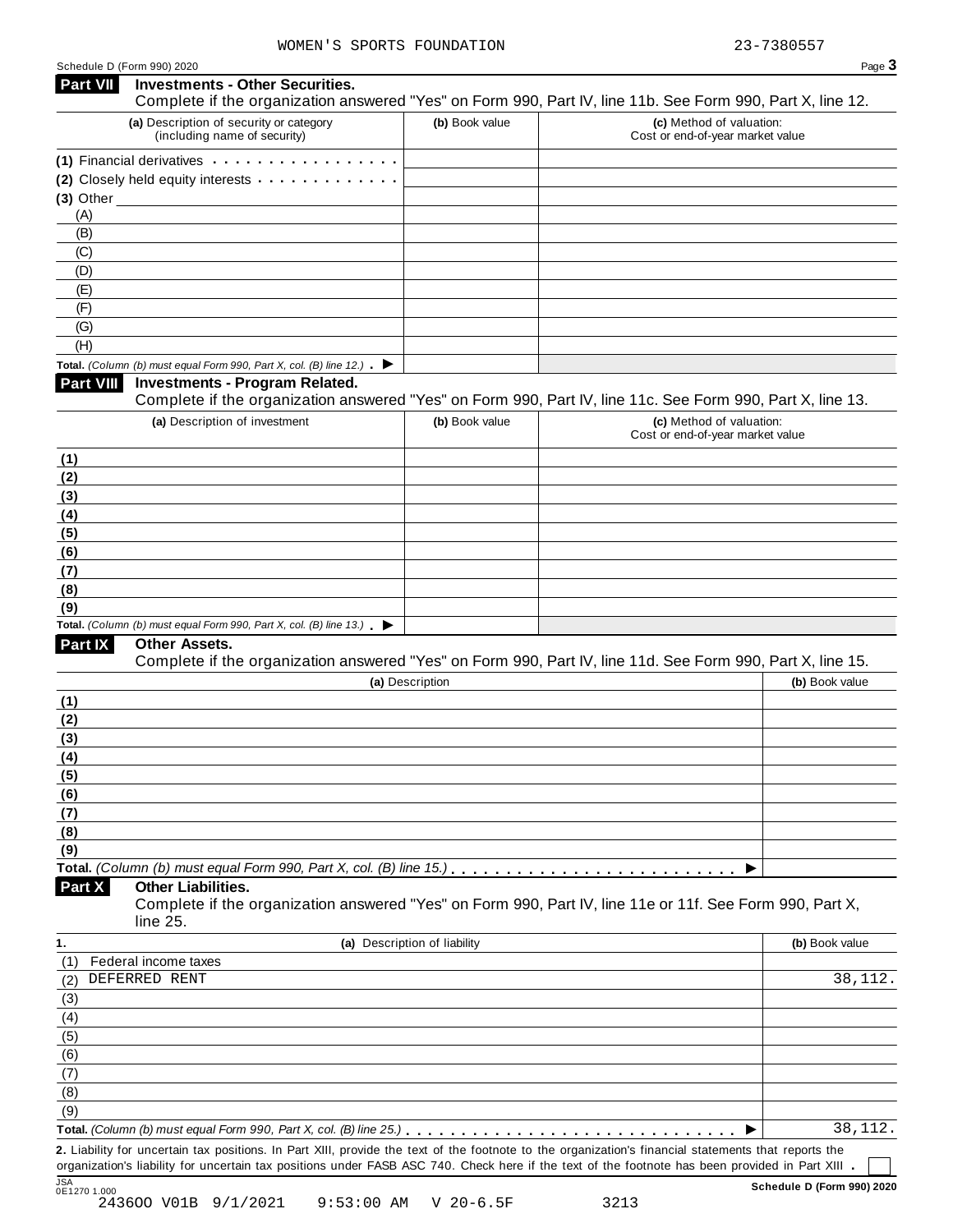|  |  | WOMEN'S SPORTS FOUNDATION |
|--|--|---------------------------|
|--|--|---------------------------|

|              | Schedule D (Form 990) 2020                                                                                                                                                                                                                                                       |              |                      | Page 4       |
|--------------|----------------------------------------------------------------------------------------------------------------------------------------------------------------------------------------------------------------------------------------------------------------------------------|--------------|----------------------|--------------|
| Part XI      | Reconciliation of Revenue per Audited Financial Statements With Revenue per Return.<br>Complete if the organization answered "Yes" on Form 990, Part IV, line 12a.                                                                                                               |              |                      |              |
| 1            | Total revenue, gains, and other support per audited financial statements                                                                                                                                                                                                         |              | $\blacktriangleleft$ | 5,488,807.   |
| $\mathbf{2}$ | Amounts included on line 1 but not on Form 990, Part VIII, line 12:                                                                                                                                                                                                              |              |                      |              |
| a            | 2a                                                                                                                                                                                                                                                                               | $-166, 128.$ |                      |              |
| b            | 2 <sub>b</sub>                                                                                                                                                                                                                                                                   | 111,182.     |                      |              |
| c            | 2c                                                                                                                                                                                                                                                                               |              |                      |              |
| d            |                                                                                                                                                                                                                                                                                  |              |                      |              |
| е            |                                                                                                                                                                                                                                                                                  |              | 2e                   | $-54,946.$   |
|              |                                                                                                                                                                                                                                                                                  |              | 3                    | 5, 543, 753. |
| 3<br>4       | Amounts included on Form 990, Part VIII, line 12, but not on line 1:                                                                                                                                                                                                             |              |                      |              |
|              |                                                                                                                                                                                                                                                                                  | 29,623.      |                      |              |
| a            | Investment expenses not included on Form 990, Part VIII, line 7b 4a<br>4b                                                                                                                                                                                                        |              |                      |              |
| b            |                                                                                                                                                                                                                                                                                  |              | 4c                   | 29,623.      |
| c<br>5.      | Total revenue. Add lines 3 and 4c. (This must equal Form 990, Part I, line 12.)                                                                                                                                                                                                  |              | 5                    | 5,573,376.   |
| Part XII     | Reconciliation of Expenses per Audited Financial Statements With Expenses per Return.                                                                                                                                                                                            |              |                      |              |
|              | Complete if the organization answered "Yes" on Form 990, Part IV, line 12a.                                                                                                                                                                                                      |              |                      |              |
|              |                                                                                                                                                                                                                                                                                  |              | $\mathbf{1}$         | 4,885,883.   |
| 1            | Total expenses and losses per audited financial statements                                                                                                                                                                                                                       |              |                      |              |
| $\mathbf{2}$ | Amounts included on line 1 but not on Form 990, Part IX, line 25:<br>2a                                                                                                                                                                                                          | 111,182.     |                      |              |
| a            | Donated services and use of facilities<br>2 <sub>b</sub>                                                                                                                                                                                                                         |              |                      |              |
| b            | 2c                                                                                                                                                                                                                                                                               |              |                      |              |
| c            |                                                                                                                                                                                                                                                                                  |              |                      |              |
| d            |                                                                                                                                                                                                                                                                                  |              |                      | 111,182.     |
| e            |                                                                                                                                                                                                                                                                                  |              | 2e                   | 4,774,701.   |
| 3            |                                                                                                                                                                                                                                                                                  |              | 3                    |              |
| 4            | Amounts included on Form 990, Part IX, line 25, but not on line 1:                                                                                                                                                                                                               |              |                      |              |
| a            | 4a<br>Investment expenses not included on Form 990, Part VIII, line 7b                                                                                                                                                                                                           | 29,623.      |                      |              |
| b            | 4 <sub>b</sub>                                                                                                                                                                                                                                                                   |              |                      |              |
| C            |                                                                                                                                                                                                                                                                                  |              | 4c                   | 29,623.      |
| 5.           | Total expenses. Add lines 3 and 4c. (This must equal Form 990, Part I, line 18.)                                                                                                                                                                                                 |              | 5                    | 4,804,324.   |
|              | <b>Part XIII</b> Supplemental Information.                                                                                                                                                                                                                                       |              |                      |              |
|              | Provide the descriptions required for Part II, lines 3, 5, and 9; Part III, lines 1a and 4; Part IV, lines 1b and 2b; Part V, line 4; Part X, line<br>2; Part XI, lines 2d and 4b; and Part XII, lines 2d and 4b. Also complete this part to provide any additional information. |              |                      |              |

SCHEDULE D, PART V, LINE 4

THE INCOME FROM THESE ASSETS WILL BE USED TO SUPPORT THE FOUNDATION'S

COMMUNITY IMPACT, ADVOCACY, AND RESEARCH PROGRAMS.

**Schedule D (Form 990) 2020**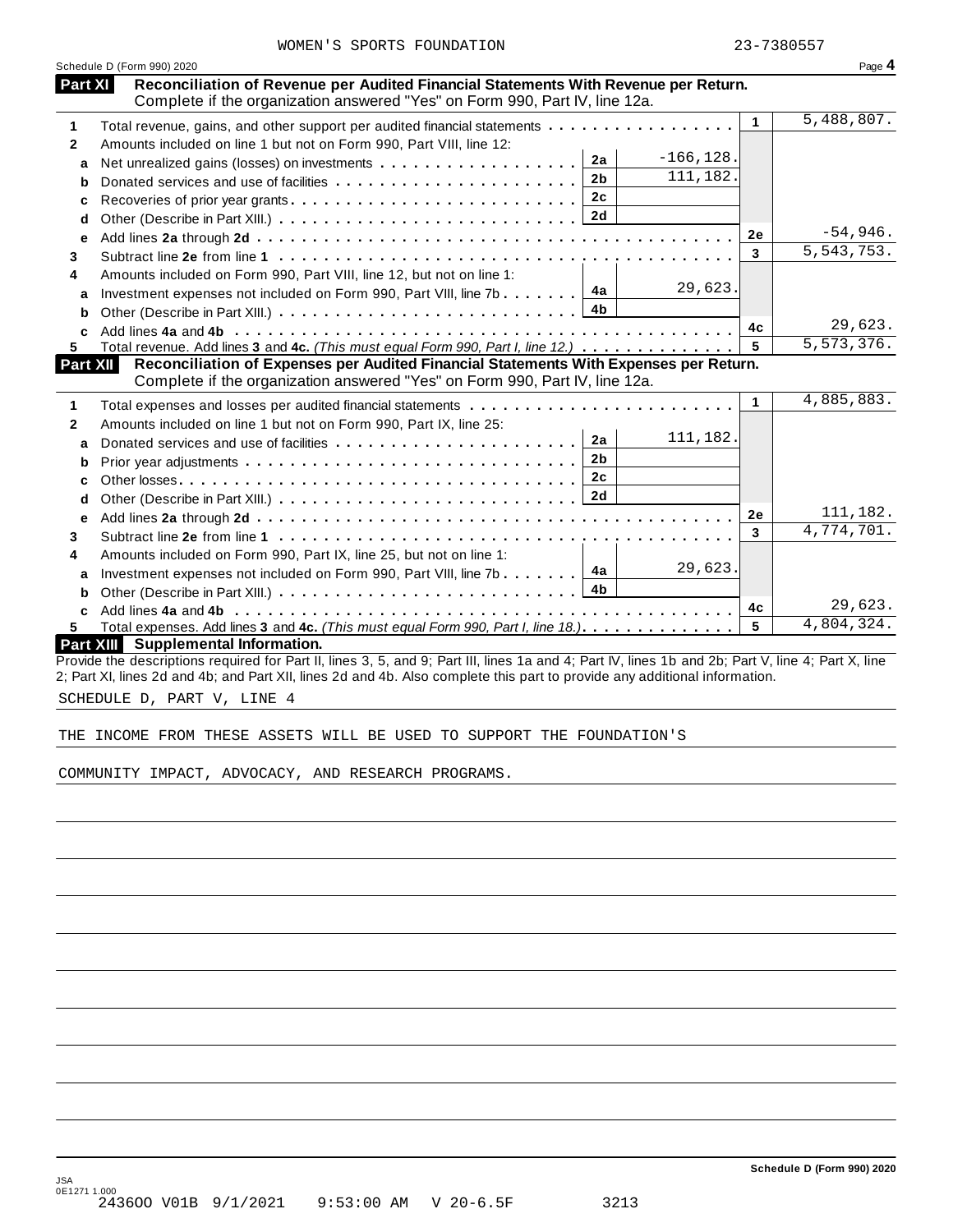JSA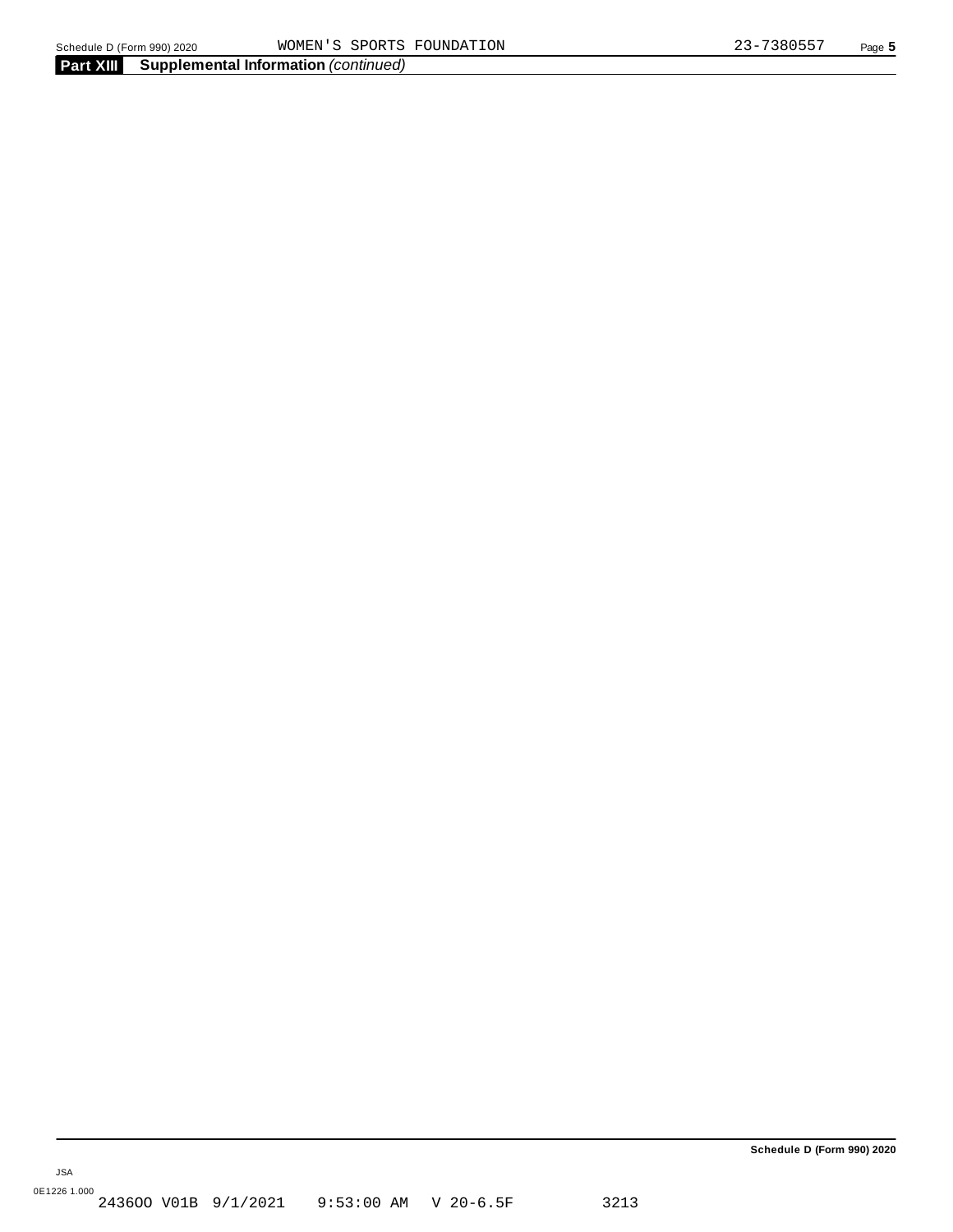| <b>SCHEDULE G</b><br>(Form 990 or 990-EZ)                                                                              | Supplemental Information Regarding Fundraising or Gaming Activities<br>Complete if the organization answered "Yes" on Form 990, Part IV, line 17, 18, or 19, or if the<br>organization entered more than \$15,000 on Form 990-EZ, line 6a.<br>Attach to Form 990 or Form 990-EZ. |                                                                        |     |                                                                      |                                       |                                                                            |                                                         |  |  |  |  |  |
|------------------------------------------------------------------------------------------------------------------------|----------------------------------------------------------------------------------------------------------------------------------------------------------------------------------------------------------------------------------------------------------------------------------|------------------------------------------------------------------------|-----|----------------------------------------------------------------------|---------------------------------------|----------------------------------------------------------------------------|---------------------------------------------------------|--|--|--|--|--|
| Department of the Treasury<br><b>Internal Revenue Service</b>                                                          |                                                                                                                                                                                                                                                                                  | Go to www.irs.gov/Form990 for instructions and the latest information. |     |                                                                      |                                       |                                                                            | Open to Public<br><b>Inspection</b>                     |  |  |  |  |  |
| Name of the organization                                                                                               |                                                                                                                                                                                                                                                                                  |                                                                        |     |                                                                      |                                       | <b>Employer identification number</b>                                      |                                                         |  |  |  |  |  |
| WOMEN'S SPORTS FOUNDATION                                                                                              |                                                                                                                                                                                                                                                                                  |                                                                        |     |                                                                      |                                       | 23-7380557                                                                 |                                                         |  |  |  |  |  |
| Part I                                                                                                                 | Fundraising Activities. Complete if the organization answered "Yes" on Form 990, Part IV, line 17.<br>Form 990-EZ filers are not required to complete this part.                                                                                                                 |                                                                        |     |                                                                      |                                       |                                                                            |                                                         |  |  |  |  |  |
| 1                                                                                                                      | Indicate whether the organization raised funds through any of the following activities. Check all that apply.                                                                                                                                                                    |                                                                        |     |                                                                      |                                       |                                                                            |                                                         |  |  |  |  |  |
| Mail solicitations<br>а                                                                                                |                                                                                                                                                                                                                                                                                  | e                                                                      |     |                                                                      | Solicitation of non-government grants |                                                                            |                                                         |  |  |  |  |  |
| b                                                                                                                      | Solicitation of government grants<br>Internet and email solicitations<br>f                                                                                                                                                                                                       |                                                                        |     |                                                                      |                                       |                                                                            |                                                         |  |  |  |  |  |
| c<br>d                                                                                                                 | Special fundraising events<br>Phone solicitations<br>g<br>In-person solicitations                                                                                                                                                                                                |                                                                        |     |                                                                      |                                       |                                                                            |                                                         |  |  |  |  |  |
| 2a Did the organization have a written or oral agreement with any individual (including officers, directors, trustees, | or key employees listed in Form 990, Part VII) or entity in connection with professional fundraising services?<br><b>b</b> If "Yes," list the 10 highest paid individuals or entities (fundraisers) pursuant to agreements under which the fundraiser is to be                   |                                                                        |     |                                                                      |                                       |                                                                            | Yes<br>No                                               |  |  |  |  |  |
|                                                                                                                        | compensated at least \$5,000 by the organization.                                                                                                                                                                                                                                |                                                                        |     |                                                                      |                                       |                                                                            |                                                         |  |  |  |  |  |
| (i) Name and address of individual<br>or entity (fundraiser)                                                           |                                                                                                                                                                                                                                                                                  | (ii) Activity                                                          |     | (iii) Did fundraiser have<br>custody or control of<br>contributions? | (iv) Gross receipts<br>from activity  | (v) Amount paid to<br>(or retained by)<br>fundraiser listed in<br>col. (i) | (vi) Amount paid to<br>(or retained by)<br>organization |  |  |  |  |  |
|                                                                                                                        |                                                                                                                                                                                                                                                                                  |                                                                        | Yes | No                                                                   |                                       |                                                                            |                                                         |  |  |  |  |  |
| 1                                                                                                                      |                                                                                                                                                                                                                                                                                  |                                                                        |     |                                                                      |                                       |                                                                            |                                                         |  |  |  |  |  |
| $\overline{2}$                                                                                                         |                                                                                                                                                                                                                                                                                  |                                                                        |     |                                                                      |                                       |                                                                            |                                                         |  |  |  |  |  |
| 3                                                                                                                      |                                                                                                                                                                                                                                                                                  |                                                                        |     |                                                                      |                                       |                                                                            |                                                         |  |  |  |  |  |
| 4                                                                                                                      |                                                                                                                                                                                                                                                                                  |                                                                        |     |                                                                      |                                       |                                                                            |                                                         |  |  |  |  |  |
| 5                                                                                                                      |                                                                                                                                                                                                                                                                                  |                                                                        |     |                                                                      |                                       |                                                                            |                                                         |  |  |  |  |  |
| 6                                                                                                                      |                                                                                                                                                                                                                                                                                  |                                                                        |     |                                                                      |                                       |                                                                            |                                                         |  |  |  |  |  |
| 7                                                                                                                      |                                                                                                                                                                                                                                                                                  |                                                                        |     |                                                                      |                                       |                                                                            |                                                         |  |  |  |  |  |
|                                                                                                                        |                                                                                                                                                                                                                                                                                  |                                                                        |     |                                                                      |                                       |                                                                            |                                                         |  |  |  |  |  |
| 9                                                                                                                      |                                                                                                                                                                                                                                                                                  |                                                                        |     |                                                                      |                                       |                                                                            |                                                         |  |  |  |  |  |
| 10                                                                                                                     |                                                                                                                                                                                                                                                                                  |                                                                        |     |                                                                      |                                       |                                                                            |                                                         |  |  |  |  |  |
| Total                                                                                                                  |                                                                                                                                                                                                                                                                                  |                                                                        |     |                                                                      |                                       |                                                                            |                                                         |  |  |  |  |  |
| $\mathbf{3}$<br>registration or licensing.                                                                             | List all states in which the organization is registered or licensed to solicit contributions or has been notified it is exempt from                                                                                                                                              |                                                                        |     |                                                                      |                                       |                                                                            |                                                         |  |  |  |  |  |
|                                                                                                                        |                                                                                                                                                                                                                                                                                  |                                                                        |     |                                                                      |                                       |                                                                            |                                                         |  |  |  |  |  |
|                                                                                                                        |                                                                                                                                                                                                                                                                                  |                                                                        |     |                                                                      |                                       |                                                                            |                                                         |  |  |  |  |  |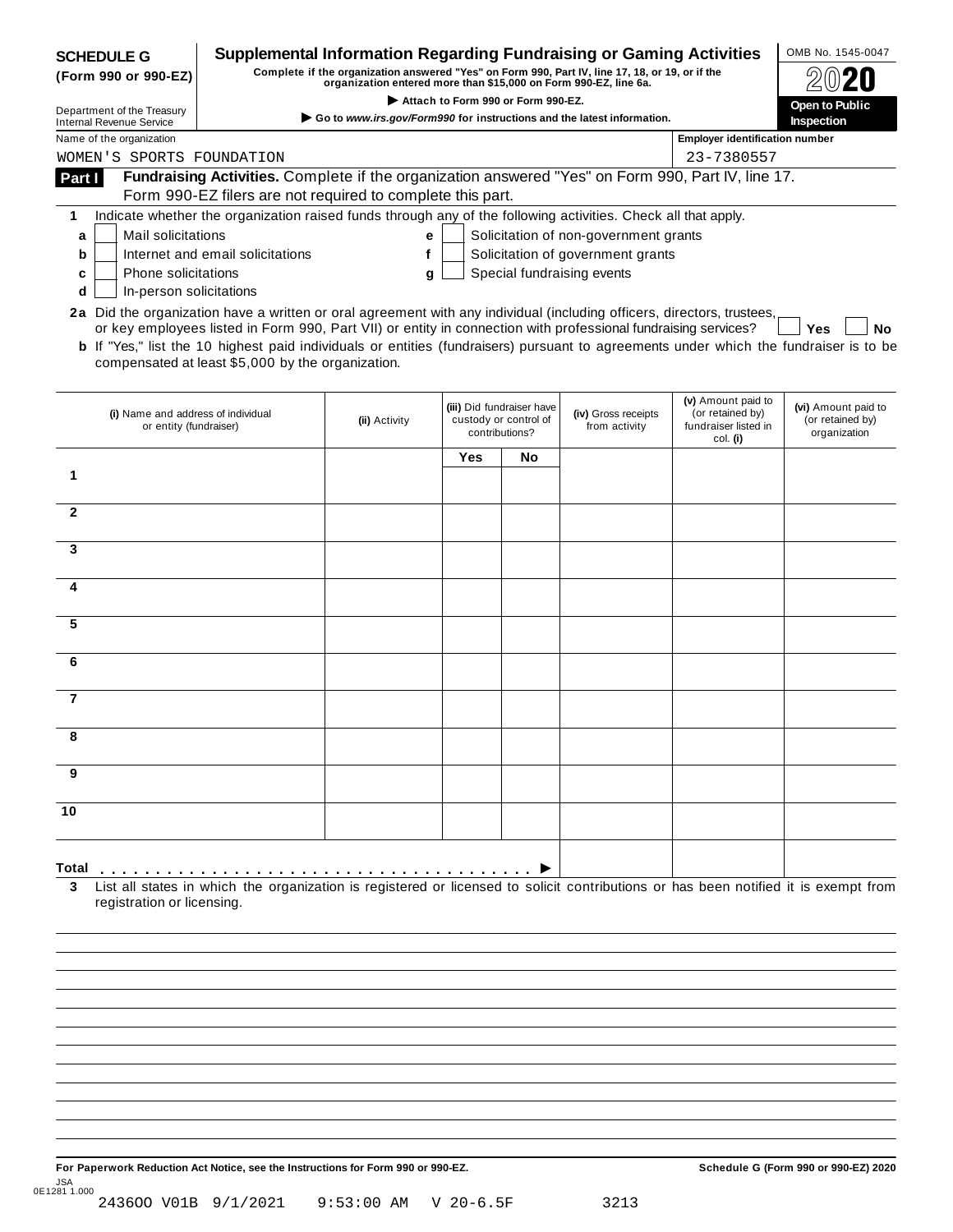|                            | Schedule G (Form 990 or 990-EZ) 2020<br>Part II<br>Fundraising Events. Complete if the organization answered "Yes" on Form 990, Part IV, line 18, or reported<br>more than \$15,000 of fundraising event contributions and gross income on Form 990-EZ, lines 1 and 6b. List<br>events with gross receipts greater than \$5,000. |                                 |                                                  |                                                                                          | Page 2                                    |
|----------------------------|----------------------------------------------------------------------------------------------------------------------------------------------------------------------------------------------------------------------------------------------------------------------------------------------------------------------------------|---------------------------------|--------------------------------------------------|------------------------------------------------------------------------------------------|-------------------------------------------|
|                            |                                                                                                                                                                                                                                                                                                                                  | (a) Event $#1$<br>ANNUAL SALUTE | (b) Event $#2$                                   | (c) Other events                                                                         | (d) Total events<br>(add col. (a) through |
|                            |                                                                                                                                                                                                                                                                                                                                  | (event type)                    | (event type)                                     | (total number)                                                                           | col. (c)                                  |
| Revenue                    |                                                                                                                                                                                                                                                                                                                                  | 1, 115, 502.                    |                                                  |                                                                                          | 1,115,502.                                |
|                            | 2 Less: Contributions                                                                                                                                                                                                                                                                                                            | 1,091,372.                      |                                                  |                                                                                          | 1,091,372.                                |
|                            | 3 Gross income (line 1 minus<br><u>line 2)  </u>                                                                                                                                                                                                                                                                                 | 24,130.                         |                                                  |                                                                                          | 24,130.                                   |
|                            |                                                                                                                                                                                                                                                                                                                                  |                                 |                                                  |                                                                                          |                                           |
|                            | 5 Noncash prizes [1,1,1,1,1,1,1]                                                                                                                                                                                                                                                                                                 |                                 |                                                  |                                                                                          |                                           |
| <b>Direct Expenses</b>     | 6 Rent/facility costs                                                                                                                                                                                                                                                                                                            | 77,919.                         |                                                  |                                                                                          | 77,919.                                   |
|                            | 7 Food and beverages [1,1,1,1,1,1]                                                                                                                                                                                                                                                                                               | 22,356.                         |                                                  |                                                                                          | 22,356.                                   |
|                            | 8 Entertainment                                                                                                                                                                                                                                                                                                                  |                                 |                                                  |                                                                                          |                                           |
|                            | 9 Other direct expenses                                                                                                                                                                                                                                                                                                          | 12,810.                         |                                                  |                                                                                          | 12,810.                                   |
|                            | 11 Net income summary. Subtract line 10 from line 3, column (d)<br>Gaming. Complete if the organization answered "Yes" on Form 990, Part IV, line 19, or reported more than<br>Part III                                                                                                                                          |                                 |                                                  | 10 Direct expense summary. Add lines 4 through 9 in column (d) $\ldots$ ,,,,,,,,,,,,,,,, |                                           |
|                            | \$15,000 on Form 990-EZ, line 6a.                                                                                                                                                                                                                                                                                                | (a) Bingo                       | (b) Pull tabs/instant<br>bingo/progressive bingo | (c) Other gaming                                                                         | (d) Total gaming (add                     |
|                            |                                                                                                                                                                                                                                                                                                                                  |                                 |                                                  |                                                                                          |                                           |
|                            |                                                                                                                                                                                                                                                                                                                                  |                                 |                                                  |                                                                                          |                                           |
|                            | 2 Cash prizes $\ldots \ldots \ldots$<br>3 Noncash prizes                                                                                                                                                                                                                                                                         |                                 |                                                  |                                                                                          |                                           |
| Revenue<br>Direct Expenses | 4 Rent/facility costs                                                                                                                                                                                                                                                                                                            |                                 |                                                  |                                                                                          | $-88,955.$<br>col. (a) through col. (c))  |
|                            | 5 Other direct expenses [1,1,1,1,1,1]                                                                                                                                                                                                                                                                                            |                                 |                                                  |                                                                                          |                                           |
|                            |                                                                                                                                                                                                                                                                                                                                  | %<br>No                         | %<br>No                                          | Yes $\qquad \qquad \qquad$<br>%<br>No l                                                  |                                           |
|                            | 7 Direct expense summary. Add lines 2 through 5 in column (d)                                                                                                                                                                                                                                                                    |                                 |                                                  | . <b>.</b> .                                                                             |                                           |
|                            | 8 Net gaming income summary. Subtract line 7 from line 1, column (d)                                                                                                                                                                                                                                                             |                                 |                                                  |                                                                                          |                                           |
| 9<br>a<br>b                | Enter the state(s) in which the organization conducts gaming activities:<br>Enter the state(s) in which the organization conducts gaming activities:<br>Is the organization licensed to conduct gaming activities in each of these states?<br>$\begin{array}{ccc}\n & \dots & \dots & \dots\n\end{array}$                        |                                 |                                                  |                                                                                          | $\overline{Yes}$<br><b>No</b>             |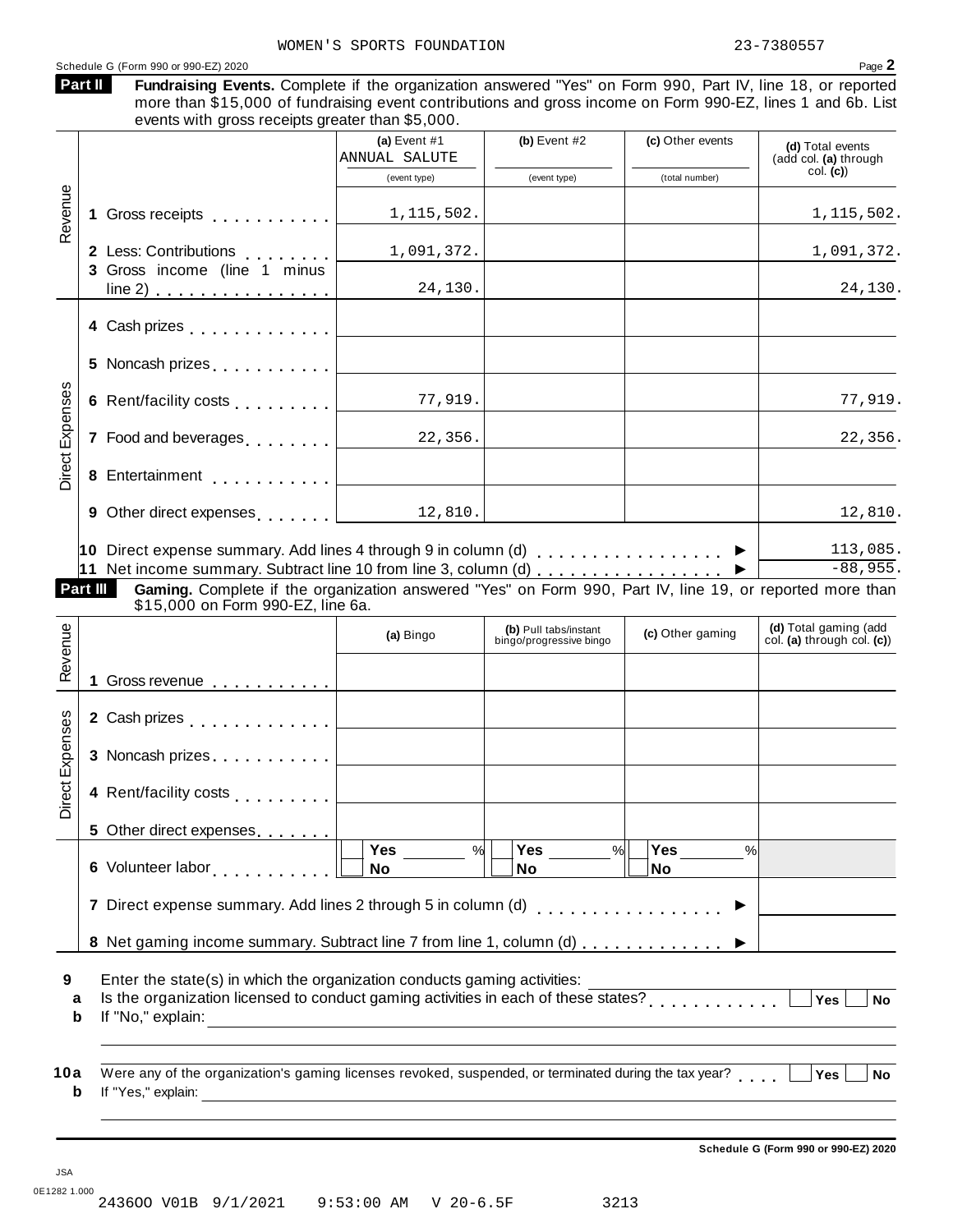|         | MOMEN O OPORIO FOUNDAIIOI                                                                                                                                                                                                     |                      |
|---------|-------------------------------------------------------------------------------------------------------------------------------------------------------------------------------------------------------------------------------|----------------------|
|         | Schedule G (Form 990 or 990-EZ) 2020                                                                                                                                                                                          | Page 3               |
| 11      |                                                                                                                                                                                                                               | Yes<br>No            |
| 12      | Is the organization a grantor, beneficiary or trustee of a trust or a member of a partnership or other entity                                                                                                                 |                      |
|         |                                                                                                                                                                                                                               | Yes<br><b>No</b>     |
| 13      | Indicate the percentage of gaming activity conducted in:                                                                                                                                                                      |                      |
| a       |                                                                                                                                                                                                                               | %                    |
| b       | An outside facility enterpretation of the control of the control of the control of the control of the control of the control of the control of the control of the control of the control of the control of the control of the | %                    |
| 14      | Enter the name and address of the person who prepares the organization's gaming/special events books and                                                                                                                      |                      |
|         | records:                                                                                                                                                                                                                      |                      |
|         |                                                                                                                                                                                                                               |                      |
|         |                                                                                                                                                                                                                               |                      |
|         |                                                                                                                                                                                                                               |                      |
|         |                                                                                                                                                                                                                               |                      |
|         |                                                                                                                                                                                                                               |                      |
|         | 15a Does the organization have a contract with a third party from whom the organization receives gaming                                                                                                                       |                      |
|         |                                                                                                                                                                                                                               | Yes $ $<br><b>No</b> |
|         | <b>b</b> If "Yes," enter the amount of gaming revenue received by the organization $\triangleright$ \$_______________ and the                                                                                                 |                      |
|         | amount of gaming revenue retained by the third party $\triangleright$ \$ _______________.                                                                                                                                     |                      |
|         | c If "Yes," enter name and address of the third party:                                                                                                                                                                        |                      |
|         |                                                                                                                                                                                                                               |                      |
|         |                                                                                                                                                                                                                               |                      |
|         |                                                                                                                                                                                                                               |                      |
|         |                                                                                                                                                                                                                               |                      |
|         |                                                                                                                                                                                                                               |                      |
| 16      | Gaming manager information:                                                                                                                                                                                                   |                      |
|         |                                                                                                                                                                                                                               |                      |
|         |                                                                                                                                                                                                                               |                      |
|         |                                                                                                                                                                                                                               |                      |
|         | Gaming manager compensation $\triangleright$ \$ ______________                                                                                                                                                                |                      |
|         |                                                                                                                                                                                                                               |                      |
|         |                                                                                                                                                                                                                               |                      |
|         | Employee<br>Director/officer<br>Independent contractor                                                                                                                                                                        |                      |
|         |                                                                                                                                                                                                                               |                      |
| 17      | Mandatory distributions:                                                                                                                                                                                                      |                      |
| a       | Is the organization required under state law to make charitable distributions from the gaming proceeds to                                                                                                                     |                      |
|         |                                                                                                                                                                                                                               | Yes<br><b>No</b>     |
| b       | Enter the amount of distributions required under state law to be distributed to other exempt organizations                                                                                                                    |                      |
|         | or spent in the organization's own exempt activities during the tax year $\triangleright$ \$                                                                                                                                  |                      |
|         | Supplemental Information. Provide the explanation required by Part I, line 2b, columns (iii) and (v), and                                                                                                                     |                      |
| Part IV | Part III, lines 9, 9b, 10b, 15b, 15c, 16, and 17b, as applicable. Also provide any additional information                                                                                                                     |                      |
|         | (see instructions).                                                                                                                                                                                                           |                      |
|         |                                                                                                                                                                                                                               |                      |

**Schedule G (Form 990 or 990-EZ) 2020**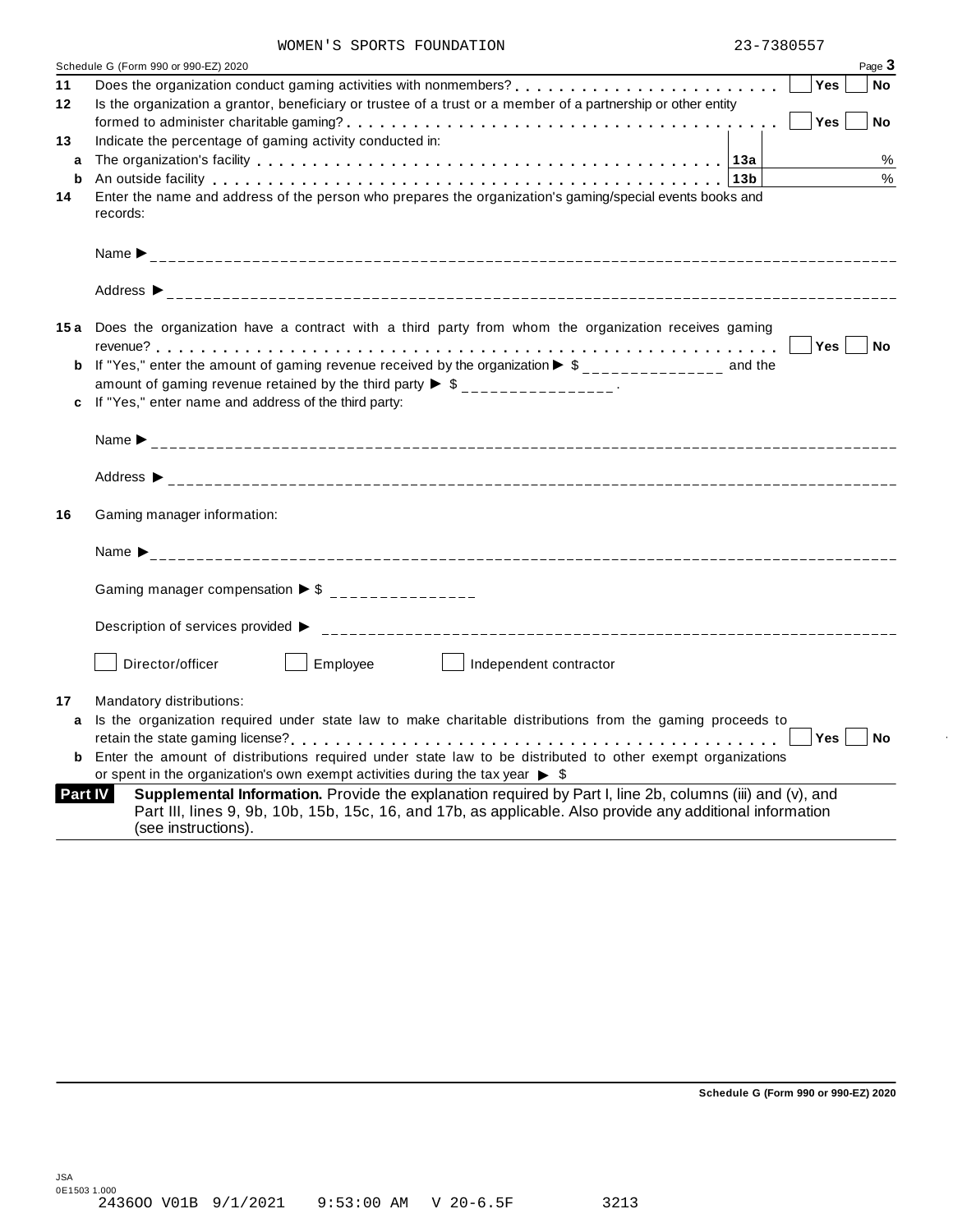| <b>SCHEDULE I</b>                                                                                                                                               |                                                   |                                    | <b>Grants and Other Assistance to Organizations,</b>                             |                                       |                                                             |                                          | OMB No. 1545-0047                     |
|-----------------------------------------------------------------------------------------------------------------------------------------------------------------|---------------------------------------------------|------------------------------------|----------------------------------------------------------------------------------|---------------------------------------|-------------------------------------------------------------|------------------------------------------|---------------------------------------|
| (Form 990)                                                                                                                                                      | Governments, and Individuals in the United States |                                    |                                                                                  |                                       |                                                             |                                          | $20\mathbf{20}$                       |
|                                                                                                                                                                 |                                                   |                                    | Complete if the organization answered "Yes" on Form 990, Part IV, line 21 or 22. |                                       |                                                             |                                          |                                       |
| Department of the Treasury                                                                                                                                      |                                                   |                                    | Attach to Form 990.                                                              |                                       |                                                             |                                          | <b>Open to Public</b>                 |
| <b>Internal Revenue Service</b>                                                                                                                                 |                                                   |                                    | Go to www.irs.gov/Form990 for the latest information.                            |                                       |                                                             |                                          | <b>Inspection</b>                     |
| Name of the organization                                                                                                                                        |                                                   |                                    |                                                                                  |                                       |                                                             | <b>Employer identification number</b>    |                                       |
| WOMEN'S SPORTS FOUNDATION                                                                                                                                       |                                                   |                                    |                                                                                  |                                       |                                                             | 23-7380557                               |                                       |
| <b>General Information on Grants and Assistance</b><br>Part I                                                                                                   |                                                   |                                    |                                                                                  |                                       |                                                             |                                          |                                       |
| Does the organization maintain records to substantiate the amount of the grants or assistance, the grantees' eligibility for the grants or assistance, and<br>1 |                                                   |                                    |                                                                                  |                                       |                                                             |                                          |                                       |
|                                                                                                                                                                 |                                                   |                                    |                                                                                  |                                       |                                                             |                                          | X <br>Yes<br>No                       |
| Describe in Part IV the organization's procedures for monitoring the use of grant funds in the United States.<br>2                                              |                                                   |                                    |                                                                                  |                                       |                                                             |                                          |                                       |
| Grants and Other Assistance to Domestic Organizations and Domestic Governments. Complete if the organization answered "Yes" on Form 990,<br><b>Part II</b>      |                                                   |                                    |                                                                                  |                                       |                                                             |                                          |                                       |
| Part IV, line 21, for any recipient that received more than \$5,000. Part II can be duplicated if additional space is needed.                                   |                                                   |                                    |                                                                                  |                                       |                                                             |                                          |                                       |
|                                                                                                                                                                 |                                                   |                                    |                                                                                  |                                       |                                                             |                                          |                                       |
| 1 (a) Name and address of organization<br>or government                                                                                                         | $(b)$ EIN                                         | (c) IRC section<br>(if applicable) | (d) Amount of cash<br>grant                                                      | (e) Amount of non-<br>cash assistance | (f) Method of valuation<br>(book, FMV, appraisal,<br>other) | (g) Description of<br>noncash assistance | (h) Purpose of grant<br>or assistance |
| (1) TGA SPORTS FOUNDATION                                                                                                                                       |                                                   |                                    |                                                                                  |                                       |                                                             |                                          |                                       |
| 1960 EAST GRAND AVENUE, SUITE 811                                                                                                                               | 27-1056907                                        | 501 (C) (3)                        | 24,000.                                                                          |                                       |                                                             |                                          | GIRLS SPORTS PROGRAM                  |
| (2) ORLEANS COUNTY YMCA                                                                                                                                         |                                                   |                                    |                                                                                  |                                       |                                                             |                                          |                                       |
| 209 E MAIN ST BATAVIA, NY 14020                                                                                                                                 | 16-0743230                                        | 501 (C) (3)                        | 20,000.                                                                          |                                       |                                                             |                                          | SPORTS 4 LIFE PROGRA                  |
| (3) ALGONQUIN SPORTS, INC.                                                                                                                                      |                                                   |                                    |                                                                                  |                                       |                                                             |                                          |                                       |
| 403 MAIN ST., SUITE 200 BUFFALO, NY 14212                                                                                                                       | 26-0682893                                        | 501 (C) (3)                        | 20,000.                                                                          |                                       |                                                             |                                          | SPORTS 4 LIFE PROGRA                  |
| (4) LANCASTER TENNIS PATRONS ASSOCIATION, INC                                                                                                                   |                                                   |                                    |                                                                                  |                                       |                                                             |                                          |                                       |
| 1023 HUNTERS PATH? LANCASTER, PA 17602                                                                                                                          | 23-2223007                                        | 501 (C) (3)                        | 20,000.                                                                          |                                       |                                                             |                                          | BJK CHARITIES FUND                    |
| (5) BESTSELF BEHAVIORAL HEALTH, INC                                                                                                                             |                                                   |                                    |                                                                                  |                                       |                                                             |                                          |                                       |
| 255 DELAWARE AVENUE, SUITE 300                                                                                                                                  | 16-1004090                                        | 501 (C) (3)                        | 20,000.                                                                          |                                       |                                                             |                                          | SPORTS 4 LIFE PROGRA                  |
| (6) ZINA GARRISON ALL COURT TENNIS ACADEMY                                                                                                                      |                                                   |                                    |                                                                                  |                                       |                                                             |                                          |                                       |
| 1333 OLD SPANISH TRAIL, SUITE G #175                                                                                                                            | 76-0371254                                        | [501 (C) (3)                       | 20,000.                                                                          |                                       |                                                             |                                          | BJK CHARITIES FUND                    |
| (7) FIGURE SKATING IN DETROIT                                                                                                                                   |                                                   |                                    |                                                                                  |                                       |                                                             |                                          |                                       |
| 361 WEST 125TH STREET, 4TH FLOOR                                                                                                                                | 13-3945168                                        | 501 (C) (3)                        | 20,000.                                                                          |                                       |                                                             |                                          | SPORTS 4 LIFE PROGRA                  |
| (8) ANN ARBOR YMCA                                                                                                                                              |                                                   |                                    |                                                                                  |                                       |                                                             |                                          |                                       |
| 400 W. WASHINGTON ST. ANN ARBOR, MI 48103                                                                                                                       | 38-1525162                                        | [501 (C) (3)                       | 20,000.                                                                          |                                       |                                                             |                                          | SPORTS 4 LIFE PROGRA                  |
| (9) RACQUET UP DETROIT                                                                                                                                          |                                                   |                                    |                                                                                  |                                       |                                                             |                                          |                                       |
| PO BOX 11404 DETROIT, MI 48211                                                                                                                                  | 27-2620275                                        | [501 (C) (3)                       | 20,000.                                                                          |                                       |                                                             |                                          | SPORTS 4 LIFE PROGRA                  |
| (10) GIRLS ON THE RUN OF BUFFALO, INC.                                                                                                                          |                                                   |                                    |                                                                                  |                                       |                                                             |                                          |                                       |
| PO BOX 1271 BUFFALO, NY 14216                                                                                                                                   | 27-2193377                                        | 501 (C) (3)                        | 20,000.                                                                          |                                       |                                                             |                                          | SPORTS 4 LIFE PROGRA                  |
| (11) MIDNIGHT GOLF PROGRAM                                                                                                                                      |                                                   |                                    |                                                                                  |                                       |                                                             |                                          |                                       |
| 30100 TELEGRAPH RD., SUITE 404                                                                                                                                  | 38-3580432                                        | 501 (C) (3)                        | 20,000.                                                                          |                                       |                                                             |                                          | SPORTS 4 LIFE PROGRA                  |
| (12) OBERLIN COLLEGE                                                                                                                                            |                                                   |                                    |                                                                                  |                                       |                                                             |                                          |                                       |
| 173 WEST LORAIN STREET OBERLIN, OH 44074                                                                                                                        | 34-0714363                                        | 501 (C) (3)                        | 17,500.                                                                          |                                       |                                                             |                                          | TARA PROGRAM                          |
| 2                                                                                                                                                               |                                                   |                                    |                                                                                  |                                       |                                                             |                                          |                                       |
| 3                                                                                                                                                               |                                                   |                                    |                                                                                  |                                       |                                                             |                                          |                                       |
| For Paperwork Reduction Act Notice, see the Instructions for Form 990.                                                                                          |                                                   |                                    |                                                                                  |                                       |                                                             |                                          | <b>Schedule I (Form 990) 2020</b>     |

0E1288 1.000<br>243600 V01B 9/1/2021 9:53:00 AM V 20-6.5F 3213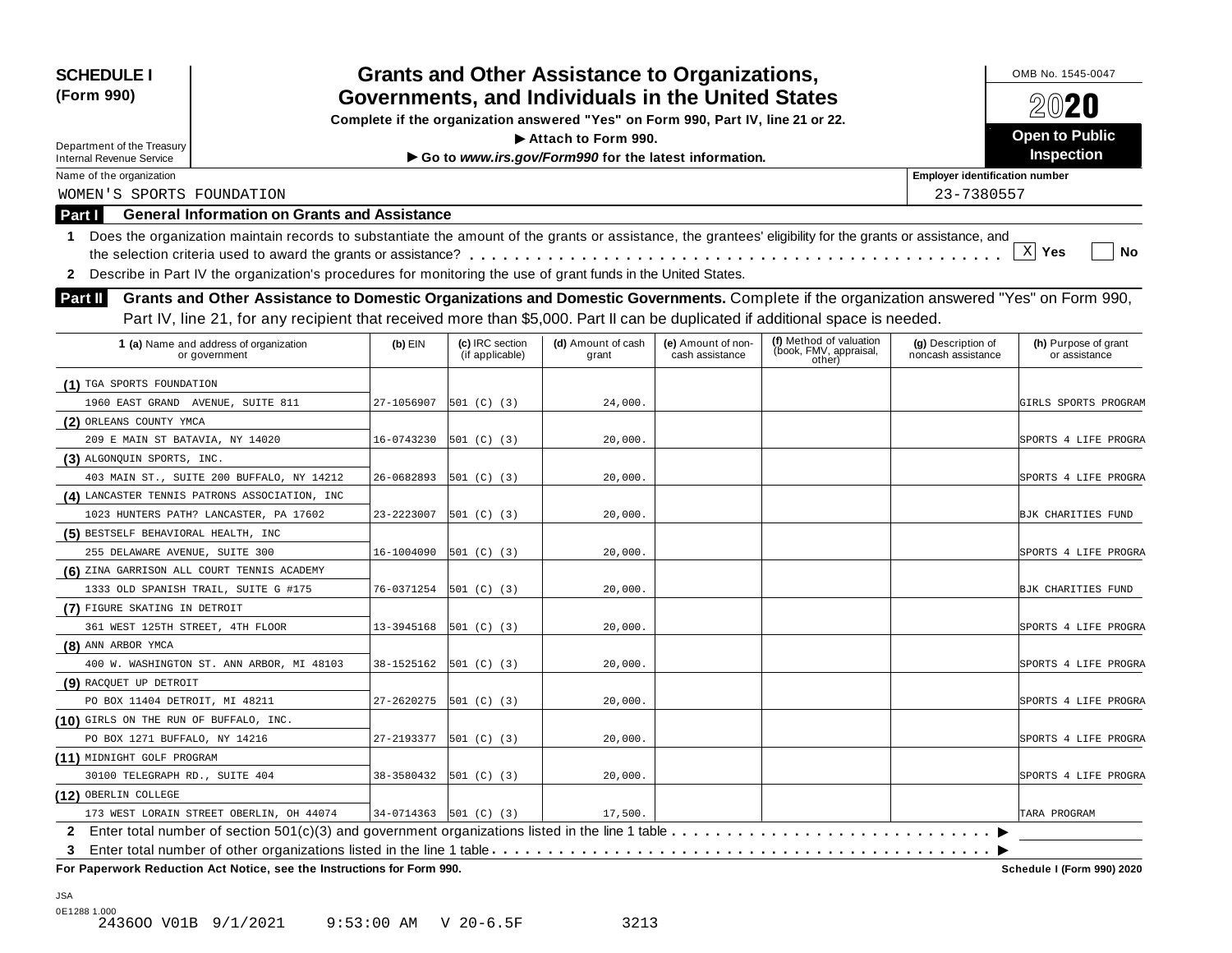| <b>SCHEDULE I</b><br>(Form 990)                                                                                                                                  |                                                                                                                                          |  |                                    | <b>Grants and Other Assistance to Organizations,</b>  |                                       |                                                             |                                          | OMB No. 1545-0047<br>$20$ 20          |  |
|------------------------------------------------------------------------------------------------------------------------------------------------------------------|------------------------------------------------------------------------------------------------------------------------------------------|--|------------------------------------|-------------------------------------------------------|---------------------------------------|-------------------------------------------------------------|------------------------------------------|---------------------------------------|--|
|                                                                                                                                                                  | Governments, and Individuals in the United States<br>Complete if the organization answered "Yes" on Form 990, Part IV, line 21 or 22.    |  |                                    |                                                       |                                       |                                                             |                                          |                                       |  |
|                                                                                                                                                                  |                                                                                                                                          |  |                                    |                                                       |                                       |                                                             |                                          | <b>Open to Public</b>                 |  |
| Department of the Treasury                                                                                                                                       |                                                                                                                                          |  |                                    | Attach to Form 990.                                   |                                       |                                                             |                                          | Inspection                            |  |
| <b>Internal Revenue Service</b>                                                                                                                                  |                                                                                                                                          |  |                                    | Go to www.irs.gov/Form990 for the latest information. |                                       |                                                             |                                          |                                       |  |
| Name of the organization                                                                                                                                         |                                                                                                                                          |  |                                    |                                                       |                                       |                                                             | <b>Employer identification number</b>    |                                       |  |
| WOMEN'S SPORTS FOUNDATION                                                                                                                                        | <b>General Information on Grants and Assistance</b>                                                                                      |  |                                    |                                                       |                                       |                                                             | 23-7380557                               |                                       |  |
| <b>Part I</b>                                                                                                                                                    |                                                                                                                                          |  |                                    |                                                       |                                       |                                                             |                                          |                                       |  |
| Does the organization maintain records to substantiate the amount of the grants or assistance, the grantees' eligibility for the grants or assistance, and<br>1. |                                                                                                                                          |  |                                    |                                                       |                                       |                                                             |                                          | $\mathbf{x}$<br>Yes<br>No             |  |
|                                                                                                                                                                  |                                                                                                                                          |  |                                    |                                                       |                                       |                                                             |                                          |                                       |  |
| 2 Describe in Part IV the organization's procedures for monitoring the use of grant funds in the United States.                                                  |                                                                                                                                          |  |                                    |                                                       |                                       |                                                             |                                          |                                       |  |
| <b>Part II</b>                                                                                                                                                   | Grants and Other Assistance to Domestic Organizations and Domestic Governments. Complete if the organization answered "Yes" on Form 990, |  |                                    |                                                       |                                       |                                                             |                                          |                                       |  |
|                                                                                                                                                                  | Part IV, line 21, for any recipient that received more than \$5,000. Part II can be duplicated if additional space is needed.            |  |                                    |                                                       |                                       |                                                             |                                          |                                       |  |
| 1 (a) Name and address of organization<br>or government                                                                                                          | $(b)$ EIN                                                                                                                                |  | (c) IRC section<br>(if applicable) | (d) Amount of cash<br>grant                           | (e) Amount of non-<br>cash assistance | (f) Method of valuation<br>(book, FMV, appraisal,<br>other) | (g) Description of<br>noncash assistance | (h) Purpose of grant<br>or assistance |  |
| (1) NORTH CAROLINA CENTRAL UNIVERSITY                                                                                                                            |                                                                                                                                          |  |                                    |                                                       |                                       |                                                             |                                          |                                       |  |
| 1801 FAYETTEVILLE STREET, P.O. BOX 19713                                                                                                                         | 56-6000730                                                                                                                               |  | 501 (C) (3)                        | 17,500.                                               |                                       |                                                             |                                          | TARA PROGRAM                          |  |
| (2) ST. CATHERINE UNIVERSITY                                                                                                                                     |                                                                                                                                          |  |                                    |                                                       |                                       |                                                             |                                          |                                       |  |
| 2004 RANDOLPH AVE, MAIL F-12                                                                                                                                     | 41-0695509                                                                                                                               |  | 501 (C) (3)                        | 17,500.                                               |                                       |                                                             |                                          | TARA PROGRAM                          |  |
| (3) UNIVERSITY OF CALIFORNIA, SAN DIEGO                                                                                                                          |                                                                                                                                          |  |                                    |                                                       |                                       |                                                             |                                          |                                       |  |
| 9500 GILMAN DRIVE LA JOLIA, CA 92093                                                                                                                             | 95-6006144                                                                                                                               |  | 501 (C) (3)                        | 17,500.                                               |                                       |                                                             |                                          | TARA PROGRAM                          |  |
| (4) TRUSTEES OF CLARK UNIVERSITY                                                                                                                                 |                                                                                                                                          |  |                                    |                                                       |                                       |                                                             |                                          |                                       |  |
| 950 MAIN STREET WORCESTER, MA 01610                                                                                                                              | 04-2111203                                                                                                                               |  | 501 (C) (3)                        | 17,500.                                               |                                       |                                                             |                                          | TARA PROGRAM                          |  |
| (5) LOYOLA UNIVERSITY MARYLAND, INC.                                                                                                                             |                                                                                                                                          |  |                                    |                                                       |                                       |                                                             |                                          |                                       |  |
| ATHLETICS 4501 NORTH CHARLES STREET                                                                                                                              | 52-0591623                                                                                                                               |  | 501 (C) (3)                        | 17,500.                                               |                                       |                                                             |                                          | TARA PROGRAM                          |  |
| (6) REGENTS OF THE UNIVERSITY OF MICHIGAN                                                                                                                        |                                                                                                                                          |  |                                    |                                                       |                                       |                                                             |                                          |                                       |  |
| 1000 S. STATE STREET ANN ARBOR, MI 48109                                                                                                                         | 38-6006309                                                                                                                               |  | 501 (C) (3)                        | 17,500.                                               |                                       |                                                             |                                          | TARA PROGRAM                          |  |
| (7) MISSISSIPPI VALLEY STATE UNIVERSITY                                                                                                                          |                                                                                                                                          |  |                                    |                                                       |                                       |                                                             |                                          |                                       |  |
| 14000 HIGHWAY 82 WEST 7265                                                                                                                                       | 64-6001395                                                                                                                               |  | 501 (C) (3)                        | 17,500.                                               |                                       |                                                             |                                          | TARA PROGRAM                          |  |
| (8) METROPOLITAN STATE UNIVERSITY OF DENVER                                                                                                                      |                                                                                                                                          |  |                                    |                                                       |                                       |                                                             |                                          |                                       |  |
| PO BOX 173362 CAMPUS BOX 9 DENVER, CO 80217                                                                                                                      | 84-0559160                                                                                                                               |  | 501 (C) (3)                        | 17,500.                                               |                                       |                                                             |                                          | TARA PROGRAM                          |  |
| (9) WELLESLEY COLLEGE                                                                                                                                            |                                                                                                                                          |  |                                    |                                                       |                                       |                                                             |                                          |                                       |  |
| 106 CENTRAL STREET WELLESLEY, MA 02481                                                                                                                           | 04-2103637                                                                                                                               |  | 501 (C) (3)                        | 15,896.                                               |                                       |                                                             |                                          | TARA PROGRAM                          |  |
| (10) DANCING DREAMS                                                                                                                                              |                                                                                                                                          |  |                                    |                                                       |                                       |                                                             |                                          |                                       |  |
| 23-91 BELL BLVD SUITE 202 BAYSIDE, NY 11360                                                                                                                      | 26-0797411                                                                                                                               |  | 501 (C) (3)                        | 12,000.                                               |                                       |                                                             |                                          | SPORTS 4 LIFE PROGRA                  |  |
| (11) SG UNITED FOUNDATION                                                                                                                                        |                                                                                                                                          |  |                                    |                                                       |                                       |                                                             |                                          |                                       |  |
| PO BOX 670 YORK, ME 03909                                                                                                                                        | 84-2731661                                                                                                                               |  | 501 (C) (3)                        | 10,000.                                               |                                       |                                                             |                                          | POWER OF SHE PROGRAM                  |  |
| $(12)$ USA RUGBY                                                                                                                                                 |                                                                                                                                          |  |                                    |                                                       |                                       |                                                             |                                          |                                       |  |
| 2655 CRESCENT DRIVE, SUITE A                                                                                                                                     |                                                                                                                                          |  | $16-1118870$ 501 (C) (3)           | 10,000.                                               |                                       |                                                             |                                          | TRAVEL & TRAINING                     |  |
|                                                                                                                                                                  |                                                                                                                                          |  |                                    |                                                       |                                       |                                                             |                                          |                                       |  |
| 3                                                                                                                                                                |                                                                                                                                          |  |                                    |                                                       |                                       |                                                             |                                          |                                       |  |
| For Paperwork Reduction Act Notice, see the Instructions for Form 990.                                                                                           |                                                                                                                                          |  |                                    |                                                       |                                       |                                                             |                                          | <b>Schedule I (Form 990) 2020</b>     |  |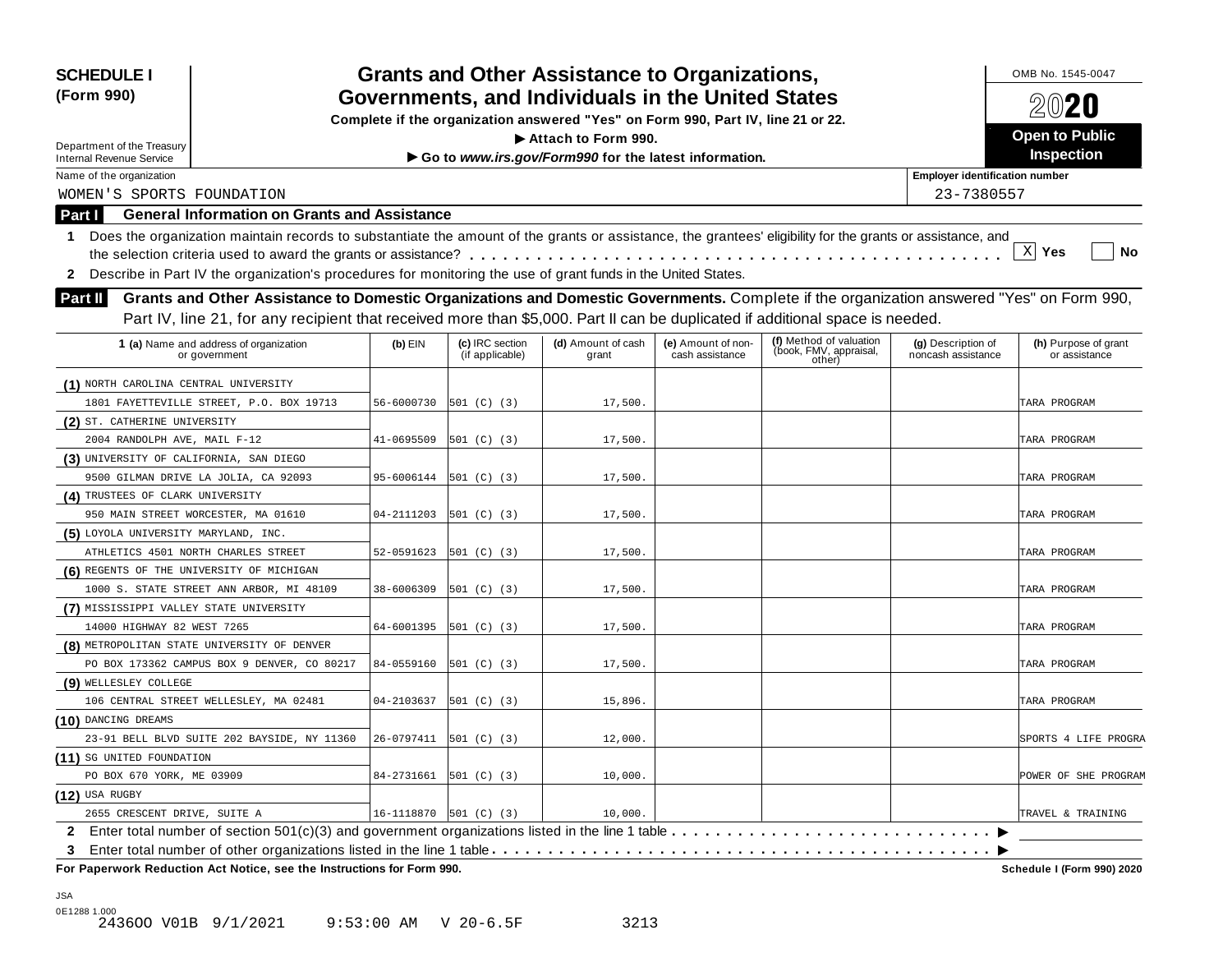| <b>SCHEDULE I</b><br>(Form 990)       |                                                                                                                                                                                                                                                                           |            |                                    | <b>Grants and Other Assistance to Organizations,</b><br>Governments, and Individuals in the United States |                                       |                                                             |                                          | OMB No. 1545-0047<br>$20$ 20          |
|---------------------------------------|---------------------------------------------------------------------------------------------------------------------------------------------------------------------------------------------------------------------------------------------------------------------------|------------|------------------------------------|-----------------------------------------------------------------------------------------------------------|---------------------------------------|-------------------------------------------------------------|------------------------------------------|---------------------------------------|
|                                       |                                                                                                                                                                                                                                                                           |            |                                    | Complete if the organization answered "Yes" on Form 990, Part IV, line 21 or 22.                          |                                       |                                                             |                                          |                                       |
| Department of the Treasury            |                                                                                                                                                                                                                                                                           |            |                                    | Attach to Form 990.                                                                                       |                                       |                                                             |                                          | <b>Open to Public</b>                 |
| <b>Internal Revenue Service</b>       |                                                                                                                                                                                                                                                                           |            |                                    | Go to www.irs.gov/Form990 for the latest information.                                                     |                                       |                                                             |                                          | <b>Inspection</b>                     |
| Name of the organization              |                                                                                                                                                                                                                                                                           |            |                                    |                                                                                                           |                                       |                                                             | <b>Employer identification number</b>    |                                       |
| WOMEN'S SPORTS FOUNDATION             |                                                                                                                                                                                                                                                                           |            |                                    |                                                                                                           |                                       |                                                             | 23-7380557                               |                                       |
| <b>Part I</b>                         | <b>General Information on Grants and Assistance</b>                                                                                                                                                                                                                       |            |                                    |                                                                                                           |                                       |                                                             |                                          |                                       |
| 1.                                    | Does the organization maintain records to substantiate the amount of the grants or assistance, the grantees' eligibility for the grants or assistance, and                                                                                                                |            |                                    |                                                                                                           |                                       |                                                             |                                          |                                       |
|                                       |                                                                                                                                                                                                                                                                           |            |                                    |                                                                                                           |                                       |                                                             |                                          | X <br>Yes<br>No                       |
|                                       | 2 Describe in Part IV the organization's procedures for monitoring the use of grant funds in the United States.                                                                                                                                                           |            |                                    |                                                                                                           |                                       |                                                             |                                          |                                       |
| Part II                               | Grants and Other Assistance to Domestic Organizations and Domestic Governments. Complete if the organization answered "Yes" on Form 990,<br>Part IV, line 21, for any recipient that received more than \$5,000. Part II can be duplicated if additional space is needed. |            |                                    |                                                                                                           |                                       |                                                             |                                          |                                       |
|                                       | 1 (a) Name and address of organization<br>or government                                                                                                                                                                                                                   | $(b)$ EIN  | (c) IRC section<br>(if applicable) | (d) Amount of cash<br>grant                                                                               | (e) Amount of non-<br>cash assistance | (f) Method of valuation<br>(book, FMV, appraisal,<br>other) | (g) Description of<br>noncash assistance | (h) Purpose of grant<br>or assistance |
| (1) SOUTH BRONX UNITED, INC.          |                                                                                                                                                                                                                                                                           |            |                                    |                                                                                                           |                                       |                                                             |                                          |                                       |
| PO BOX 1267 BRONX, NY 10451           |                                                                                                                                                                                                                                                                           | 26-4064041 | 501 (C) (3)                        | 7,000.                                                                                                    |                                       |                                                             |                                          | SPORTS 4 LIFE PROGRA                  |
| (2) POWERPLAY NYC                     |                                                                                                                                                                                                                                                                           |            |                                    |                                                                                                           |                                       |                                                             |                                          |                                       |
| 4 W. 43RD STREET ROOM 313             |                                                                                                                                                                                                                                                                           | 13-4045021 | 501 (C) (3)                        | 7,000.                                                                                                    |                                       |                                                             |                                          | SPORTS 4 LIFE PROGRA                  |
| (3) THE SCGA FOUNDATION               |                                                                                                                                                                                                                                                                           |            |                                    |                                                                                                           |                                       |                                                             |                                          |                                       |
|                                       | 3740 CAHUENGA BLVD STUDIO CITY, CA 91604                                                                                                                                                                                                                                  | 95-3858373 | 501 (C) (3)                        | 7,000.                                                                                                    |                                       |                                                             |                                          | SPORTS 4 LIFE PROGRA                  |
| (4) KINGS COUNTY TENNIS LEAGUE        |                                                                                                                                                                                                                                                                           |            |                                    |                                                                                                           |                                       |                                                             |                                          |                                       |
|                                       | 1 DOCK 72 WAY 7TH FLOOR BROOKLYN, NY 11205                                                                                                                                                                                                                                | 27-3170420 | 501 (C) (3)                        | 7,000.                                                                                                    |                                       |                                                             |                                          | SPORTS 4 LIFE PROGRA                  |
|                                       | (5) INSPIRATIONAL TRIATHLON RACING INTERNATIO                                                                                                                                                                                                                             |            |                                    |                                                                                                           |                                       |                                                             |                                          |                                       |
|                                       | P.O. BOX 567 EAST HAMPTON, NY 11937                                                                                                                                                                                                                                       | 90-0635108 | 501 (C) (3)                        | 7,000.                                                                                                    |                                       |                                                             |                                          | SPORTS 4 LIFE PROGRA                  |
| (6) L.A.C.E.R. AFTERSCHOOL PROGRAMS   |                                                                                                                                                                                                                                                                           |            |                                    |                                                                                                           |                                       |                                                             |                                          |                                       |
| 1277 NORTH WILCOX, SUITE 2            |                                                                                                                                                                                                                                                                           | 95-3890819 | 501 (C) (3)                        | 7,000.                                                                                                    |                                       |                                                             |                                          | SPORTS 4 LIFE PROGRA                  |
| (7) STARFINDER FOUNDATION             |                                                                                                                                                                                                                                                                           |            |                                    |                                                                                                           |                                       |                                                             |                                          |                                       |
|                                       | 4015 MAIN STREET PHILADELPHIA, PA 19127                                                                                                                                                                                                                                   | 04-3649918 | 501 (C) (3)                        | 7,000.                                                                                                    |                                       |                                                             |                                          | SPORTS 4 LIFE PROGRA                  |
| (8) BRIDGE LACROSSE DALLAS INC        |                                                                                                                                                                                                                                                                           |            |                                    |                                                                                                           |                                       |                                                             |                                          |                                       |
| PO BOX 190844 DALLAS, TX 75219        |                                                                                                                                                                                                                                                                           | 16-1671742 | 501 (C) (3)                        | 7,000.                                                                                                    |                                       |                                                             |                                          | SPORTS 4 LIFE PROGRA                  |
| (9) KIDSGYM USA, INCORPORATED         |                                                                                                                                                                                                                                                                           |            |                                    |                                                                                                           |                                       |                                                             |                                          |                                       |
|                                       | 3636 COLLEGE STREET COLLEGE PARK, GA 30337                                                                                                                                                                                                                                | 58-1695749 | 501 (C) (3)                        | 7,000.                                                                                                    |                                       |                                                             |                                          | SPORTS 4 LIFE PROGRA                  |
|                                       | (10) HISPANIC COALITION OF GREATER WATERBURY,                                                                                                                                                                                                                             |            |                                    |                                                                                                           |                                       |                                                             |                                          |                                       |
| INC 135 EAST LIBERTY STREET           |                                                                                                                                                                                                                                                                           | 06-1349937 | 501 (C) (3)                        | 7,000.                                                                                                    |                                       |                                                             |                                          | SPORTS 4 LIFE PROGRA                  |
| (11) FRIENDS OF FORT DUPONT ICE ARENA |                                                                                                                                                                                                                                                                           |            |                                    |                                                                                                           |                                       |                                                             |                                          |                                       |
|                                       | 3779 ELY PLACE SE WASHINGTON, DC 20019                                                                                                                                                                                                                                    |            | $52-1985982$ $ 501 (C) (3)$        | 7,000.                                                                                                    |                                       |                                                             |                                          | SPORTS 4 LIFE PROGRA                  |
| (12) DANCING GROUNDS                  |                                                                                                                                                                                                                                                                           |            |                                    |                                                                                                           |                                       |                                                             |                                          |                                       |
| 3705 ST. CLAUDE AVENUE                |                                                                                                                                                                                                                                                                           |            | 45-5084235 501 (C) (3)             | 7,000.                                                                                                    |                                       |                                                             |                                          | POWER OF SHE PROGRAM                  |
|                                       | 2 Enter total number of section 501(c)(3) and government organizations listed in the line 1 table                                                                                                                                                                         |            |                                    |                                                                                                           |                                       |                                                             |                                          |                                       |
| 3                                     |                                                                                                                                                                                                                                                                           |            |                                    |                                                                                                           |                                       |                                                             |                                          |                                       |
|                                       | For Paperwork Reduction Act Notice, see the Instructions for Form 990.                                                                                                                                                                                                    |            |                                    |                                                                                                           |                                       |                                                             |                                          | Schedule I (Form 990) 2020            |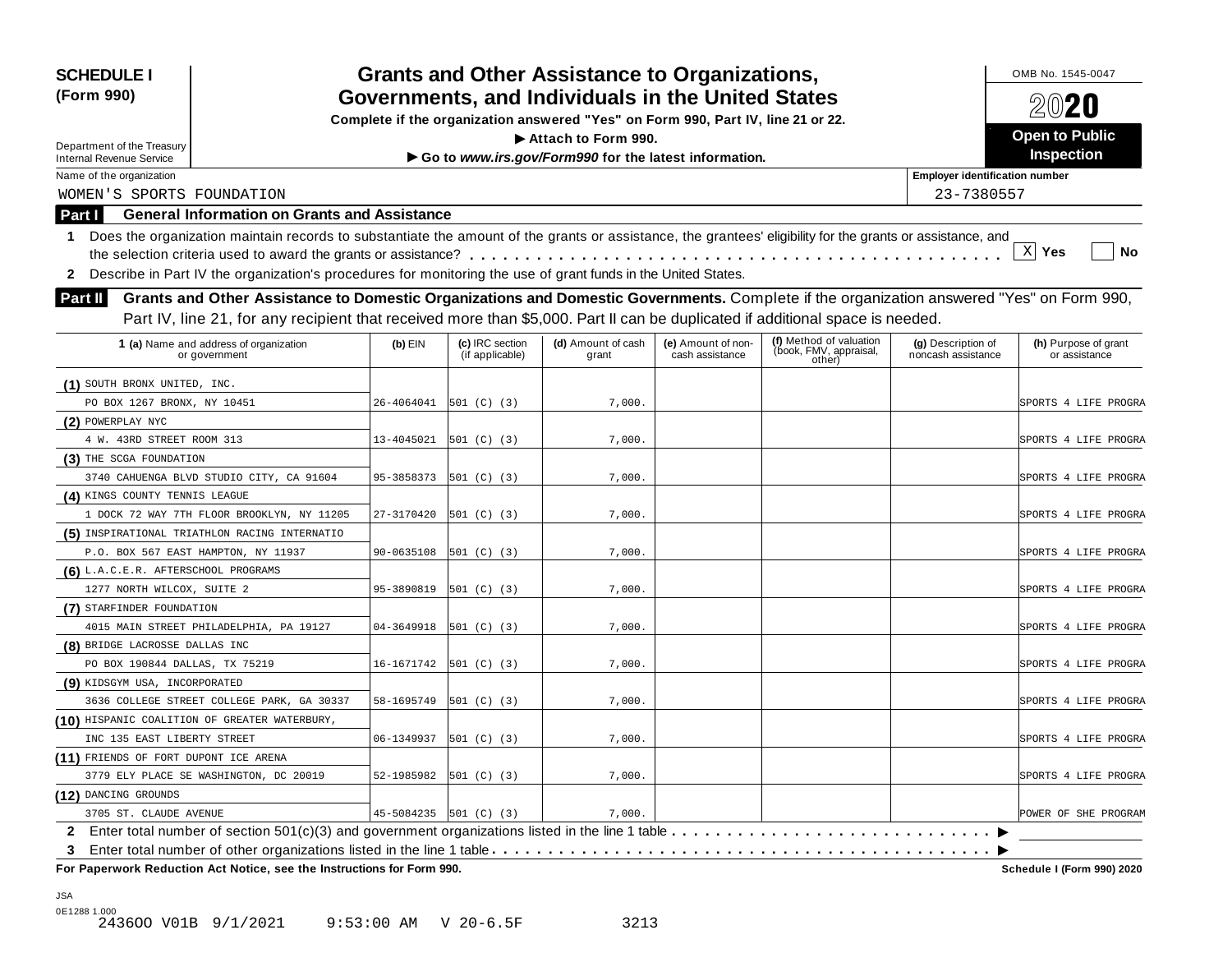| <b>SCHEDULE I</b><br>(Form 990)                                                                                                                                 |            |                 | <b>Grants and Other Assistance to Organizations,</b><br>Governments, and Individuals in the United States |                    |                                  |                                       | OMB No. 1545-0047                 |
|-----------------------------------------------------------------------------------------------------------------------------------------------------------------|------------|-----------------|-----------------------------------------------------------------------------------------------------------|--------------------|----------------------------------|---------------------------------------|-----------------------------------|
|                                                                                                                                                                 |            |                 | $20\mathbf{20}$                                                                                           |                    |                                  |                                       |                                   |
|                                                                                                                                                                 |            |                 | Complete if the organization answered "Yes" on Form 990, Part IV, line 21 or 22.                          |                    |                                  |                                       | <b>Open to Public</b>             |
| Department of the Treasury                                                                                                                                      |            |                 | Attach to Form 990.                                                                                       |                    |                                  |                                       | <b>Inspection</b>                 |
| <b>Internal Revenue Service</b>                                                                                                                                 |            |                 | Go to www.irs.gov/Form990 for the latest information.                                                     |                    |                                  |                                       |                                   |
| Name of the organization                                                                                                                                        |            |                 |                                                                                                           |                    |                                  | <b>Employer identification number</b> |                                   |
| WOMEN'S SPORTS FOUNDATION                                                                                                                                       |            |                 |                                                                                                           |                    |                                  | 23-7380557                            |                                   |
| <b>General Information on Grants and Assistance</b><br>Part I                                                                                                   |            |                 |                                                                                                           |                    |                                  |                                       |                                   |
| Does the organization maintain records to substantiate the amount of the grants or assistance, the grantees' eligibility for the grants or assistance, and<br>1 |            |                 |                                                                                                           |                    |                                  |                                       |                                   |
|                                                                                                                                                                 |            |                 |                                                                                                           |                    |                                  |                                       | X <br>Yes<br>No                   |
| Describe in Part IV the organization's procedures for monitoring the use of grant funds in the United States.<br>2                                              |            |                 |                                                                                                           |                    |                                  |                                       |                                   |
| Grants and Other Assistance to Domestic Organizations and Domestic Governments. Complete if the organization answered "Yes" on Form 990,<br><b>Part II</b>      |            |                 |                                                                                                           |                    |                                  |                                       |                                   |
| Part IV, line 21, for any recipient that received more than \$5,000. Part II can be duplicated if additional space is needed.                                   |            |                 |                                                                                                           |                    |                                  |                                       |                                   |
|                                                                                                                                                                 |            | (c) IRC section | (d) Amount of cash                                                                                        | (e) Amount of non- | (f) Method of valuation          | (g) Description of                    | (h) Purpose of grant              |
| 1 (a) Name and address of organization<br>or government                                                                                                         | $(b)$ EIN  | (if applicable) | grant                                                                                                     | cash assistance    | (book, FMV, appraisal,<br>other) | noncash assistance                    | or assistance                     |
| (1) SHOOTING TOUCH, INC                                                                                                                                         |            |                 |                                                                                                           |                    |                                  |                                       |                                   |
| 65 SPRAGUE STREET, EAST BUILDING, 2FL                                                                                                                           | 61-1544791 | [501 (C) (3)    | 7,000.                                                                                                    |                    |                                  |                                       | SPORTS 4 LIFE PROGRA              |
| (2) MVP360 LEADERSHIP DEVELOPMENT PROGRAMS, INC                                                                                                                 |            |                 |                                                                                                           |                    |                                  |                                       |                                   |
| 97 STONEHAM DRIVE DELRAN, NJ 08075                                                                                                                              | 46-5478618 | [501 (C) (3)    | 7,000.                                                                                                    |                    |                                  |                                       | SPORTS 4 LIFE PROGRA              |
| (3) GIRLS IN THE GAME                                                                                                                                           |            |                 |                                                                                                           |                    |                                  |                                       |                                   |
| 1401 S SACRAMENTO DRIVE CHICAGO, IL 60623                                                                                                                       | 36-4024533 | [501 (C) (3)    | 7,000.                                                                                                    |                    |                                  |                                       | SPORTS 4 LIFE PROGRA              |
| $(4)$ DC SCORES                                                                                                                                                 |            |                 |                                                                                                           |                    |                                  |                                       |                                   |
| 1140 CONNECTICUT AVE., NW SUITE 1200                                                                                                                            | 52-2230721 | [501 (C) (3)    | 7,000.                                                                                                    |                    |                                  |                                       | SPORTS 4 LIFE PROGRA              |
| (5) THE CYCLE EFFECT                                                                                                                                            |            |                 |                                                                                                           |                    |                                  |                                       |                                   |
| PO BOX 1503 EAGLE, CO 81631                                                                                                                                     | 46-0961369 | 501 (C) (3)     | 7,000.                                                                                                    |                    |                                  |                                       | SPORTS 4 LIFE PROGRA              |
| (6) GIRLS ON THE RUN NYC, INC.                                                                                                                                  |            |                 |                                                                                                           |                    |                                  |                                       |                                   |
| SIXTH FLOOR BROOKLYN, NY 11201                                                                                                                                  | 27-0131315 | [501 (C) (3)    | 7,000.                                                                                                    |                    |                                  |                                       | SPORTS 4 LIFE PROGRA              |
| (7) GIRLS INCORPORATED OF OMAHA                                                                                                                                 |            |                 |                                                                                                           |                    |                                  |                                       |                                   |
| 2811 NORTH 45TH STREET OMAHA, NE 68104                                                                                                                          | 47-0562184 | [501 (C) (3)    | 7,000.                                                                                                    |                    |                                  |                                       | SPORTS 4 LIFE PROGRA              |
| (8) INNER CITY EDUCATION FOUNDATION                                                                                                                             |            |                 |                                                                                                           |                    |                                  |                                       |                                   |
| 3855 W. SLAUSON AVENUE                                                                                                                                          | 95-4548521 | [501 (C) (3)    | 7,000.                                                                                                    |                    |                                  |                                       | SPORTS 4 LIFE PROGRA              |
| (9) PLAYWORKS NEW ENGLAND                                                                                                                                       |            |                 |                                                                                                           |                    |                                  |                                       |                                   |
| 67 KEMBLE ST., SUITE 3.6 BOSTON, MA 02119                                                                                                                       | 94-3251867 | [501 (C) (3)    | 7,000.                                                                                                    |                    |                                  |                                       | SPORTS 4 LIFE PROGRA              |
| (10) DETROIT POLICE ATHLETIC LEAGUE, INCORPORATE                                                                                                                |            |                 |                                                                                                           |                    |                                  |                                       |                                   |
| 1680 MICHIGAN AVE DETROIT, MI 48216                                                                                                                             | 38-3314318 | 501 (C) (3)     | 7,000.                                                                                                    |                    |                                  |                                       | SPORTS 4 LIFE PROGRA              |
| (11) WOODCRAFT RANGERS                                                                                                                                          |            |                 |                                                                                                           |                    |                                  |                                       |                                   |
| 340 E. 2ND STREET SUITE 200                                                                                                                                     | 95-1729319 | 501 (C) (3)     | 7,000.                                                                                                    |                    |                                  |                                       | SPORTS 4 LIFE PROGRA              |
| (12) DIRECTED INITIATIVES FOR YOUTH, INC.                                                                                                                       |            |                 |                                                                                                           |                    |                                  |                                       |                                   |
| 8111 LOMOND ROAD NEW ORLEANS, LA 70126                                                                                                                          | 26-4459825 | 501 (C) (3)     | 7,000.                                                                                                    |                    |                                  |                                       | SPORTS 4 LIFE PROGRA              |
|                                                                                                                                                                 |            |                 |                                                                                                           |                    |                                  |                                       |                                   |
| 3                                                                                                                                                               |            |                 |                                                                                                           |                    |                                  |                                       |                                   |
| For Paperwork Reduction Act Notice, see the Instructions for Form 990.                                                                                          |            |                 |                                                                                                           |                    |                                  |                                       | <b>Schedule I (Form 990) 2020</b> |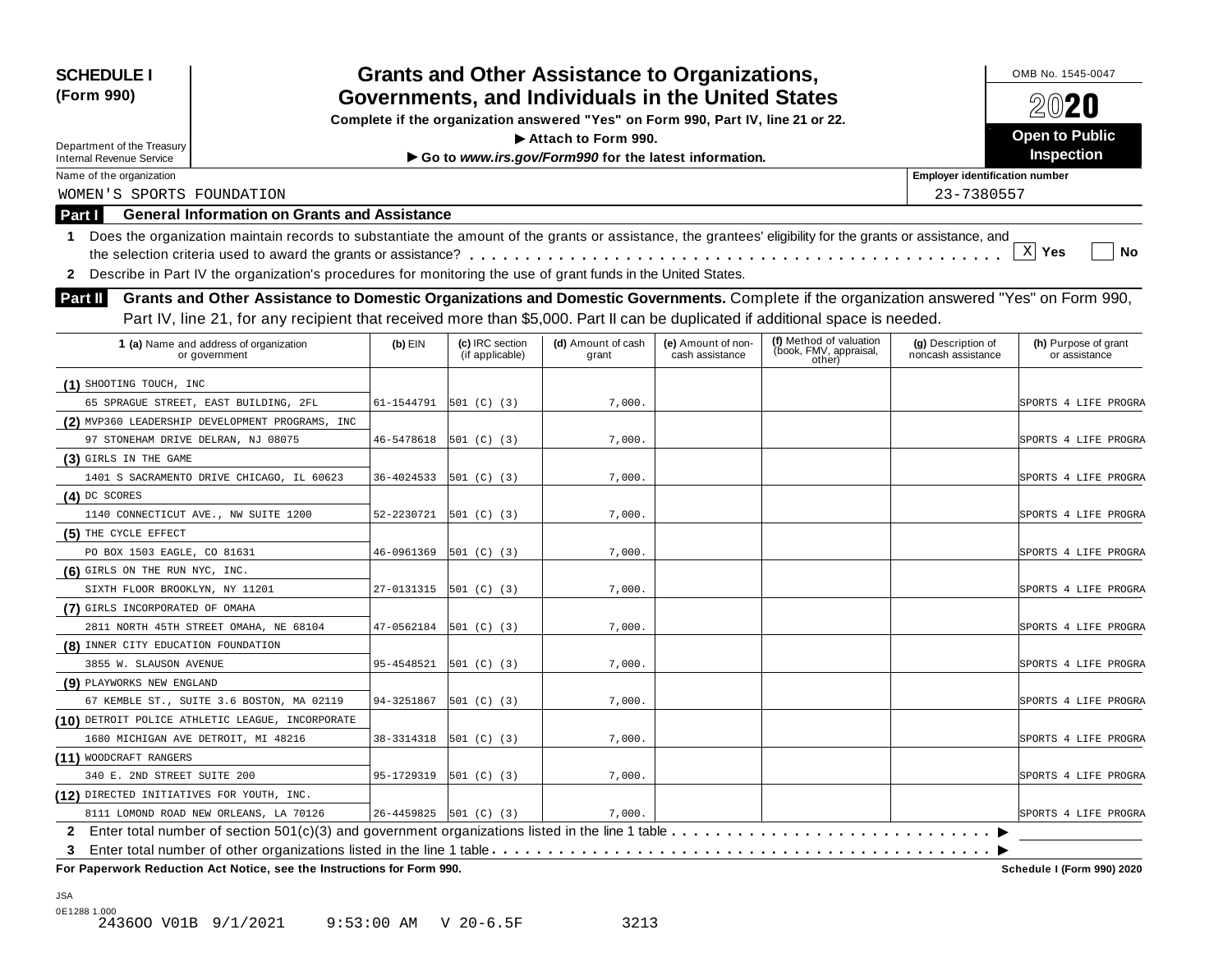| <b>SCHEDULE I</b><br>(Form 990)                               |                                                                                                                                                                                                                                                                                                                                      |            |                                    | <b>Grants and Other Assistance to Organizations,</b><br>Governments, and Individuals in the United States<br>Complete if the organization answered "Yes" on Form 990, Part IV, line 21 or 22.<br>Attach to Form 990. |                                       |                                                             |                                          | OMB No. 1545-0047<br>$20$ 20<br><b>Open to Public</b> |
|---------------------------------------------------------------|--------------------------------------------------------------------------------------------------------------------------------------------------------------------------------------------------------------------------------------------------------------------------------------------------------------------------------------|------------|------------------------------------|----------------------------------------------------------------------------------------------------------------------------------------------------------------------------------------------------------------------|---------------------------------------|-------------------------------------------------------------|------------------------------------------|-------------------------------------------------------|
| Department of the Treasury<br><b>Internal Revenue Service</b> |                                                                                                                                                                                                                                                                                                                                      |            |                                    | Go to www.irs.gov/Form990 for the latest information.                                                                                                                                                                |                                       |                                                             |                                          | Inspection                                            |
| Name of the organization                                      |                                                                                                                                                                                                                                                                                                                                      |            |                                    |                                                                                                                                                                                                                      |                                       |                                                             | Employer identification number           |                                                       |
| WOMEN'S SPORTS FOUNDATION                                     |                                                                                                                                                                                                                                                                                                                                      |            |                                    |                                                                                                                                                                                                                      |                                       |                                                             | 23-7380557                               |                                                       |
| Part I<br>1                                                   | <b>General Information on Grants and Assistance</b><br>Does the organization maintain records to substantiate the amount of the grants or assistance, the grantees' eligibility for the grants or assistance, and<br>2 Describe in Part IV the organization's procedures for monitoring the use of grant funds in the United States. |            |                                    |                                                                                                                                                                                                                      |                                       |                                                             |                                          | X <br>Yes<br>No                                       |
| Part II                                                       | Grants and Other Assistance to Domestic Organizations and Domestic Governments. Complete if the organization answered "Yes" on Form 990,<br>Part IV, line 21, for any recipient that received more than \$5,000. Part II can be duplicated if additional space is needed.                                                            |            |                                    |                                                                                                                                                                                                                      |                                       |                                                             |                                          |                                                       |
|                                                               | 1 (a) Name and address of organization<br>or government                                                                                                                                                                                                                                                                              | $(b)$ EIN  | (c) IRC section<br>(if applicable) | (d) Amount of cash<br>grant                                                                                                                                                                                          | (e) Amount of non-<br>cash assistance | (f) Method of valuation<br>(book, FMV, appraisal,<br>other) | (g) Description of<br>noncash assistance | (h) Purpose of grant<br>or assistance                 |
| (1) PHILADELPHIA YOUTH BASKETBALL, INC.<br>(2)                | 1735 MARKET STREET, CONCOURSE FLOOR                                                                                                                                                                                                                                                                                                  | 47-3758442 | 501 (C) (3)                        | 7,000.                                                                                                                                                                                                               |                                       |                                                             |                                          | SPORTS 4 LIFE PROGRA                                  |
| (3)                                                           |                                                                                                                                                                                                                                                                                                                                      |            |                                    |                                                                                                                                                                                                                      |                                       |                                                             |                                          |                                                       |
| (4)                                                           |                                                                                                                                                                                                                                                                                                                                      |            |                                    |                                                                                                                                                                                                                      |                                       |                                                             |                                          |                                                       |
| (5)                                                           |                                                                                                                                                                                                                                                                                                                                      |            |                                    |                                                                                                                                                                                                                      |                                       |                                                             |                                          |                                                       |
| (6)                                                           |                                                                                                                                                                                                                                                                                                                                      |            |                                    |                                                                                                                                                                                                                      |                                       |                                                             |                                          |                                                       |
| (7)                                                           |                                                                                                                                                                                                                                                                                                                                      |            |                                    |                                                                                                                                                                                                                      |                                       |                                                             |                                          |                                                       |
| (8)                                                           |                                                                                                                                                                                                                                                                                                                                      |            |                                    |                                                                                                                                                                                                                      |                                       |                                                             |                                          |                                                       |
| (9)                                                           |                                                                                                                                                                                                                                                                                                                                      |            |                                    |                                                                                                                                                                                                                      |                                       |                                                             |                                          |                                                       |
| (10)                                                          |                                                                                                                                                                                                                                                                                                                                      |            |                                    |                                                                                                                                                                                                                      |                                       |                                                             |                                          |                                                       |
| (11)                                                          |                                                                                                                                                                                                                                                                                                                                      |            |                                    |                                                                                                                                                                                                                      |                                       |                                                             |                                          |                                                       |
| (12)                                                          |                                                                                                                                                                                                                                                                                                                                      |            |                                    |                                                                                                                                                                                                                      |                                       |                                                             |                                          |                                                       |
| 3                                                             |                                                                                                                                                                                                                                                                                                                                      |            |                                    |                                                                                                                                                                                                                      |                                       |                                                             |                                          | 49.                                                   |
|                                                               | For Paperwork Reduction Act Notice, see the Instructions for Form 990.                                                                                                                                                                                                                                                               |            |                                    |                                                                                                                                                                                                                      |                                       |                                                             |                                          | Schedule I (Form 990) 2020                            |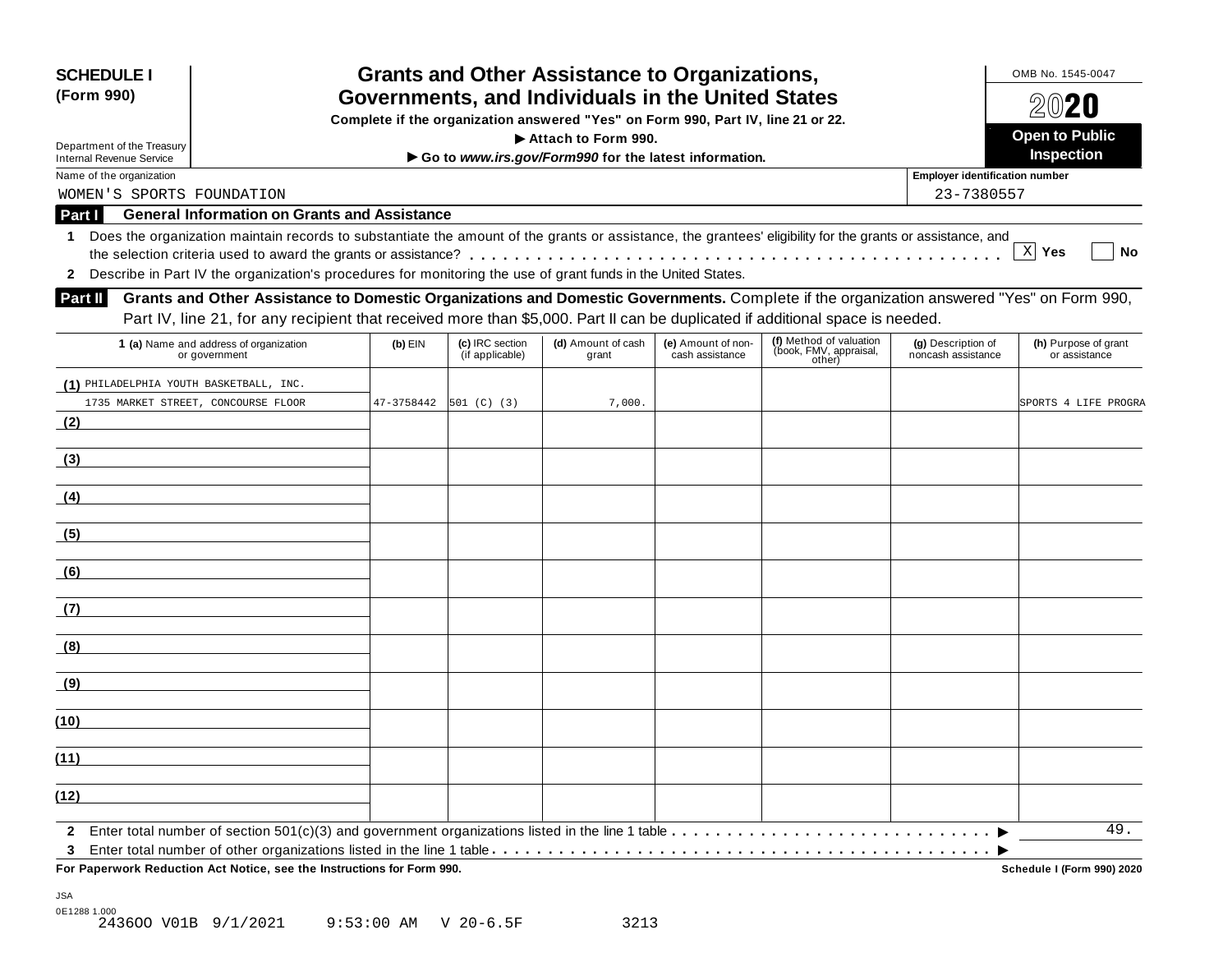Schedule I (Form 990) (2020) Page **2**

#### **Grants and Other Assistance to Domestic Individuals.** Complete ifthe organization answered "Yes" on Form 990, Part IV, line 22. **Part III** Grants and Other Assistance to Domestic Individuals<br>Part III can be duplicated if additional space is needed.

| (a) Type of grant or assistance                                                                                                                | (b) Number of<br>recipients | (c) Amount of<br>cash grant | (d) Amount of<br>non-cash assistance | (e) Method of valuation (book,<br>FMV, appraisal, other) | (f) Description of non-cash assistance |  |  |  |
|------------------------------------------------------------------------------------------------------------------------------------------------|-----------------------------|-----------------------------|--------------------------------------|----------------------------------------------------------|----------------------------------------|--|--|--|
|                                                                                                                                                |                             |                             |                                      |                                                          |                                        |  |  |  |
| PIOLI GRANT<br>-1                                                                                                                              | 2.                          | 11,000.                     |                                      |                                                          |                                        |  |  |  |
|                                                                                                                                                |                             |                             |                                      |                                                          |                                        |  |  |  |
| TRAVEL AND TRAINING<br>$\mathbf{2}$                                                                                                            | 16.                         | 65,000.                     |                                      |                                                          |                                        |  |  |  |
|                                                                                                                                                |                             |                             |                                      |                                                          |                                        |  |  |  |
| 3 DONNELLY AWARDS                                                                                                                              | 17.                         | 76,000.                     |                                      |                                                          |                                        |  |  |  |
|                                                                                                                                                |                             |                             |                                      |                                                          |                                        |  |  |  |
|                                                                                                                                                |                             |                             |                                      |                                                          |                                        |  |  |  |
|                                                                                                                                                |                             |                             |                                      |                                                          |                                        |  |  |  |
|                                                                                                                                                |                             |                             |                                      |                                                          |                                        |  |  |  |
|                                                                                                                                                |                             |                             |                                      |                                                          |                                        |  |  |  |
| -6                                                                                                                                             |                             |                             |                                      |                                                          |                                        |  |  |  |
|                                                                                                                                                |                             |                             |                                      |                                                          |                                        |  |  |  |
|                                                                                                                                                |                             |                             |                                      |                                                          |                                        |  |  |  |
| <b>Part IV</b><br>Supplemental Information. Provide the information required in Part I, line 2, Part III, column (b); and any other additional |                             |                             |                                      |                                                          |                                        |  |  |  |

 $information$ . SCHEDULE I, PART I, LINE 2

ONCE THE GRANTS ARE AWARDED, THE GRANTEES HAVE 12 MONTHS TO USE THEM

AND NEED TO REPORT BACK TO OUR ORGANIZATION AFTER 6 AND 12 MONTHS,

REGARDING THE USE AND BENEFITS OF THE GRANTS. AT YEAR-END, OUR

ORGANIZATION PREPARES A FINAL REPORT ON THE GRANT PROGRAM.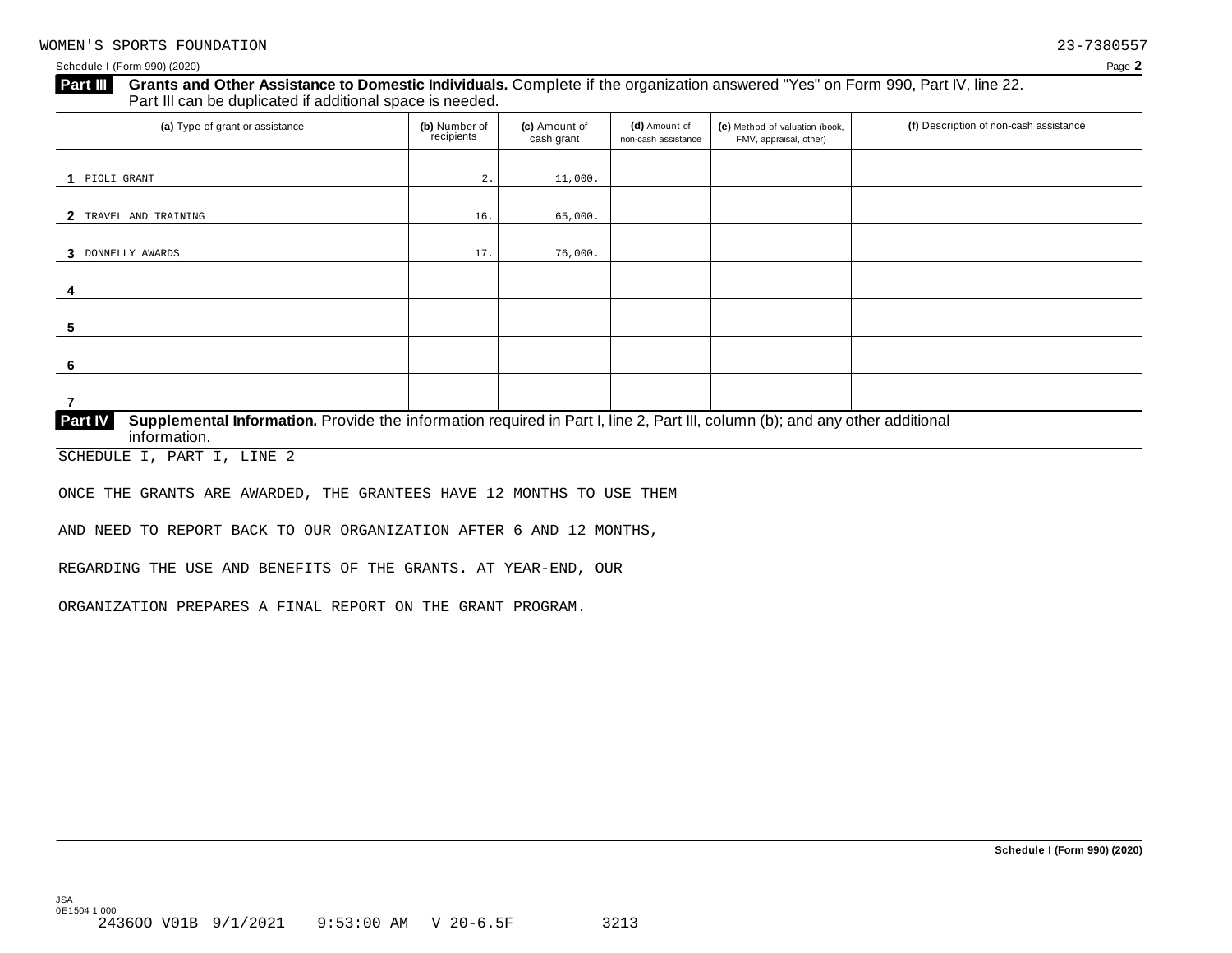|                                                                                                                     | <b>SCHEDULE J</b><br><b>Compensation Information</b>                                                          |                                                                                                                                                                                                                   | OMB No. 1545-0047     |     |              |  |  |
|---------------------------------------------------------------------------------------------------------------------|---------------------------------------------------------------------------------------------------------------|-------------------------------------------------------------------------------------------------------------------------------------------------------------------------------------------------------------------|-----------------------|-----|--------------|--|--|
| (Form 990)<br>For certain Officers, Directors, Trustees, Key Employees, and Highest<br><b>Compensated Employees</b> |                                                                                                               |                                                                                                                                                                                                                   |                       |     |              |  |  |
|                                                                                                                     |                                                                                                               | > Complete if the organization answered "Yes" on Form 990, Part IV, line 23.                                                                                                                                      | <b>Open to Public</b> |     |              |  |  |
|                                                                                                                     | Attach to Form 990.<br>Department of the Treasury                                                             |                                                                                                                                                                                                                   |                       |     |              |  |  |
|                                                                                                                     | Internal Revenue Service                                                                                      | Go to www.irs.gov/Form990 for instructions and the latest information.<br>Employer identification number                                                                                                          | <b>Inspection</b>     |     |              |  |  |
|                                                                                                                     | Name of the organization                                                                                      | WOMEN'S SPORTS FOUNDATION<br>23-7380557                                                                                                                                                                           |                       |     |              |  |  |
| Part I                                                                                                              |                                                                                                               | <b>Questions Regarding Compensation</b>                                                                                                                                                                           |                       |     |              |  |  |
|                                                                                                                     |                                                                                                               |                                                                                                                                                                                                                   |                       | Yes | No           |  |  |
|                                                                                                                     |                                                                                                               | 1a Check the appropriate box(es) if the organization provided any of the following to or for a person listed on Form                                                                                              |                       |     |              |  |  |
|                                                                                                                     |                                                                                                               | 990, Part VII, Section A, line 1a. Complete Part III to provide any relevant information regarding these items.                                                                                                   |                       |     |              |  |  |
|                                                                                                                     |                                                                                                               | First-class or charter travel<br>Housing allowance or residence for personal use                                                                                                                                  |                       |     |              |  |  |
|                                                                                                                     |                                                                                                               | Travel for companions<br>Payments for business use of personal residence                                                                                                                                          |                       |     |              |  |  |
|                                                                                                                     |                                                                                                               | Health or social club dues or initiation fees<br>Tax indemnification and gross-up payments                                                                                                                        |                       |     |              |  |  |
|                                                                                                                     |                                                                                                               | Discretionary spending account<br>Personal services (such as maid, chauffeur, chef)                                                                                                                               |                       |     |              |  |  |
|                                                                                                                     |                                                                                                               |                                                                                                                                                                                                                   |                       |     |              |  |  |
|                                                                                                                     |                                                                                                               | If any of the boxes on line 1a are checked, did the organization follow a written policy regarding payment<br>or reimbursement or provision of all of the expenses described above? If "No," complete Part III to |                       |     |              |  |  |
|                                                                                                                     |                                                                                                               |                                                                                                                                                                                                                   | 1b                    |     |              |  |  |
| 2                                                                                                                   |                                                                                                               | Did the organization require substantiation prior to reimbursing or allowing expenses incurred by all                                                                                                             |                       |     |              |  |  |
|                                                                                                                     |                                                                                                               | directors, trustees, and officers, including the CEO/Executive Director, regarding the items checked on line                                                                                                      |                       |     |              |  |  |
|                                                                                                                     |                                                                                                               |                                                                                                                                                                                                                   | $\mathbf{2}$          |     |              |  |  |
| 3                                                                                                                   |                                                                                                               | Indicate which, if any, of the following the organization used to establish the compensation of the                                                                                                               |                       |     |              |  |  |
|                                                                                                                     |                                                                                                               | organization's CEO/Executive Director. Check all that apply. Do not check any boxes for methods used by a                                                                                                         |                       |     |              |  |  |
|                                                                                                                     |                                                                                                               | related organization to establish compensation of the CEO/Executive Director, but explain in Part III.                                                                                                            |                       |     |              |  |  |
|                                                                                                                     | Χ                                                                                                             | X<br>Compensation committee<br>Written employment contract                                                                                                                                                        |                       |     |              |  |  |
|                                                                                                                     | X                                                                                                             | $\bold{X}$<br>Compensation survey or study<br>Independent compensation consultant                                                                                                                                 |                       |     |              |  |  |
|                                                                                                                     | $\mathbf X$                                                                                                   | $\mathbf X$<br>Form 990 of other organizations<br>Approval by the board or compensation committee                                                                                                                 |                       |     |              |  |  |
| 4                                                                                                                   |                                                                                                               | During the year, did any person listed on Form 990, Part VII, Section A, line 1a, with respect to the filing                                                                                                      |                       |     |              |  |  |
|                                                                                                                     |                                                                                                               | organization or a related organization:                                                                                                                                                                           |                       |     |              |  |  |
|                                                                                                                     |                                                                                                               |                                                                                                                                                                                                                   | 4a                    |     | Χ<br>$\rm X$ |  |  |
|                                                                                                                     | Participate in or receive payment from a supplemental nonqualified retirement plan?                           |                                                                                                                                                                                                                   |                       |     |              |  |  |
| c                                                                                                                   | Participate in or receive payment from an equity-based compensation arrangement?                              |                                                                                                                                                                                                                   |                       |     |              |  |  |
|                                                                                                                     | If "Yes" to any of lines 4a-c, list the persons and provide the applicable amounts for each item in Part III. |                                                                                                                                                                                                                   |                       |     |              |  |  |
|                                                                                                                     |                                                                                                               |                                                                                                                                                                                                                   |                       |     |              |  |  |
|                                                                                                                     |                                                                                                               | Only section 501(c)(3), 501(c)(4), and 501(c)(29) organizations must complete lines 5-9.                                                                                                                          |                       |     |              |  |  |
| 5                                                                                                                   |                                                                                                               | For persons listed on Form 990, Part VII, Section A, line 1a, did the organization pay or accrue any                                                                                                              |                       |     |              |  |  |
|                                                                                                                     |                                                                                                               | compensation contingent on the revenues of:                                                                                                                                                                       |                       |     | Χ            |  |  |
|                                                                                                                     |                                                                                                               |                                                                                                                                                                                                                   | 5a                    |     | X            |  |  |
| b                                                                                                                   |                                                                                                               | If "Yes" on line 5a or 5b, describe in Part III.                                                                                                                                                                  | 5b                    |     |              |  |  |
| 6                                                                                                                   |                                                                                                               | For persons listed on Form 990, Part VII, Section A, line 1a, did the organization pay or accrue any                                                                                                              |                       |     |              |  |  |
|                                                                                                                     |                                                                                                               | compensation contingent on the net earnings of:                                                                                                                                                                   |                       |     |              |  |  |
| a                                                                                                                   |                                                                                                               |                                                                                                                                                                                                                   | 6a                    |     | Χ            |  |  |
| b                                                                                                                   |                                                                                                               |                                                                                                                                                                                                                   | 6b                    |     | $\mathbf X$  |  |  |
|                                                                                                                     |                                                                                                               | If "Yes" on line 6a or 6b, describe in Part III.                                                                                                                                                                  |                       |     |              |  |  |
| $\overline{7}$                                                                                                      |                                                                                                               | For persons listed on Form 990, Part VII, Section A, line 1a, did the organization provide any nonfixed                                                                                                           |                       |     |              |  |  |
|                                                                                                                     |                                                                                                               |                                                                                                                                                                                                                   | $\overline{7}$        |     | Χ            |  |  |
| 8                                                                                                                   |                                                                                                               | Were any amounts reported on Form 990, Part VII, paid or accrued pursuant to a contract that was subject                                                                                                          |                       |     |              |  |  |
|                                                                                                                     |                                                                                                               | to the initial contract exception described in Regulations section 53.4958-4(a)(3)? If "Yes," describe                                                                                                            |                       |     |              |  |  |
|                                                                                                                     |                                                                                                               |                                                                                                                                                                                                                   | 8                     |     | Χ            |  |  |
| 9                                                                                                                   |                                                                                                               | If "Yes" on line 8, did the organization also follow the rebuttable presumption procedure described in                                                                                                            |                       |     |              |  |  |
|                                                                                                                     |                                                                                                               |                                                                                                                                                                                                                   | 9                     |     |              |  |  |
|                                                                                                                     |                                                                                                               | <b>Contradication And Motion and the</b>                                                                                                                                                                          |                       |     |              |  |  |

**For Paperwork Reduction Act Notice, see the Instructions for Form 990. Schedule J (Form 990) 2020**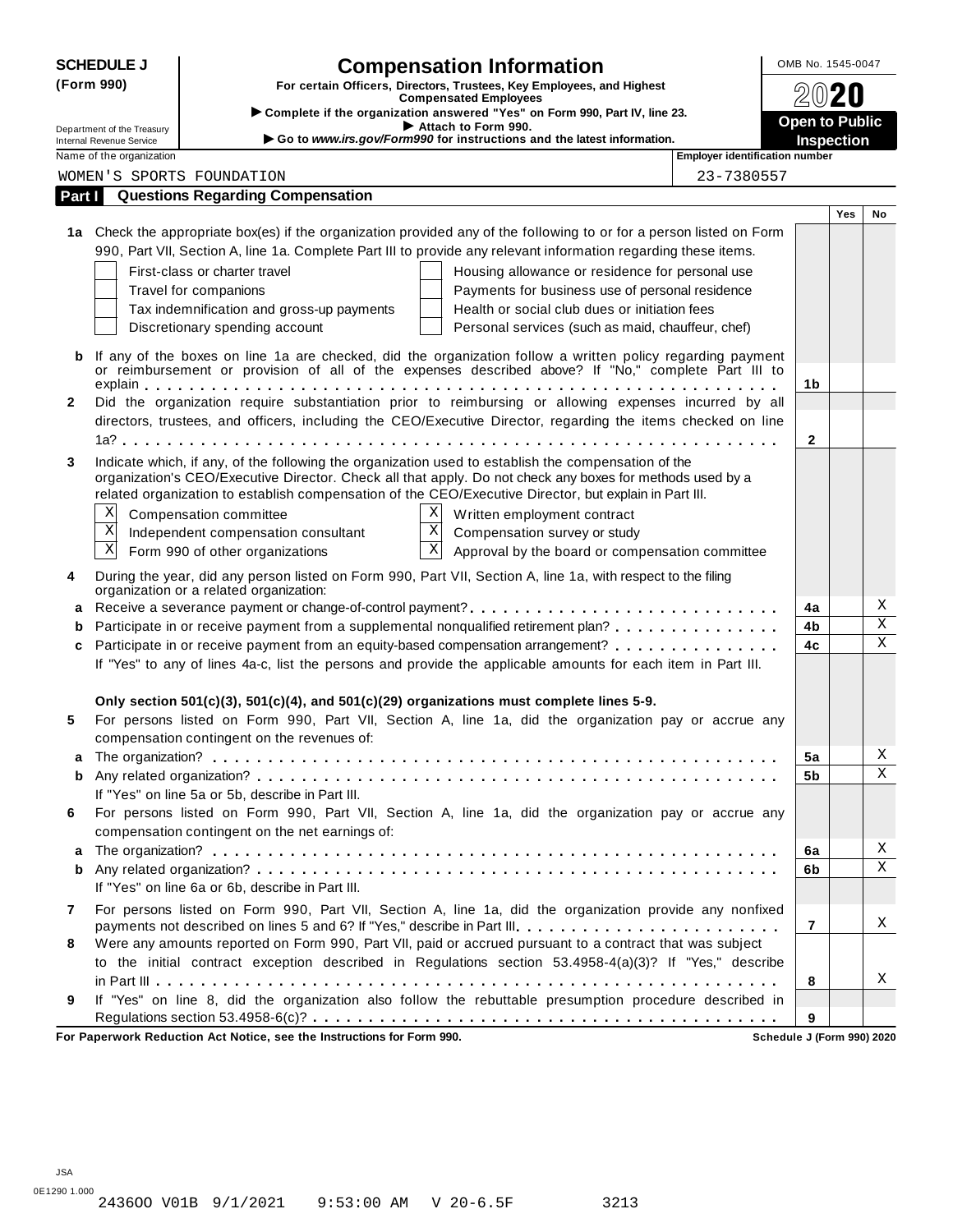Schedule <sup>J</sup> (Form 990) <sup>2020</sup> Page **2**

### **Part II Officers, Directors, Trustees, Key Employees, and Highest Compensated Employees.** Use duplicate copies ifadditional space is needed.

For each individual whose compensation must be reported on Schedule J, report compensation from the organization on row (i) and from related organizations, described in the instructions, on row (ii). Do not list any individuals that aren't listed on Form 990, Part VII.

Note: The sum of columns (B)(i)-(iii) for each listed individual must equal the total amount of Form 990, Part VII, Section A, line 1a, applicable column (D) and (E) amounts for that individual.

|                                         |                              |                          | (B) Breakdown of W-2 and/or 1099-MISC compensation |                                           | (C) Retirement and             | (D) Nontaxable | (E) Total of columns | (F) Compensation                                           |
|-----------------------------------------|------------------------------|--------------------------|----------------------------------------------------|-------------------------------------------|--------------------------------|----------------|----------------------|------------------------------------------------------------|
| (A) Name and Title                      |                              | (i) Base<br>compensation | (ii) Bonus & incentive<br>compensation             | (iii) Other<br>reportable<br>compensation | other deferred<br>compensation | benefits       | $(B)(i)-(D)$         | in column (B) reported<br>as deferred on prior<br>Form 990 |
| DR. DEBORAH ANTOINE                     | (i)                          | 308,562.                 | 0                                                  | $\mathsf{0}$ .                            | 14,480.                        | 10,291         | 333, 333.            |                                                            |
| CHIEF EXECUTIVE OFFICER                 | (i)                          | $\mathsf{O}$             | $\mathsf{O}$ .                                     | $\mathsf{O}$ .                            | $\mathsf{O}$ .                 | $0$ .          | $\mathsf{O}$ .       |                                                            |
| ALEIA TAYLOR                            | (i)                          | 178,080                  | $\mathsf{O}$ .                                     | $\mathsf{O}\xspace$                       | 8,239                          | 10,291         | 196,610.             |                                                            |
| 2 <sup>CHIEF</sup> MARKETING OFFICER    | (i)                          | $\mathsf{O}\xspace$      | $\mathsf{O}$ .                                     | 0                                         | $0$ .                          | $0$ .          | $\mathbf 0$ .        |                                                            |
| KAREN ISSOKSON-SILVER                   | (i)                          | 167,075                  | $\mathsf{O}$ .                                     | $\mathsf{O}$ .                            | 8,173.                         | 10,309         | 185, 557.            |                                                            |
| 3 <sup>VP, RESEARCH</sup> AND EDUCATION | (i)                          | 0                        | $\mathbf{0}$ .                                     | $\mathbf 0$ .                             | 0.                             | 0.             | $\mathsf{0}$ .       |                                                            |
| OLGA HARVEY                             | (i)                          | 186, 331                 | 0                                                  | $\mathsf{O}$                              | 8,750.                         | 3,049.         | 198,130.             |                                                            |
| ACHIEF STRATEGY&IMPACT OFFICER          | (i)                          | $\mathsf{O}$             | $\mathsf{O}$ .                                     | $0\,$ .                                   | $0$ .                          | 0.             | $\mathbf 0$ .        |                                                            |
| PATRICIA BIFULCO                        | (i)                          | 137,211                  | $\mathsf{O}$ .                                     | $0\,$ .                                   | 4,861                          | 10,291.        | 152,363.             |                                                            |
| $5^{\text{VP}}$ , COMMUNICATION         | (i)                          | $\mathsf{O}\xspace$      | $\overline{0}$ .                                   | $\mathsf{O}\xspace$                       | $0$ .                          | 0.             | $0\,$ .              |                                                            |
|                                         | (i)                          |                          |                                                    |                                           |                                |                |                      |                                                            |
| 6                                       | (i)                          |                          |                                                    |                                           |                                |                |                      |                                                            |
|                                         | (i)                          |                          |                                                    |                                           |                                |                |                      |                                                            |
| 7                                       | (i)                          |                          |                                                    |                                           |                                |                |                      |                                                            |
|                                         | $\qquad \qquad \textbf{(i)}$ |                          |                                                    |                                           |                                |                |                      |                                                            |
| 8                                       | (i)                          |                          |                                                    |                                           |                                |                |                      |                                                            |
|                                         | (i)                          |                          |                                                    |                                           |                                |                |                      |                                                            |
| 9                                       | (i)                          |                          |                                                    |                                           |                                |                |                      |                                                            |
|                                         | (i)                          |                          |                                                    |                                           |                                |                |                      |                                                            |
| 10                                      | (i)                          |                          |                                                    |                                           |                                |                |                      |                                                            |
|                                         | (i)                          |                          |                                                    |                                           |                                |                |                      |                                                            |
| 11                                      | (i)                          |                          |                                                    |                                           |                                |                |                      |                                                            |
|                                         | (i)                          |                          |                                                    |                                           |                                |                |                      |                                                            |
| 12                                      | (ii)                         |                          |                                                    |                                           |                                |                |                      |                                                            |
|                                         | (i)                          |                          |                                                    |                                           |                                |                |                      |                                                            |
| 13                                      | (i)                          |                          |                                                    |                                           |                                |                |                      |                                                            |
|                                         | (i)                          |                          |                                                    |                                           |                                |                |                      |                                                            |
| 14                                      | (i)                          |                          |                                                    |                                           |                                |                |                      |                                                            |
|                                         | (i)                          |                          |                                                    |                                           |                                |                |                      |                                                            |
| 15                                      | (i)                          |                          |                                                    |                                           |                                |                |                      |                                                            |
|                                         | (i)                          |                          |                                                    |                                           |                                |                |                      |                                                            |
| 16                                      | (ii)                         |                          |                                                    |                                           |                                |                |                      |                                                            |

**Schedule J (Form 990) 2020**

JSA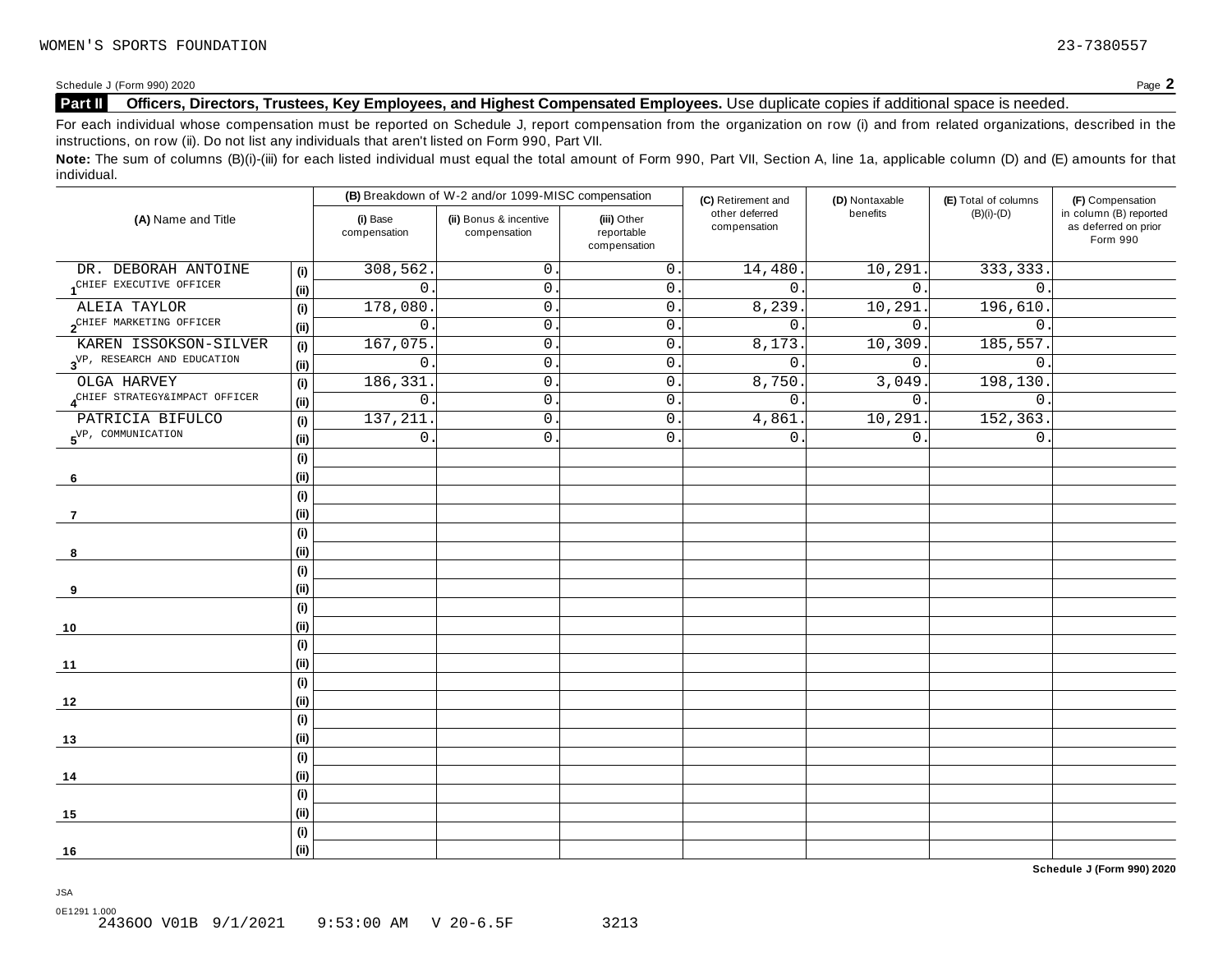Schedule J (Form 990) 2020 Page **3**

### **Part III Supplemental Information**

Provide the information, explanation, or descriptions required for Part I, lines 1a, 1b, 3, 4a, 4b, 4c, 5a, 5b, 6a, 6b, 7, and 8, and for Part II. Also complete this part for any additional information.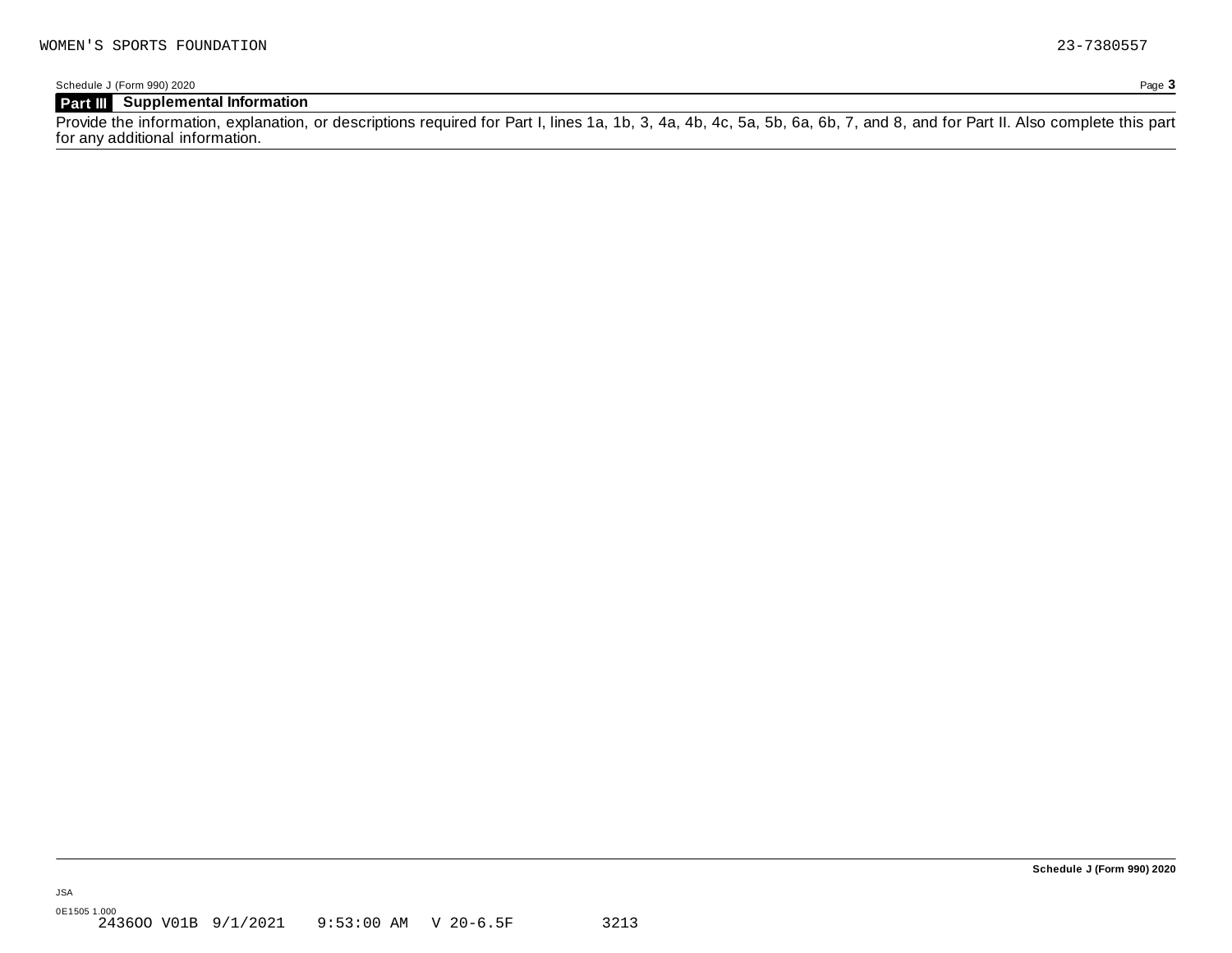### **SCHEDULE O** Supplemental Information to Form 990 or 990-EZ DAMB No. 1545-0047

**(Form 990 or 990-EZ) Complete to provide information for responses to specific questions on** plete to provide information for responses to specific questions on  $\bigotimes_{\mathbb{Z}}\mathbb{Q}$  20 **EVEC**<br>
■ Attach to Form 990 or 990-EZ.<br>
■ Attach to Form 990 or 990-EZ. Department of the Treasury <br>Depen to Public<br>Name of the organization<br>Name of the organization<br>Name of the organization<br>Name of the organization<br>Inspection



Department of the Treasury<br>Internal Revenue Service

WOMEN'S SPORTS FOUNDATION 23-7380557

FORM 990, PART VI, SECTION B, LINE 11B THE ORGANIZATION MAKES AVAILABLE TO ALL BOARD MEMBERS THE FORM 990 FOR THEIR REVIEW PRIOR TO FILING. IF ANY QUESTIONS ARISE DURING THE REVIEW PROCESS, IT IS DISCUSSED WITH MANAGEMENT.

FORM 990, PART VI, SECTION B, LINE 12C

ALL BOARD MEMBERS AND EMPLOYEES ARE INSTRUCTED ON CONFLICT OF INTEREST POLICIES AND EACH RECEIVES A QUESTIONNAIRE TO COMPLETE AND SIGN. IN ADDITION, EVERYONE IN THE ORGANIZATION IS REVIEWED PERIODICALLY TO DETERMINE IF A CONFLICT OF INTEREST HAS OCCURRED. IF A CONFLICT OF INTEREST EXISTS, THE AFFECTED MEMBER IS ASKED TO ABSTAIN FROM DECISION MAKING ON RELATED ISSUES.

FORM 990, PART VI, SECTION B, LINE 15A

THE ORGANIZATION USES THE FOLLOWING TO ESTABLISH THE COMPENSATION OF THE ORGANIZATION'S CEO AND TOP MANAGEMENT OFFICIALS: 1)APPROVAL BY THE BOARDS COMPENSATION COMMITTEE 2)WRITTEN EMPLOYMENT CONTRACT (CEO) 3)FORM 990 OF OTHER ORGANIZATIONS 4)INDUSTRY SPECIFIC SALARY STUDIES THIS WAS LAST DONE IN DECEMBER OF 2020.

FORM 990, PART VI, SECTION B, LINE 15B THE ORGANIZATION USES THE FOLLOWING TO ESTABLISH THE COMPENSATION OF THE ORGANIZATION'S CEO AND TOP MANAGEMENT OFFICIALS: 1)APPROVAL BY THE BOARDS COMPENSATION COMMITTEE 2)WRITTEN EMPLOYMENT CONTRACT (CEO)